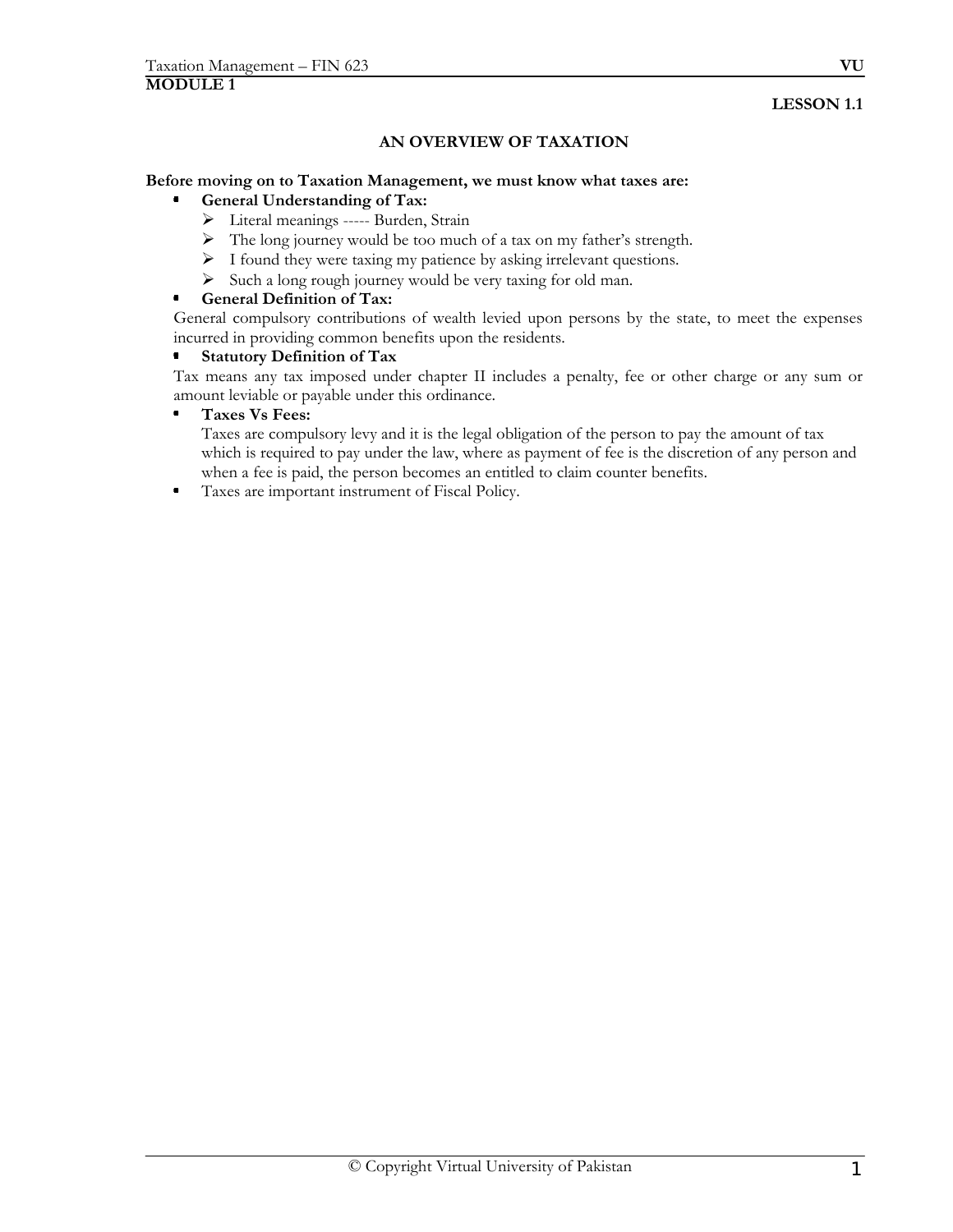# **LESSON 1.2**

# **AN OVERVIEW OF TAXATION**

#### **What is Fiscal Policy?**

Fiscal policy is a discipline that deals with arrangements which are adopted by government to collect the revenue and make the expenditures so that social and economic stability could be attained / maintained.

#### **Objectives of Fiscal Policy**

- $\alpha$ Economic Development
- $\blacksquare$ Raising level of employment (Achieving full employment level)
- $\blacksquare$ Influencing consumption patterns
- $\alpha$  . Price stability
- $\mathbf{r}$ Redistribution of income
- $\alpha$ Removal of deficit in Balance of Payments
- **Instruments of Fiscal Policy**
- $\blacksquare$ Government Expenditures
- $\blacksquare$ Taxes
- $\bar{\alpha}$ Deficit Financing
- Subsidies  $\alpha$
- $\blacksquare$ Transfer Payments—like Unemployment Allowances etc.
- **Sources for Revenue Generation for State** 
	- Taxes, Tariffs  $\blacksquare$
	- Internal & External Borrowing  $\alpha$
	- $\alpha$ Penalties & Fines
	- $\alpha$ Aids & Grants

#### **Canons of Taxation:**

#### **Simplicity**

This principle implies that taxation system should be plain, and easily understandable by the tax payer.

#### **Convenience**

The convenience of tax payer as well as tax collector must be the bottom line of any taxation system. The time of payment of tax, mode of collection of tax, should be convenient for the tax payers.

#### **Certainty**

This cannon suggest that the amount of payment should be certain and there should not be any arbitrariness or ambiguity with respect to the amount of tax to be paid by the tax payer.

#### **Judicious**

The taxation system should be based on the principles of equity, fair play, and all known principles of natural justice.

#### **Capacity to Pay**

This principle suggests that taxation system must be based keeping in view the capacity to sacrifice by the person on whom the tax is levied, those who have more income should pay taxes at high rates/ proportions, where as those who have low income, they should pay taxes at lower rates or proportion.

#### **Benefit principle**

This principle suggests that taxes should be levied according to the benefits derived by the person from the state. Since more benefits are derived by lower income groups, hence according to this principle, those who derive more income but enjoy less benefits from the state should be taxed at the lower rates and those persons who derives less income but more benefits from State should be taxed at high rates.

#### **Business Friendly**

According to this principle, the taxation policy should be such as to boost business atmosphere and not discouraging the investment environment.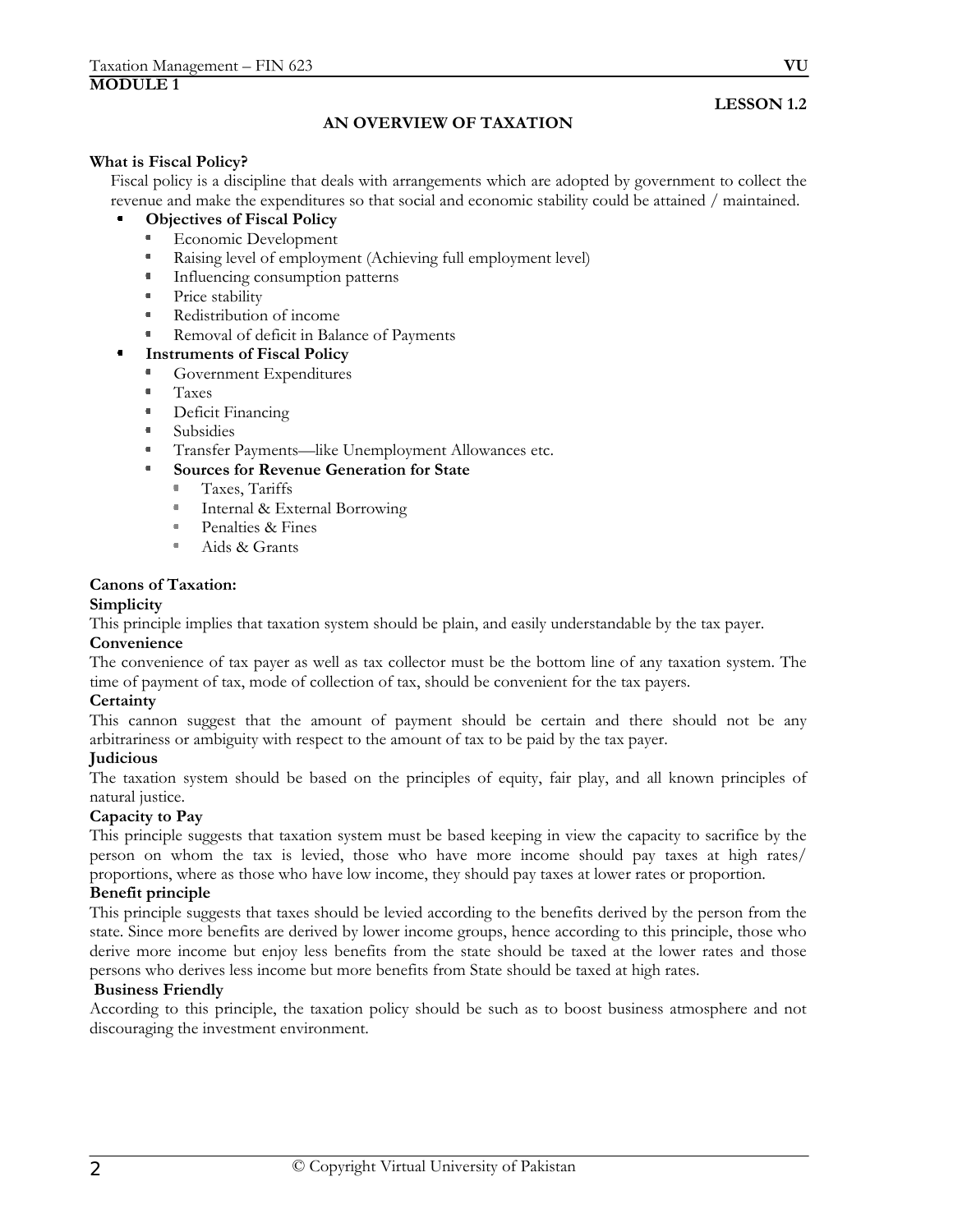**LESSON 1.3** 

#### **AN OVERVIEW OF TAXATION**

#### **Type of Taxes:**

Different types of taxes are explained below:

**Direct taxes** 

Direct taxes are the taxes where incidence of taxation is on the person on whom levied. For example income tax

**Indirect Taxes** 

Indirect taxes are the taxes where incidence of tax can be shifted by the person on whom levied to other persons. For example sale tax

 $\bullet$  . **Proportional Taxes** 

These taxes are levied with the same percentage. For example, sales tax is levied at the rate of 15%.

 $\blacksquare$ **Progressive Taxes** 

> This is based on the "capacity to pay" principle of taxation. In this type, the rate of tax increase as the income increase.

**Regressive taxes** 

It is based on the benefits received principle

 $\blacksquare$ **Value Added Taxes.** 

This type of tax is levied at each stage of value addition. For example sales tax

#### **Taxation Structure of Pakistan:**

# **Federal Taxes:**

Federal taxes are the taxes which can be levied by the federal government and include among others the followings:

- Income tax
- $\blacksquare$ Corporate tax
- $\bullet$ Customs duties/Tariffs
- $\mathbf{r}$ Sales tax
- **Provincial Taxes:**
- Stamps Duty
- Registration Tax
- Motor vehicle tax

#### **Taxation Management—Explained**

 Taxation management is a strategy where by a person manages its business and other transactions/ activities in such a way so as to make maximum use of tax holidays, exemption, concession, rebates, tax credits, deductible allowances available under law and as a result is able to derive the benefit of minimizing his tax liability. To achieve this objective, clear understanding of respective laws and professional expertise of their application is of at most importance. Scope of taxation management is multi-dimension, while making choices among different opportunities available to a person, the tax factor among others also plays an important role. Taxation management covers a decision regarding available choice between an employment and self- employment or available choice of a business as sole proprietorship, partnership, private company or public company. It is professional strategy to plan tax affairs of a person. It is of significant importance in business management decision.

- Person includes a living person (natural) or artificial person (corporate person).
- Scope of Taxation Management ranges from incorporation of a business to mergers, amalgamation, winding up, liquidation, dissolution etc of business

#### **Essentials of Taxation Management**

- Understanding and application of updated laws particularly tax laws, rules and procedures
- $\blacksquare$ Application/use of benefits such as Tax credits, rebates, exemptions, reductions etc available under the law.
- Maintenance of Records/Books of Accounts as per requirement of law
- Disclosure of true facts (no concealment) that is i-e; there should be no concealment with regard to furnishing of information or preparation of accounts / data.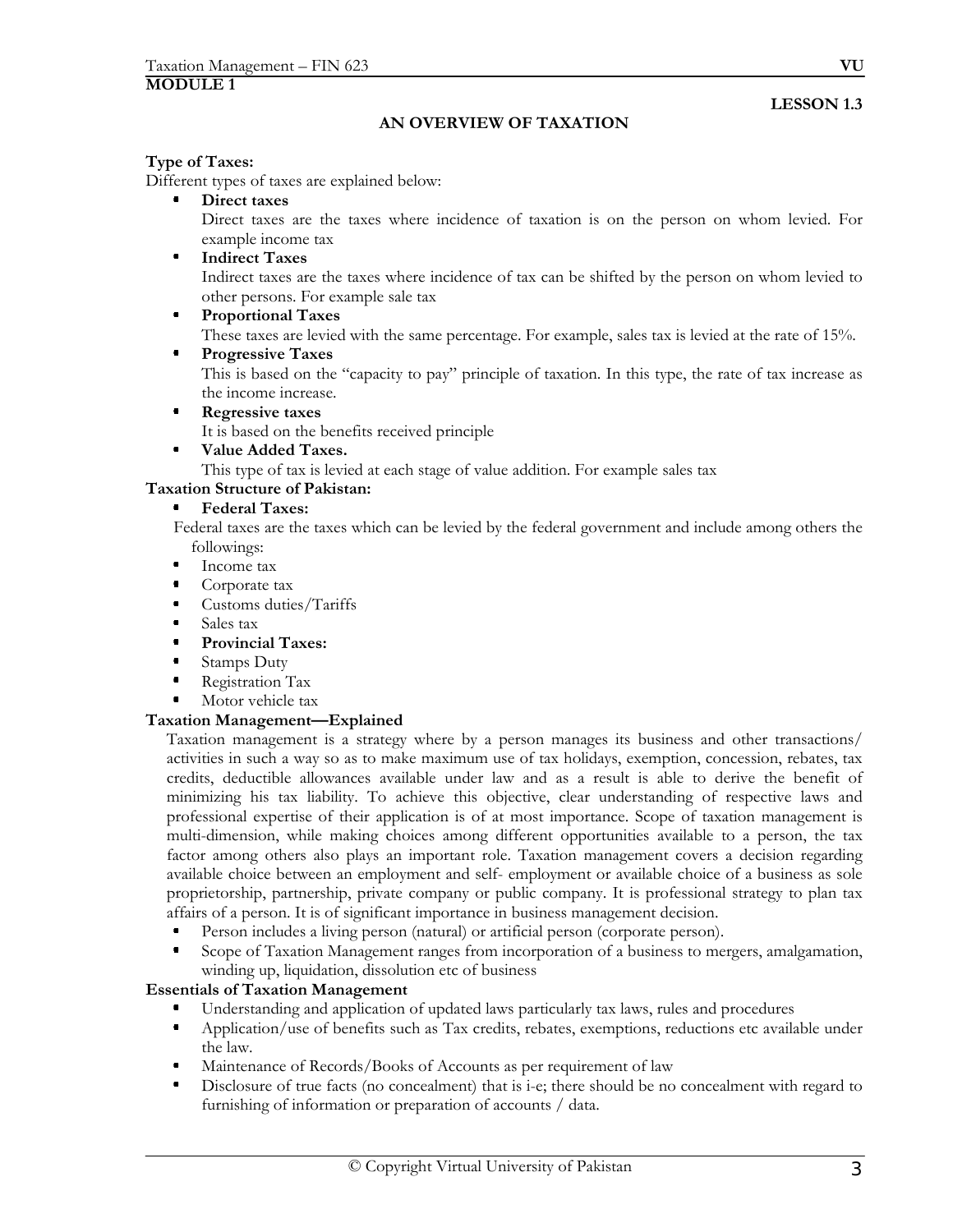

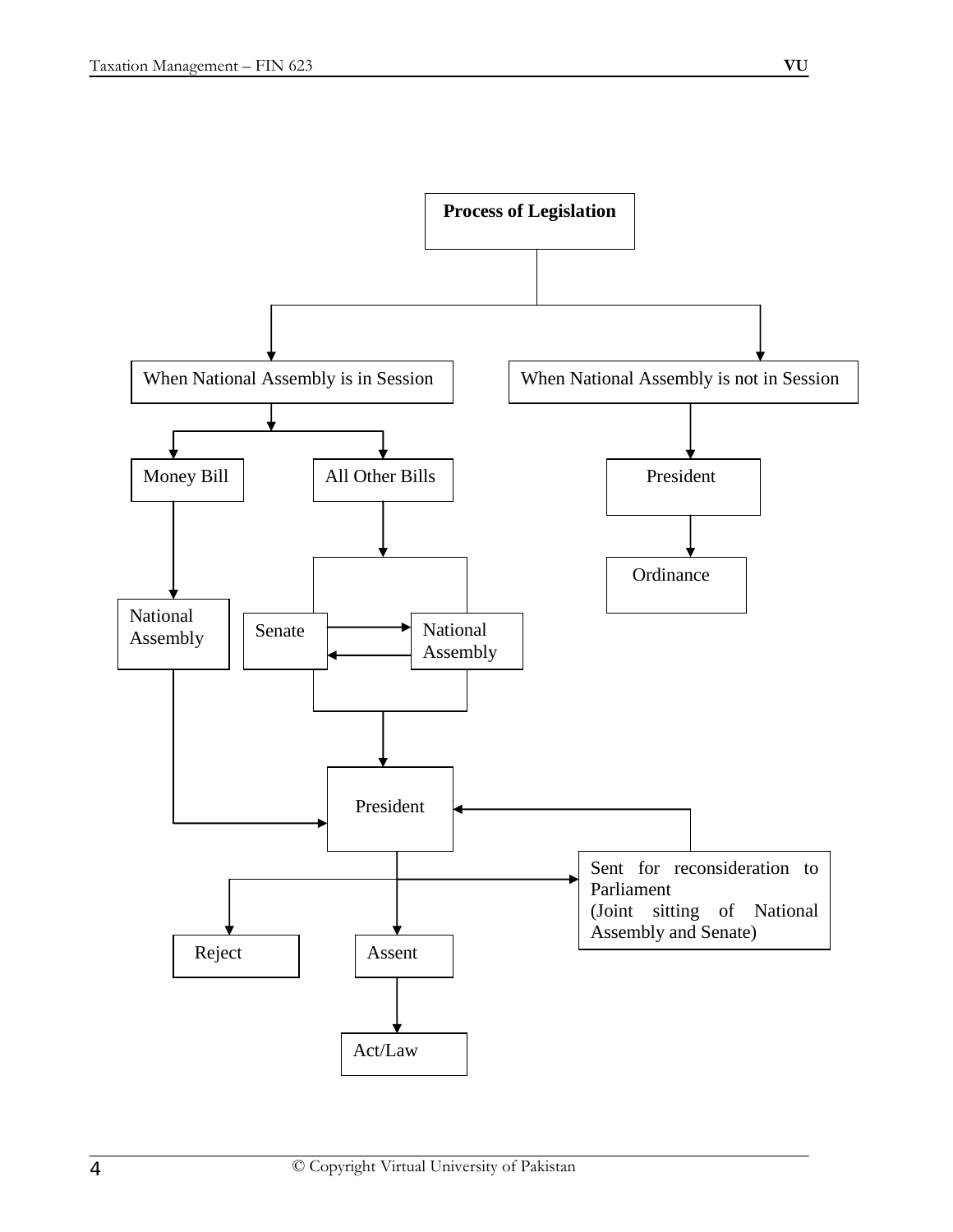#### **LESSON 2.4**

# **BASIC FEATURES OF INCOME TAX**

# **Background/ History**

#### **Income Tax Act of 1922:**

At the time of independence, this Act prevalent in undivided India was adopted by the Government of Pakistan as its Income Tax Law.

#### **Income Tax Ordinance, 1979**

First law on Income Tax was promulgated in Pakistan from 1st July, 1979.

#### **Income Tax Ordinance, 2001**

To updates the tax laws and bring our law in accordance with international standards, this ordinance was promulgated on 13<sup>th</sup> September, 2001, which became effective from 1<sup>st</sup> July, 2002

#### **IT rules 2002**

These were promulgated by CBR on 1<sup>st</sup> July 2002 in exercise of powers granted under section 237 of the Ordinance.

- Rules are integral part of the main enactment / Law.
- I.T Ordinance 1979 stands repealed vide section 238 of the Ordinance.
- The Ordinance overrules all other laws for the time being in force (Sec 3).
- Federal Government empowered to allow exemptions to certain types of income or specific persons during financial year but required to place the same before National Assembly at the end of that financial year Sec 53(3).
- **EXPLEM** CBR can issue administrative instructions explanations/circulars under the powers vested through Sec 206 and 213. However, CBR's instructions not binding on Tax Payers since these are administrative interpretation not judicial interpretation.

Sec 206 and sec 213 of the ordinance are reproduced below:

#### **Section 206:**

- (1) To achieve consistency in the administration of this Ordinance and to provide guidance to taxpayers and officers of the Central Board of Revenue, the Central Board of Revenue may issue Circulars setting out the Board's interpretation of this Ordinance.
- (2) A circular issued by the Central Board of Revenue shall be binding on all Income Tax Authorities and other persons employed in the execution of the Ordinance, under the control of the said Board other than Commissioners of Income Tax (Appeals).
- (3) A Circular shall not be binding on a taxpayer.

#### **Section 213:**

In the course of any proceedings under this Ordinance, the Commissioner or any taxation officer may be assisted, guided or instructed by any income tax authority to which he is subordinate or any other person authorized in this behalf by the Central Board of Revenue.

- Case Law is an important source of interpretation.
- **•** Decisions and interpretation of Supreme Court are binding on all courts in Pakistan, according to Article 189 of constitution 1973.
- Decisions and interpretation of High courts are binding on subordinate courts/tribunals in the area of their jurisdictions.

#### **Basic Features of Income Tax Ordinance 2001**

Scheme of the Ordinance is given below:

- $\triangleright$  There are thirteen chapters
- ¾Chapters are divided into:
	- Parts &
	- Divisions
- $\triangleright$  There are 240 Sections
- $\triangleright$  This ordinance comprises of seven Schedules
- ¾ Schedules are integral part of the Ordinance.

#### **Rules of Interpretation or Construction of Statutes**

Following aids / assistance are available that help in the interpretation of law / statue.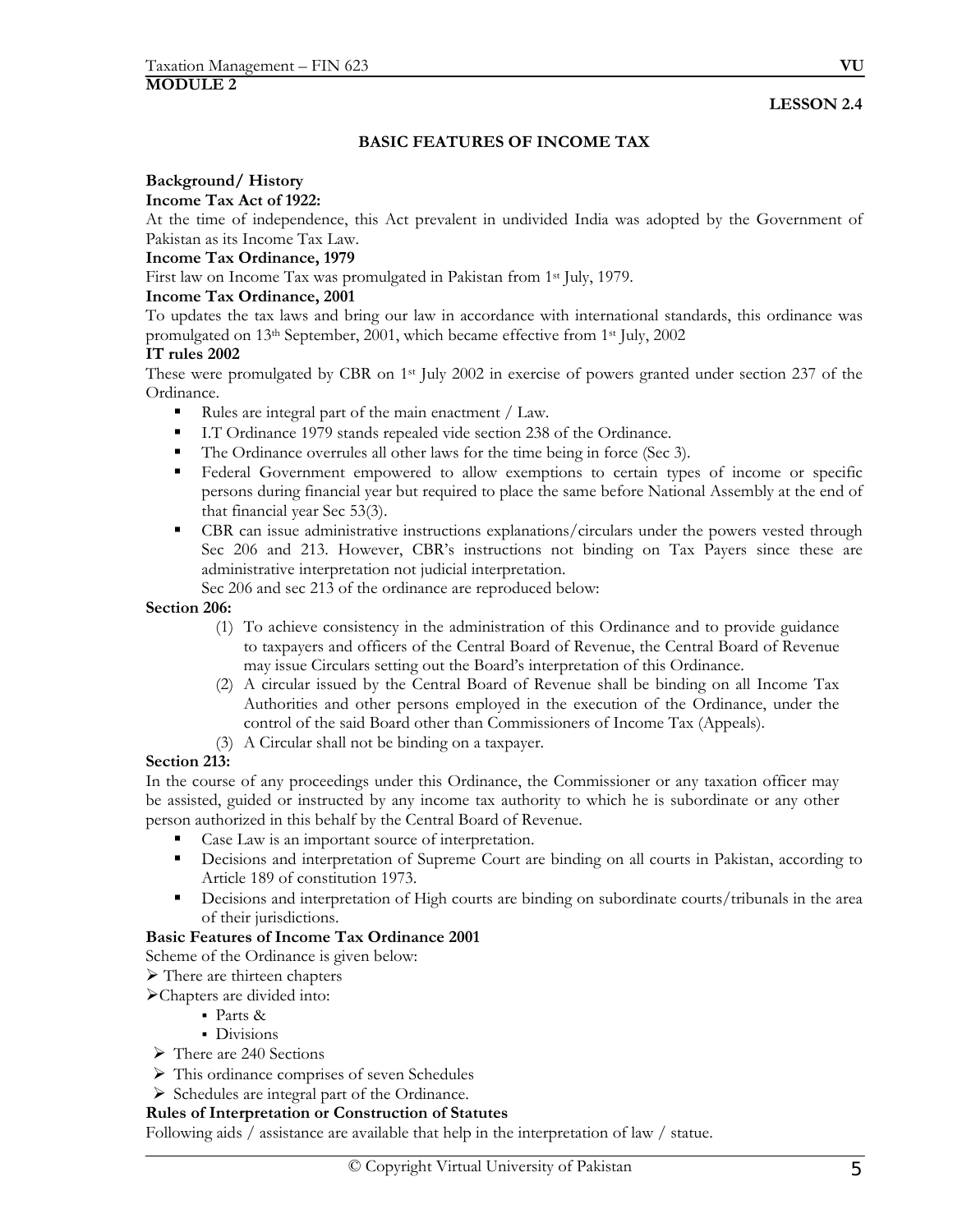#### **Internal Aids:**

These are available in the Act:

- **Explanation to the section**
- **Marginal notes**
- Punctuation marks
- Preamble
- Title of a chapter
- Non-Obstinate clause
- $\blacksquare$  Proviso
- Context

# **External Aids:**

These are not available in the statute/ law but are available in the following instruments / sources.

- Dictionary
- **Tax committee report**
- Statement of objects appended to a finance bill
- **Finance Minister's budget speech**
- CBR's circulars
- Definitions in other statutes
- **Departmental manuals**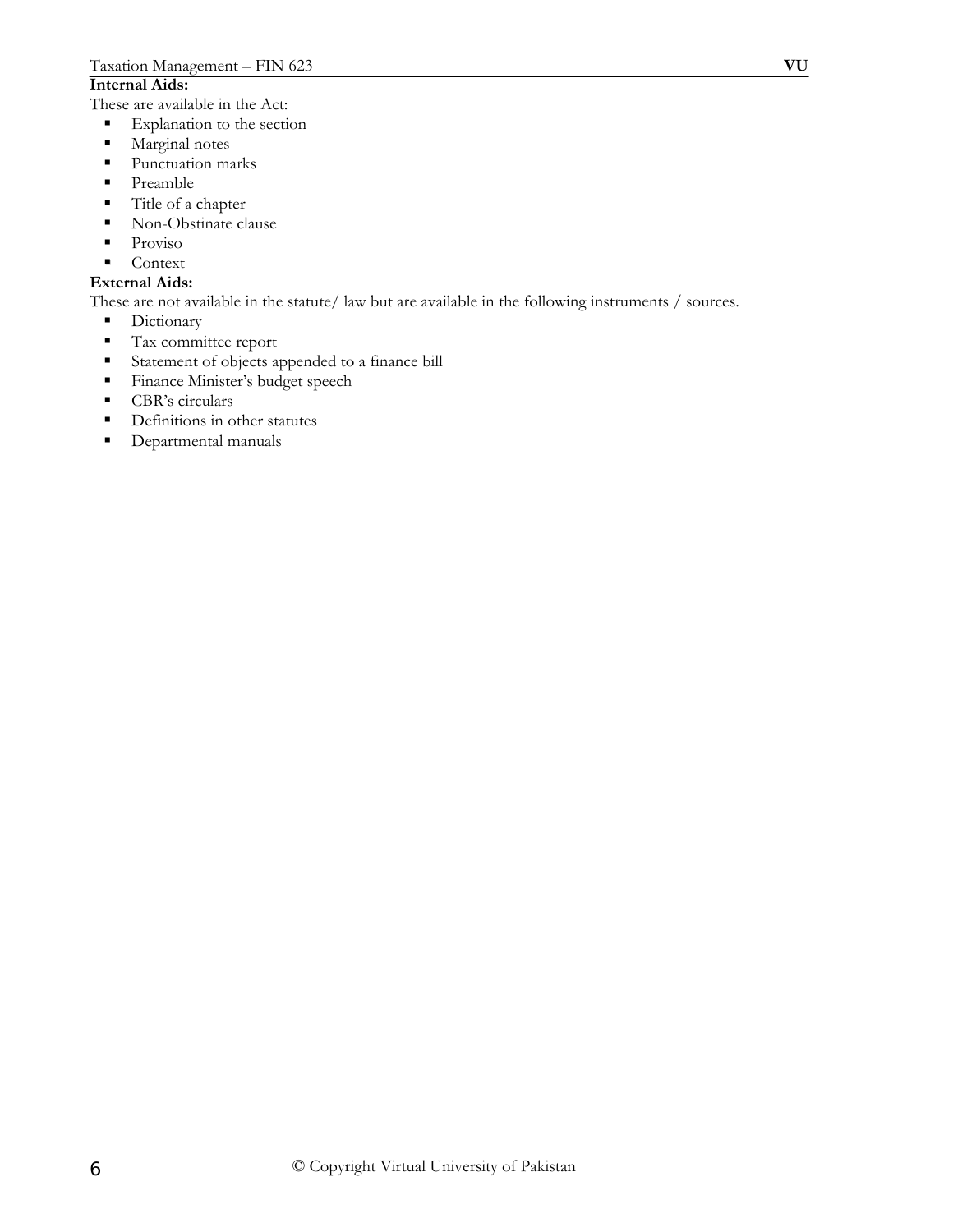# **STATUTORY DEFINITIONS**

Legal concepts and technical words are to be understood in the legal and technical perspective.

- Dictionary meanings can also be referred in the absence of statutory definition.
- In addition to words defined in Section 2, certain words are also defined in other sections.

### **Type of Definitions**

# **Exclusive or Exhaustive Definition:**

It excludes ordinary dictionary meanings of the word. Exclusive definitions start with the expression 'mean' or 'means'.

# **Examples of exclusive definitions are given below:**

**Sec. 2(2) Appellate Tribunal** means the Appellate Tribunal established under section 130.

**2(5A) "assessment year**" means assessment year as defined in the repealed Ordinance;**2(6) "association of persons"** means an association of persons as defined in section 80;**2(13)"Commissioner**" means a person appointed as a Commissioner of Income Tax under section 208, and includes a taxation officer vested with all or any of the powers, and functions of the Commissioner;

**2(15) "debt"** means any amount owing, including accounts payable and the amounts owing under promissory notes, bills of exchange, debentures, securities, bonds or other financial instruments;

**2(23) "fee for technical services**" means any consideration, whether periodical or lump sum, for the rendering of any managerial, technical or consultancy services including the services of technical or other personnel, but does not include:

(a) Consideration for services rendered in relation to a construction, assembly or like project undertaken by the recipient; or

(b) Consideration which would be income of the recipient chargeable under the head "Salary";

**2(36) "non-profit organization"** means any person, other than an individual, which is:

- (a) established for religious, educational, charitable, welfare or development purposes, or for the promotion of an amateur sport;
- (b) formed and registered under any law as a non-profit organization;
- (c) approved by the Commissioner for specified period, on an application made by such person in the prescribed form and manner, accompanied by the prescribed documents and, on requisition, such other documents as may be required by the Commissioner; and none of the assets of such person confers, or may confer, a private benefit to any other person;

#### **Inclusive Definition:**

# **Examples of inclusive definitions are given below:**

It includes dictionary meanings as well as meanings conveyed by definition.

**Sec. 2(9)—**Business includes any trade, commerce, manufacture, profession, vocation or adventure or concern in the nature of trade, commerce, manufacture, profession, vocation, but doesn't include employment.

**(11A) "charitable purpose"** includes relief of the poor, education, medical relief and the advancement of any other object of general public utility;

# **2(22) "employment** includes:

- a directorship or any other office involved in the management of a company;
- a position entitling the holder to a fixed or ascertainable remuneration; or
- the holding or acting in any public office;

# **2(19) "dividend"** includes:

(a) any distribution by a company of accumulated profits to its shareholders, whether capitalized or not, if such distribution entails the release by the company to its shareholders of all or any part of the assets including money of the company;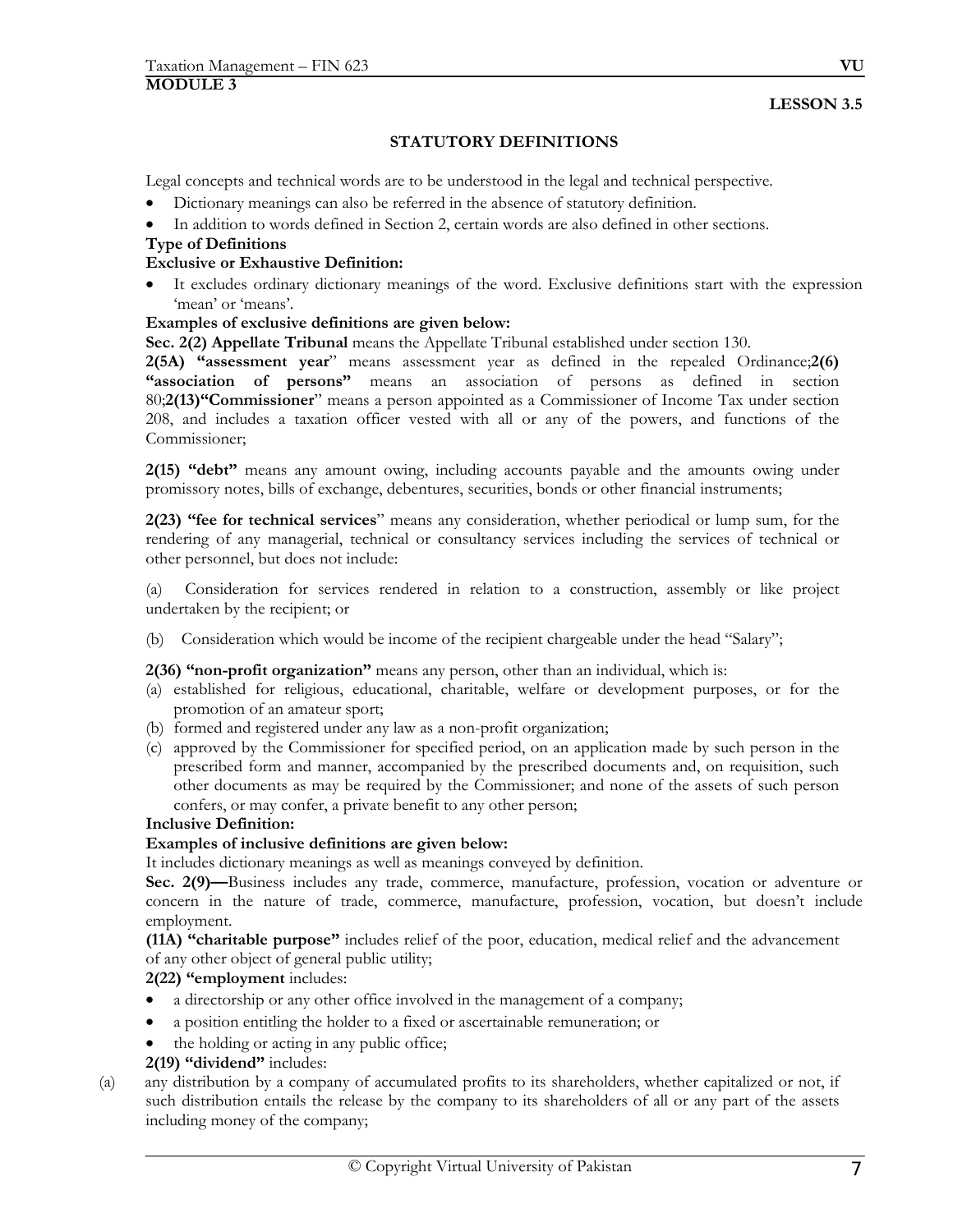- (b) any distribution by a company, to its shareholders of debentures, debenture-stock or deposit certificate in any form, whether with or without profit, to the extent to which the company possesses accumulated profits whether capitalized or not;
- (c) any distribution made to the shareholders of a company on its liquidation, to the extent to which the distribution is attributable to the accumulated profits of the company immediately before its liquidation, whether capitalized or not;
- (d) any distribution by a company to its shareholders on the reduction of its capital, to the extent to which the company possesses accumulated profits, whether such accumulated profits have been capitalized or not; or
- (e) any payment by a private company or trust of any sum (whether as representing a part of the assets of the company or trust, or otherwise) by way of advance or loan to a shareholder or any payment by any such company or trust on behalf, or for the individual benefit, of any such shareholder, to the extent to which the company or trust, in either case, possesses accumulated profits;

### **But does not include:**

- (i) a distribution made in accordance with sub-clause (c) or (d) in respect of any share for full cash consideration, or redemption of debentures or debenture stock, where the holder of the share or debenture is not entitled in the event of liquidation to participate in the surplus assets;
- (ii) any advance or loan made to a shareholder by a company in the ordinary course of its business, where the lending of money is a substantial part of the business of the company; and
- (iii) any dividend paid by a company which is set off by the company against the whole or any part of any sum previously paid by it and treated as a dividend within the meaning of sub-clause (c) to the extent to which it is so set off;

**2(58) "share"** in relation to a company, includes a modaraba certificate and the interest of a beneficiary in a trust (including units in a trust);

**2(59) "shareholder"** in relation to a company, includes a modaraba certificate holder, a unit holder of a unit trust and a beneficiary of a trust;

### **Exclusive as well as Inclusive Definition:**

Such definitions contain both elements as enumerated above.

# **Examples of above type of definitions are given below:**

**Sec 2(7)** 'banking company means a banking company as defined in the banking companies ordinance, 1962 and includes any body corporate which transacts the business of banking in Pakistan.

2(41) "permanent establishment" in relation to a person, means a fixed place of business through which the business of the person is wholly or partly carried on, and includes:

- a) a place of management, branch, office, factory or workshop, premises for soliciting orders, warehouse, permanent sales exhibition or sales outlet, other than a liaison office except where the office engages in the negotiation of contracts (other than contracts of purchase);
- b) a mine, oil or gas well, quarry or any other place of extraction of natural resources;
- c) a building site, a construction, assembly or installation project or supervisory activities connected with such site or project but only where such site, project and its connected supervisory activities continue for a period or periods aggregating more than ninety days within any twelve-months period;
- d) the furnishing of services, including consultancy services, by any person through employees or other personnel engaged by the person for such purpose
- e) a person acting in Pakistan on behalf of the person (hereinafter referred to as the "agent"), other than an agent of independent status acting in the ordinary course of business as such, if the agent
- f) has and habitually exercises an authority to conclude contracts on behalf of the other person;
- g) has no such authority, but habitually maintains a stock-in-trade or other merchandise from which the agent regularly delivers goods or merchandise on behalf of the other person; or
- h) any substantial equipment installed, or other asset or property capable of activity giving rise to income. **Tax Year:**

Sec. 2(68) read with Sec. 74---Tax year means a period of 12 months ending on June 30<sup>th</sup> which is also called Normal Tax Year.

# **Special Tax Year:**

 In case a person has a different accounting period from normal tax year or adopted such a period after seeking approval from commissioner under section 74(3) it is called special tax year.

**Explanation**—a tax year can be a period of less than 12 months under special circumstances for example discontinuance of business u/s 117.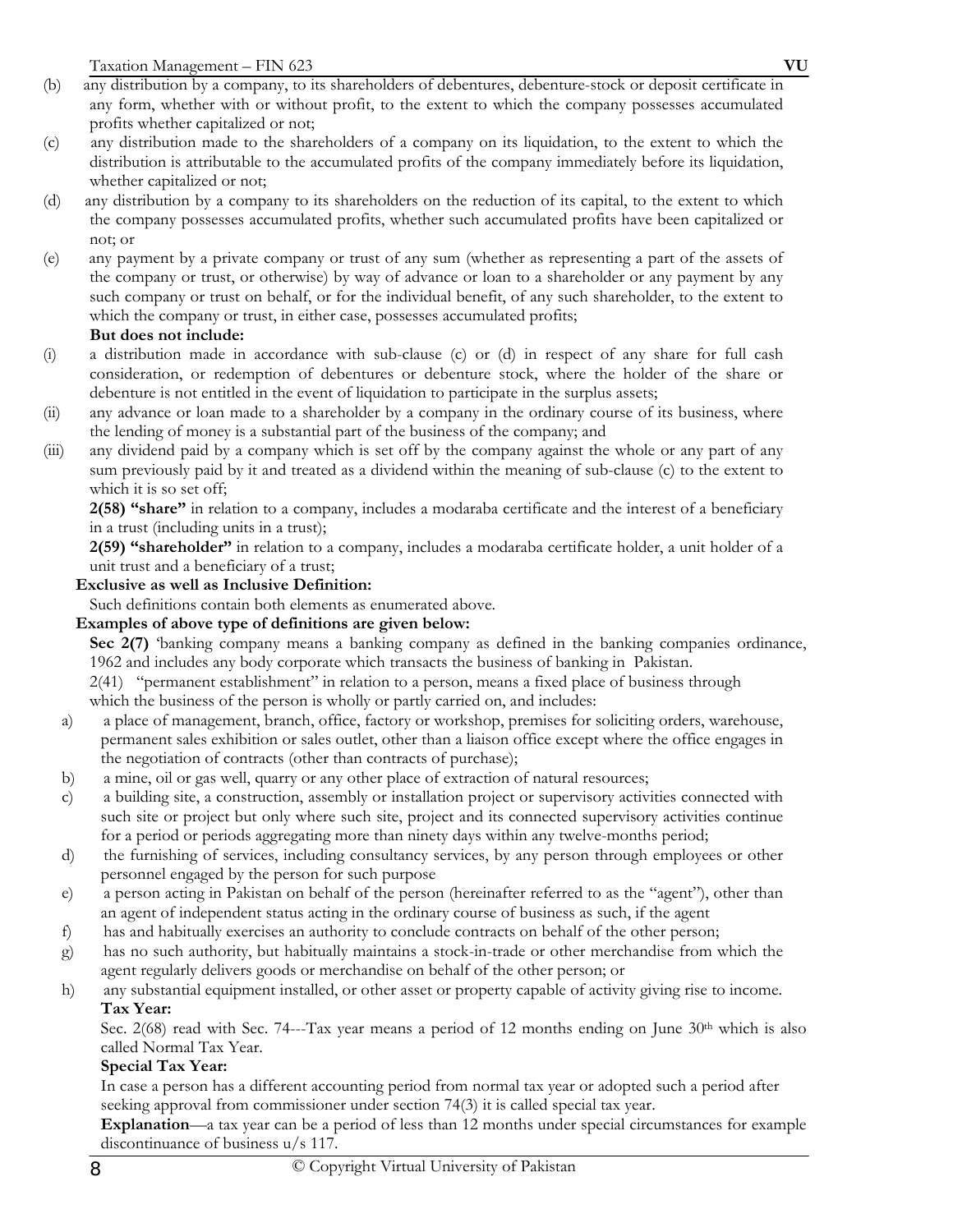Section 117 is reproduce below:

# **117. Notice of discontinued business**

- (1) Any person discontinuing a business shall give the Commissioner a notice in writing to that effect within fifteen days of the discontinuance.
- (2) The person discontinuing a business shall, under the provisions of this Ordinance or on being required by the Commissioner by notice, in writing, furnish a return of income for the period commencing on the first day of the tax year in which the discontinuance occurred and ending on the date of discontinuance and this period shall be treated as a separate tax year for the purposes of this Ordinance.
- (3) Where no notice has been given under sub-section (1) but the Commissioner has reasonable grounds to believe that a business has discontinued or is likely to discontinue, the Commissioner may serve a notice on the person who has discontinued the business or is likely to discontinue the business to furnish to the Commissioner within the time specified in the notice a return of income for the period specified in the notice.
- (4) A return furnished under this section shall be treated for all purposes of this Ordinance as a return of income, including the application of Section 120.

**Person—Sec. 2(42)** read with section 80. Person includes:

- An individual
- A company or association of persons incorporated or formed in Pakistan or elsewhere; and
- The federal Government, a foreign
- government, a political sub division of
- foreign government, or public
- international organization

For the purpose of the above:

• "An association of persons"—includes a firm, a Hindu Undivided Family, any artificial juridical person and anybody of persons formed under a foreign law, but doesn't include a company.

#### **"Company" means---**

- o A company as defined in companies ordinance, 1984
- o A small company as defined in sec. 2(59A)
- o A body corporate formed by or under any law in force in Pakistan;
- o A modarba
- o A body incorporated by or under the law of a country outside Pakistan, relating to incorporation of companies;
- o A trust, a cooperative society or a finance society
- o A foreign association whether incorporated or not, which the central board of revenue has, by general or special order, declared to be a company for the purpose of this ordinance;
- o A provincial govt.;
- o A local authority in Pakistan
- c)**Firm** means the relation between persons who have agreed to share the profits of a business carried on by all or anyone of them acting for all;
- d) **Trust** means an obligation annexed to the ownership of a property and arising out of the confidence reposed in and accepted by the owner, or declared and accepted by the owner for the benefit of another, or of another and the owner, and includes a "unit trust"; and
- e) **"Unit trust"** means any trust under which beneficial interest are divided into units such that the entitlements of the beneficiaries to income or capital are determined by the number of units held.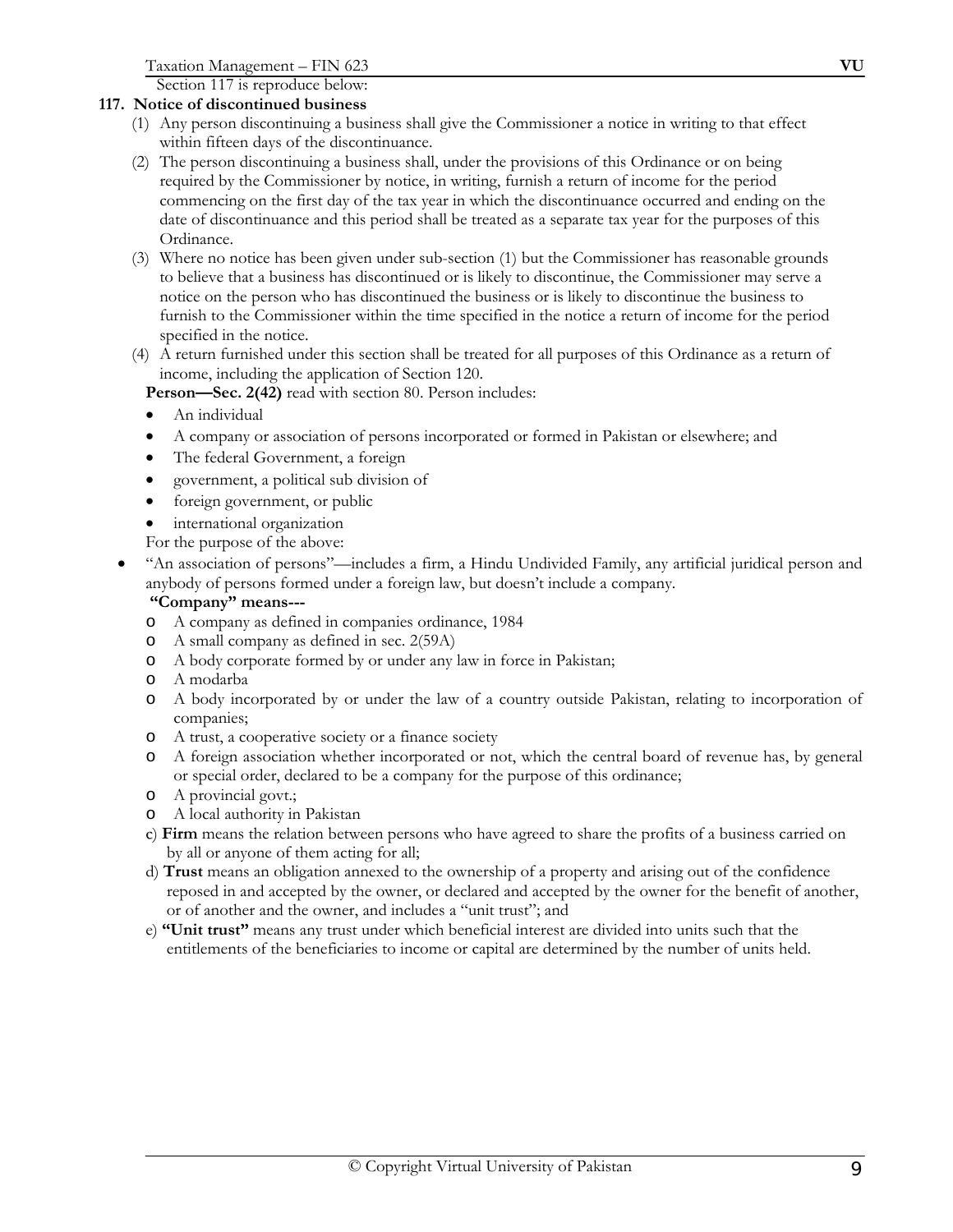#### **LESSON 3.6**

#### **IMPORTANT DEFINITIONS**

**Sec. 2(66) "Taxpayer"** means any person who derives an amount chargeable to tax under this ordinance;

o Any representative of a person who derives an amount chargeable to tax under this ordinance

o Any person who is required to deduct or collect tax under part V of chapter X and chapter XII

o Any person required to furnish a return of income or pay tax under this ordinance.

#### **Exercises on determination of Tax Year**

**Exercise 1: Determine Tax year relating to following accounting period:** 

- **A** 1st July 2002 to 30th June 2003
- **B** 1st July 2003 to 30th June 2004
- **C** 1st July 2004 to 30th June 2005

#### **Answers:**

**A—** Tax year 2003

**B—** Tax year 2004

**C—** Tax year 2005

**Exercise 2:** Determine tax year pertaining to accounting periods given here under:

#### **Sr Classes of Tax Payers Accounting Period**

- A Mr. Aslam, a rice exporter (i)1st Jan 03 to 31st Dec 04 (ii)1st Jan 05 to 31st Dec 05 (iii)1st Jan 06 to 31st Dec 06
- B Mr. Kamal, a manufacturer (i)1st April 02 to 31st Mar 03 of shawls. (ii)1st April 03 to 31st Mar 04 (iii)1st April 04 to 31st Mar 05 (iv)1st April 05 to 31st Mar 06
- C M/S XYZ, a company manufacturing sugar. (i)1st Oct 03 to 30th Sep 04 (ii)1st Oct 04 to 30th Sep 05 (iii)1st Oct 05 to 30th Sep 06
- D M/S ABC, Insurance Company. (i)1st Jan 02 to 31st Dec 02 (ii)1st Jan 03 to 31st Dec 03 (iii)1st Jan 04 to 31st Dec 04 (iv)1st Jan 05 to 31st Dec 05

**Answer E-2:** The tax years in the above exercise are special tax year.

- **A** (i) Special Tax year 2005
- A (ii) Special Tax year 2006
- A (iii) Special Tax year 2007
- **B** (i) Special Tax year 2003
- B (ii) Special Tax year 2004
- B (iii) Special Tax year 2005
- B (iv) Special Tax year 2006
- **C** (i) Special Tax year 2005
- C (ii) Special Tax year 2006
- C(iii) Special Tax year 2007
- **D** (i) Special Tax year 2003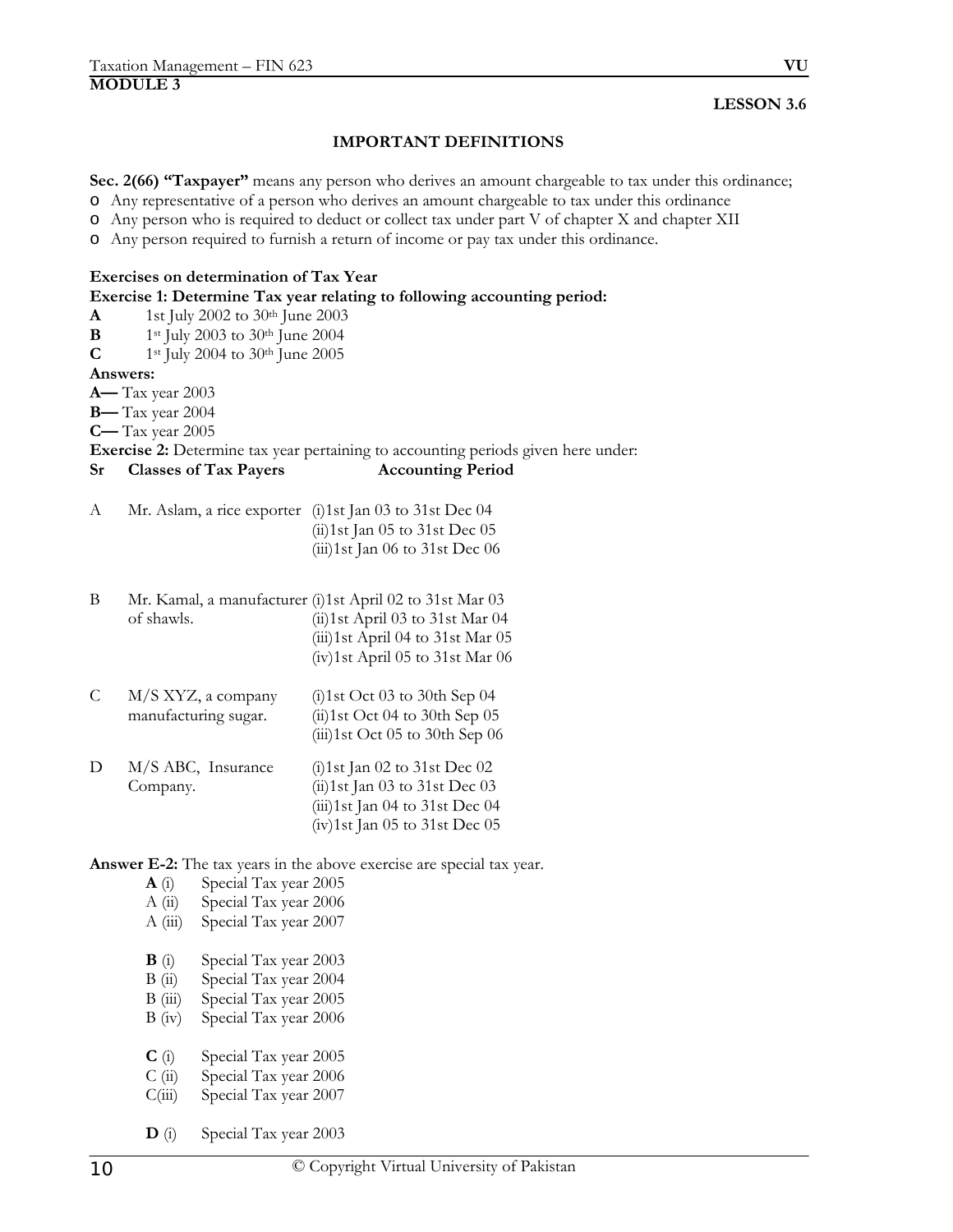- D (ii) Special Tax year 2004
- D (iii) Special Tax year 2005
- D (iv) Special Tax year 2006

# **Tax Year – Points to Remember**

- Normal Tax Year starts from 1st July and ends on 30th June (a period of twelve months).
- A tax payer can adopt a special Tax year after seeking approval from Commissioner of Income Tax (CIT),
- Commissioner can withdraw the permission granted to adopt a special Tax year in respect of a tax payer, if in the opinion of CIT it is not feasible. But CIT must notify the tax payer the reasons in writing for withdrawal of permission granted to tax payer.
- A Tax Payer using special Tax year may revert to Normal Tax Year after seeking approval from Commissioner of Income Tax (CIT).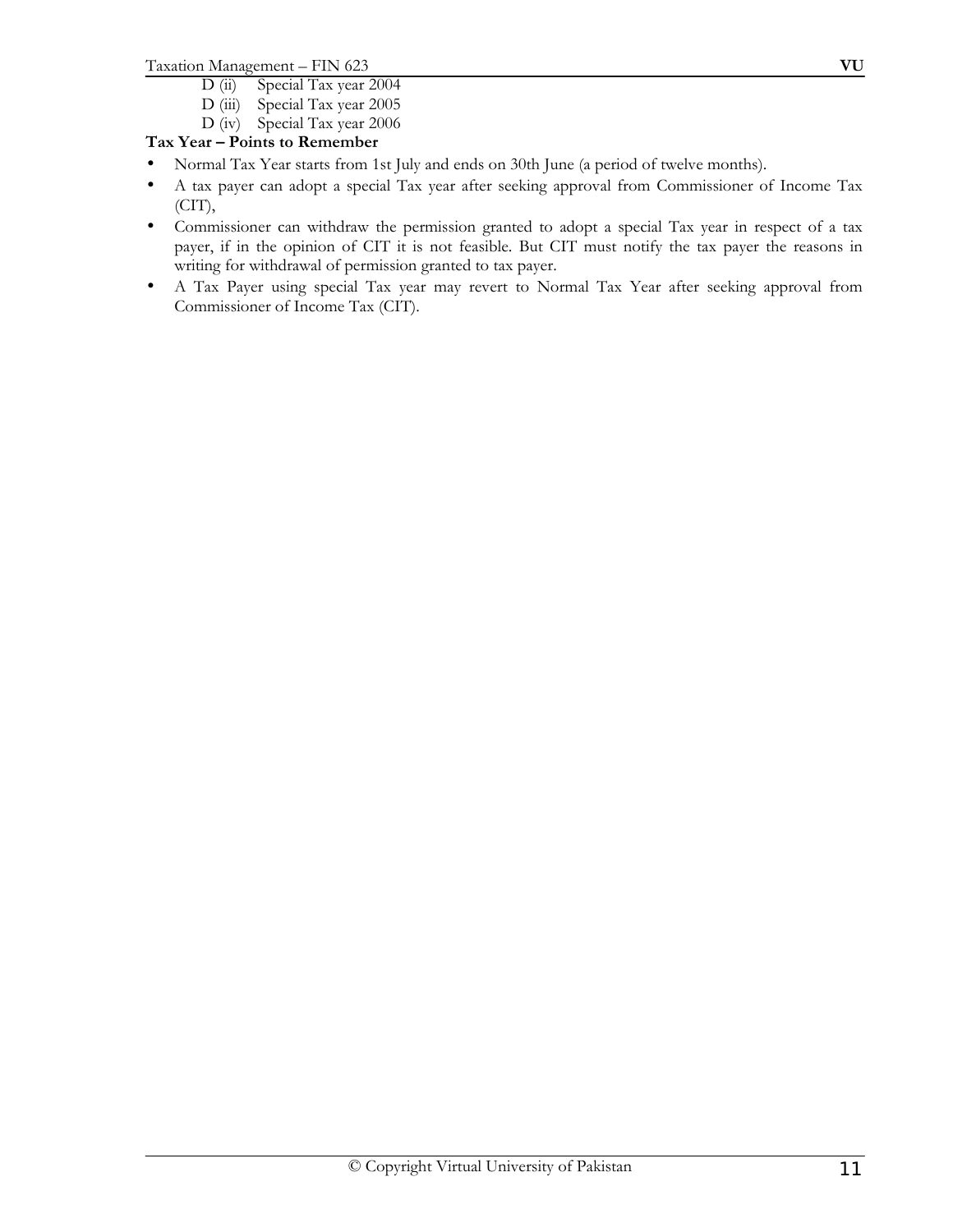#### **LESSON 3.7**

### **DETERMINATION OF LEGAL STATUS OF A PERSON**

**Exercise:** Determine legal status of the following persons under the provisions of section 80 of the ordinance.

- i. ABC University, Karachi
- ii. XYZ Bank Limited
- iii. A joint family of Mr. H (a Hindu), Comprising Mr. H, his sons Mr. C & Mr. D
- iv. XYZ Modaraba
- v. XYZ Mills Ltd.
- vi. Federal Government
- vii. Government of Sind
- viii. Government of Punjab
- ix. ABC Trust
- x. KDs' an unregistered firm of K and D
- xi. Mr. A Serving as a Manager in a Textiles Company
- xii. Mr. Z, a Director in Private Company
- xiii. Mr. y, Running his Business as Sole Proprietor
- xiv. ABC Welfare Trust
- xv. Mr. A & B Joint Owners in Immovable Property

# xvi. XYZ Cooperative Housing Society

#### **Answer to exercise on legal status:**

- A (i) Company
- A (ii) Banking Company
- A (iii) Hindu Undivided Family
- A (iv) Company
- A (v) Public Company
- A (vi) person
- A (vii) Company
- A (viii) Company
- A (ix) Company
- $A(x)$  Firm
- A (xi) Individual
- A (xii) Individual
- A (xiii) Individual
- A (xiv) Company
- A (xv) Association of persons
- A (xvi) Company

# **Tax on Income**

- Income Tax is a tax on a person in respect of his income during a tax year
- Income of a tax year as computed under the provisions of this ordinance is Taxable Income, it is total income reduced by total of any deductible allowances. It is charged to tax in a tax year according to applicable rules.

# **'Income– Sec. 2 (29)**

Income has been defined in section 2 (29) of the ordinance as under:

- **(29) "income"** includes any amount chargeable to tax under this Ordinance, any amount subject to collection or deduction of tax and any loss of income but does not include, in case of a shareholder of a company, the amount representing the face value of any bonus share or the amount of any bonus declared, issued or paid by the company to the shareholders with a view to increasing its paid up share capital;
	- Any amount chargeable to tax under this ordinance
	- Any amount subject to deduction and collection under various sections of this ordinance.
	- Any loss of Income.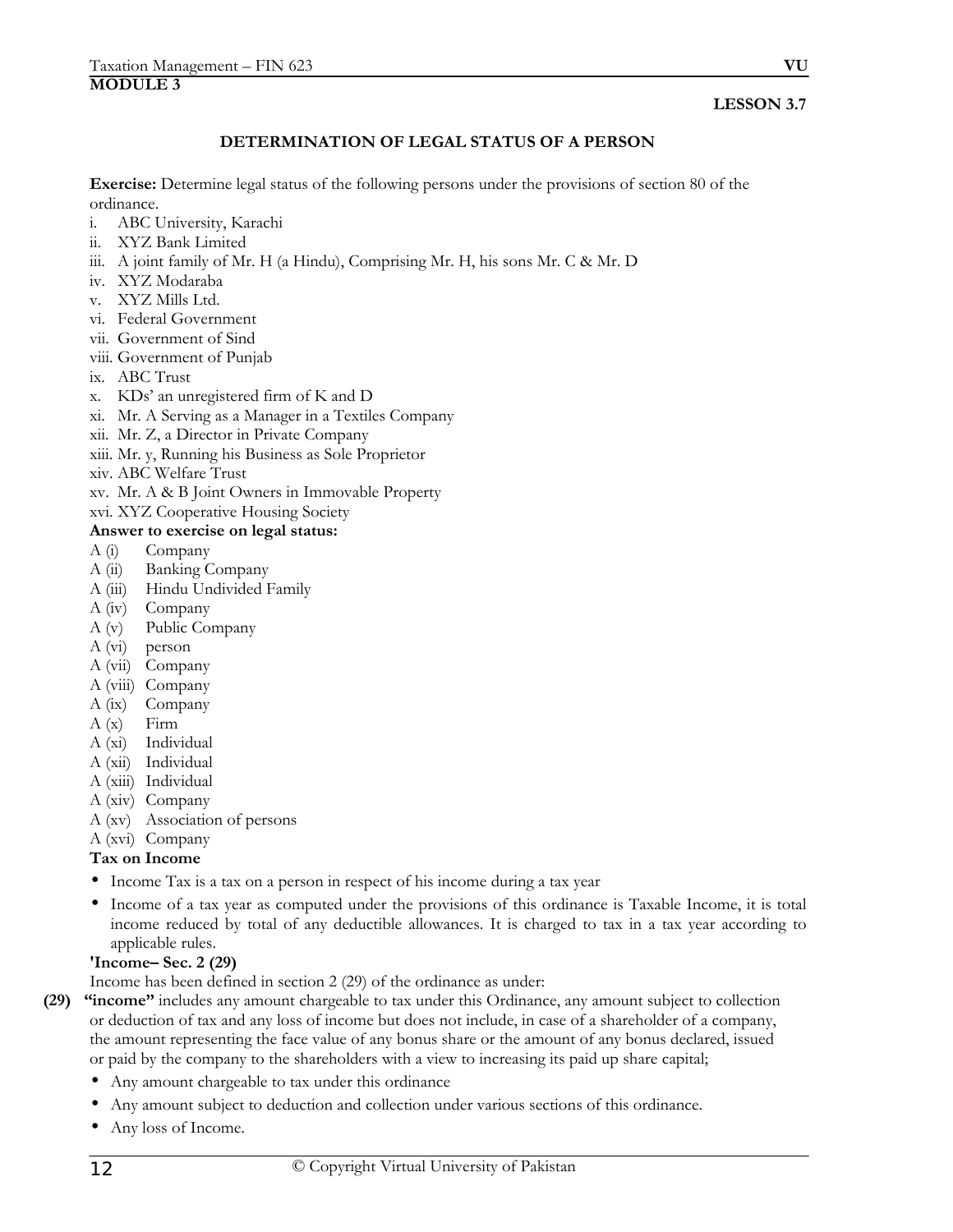## **LESSON 3.8**

# **SCOPE OF INCOME/CONCEPT**

- Receipt of Income may be
	- o On Cash Basis as well as
	- o In kind
- Deemed Income at Par with real income
- Cash Basis Vs Accrual Basis
- **Illegal Income**
- **Lump Sum Receipts**
- **Tax-free income**
- Income can not be taxed twice, if not expressly
- Mentioned otherwise
- Charge on Person
- **Certain Incomes excluded from Taxable Income (exemptions).**
- **Lump Sum Receipts**
- **Tax-free income**
- Income can not be taxed twice, if not expressly
- **Mentioned otherwise**
- Certain Incomes excluded from Taxable Income (exemptions)

# **MODULE 4 HEADS OF INCOME (Section 11)**

Following are the heads of income, ascertained in section 11

- Salary (Section 12)
- Income from Property (Section 15)
- Income from Business (Section 18)
- Capital Gains (Section 37)
- Income from other Sources (Section 39)

#### **Total Income (Section 10)**

Total income of a person for a tax year shall be the sum of the person's income under each of the heads of income.

#### **Exempt Income**

It has been laid down in Section 41 to 53, 102 & Second Schedule of the ordinance.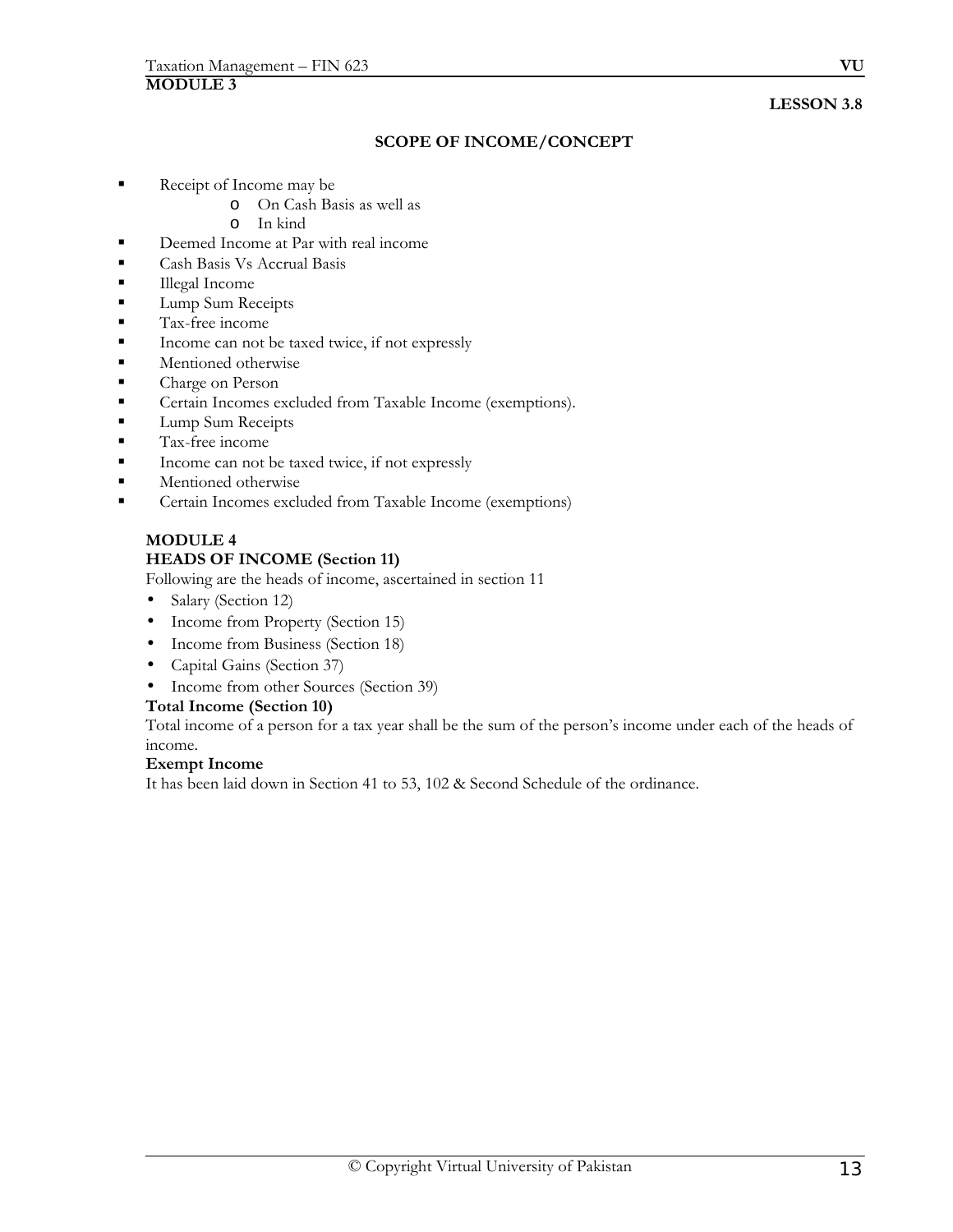#### **HEADS OF INCOME (SECTION 11)**

#### **Method of accounting (Section 32)**

- Cash Basis or
- **Accrual Basis**
- For Companies 'Accrual Basis' method of accounting is compulsory [Section 32(2)]
- Change of Method of Accounting can be made under [Section 32(4)]

# **Rules to Prevent Double Derivation of**

# **Income and Double Deductions (Section 73)**

# **Where:**

 Any amount chargeable to tax on the basis that it is receivable, the amount shall not be charged that it is received;

or

 Any amount is chargeable to tax on the basis that it is received the amount shall not be chargeable to tax again on the basis that it is receivable.

#### **With regard to expenditure, where:**

 Any expenditure is deductible on the basis that it is payable, the expenditure shall not be deductible again on the basis that it is paid;

or

 Any expenditure is deductible on the basis that it is paid, the expenditure shall not be deductible again on the basis that it is payable.

# **Exemptions and Tax Concessions:**

Section 41to 53, section 102 and various clauses of second schedule to the ordinance deal with exemptions available to incomes or class of incomes or persons or class of persons specified therein shall be:

- a) Exempt from tax under this ordinance, subject to the conditions and to the extent specified therein; or
- b) Liable to tax at such rates, which are less than the rates specified in the First schedule? Or
- c) Allowed a reduction in tax liability, subject to the conditions and to the extent specified therein; or
- d) Exempt from the operation of any provisions of this Ordinance, subject to the conditions and to the extent specified therein;

#### **Federal government has been empowered vide section 53 (2) and (3) to make amendments in the second schedule by:**

- 1- Adding any clause or condition therein;
- 2 Omitting any clause or condition therein;

Or

3- Making any change in any clause or condition therein.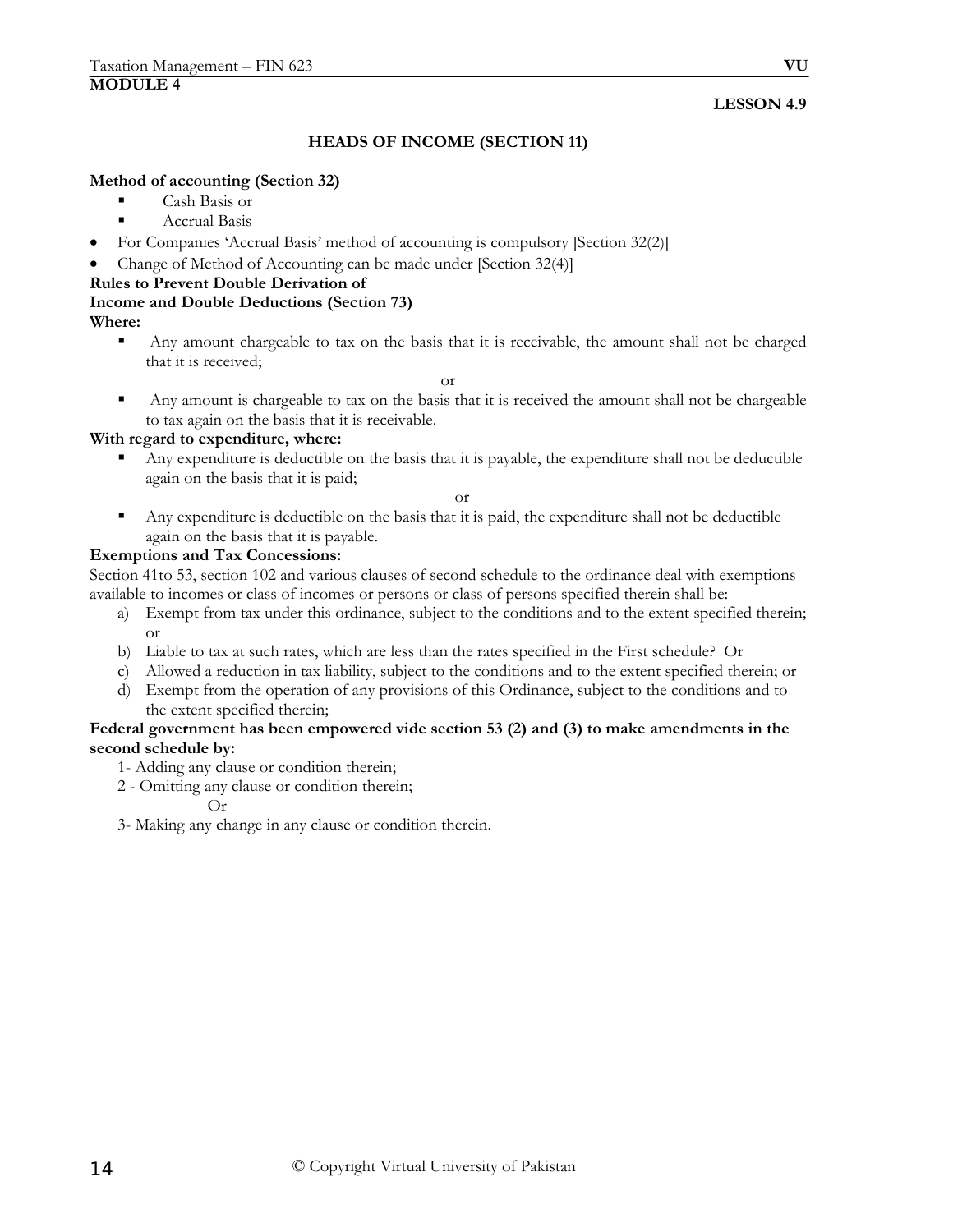# **HEADS OF INCOME (SECTION 11)**

**Agricultural Income (Section 41)** derived by a person shall be exempt from tax under this ordinance. **Agricultural income:**

- (1) Agricultural income derived by a person shall be exempt from tax under this Ordinance.
- (2) In this section, "agricultural income" means,
	- (a) Any rent or revenue derived by a person from land which is situated in Pakistan and is used for agricultural purposes;
	- (b) Any income derived by a person from land situated in Pakistan from
		- (i) Agriculture;
		- (ii) the performance by a cultivator or receiver of rent-in-kind of any process ordinarily employed by such person to render the produce raised or received by the person fit to be taken to market; or
		- (iii) the sale by a cultivator or receiver of rent-in-kind of the produce raised or received by such person, in respect of which no process has been performed other than a process of the nature described in sub-clause (ii); or
	- (c) Any income derived by a person from:
		- i) any building owned and occupied by the receiver of the rent or revenue of any land described in clause (a) or (b);
		- ii) any building occupied by the cultivator, or the receiver of rent-in-kind, of any land in respect of which, or the produce of which, any operation specified in sub clauses (ii) or (iii) of clause (b) is carried on, but only where the building is on, or in the immediate vicinity of the land and is a building which the receiver of the rent or revenue, or the cultivator, or the receiver of the rent-inkind by reason of the person's connection with the land, requires as a dwelling-house, a store-house, or other out-building.

#### **Agricultural income means:**

- Rent or Revenue derived by a person from land.
- Income derived from land situated in Pakistan.
- The land is used for agricultural purposes.

#### **Following Incomes are held to be "Non-Agricultural Income"**

- Income from spontaneous forest
- Income from sale of fruits and flowers growing on land naturally, spontaneously, and without the intervention of human agency
- Interest on arrears of rent payable in respect of agricultural land as it is neither "rent" nor "revenue" derived from land.
- Interest accrued on promissory notes obtained by a zamindar from defaulting tenants.
- Income from sale of wild grass and weeds of spontaneous growth
- Profit accruing from the purchase of standing crops and resale of it after harvest by a merchant having no interest in land except a mere licence to enter upon the land and gather upon the produce, land is not direct, immediate or effective source of income.
- Interest received by a money-lender in the form of agriculture produce.
- Income from sale of agricultural produce received by way of price for water supplied to land.
- Commission earned by the landlord for selling agricultural produce of his tenant.
- Dividend paid by a company out of its agriculture income.
- Income from fisheries
- Royalty income of mines
- Income received from land let out for storing crops
- Income from butter and cheese making
- Income from poultry farming
- Maintenance allowance charged on agricultural land.

#### **Following Income are held to be "Agricultural Income"**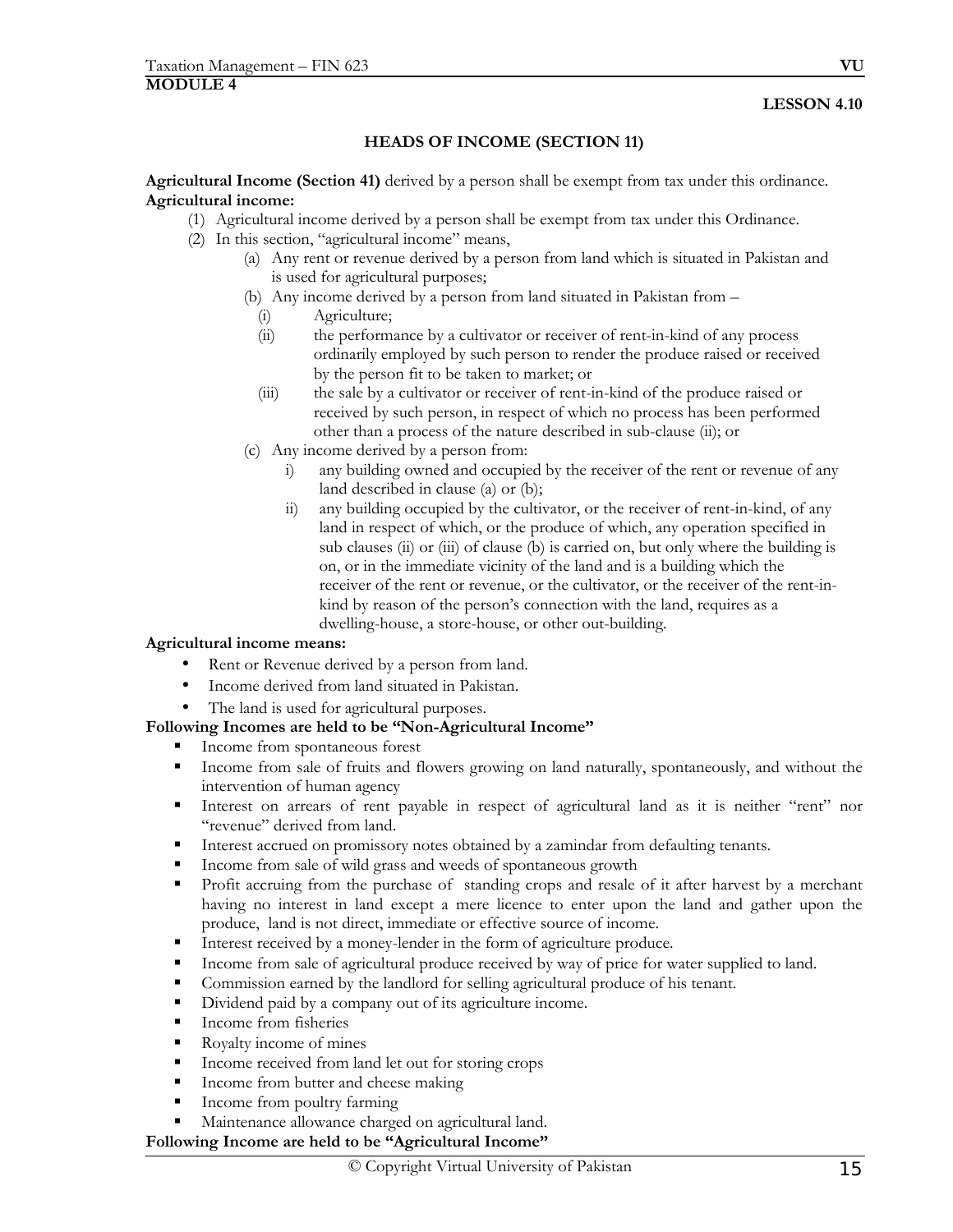- If denuded parts of the forest are replanted and subsequent operations in forestry is carried out the income arising from the sale of replanted trees.
- The fees collected from owners of cattle (normally used for agricultural purpose) for allowing them to graze on forest lands covered by jungle and grass grown spontaneously.
- Profit on sale of standing crops or the produce after harvest by a cultivating owner or tenant of land.
- Compensation received from an insurance company for danger caused by hailstorm or another natural calamity to crops or agricultural produce.
- Income from growing flowers and creepers.
- Share of profit of a partner from a firm engaged in agricultural operation (similarly salary received by him for services in agricultural operations as salary is only a mode of adjustment of the firm's income).
- Interest on capital received by a partner from a firm engaged in agricultural operation.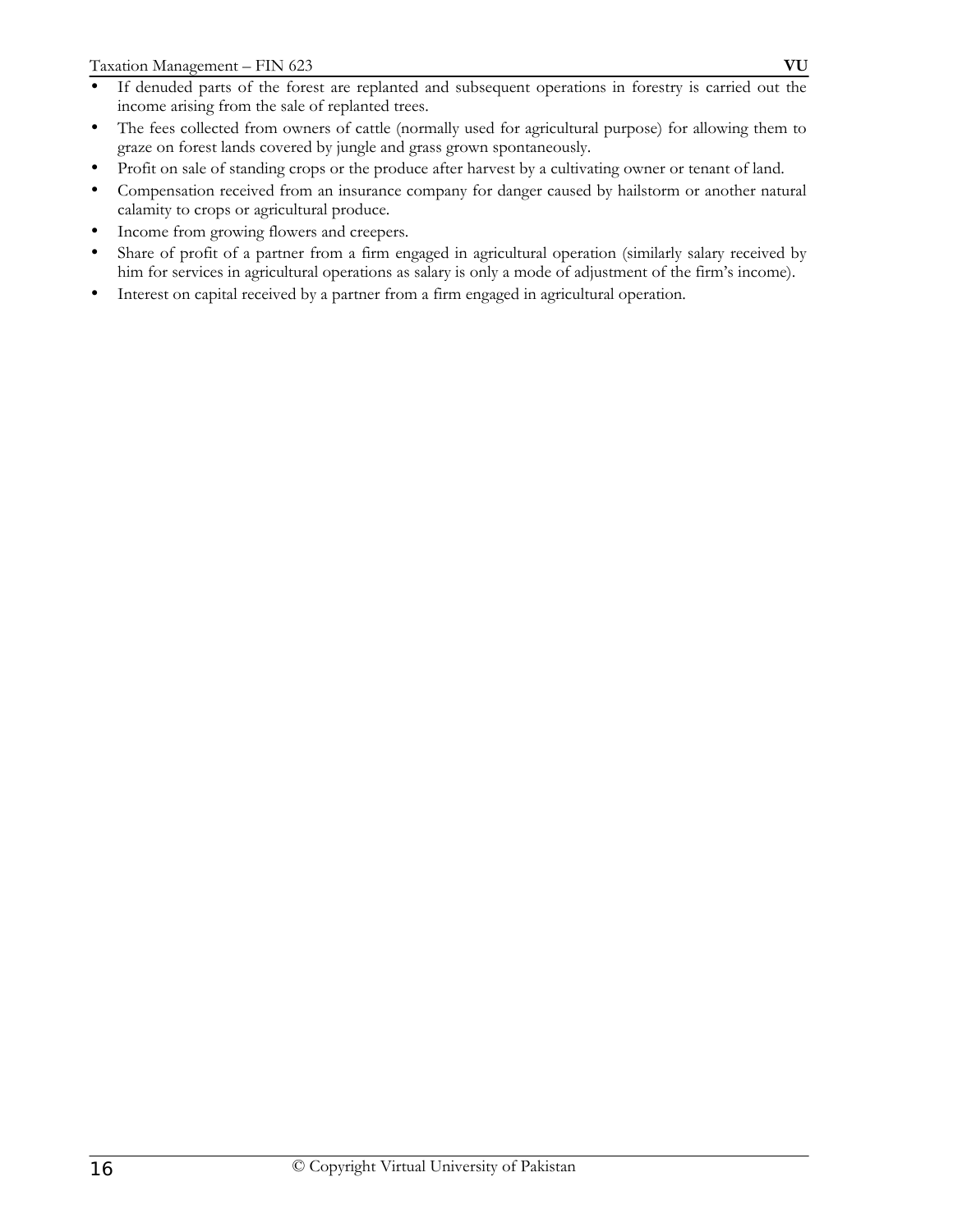#### **HEADS OF INCOME (SECTION 11)**

#### **Computation of Income which is partly Agricultural and Partly from Business OR where Agricultural Produce is used as raw material [rule 11]**

Where a person who is a cultivator or receiver of agricultural produce as rent-in-kind and who uses agricultural produce raised or received as raw material in a business the market value of the said produce shall be deducted as business expenditure. No further deduction is allowed in respect of any expenditure incurred by the Tax Payer as a cultivator or receiver of rent-in-kind. The word "Market Value" [sub-rule (3) of Rule 11] shall be:

a) Where agricultural produce is ordinarily sold in the market in its raw state or after application of any process ordinarily employed by a cultivator or receiver of agricultural income as rent-inkind to render it fit to be taken to market, the market price for the produce at the time it is used as raw material in the person's business;

#### OR

- b) In any other case, the sum of the following amounts, namely:
	- o the expenses of cultivation; and
	- o The land revenue rent paid for the area in which the produce is grown.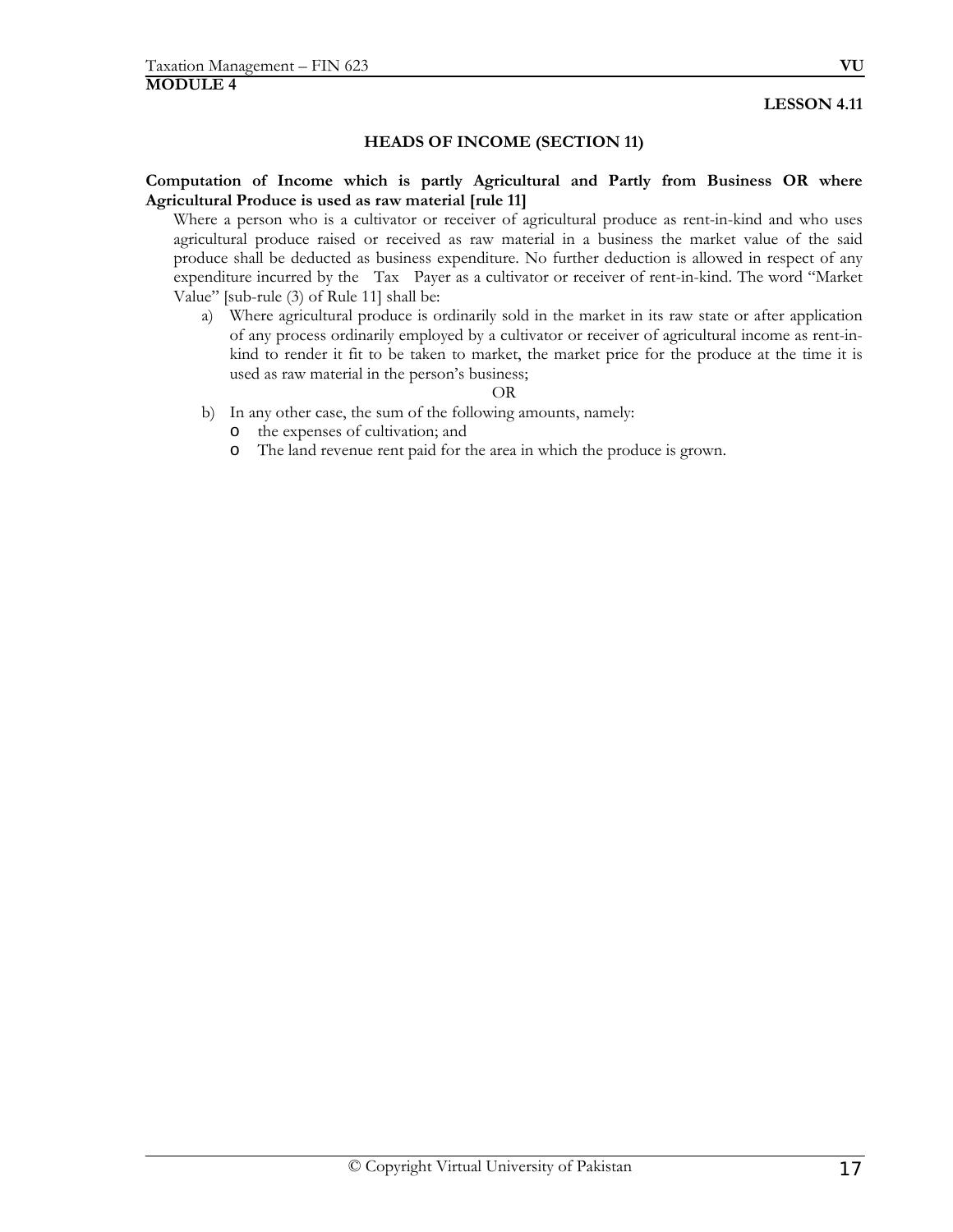# **HEADS OF INCOME (SECTION 11)**

#### **Section 43 Foreign Government Officials**

Salary of an employee of foreign government exempt Provided:

- a. Employee citizen of foreign country and not a citizen of Pakistan.
- b. Services performed are similar to services performed by employees of the Federal Government in foreign countries and
- c. Foreign government also grants similar exemptions to employees of Federal Government.

#### **Exemptions under International Agreements Section 44**

#### **44. Exemptions under international agreements**

- (1) Any Pakistan-source income which Pakistan is not permitted to tax under a tax treaty shall be exempt from tax under this Ordinance.
- (2) Any salary received by an individual (not being a citizen of Pakistan) shall be exempt from tax under this Ordinance to the extent provided for in an Aid Agreement between the Federal Government and a foreign government or public international organization, where:
	- (a) the individual is either not a resident individual or a resident individual solely by reason of the performance of services under the Aid Agreement;
	- (b) if the Aid Agreement is with a foreign country, the individual is a citizen of that country; and
	- (c) The salary is paid by the foreign government or public international organization out of funds or grants released as aid to Pakistan in pursuance of such Agreement.
- (3) Any income received by a person (not being a citizen of Pakistan) engaged as a contractor, consultant, or expert on a project in Pakistan shall be exempt from tax under this Ordinance to the extent provided for in a bilateral or multilateral technical assistance agreement between the Federal Government and a foreign government or public international organization, where:
	- (a) the project is financed out of grant funds in accordance with the agreement;
	- (b) the person is either a non-resident person or a resident person solely by reason of the performance of services under the agreement; and
	- (c) the income is paid out of the funds of the grant in pursuance of the agreement.

#### **Exemptions under Tax Treaty**

 **Any salary received by an individual (not being a citizen of Pakistan) shall be exempt from Tax to the extent provided for in an Aid Agreement.**

#### **Section 45 President's Honour**

- (1) Any allowance attached to any Honour, Award, or Medal awarded to a person by the President of Pakistan shall be exempt from tax under this Ordinance.
- (2) Any monetary award granted to a person by the President of Pakistan shall be exempt from tax under this Ordinance.

#### **Section 46 Profit on Debt**

Any profit received by a non – resident person on a security issued by a resident person shall be exempt from tax Provided:

- Persons not associates
- Security widely issued by resident person outside Pakistan
- Profit on security was paid outside Pakistan
- Security approved by Central Board of Revenue (CBR)

#### **Section 47 Scholarships**

• Any scholarship granted to a person to meet the cost of person's education shall be exempt from tax.

#### **Section 48 Support Payments under an Agreement to Live Apart**

Any income received by a spouse as support payment under an agreement to live apart shall be exempt from tax under this Ordinance.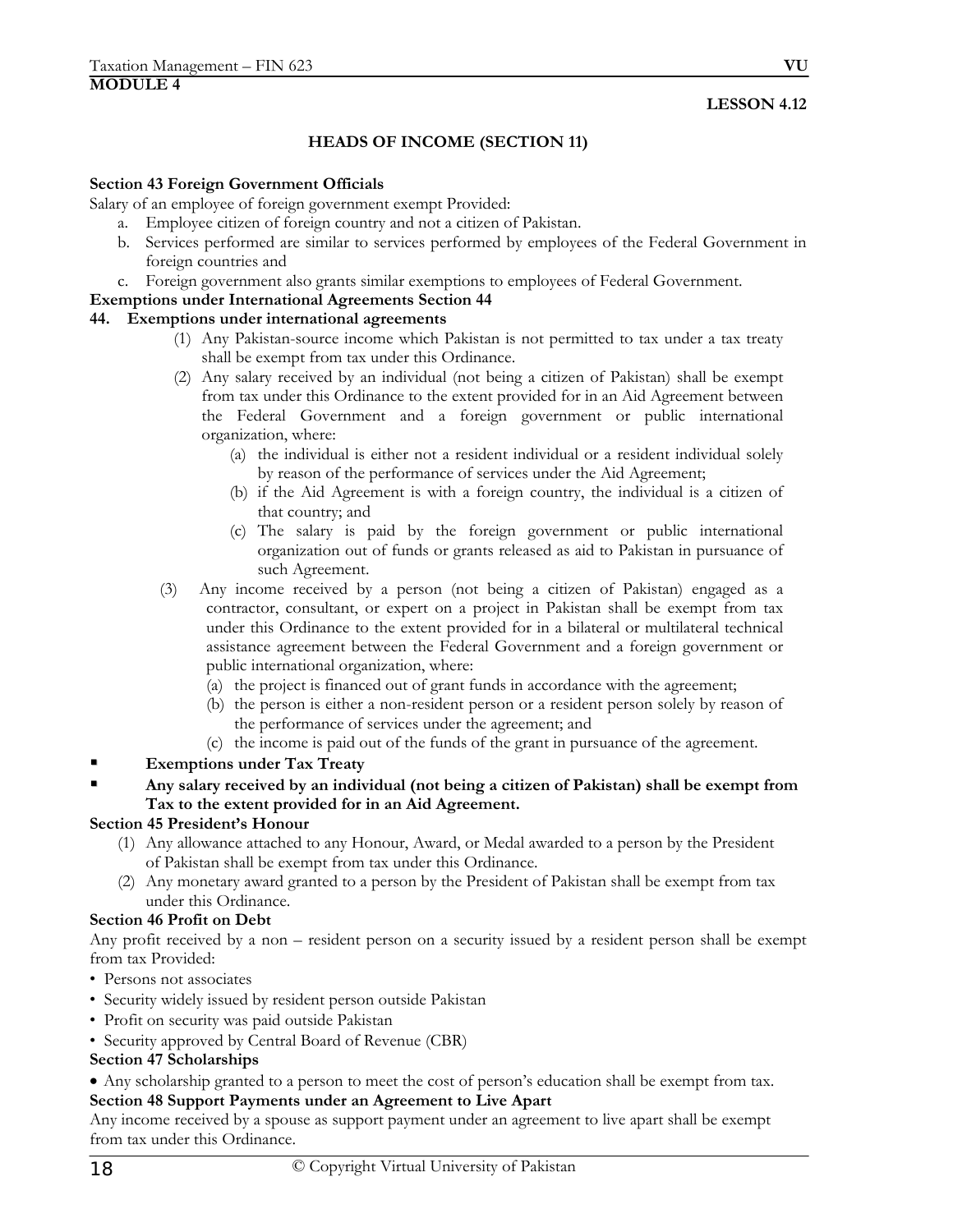# **Section 49 Federal & Provincial Govt. and Local Authority Income**

- Income of Federal Government exempt from tax
- Income of Provincial Government or a Local Authority in Pakistan shall be exempt under all heads of income other than income from Business, derived outside its jurisdictional area, that shall be taxable.
- Federal Government, a Provincial Government or a Local Authority shall not be liable to any collection or deduction of advance tax.

# **Section 50 Foreign-Source Income of Short-Term Resident Individuals**

- 1. Subject to sub-section-2, the foreign-source income of an individual shall be exempt:
	- a. Who is a resident individual solely by reason of the individual's employment; and
	- b. Who is present in Pakistan for a period or periods not exceeding three years,
- 2. This section shall not apply to
	- a. Any income derived from a business of the person established in Pakistan; or
	- b. Any foreign-source income brought into or received in Pakistan by the person.

# **Section 51 Foreign-Source Income of Returning Expatriates**

- 1. Any foreign-source income derived by a citizen of Pakistan in a tax year who was not a resident individual in any of the four tax years preceding the tax year in which the individual became a resident shall be exempt from tax under this Ordinance in the tax year in which the individual became a resident individual and in the following tax year.
- 2. Where a citizen of Pakistan leaves Pakistan during a tax year and remains abroad during that tax year, any income chargeable under the head :Salary" earned by him outside Pakistan during that year shall be exempt from tax under the Ordinance.

### **Exemptions and tax Concessions in second Schedule Section 53**

Income is exempt from income tax derived from voluntary contributions, to charitable or religious institutions. The exemption is conditional to:

- a. must be solely applied for the purposes of the objects of the institution
- b. No benefit for private religious trust which do not ensure for public benefit.
- **Certain receipts of charitable institution [Clause (60), Part I of the Second Schedule]**
- **Donation to certain institution [Clause (61), Part I of the Second Schedule]**

"[Any] amount paid as donation to the following institution, foundations, societies, boards, trusts and funds, namely:

- i) Any Sports Board or Institution recognized by the Federal Government for the purposes of promoting, controlling or regulating any sport or game;
- ii) Fund for Promotion of Science and Technology in Pakistan
- iii) Fund for Retarded and Handicapped Children; Proviso, Individual 30,Co.15p.c

Donation to the President's Relief Fund for Earthquake Victims 2005 [Clause (63A),]

"Any amount paid as donation to the President's Relief Fund for Earthquake Victims 2005."

# **Foreign Currency Accounts [Clause (80), Part I of the Second Schedule]**

"Any income derived from a private foreign currency account held with an authorized bank in Pakistan, [or certificates of investment issued by Investment Banks,] in accordance with the Foreign Currency Accounts Scheme introduced by the State Bank of Pakistan, by a resident individual who is a citizen of Pakistan.

Provided that the exemption under this clause shall not be available in respect of any incremental deposits made in the said accounts on the after the 16th day of December, 1999, or in respect of any accounts opened under the said scheme on or after the said date."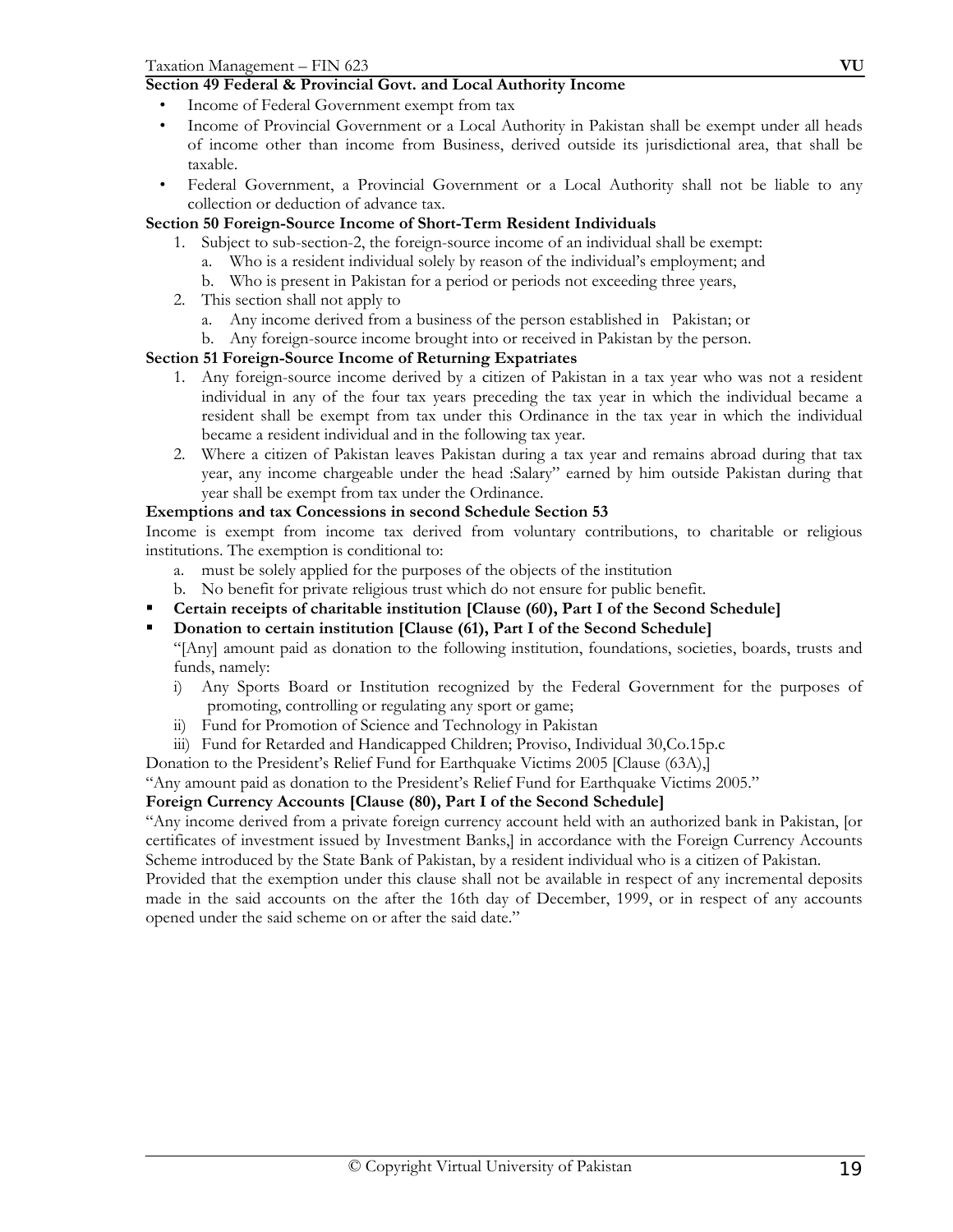# **HEADS OF INCOME (SECTION 11)**

#### **Exemptions and Tax Concessions**

- Foreign Currency Bearer Certificates] (81A)
- Profits on Special US Dollar Bonds, 1998 rules [Clause (82), Part I of Second Schedule].
- Income of Text-Book Boards [Clause (91), Part I of the Second Schedule]
- Income of certain educational institutions [Clause (92), Part I of the Second Schedule] "income of any university or other educational institution established solely for educational purposes and not for purposes of profit"
- Income of Sports Boards [Clause (98), Part 1 of the Second Schedule] "Any income derived by any Board or other organization established in Pakistan for the purposes of controlling, regulating or encouraging major games and sports recognized by Government."
- Mutual Funds [Clause (99), Part 1 of the Second Schedule]
- Encashment of Special US Dollar Bond [Clause (135), Part 1 of the Second Schedule] "Any amount received on encashment of Special US Dollar Bond issued under the Special US Dollar Bonds Rules, 1998."

# **Medical Expenditure by individuals, [Clause (139), Part 1 of the Second Schedule]**

"(a) benefit represented by free provision to the employee of medical treatment or hospitalization or both by an employer or the reimbursement received by the employee of the medical charges or hospital charges or both paid by him, where such provision or reimbursement is in accordance with the terms of employment:

Provided that National Tax Number of the hospital or clinic, as the case may be, is given and the employer also certifies and attests the medical or hospital bills to which this clause applies;

any medical allowance received by an employee not exceeding ten per cent of the basic salary of the employee if free medical treatment or hospitalization or reimbursement of medical or hospitalization charges is not provided for in the terms of employment;

or

Provided that the receipts of such expenditure bearing name, National Tax Number and complete address of the medical practitioners are furnished along with his return of income.

#### **Exemptions from Total Income under Second Schedule-- Part 1:**

- Allowance and perquisites of Govt. employees posted abroad
- Salary of foreign employees of British Council
- Pension Clause (9):

Pension of Federal, Provincial Govt. & Armed Forces employees & Families

- Commutation of pension Clause (12)
- Perquisites to President, Governors and Chiefs of Staff-Residence (51)
- Perquisites of Governors, Chiefs of Staff and Corps Commanders-Conveyance and Entertainment (52)
- Perquisites of Federal Ministers
- Perquisites of Judges (56)
- Allowances and privileges of Judges
- Income of Sports Boards (61)

#### **Reduction in Tax Rates under Second Schedule Part 2**

- Profit on Special US Dollar Bonds or out of new account opened after December 16, 1999.At the Rate of 10 percent of amount of profit by Resident Person
- Presumptive tax for business of shipping of resident persons

#### **Reduction in Tax Liability under Second Schedule Part 3**

- Any amount received as flying allowance by pilots etc. and junior commissioned officers or other ranks shall be taxed  $@2.5\%$  as separate block.
- Senior citizen-age 60 years & above where taxable income not exceeding Rs.400,000/- tax liability reduced by 50%.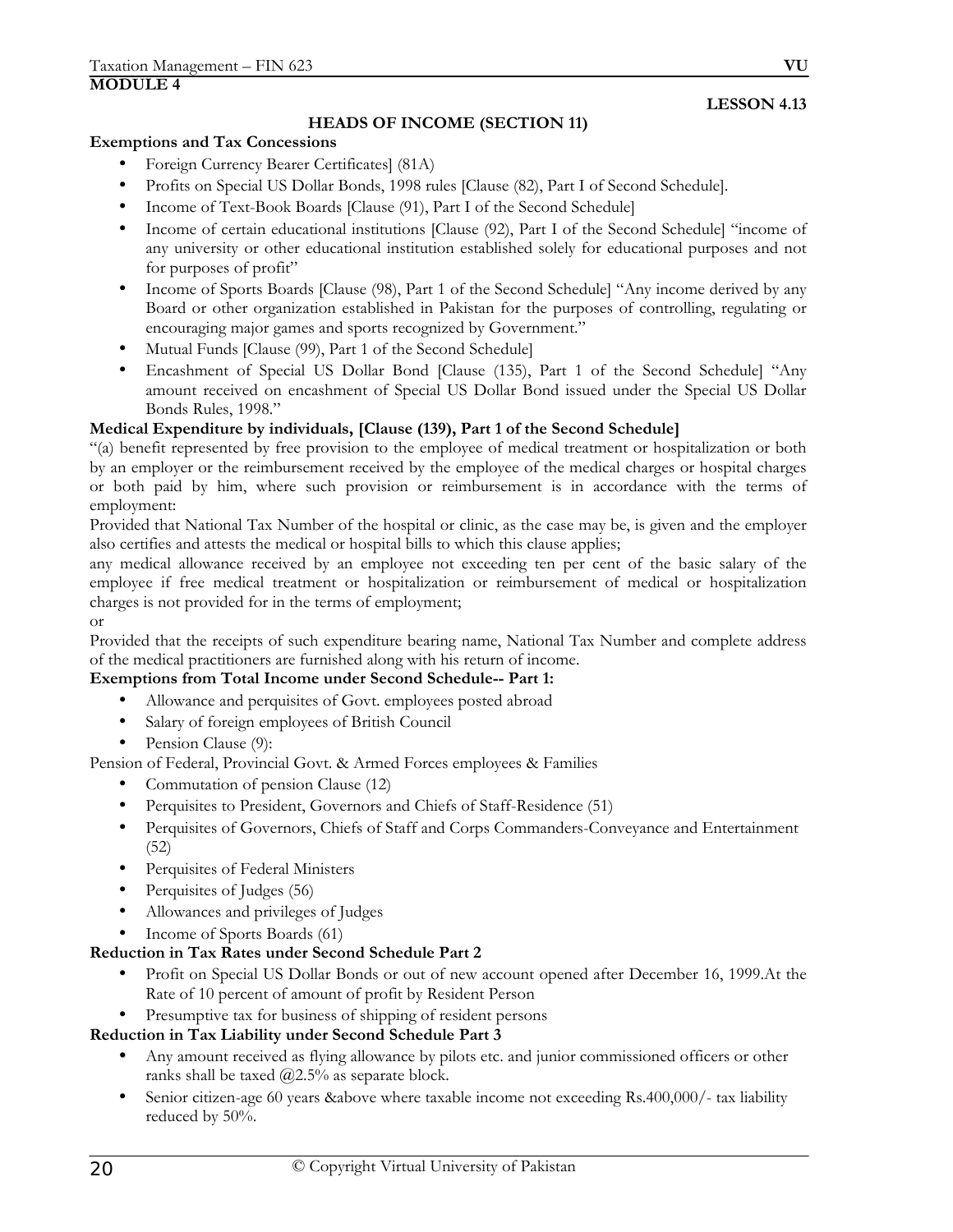# **RESIDENTIAL STATUS & TAXATION**

#### **Residential Status**

- Determination of residential status of a person is an important concept.
- Significance of residential status in computing total income and tax liability
- Residential status has always nexus to a tax year.

### **Resident Person (Section 81)**

- a. Resident Individual, Resident Company, or Resident Association of Persons for the year or
- b. The Federal Government

# **Non–Resident Person (Section 81) (2)**

• A person shall be non-resident person for a tax year if the person is not a resident person for a tax year.

### **Resident Individual (Section 82)**

- An individual shall be a resident individual for a tax year if the individual-
- is present in Pakistan for a period of, or periods amounting in aggregate to, one hundred and [eighty-three] days or more in the tax year; or
- is an employee or official of the Federal Government or a Provincial Government posted abroad in the tax year.

# **Resident Association of Persons Sec. 84**

An association of persons shall be a resident association of persons for a tax year if the control and management of the affairs of the association is situated wholly or partly in Pakistan at any time in the year.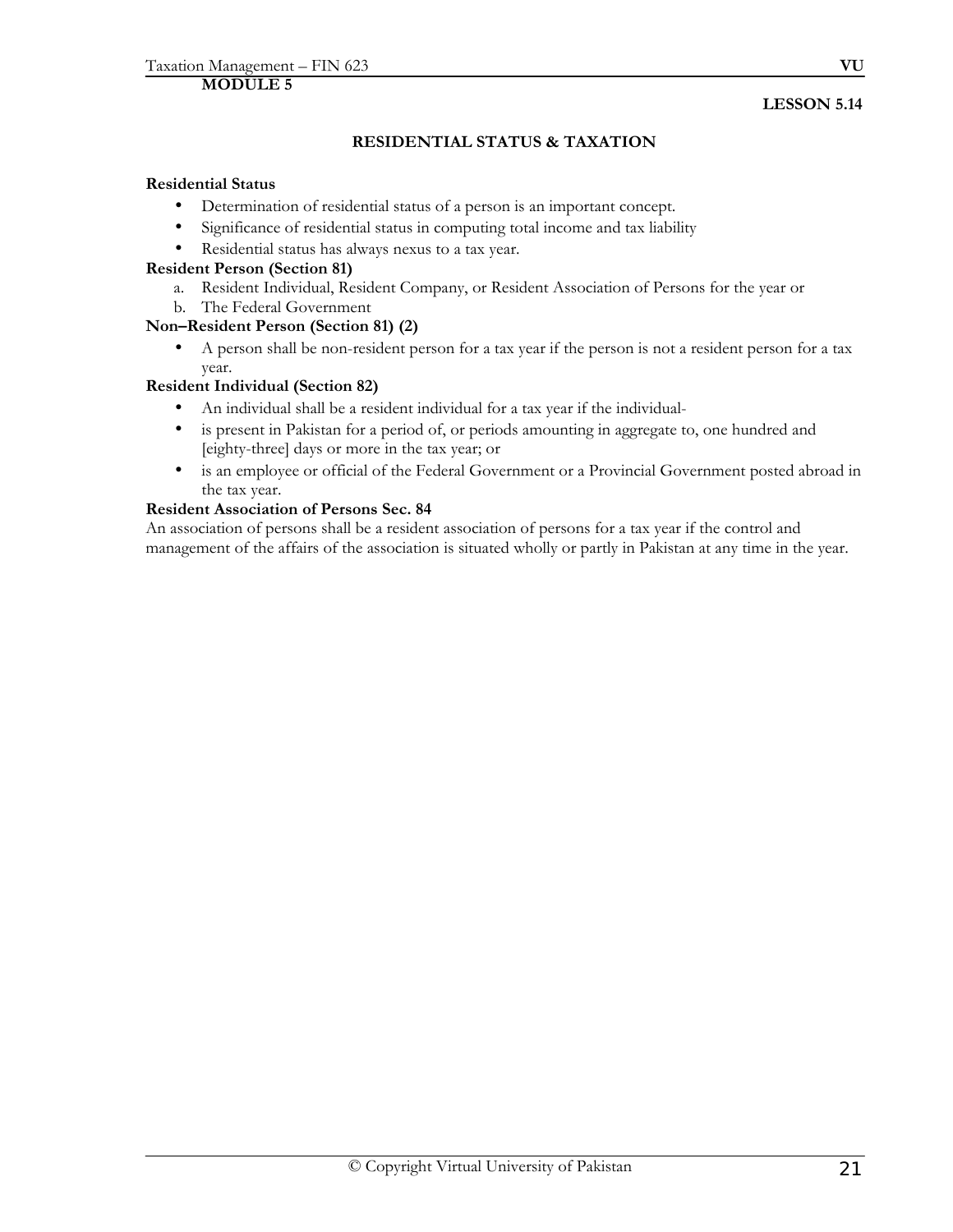# **RESIDENTIAL STATUS & TAXATION**

#### **Residential Status and Taxation Rules Governing Resident Individual:**

- A day of leave including sick leave
- A day that individual's activity is stopped because of strike etc
- A holiday spent in Pakistan

# **Rules Governing Resident Individual**

- Part of day shall be counted as a whole day, for example day of arrival or day of departure
- Following days shall be counted as whole day:
- A Public Holiday

### **Residential Status of "Association of Person"**

Under the law a Firm, HUF, etc. are placed under the head AOP.

Control and management of affairs of AOP is situated wholly or partly in Pakistan.

#### **Theory of Control and Management**

- If Control and Management of affairs of a company lies in Pakistan, it is Resident Company, even if not incorporated in Pakistan.
- Control & Management refers to management of vital affairs/Policy Making Decisions of the company.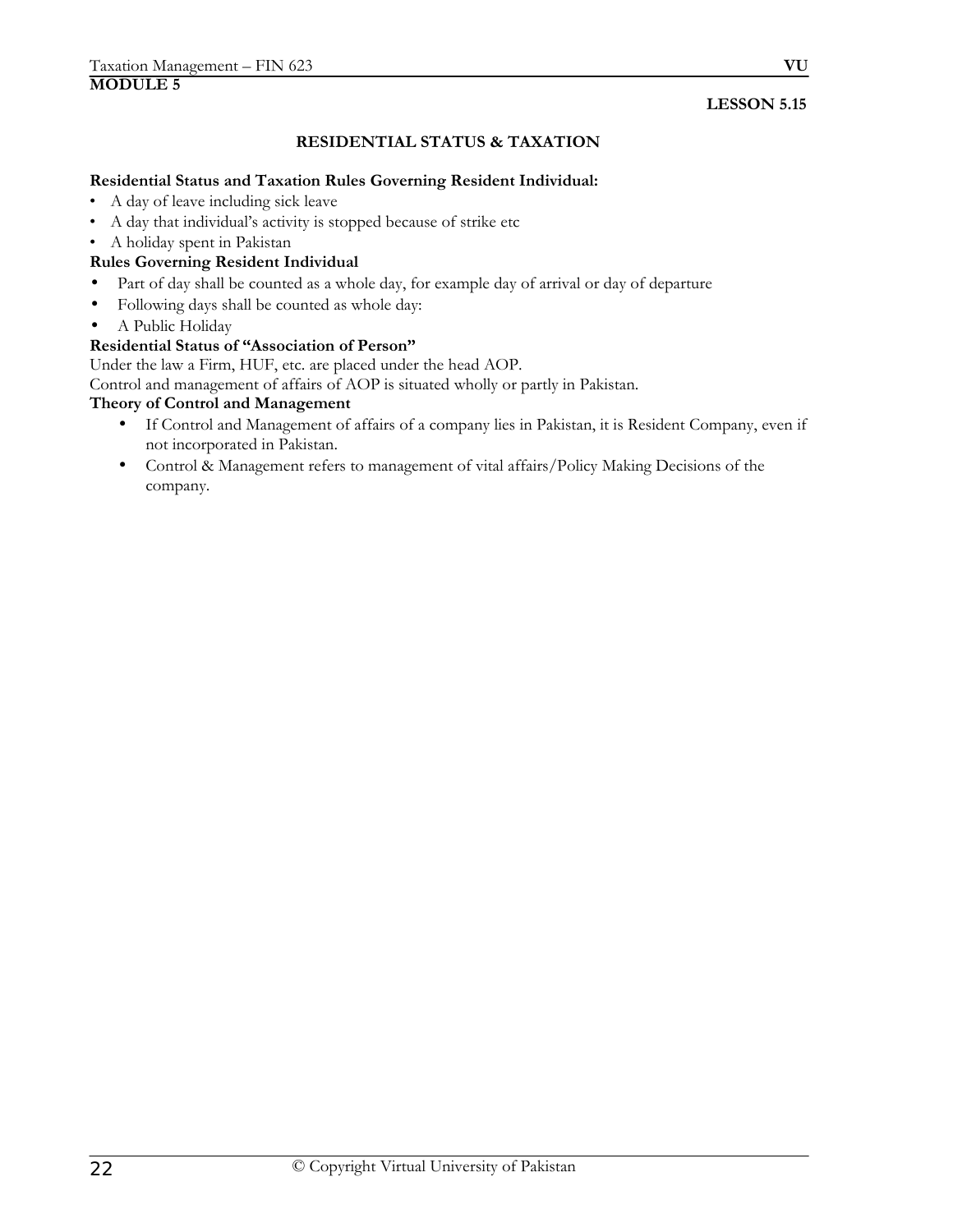#### **RESIDENTIAL STATUS & TAXATION**

#### **Scope of Total Income of a Resident Person Section 11 (5) Resident Person Changeable to tax on:**

The income of a resident person under a head of income shall be computed by taking into account amounts that are Pakistan-source income and amounts that are foreign-source income.

Pakistan Source Income & Foreign Source Income Sec.11 (5) whereas, non-resident person charged only on Pakistan Source Income Sec.11 (6)

#### **Important Points Regarding Income:**

- Receipt ---- Remittance
- Cash & Kind
- Receipt & Accrual
- Actual Receipt & Constructive Receipt

#### **Geographical Source of Income-Sec101 Pakistan-Source Income:**

1) Salary shall be Pakistan-source income to the extent to which the salary-

- Is received from any employment exercised in Pakistan, wherever paid; or
- Is paid by, or on behalf of, the Federal Government, a Provincial Government, or a local authority in Pakistan, wherever the employment is exercised

2) Business income of a resident person shall be Pakistan-source income to the extent to which the income is derived from any business carried on in Pakistan.

3) Business income of a non- resident person shall be Pakistan- source income to the extent to which it is directly or indirectly attributable to-

- A permanent establishment of the non-resident person in Pakistan;
- Sales in Pakistan of goods or merchandise of the same or similar kind as those sold by the person through a permanent establishment in Pakistan
- Other business activities carried on in Pakistan of the same or similar kind as those effected by the nonresident through a permanent establishment in Pakistan (or)
- Any business connection in Pakistan

4) Where the business of a non-resident person comprises the rendering of independent services (including professional services and the services of entertainers and sports persons), the Pakistan-source business income of the person shall include [in addition to any amounts treated as Pakistan-source income under sub-section (3)] any remuneration derived by the person where the remuneration is paid by a resident person or borne by a permanent establishment in Pakistan of a non-resident person.

5) Any gain from the disposal of any asset or property used in deriving any business income referred to in sub-section (2), (3) or (4) shall be Pakistan-source income.

- 6) A dividend shall be Pakistan-source income if it is paid by a resident company.
- 7) Profit on debt shall be Pakistan-source income if it is-
	- (1) Paid by a resident person, except where the profit is payable in respect of any debt used for the purposes of a business carried on by the resident outside Pakistan through a permanent establishment; or
	- (2) Borne by a permanent establishment in Pakistan of a non-resident person.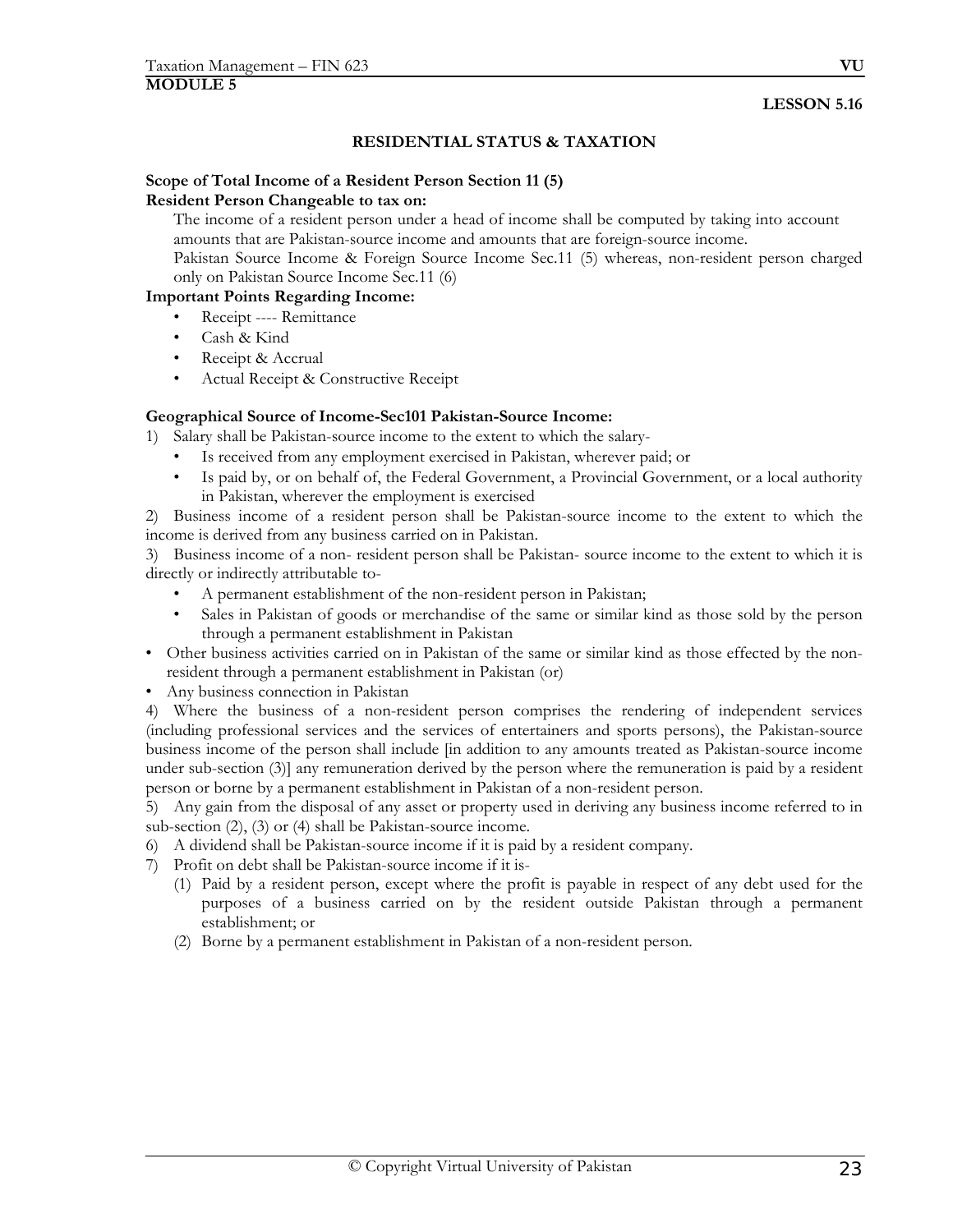# **RESIDENTIAL STATUS & TAXATION**

#### **Geographical Source of Income Sec. 101 Pakistan Source Income:**

8) A royalty shall be Pakistan-source income if it is:

- Paid by resident person, except where the royalty is payable in respect of any right, property, or information used, or services utilized for the purposes of a business carried on by the resident outside Pakistan through a permanent establishment; or
- Borne by a permanent establishment in Pakistan of a non-resident person

9) Rental income shall be Pakistan-source income if it is derived from the lease of immovable property in Pakistan whether improved or not, or from any other interest in or over immovable property, including a right to explore for, or exploit, natural resources in Pakistan.

10) Any gain from the alienation of any property or right referred to in sub-section (9) or from the alienation of any share in a company the assets of which consist wholly or principally, directly or indirectly, or property or rights referred to in sub-section (9) shall be Pakistan-source income.

11) A pension or annuity shall be Pakistan-source income if it is paid by a resident or borne by a permanent establishment in Pakistan of a non-resident person.

12) A technical fee shall be Pakistan-source income if it is- Paid by a resident person, except where the fee is payable in respect services utilized in a business carried on by the resident outside Pakistan through a permanent establishment; or Borne by a permanent establishment in Pakistan of a non-resident person

13) Any gain arising on the disposal of shares in a resident company shall be Pakistan- source income.

14) Any amount not mentioned in the preceding sub-sections shall be Pakistan-source income if it is paid by a resident person or borne by a permanent establishment in Pakistan of a non-resident person.

15) Where an amount may be dealt with under sub-section (3) and under another sub-section (other than sub-section (14)), this section shall apply:

• By first determining whether the amount is Pakistan-source income under that other sub-section; and

• If the amount is not Pakistan-source income under that sub-section, then determining whether it is Pakistan-source income under sub-section (3).

16) An amount shall be foreign-source income to the extent to which it is not Pakistan-source income.

#### **Permanent Establishment—Defined Sec. 2(41)**

 Permanent establishment in relation to a person, means a fixed place of business through which the business of the person is wholly or partly carried on, and includes-

- a) a place of management, branch office, factory or workshop, premises for soliciting orders, ware house, permanent sales exhibitions or sales outlet, other than a liaison office except where the office engages in the negotiation of contracts (other than contracts of purchase);
- b) a mine, oil or gas well, quarry or any other place of extraction of natural resources;
- c) A building site, a construction, assembly or installation project or supervisory activities connected with such site or project but only where such sites, project and its concerned supervisory activates continue for period or periods aggregating more than ninety days within any twelve-months period;
- d) The furnishing of services, including consultancy services, by any person through employees or other personal engaged by the person for such purpose;
- e) a person acting in Pakistan on behalf of (hereinafter referred to as agent), other than an agent of independent status acting in the ordinary course of business as such, if the agent:
	- i. Has and habitually exercises an authority to conclude contracts on behalf of the other person.
	- ii. Has no such authority, but habitually maintains a stock in trade or other merchandise from which the agent regularly delivers good or merchandise on behalf of other person
- f) Any substantial equipment installed, or other asset and property capable of activity giving rise to income.

#### **Royalty Defined Sec. 2 (54)**

Royalty means any amount paid or payable however described or computed, whether periodical or lump sum, as a consideration for: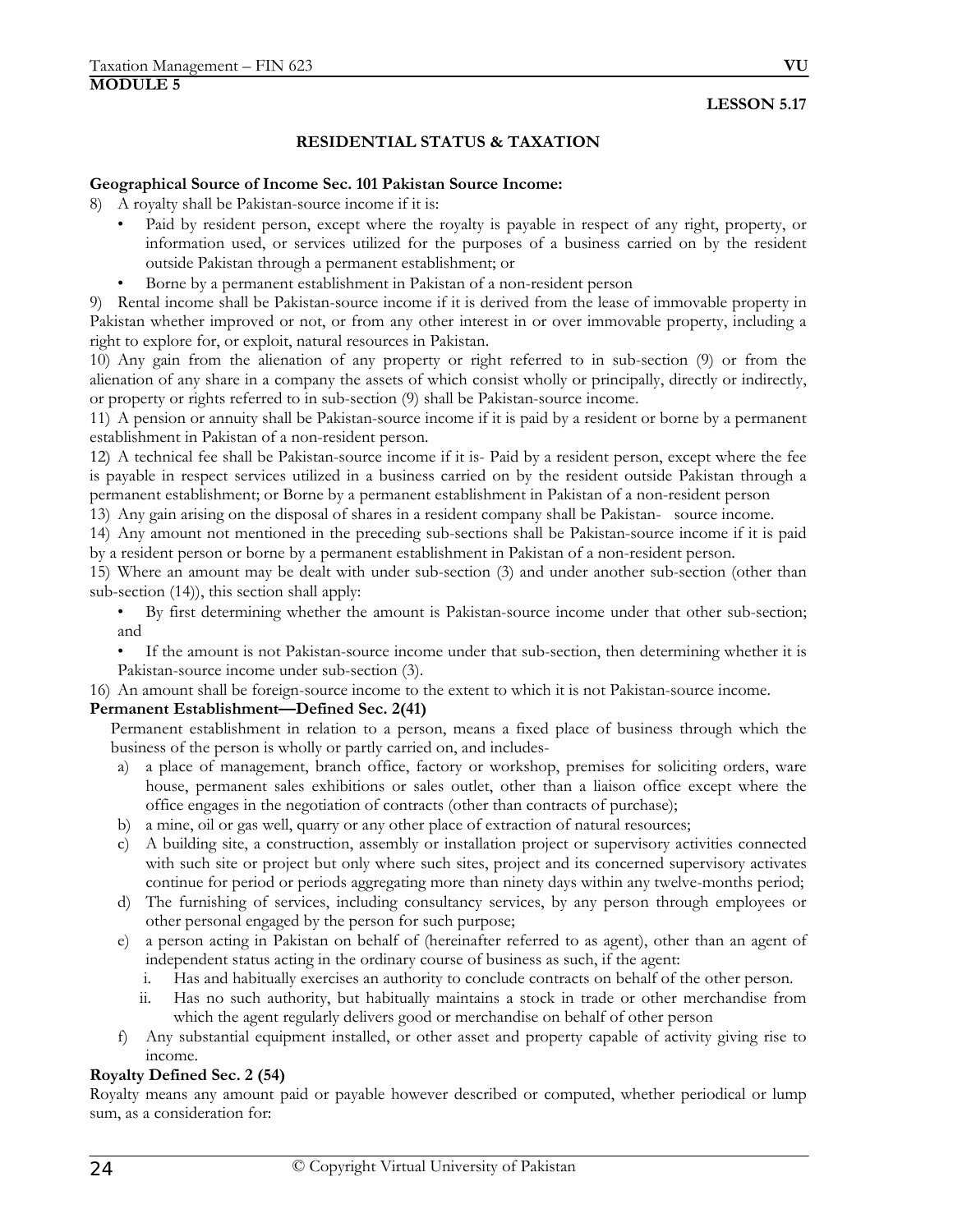- a) The use of, or right to use any patent, invention, design or model, secret formula or process, trade mark or other like property or right;
- b) The use of, or right to use any copy right of a literary, artistic or scientific work, including films or video tapes for use in connection with television or tapes in connection with radio broadcasting, but shall not include consideration for the sale, distribution or exhibition of cinematograph films.
- c) the receipt of, or right to receive, any visual images or sounds or both, transmitted by satellite, cable, optic fiber or similar technology in connection with television, radio or internet broadcasting;
- d) the supply of any technical, industrial, commercial or scientific knowledge, experience or skill;
- e) the use of or right to use any industrial, commercial or scientific equipment;
- f) The supply of any assistance that is ancillary and subsidiary to, and is furnished as a means of enabling the application or enjoyment of, any such property or right as mentioned in sub-clause (a) through (e)
- g) The disposal of any property or right referred to in (sub-clause) (a) through (e).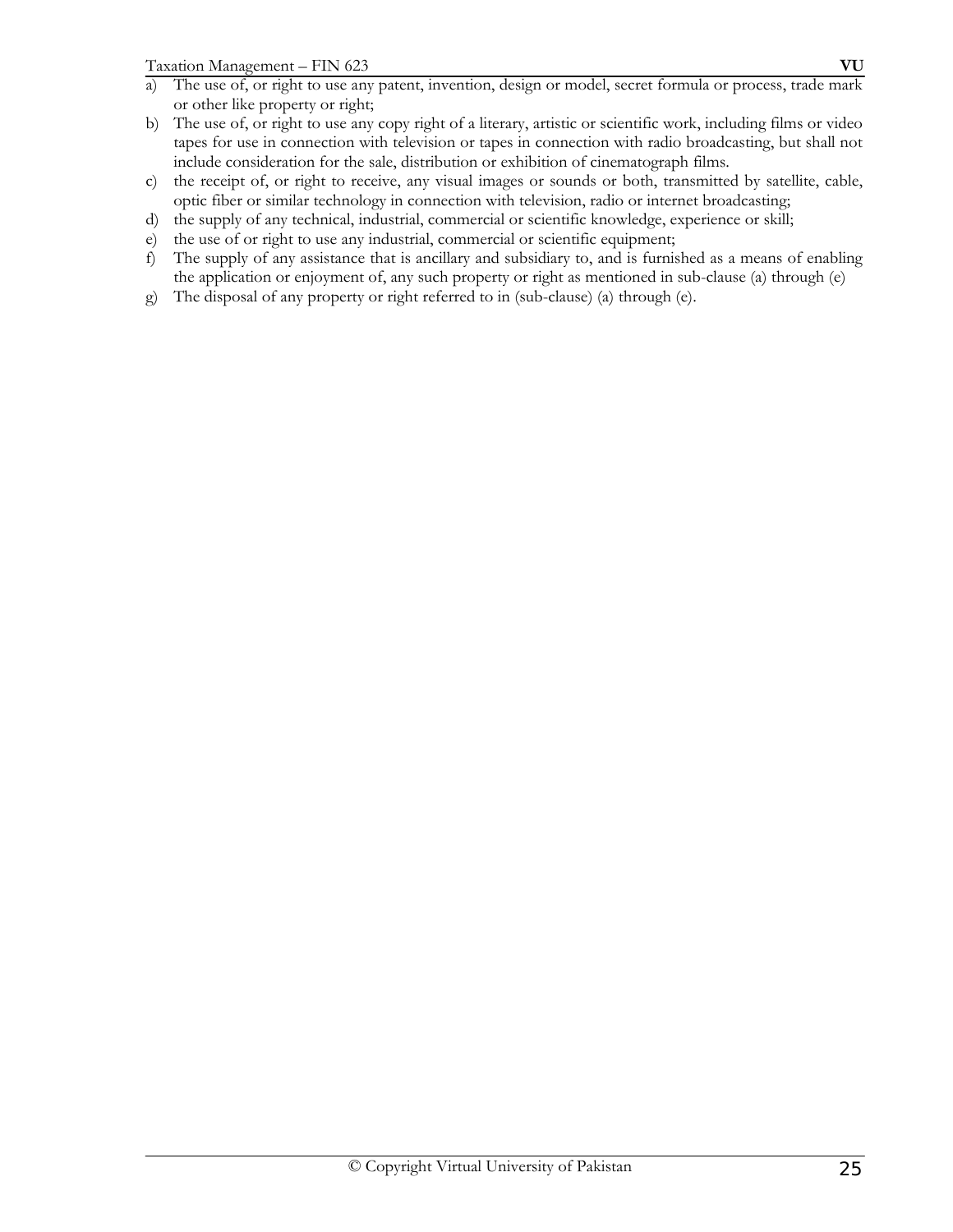#### **RESIDENTIAL STATUS & TAXATION**

#### **Taxation of Foreign-Source Income of Residents:**

#### **Foreign Source Salary of Resident Individuals Sec. 102**

(1) Any foreign-source salary received by a resident individual shall be exempt from tax if the individual has paid foreign income tax in respect of the salary.

- (2) A resident individual shall be treated as having paid foreign income tax in respect of foreign-source salary if tax has been withheld from the salary by the individual's employer and paid to the revenue authority of the foreign country in which the employment was exercised.
	- Foreign losses Sec.104: Deductible expenditures incurred by a person in deriving foreignsource income chargeable to tax under a head of income shall be deductible only against that income.

#### **Taxation of Non-Residents**

#### **Taxation of a permanent establishment in Pakistan of a non-resident person Sec. 105:**

- (1) The following principles shall apply in determining the income of a permanent establishment in Pakistan of a non-resident person chargeable to tax under the head "Income from Business", namely:
- The profit of the permanent establishment shall be computed on the basis that it is a distinct and separate person engaged in the same or similar activities under the same or similar conditions and dealing wholly independently with the non-resident person of which it is a permanent establishment;

# **Taxation of Non-Residents-Deductions**

- Subject to this Ordinance, there shall be allowed as deductions any expenses incurred for the purposes of the business activities of the permanent establishment including executive and administrative expenses so incurred, whether in Pakistan or elsewhere;
- No deduction shall be allowed for amounts paid or payable by the permanent establishment to its head office or to another permanent establishment of the non-resident person (other than towards reimbursement of actual expenses incurred by the non-resident person to third parties) by way of:
- Royalties, fees or other similar payments for the use of any tangible or intangible asset by the permanent establishment
	- Compensation for any services including management services performed for the permanent establishment; or
	- Profit on debt on moneys lent to the permanent establishment, except in connection with a banking business; and

#### **Taxation of Non-Residents Deductions**

- Compensation for any services including management services performed by the permanent establishment; or
- Profit on debt on moneys lent by the permanent establishment, except in connection with a banking business.
- No account shall be taken in the determination of the income of a permanent establishment of amounts charged by the permanent establishment to the head office or to another permanent establishment of the non-resident person (other than towards reimbursement of actual expenses incurred by the permanent establishment to third parties) by way of:
- Royalties, fee or other similar payments for the use of any tangible or intangible asset;
	- (2) No deduction shall be allowed in computing the income of a permanent establishment in Pakistan of a non-resident person chargeable to tax under the head "income from Business" for a tax year for head office expenditure in excess of the amount as bears to the turnover of the permanent establishment in Pakistan the same proportion as the non-resident's total head office expenditure bears to its worldwide turnover.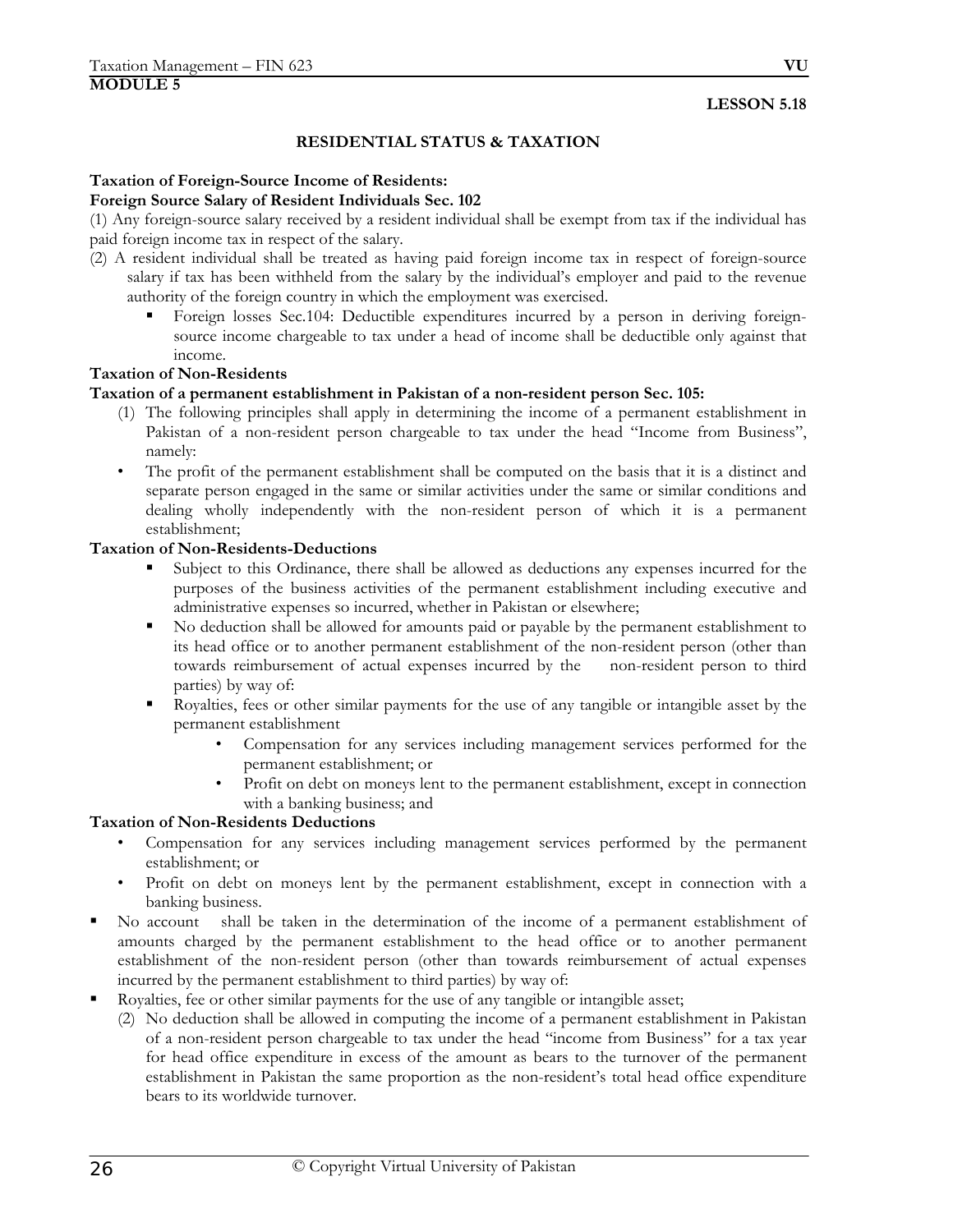- (3) In this section: head office expenditure: means any executive or general administration expenditure incurred by the non-resident person outside Pakistan for the purposes of the business of the Pakistan permanent establishment of the person, including
- (4) No deduction shall be allowed in computing the income of a permanent establishment in Pakistan of a non-resident person chargeable under the head "Income from Business" for-
- Any profit paid or payable by the non-resident person on debt to finance the operations of the permanent establishment; or
- Any insurance premium paid or payable by the non-resident person in respect of such debt.
- Any rent, local rates and taxes excluding any foreign income tax, current repairs, or insurance against risks of damage or destruction outside Pakistan;
- Any salary paid to an employee employed by the head office outside Pakistan;
- Any traveling expenditures of such employee; and
- Any other expenditure which may be prescribed.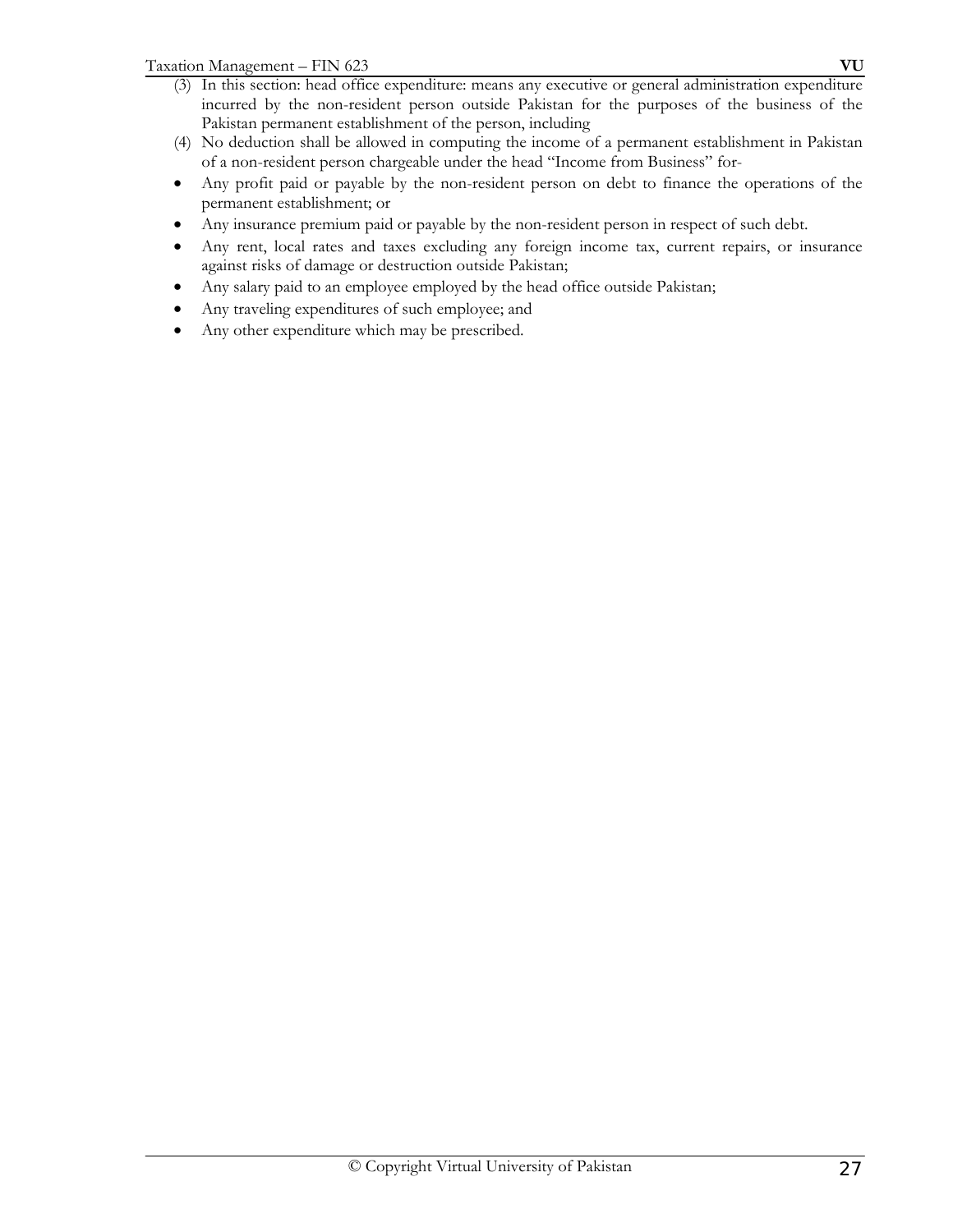#### **EXERCISES ON RESIDENTIAL STATUS & TAXATION**

#### **Exercises on Determination of Income of Resident Person and Non- Resident Person Exercise 1:**

Determine Gross total income of Mr. A in the light of following particulars information pertaining to tax year 2006.

Mr. A, employed in Pakistan, received Rs. 400,000/ as Salary. His income from other sources is given under:

- a. Dividends received in Tokyo on 20th Aug 2005 from a Pakistani resident company: amounting Rs. 10,000;
- b. Share of profit received in Tokyo on 10th May, 2006 from a business situated in Kuwait but controlled through PE in Pakistan: amounting Rs. 60,000;
- c. Remittance from Tokyo on March 10, 2006 out of past profits earned and received there amounting Rs.600,000;
- d. Profit on debt received and earned in Pakistan on 1st Aug, 2006 Rs. 50,000. Calculate his gross total income, if he is
	- a. Resident
		- and

b. Non-Resident.

**Solution to Exercise 1:** 

#### **Computation of Gross total income of Mr. A for tax year 2006**

| Particulars                                 | Gross total income if<br>resident | Gross total income<br>if non-resident |
|---------------------------------------------|-----------------------------------|---------------------------------------|
| Dividend received                           | 10,000                            | 10,000                                |
| Share of profit received through PE of non- | 60,000                            | Nil                                   |
| resident                                    |                                   |                                       |
| Remittance out of past profit               | Nil                               | Nil                                   |
| (Note1)                                     |                                   |                                       |
| Profit on debt (Note2)                      | Nil                               | Nil                                   |
| Total                                       | 70,000                            | 10,000                                |

#### **Note 1:**

Since remittance is not income, hence it is not included.

#### **Note 2:**

Profit on debt received on 1st Aug, 2006, the said date does not pertain to tax year 2006 hence this amount shall not be added towards taxable income for tax year 2006.

#### **Exercise 2 Determine Gross total income of Mr. Z in the light of following particulars information pertaining to tax year 2006.**

Royalty earned in Pakistan but received on April 01, 2006 in Sydney: Rs. 140,000: dividend from a foreign company received in London on May 10, 2006: Rs.150,000; share of profit of business situated in Sydney, received in Paris on Aug 14, 2005 but from PE in Pakistan: Rs. 250,000; and rent for tax year 2006 of a house property situated in Sydney and received there on 01-01-2006: Rs.1,000,000.

- a) if Z is resident
- b) if Z is non–resident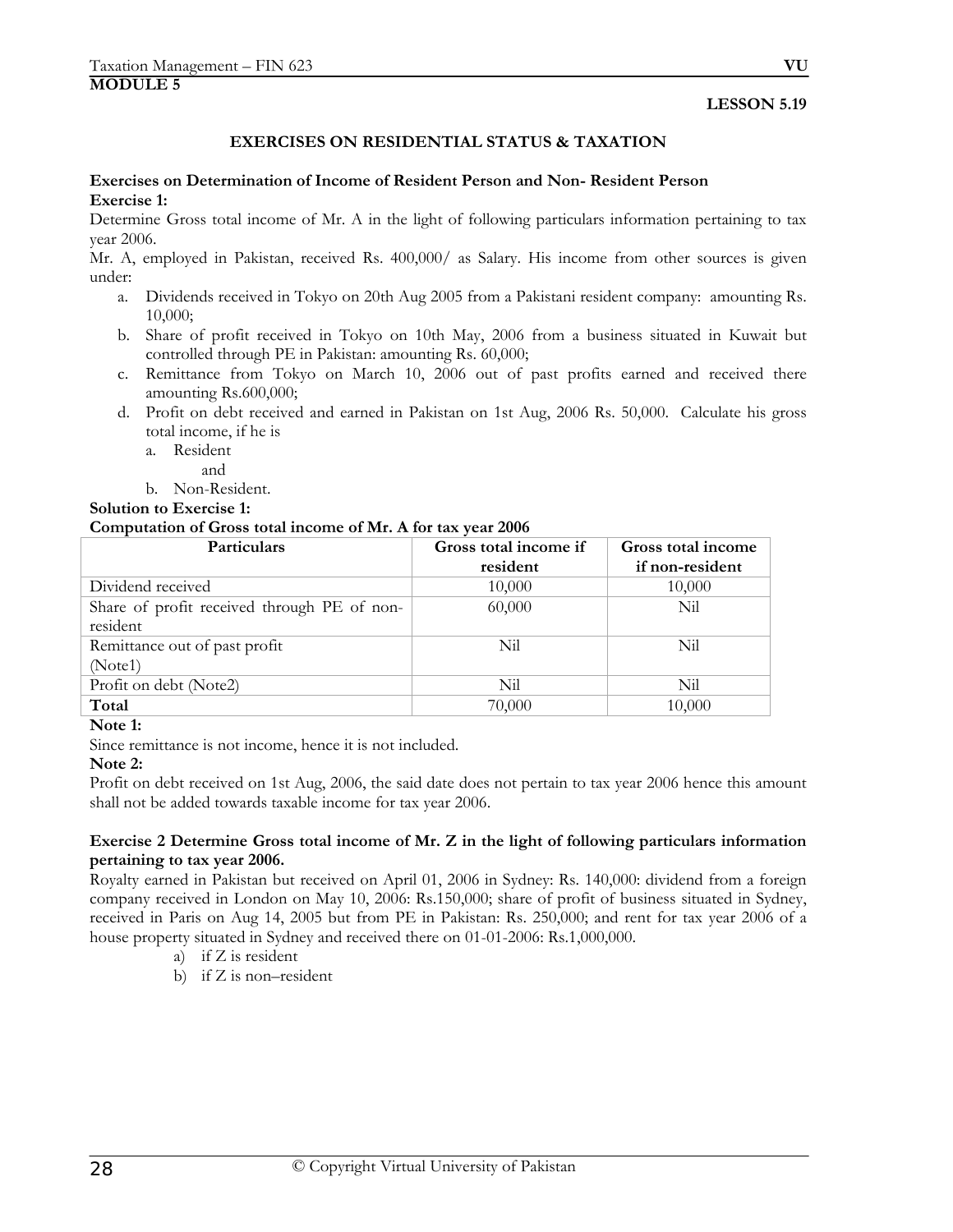Taxation Management – FIN 623 **VU**

| <b>Solution to Exercise 2:</b>                      |                       |                    |  |
|-----------------------------------------------------|-----------------------|--------------------|--|
| Particulars                                         | Gross total income if | Gross total income |  |
|                                                     | resident              | if non-resident    |  |
| a. Royalty                                          | 140,000               | 140,000            |  |
| b. Dividend                                         | 150,000               | Nil                |  |
| c. Share of profit from PE in Pakistan              | 250,000               | 250,000            |  |
| d. Rent for tax year 2006                           | 800,000               | Nil                |  |
| Rs. $1,000,000 - 200,000$ (Allowance for Repairs    |                       |                    |  |
| being $1/5$ <sup>th</sup> of total rent subtracted) |                       |                    |  |
| Total                                               | 1,340,000             | 390,000            |  |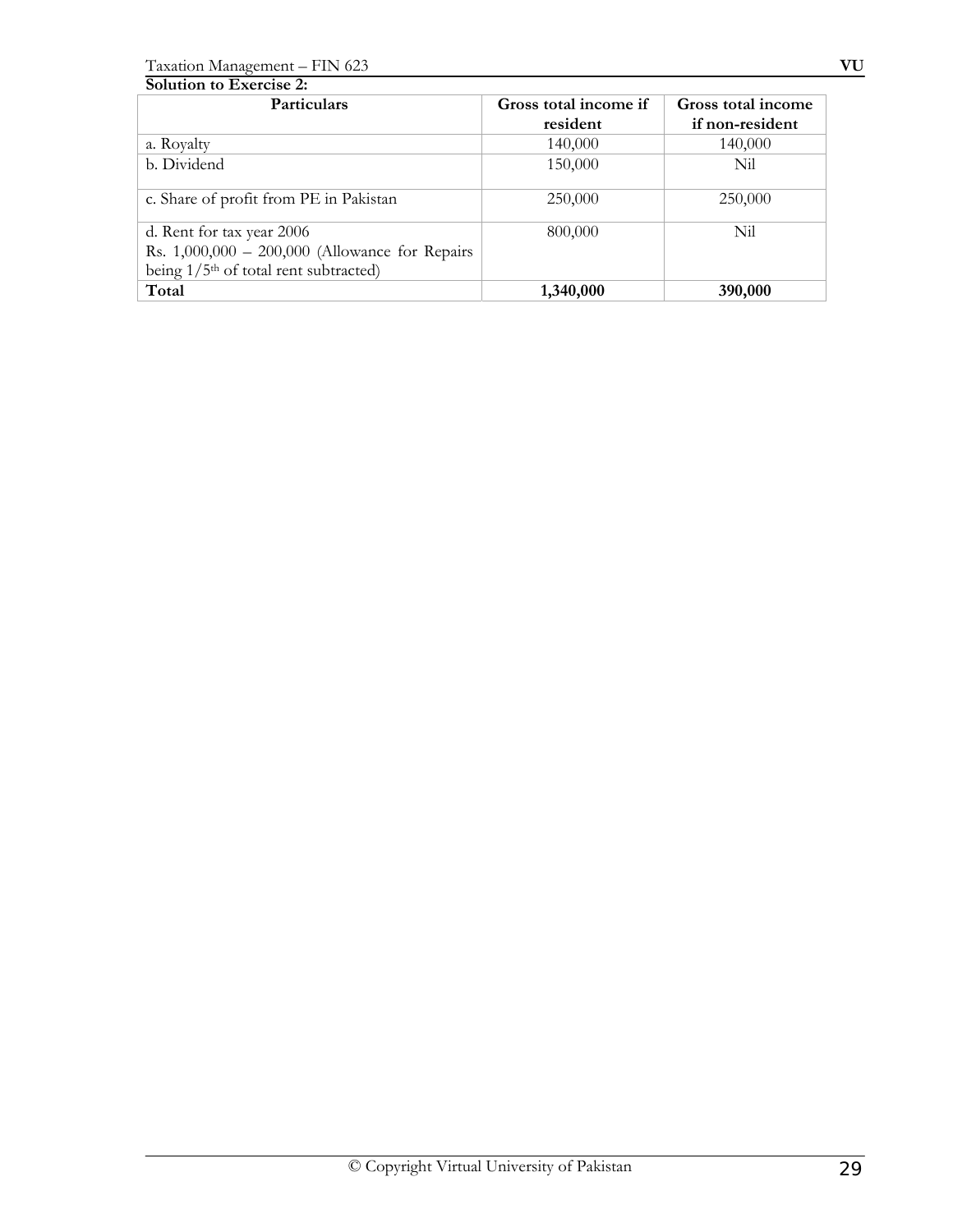### **EXERCISES ON RESIDENTIAL STATUS & TAXATION**

**Exercise 3:** Determine Gross total income of Mr. A in the light of following particulars information pertaining to tax year 2006.

| Interest on Australian Bonds (one-third is received in Pakistan)                                                          | 24,000 |
|---------------------------------------------------------------------------------------------------------------------------|--------|
| Income from agriculture in Australia, received there but later on remitted to Pakistan                                    | 50,000 |
| Income from property in London received outside Pakistan                                                                  | 20,000 |
| Income earned from business in London which is controlled through a PE in Pakistan<br>(Rs.10,000 is received in Pakistan) | 30,000 |
| Profit on sale of an asset in Pakistan but received in Sydney                                                             | 5,000  |
| Pension from Pakistan Government but received in Sydney                                                                   | 20,000 |

Find out gross total income of A, if he is: (i) resident in Pakistan and (ii) non-resident

#### **Solution to Exercise 3:**

### **Computation of Gross total income of Mr. A for tax year 2006**

| Particulars                                      | Gross total income if | Gross total income |
|--------------------------------------------------|-----------------------|--------------------|
|                                                  | resident              | if non-resident    |
| a. Interest on bonds                             | 24,000                | Nil                |
| b. Agriculture Income in Australia               | 50,000                | Nil                |
| c. income from property                          | 20,000                | Nil                |
| d. income from business                          | 30,000                | 30,000             |
| e. Profit on sale of asset                       | 5000                  | 5000               |
| f. Pension from Government of Pakistan in Sydney | 20,000                | 20,000             |
| Total                                            | 149,000               | 55,000             |

**Exercise 4:** Determine Gross total income of Mr. A in the light of following particulars information pertaining to tax year 2006.

| a. | Profit on sale of plot at Sydney (One-half received in Pakistan)                 | 250,000 |
|----|----------------------------------------------------------------------------------|---------|
| b. | Profit on sale of plot at Tokyo (One-half received in London)                    | 150,000 |
| C. | Salary from a Pakistani company received in London. (One-half is paid for        | 350,000 |
|    | rendering service in Pakistan)                                                   |         |
| d. | Interest on Australian Bonds (entire amount received in London)                  | 100,000 |
| e. | Income from property in Tokyo received there.                                    | 400,000 |
| t. | Agricultural income in USA received in London but later on remitted to Pakistan. | 100,000 |

#### **Solution to Exercise 4:**

#### **Computation of Gross Total Income of Mr. A for tax year 2006**

| Particulars                      | Gross total income if<br>resident | Gross total income<br>if non-resident |
|----------------------------------|-----------------------------------|---------------------------------------|
| a. Sale of plot                  | 250,000                           | Nil                                   |
| b. Sale of plot                  | 150,000                           | Nil                                   |
| c. Salary from Pakistani company | 350,000                           | 175,000                               |
| d. Interest on Australian bond   | 140,000                           | Nil                                   |
| e. Income from property in Tokyo | 320,000                           | Nil                                   |
| $Rs 400,000 - 80,000$            |                                   |                                       |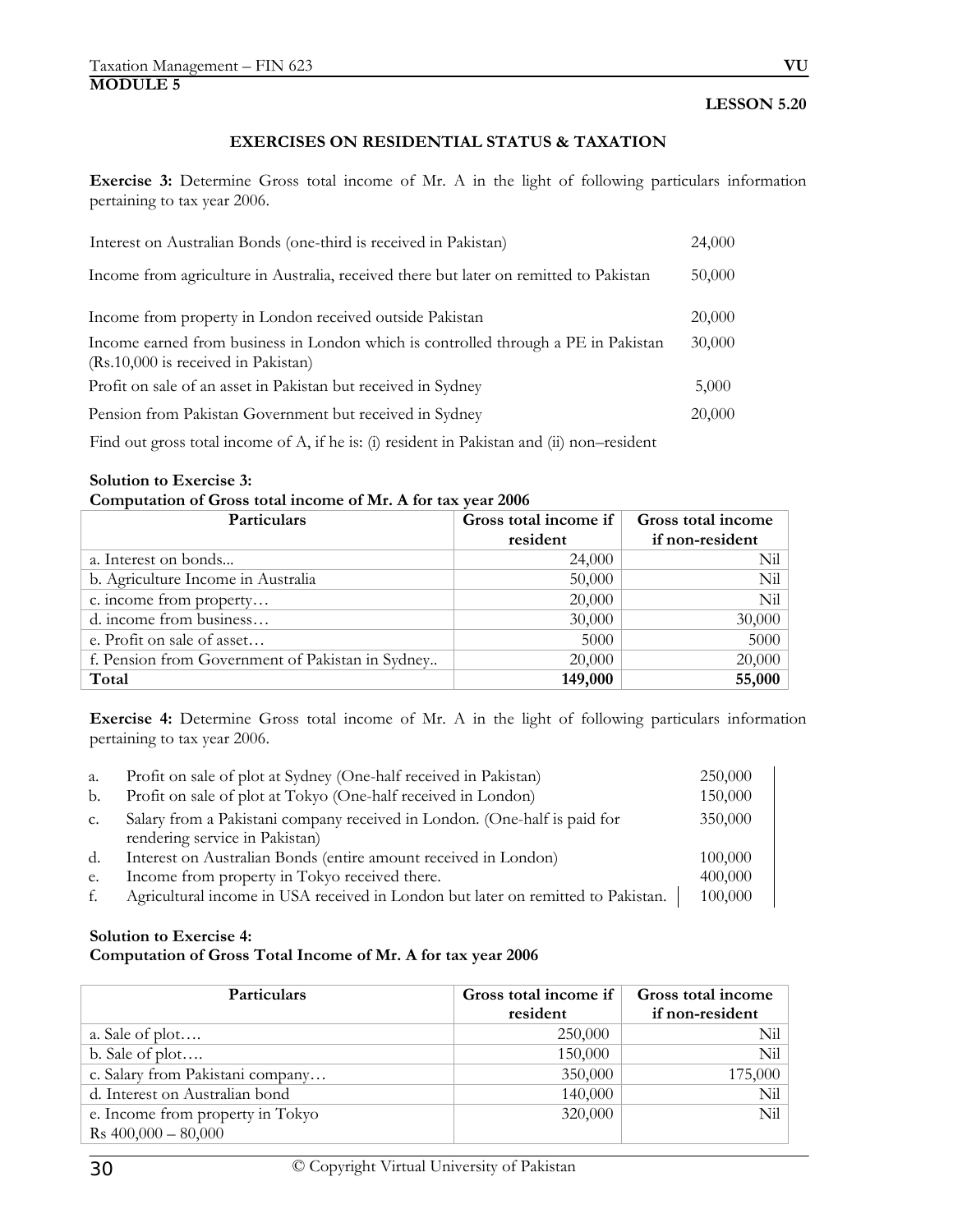| Taxation Management - FIN 623                 |           | VU      |
|-----------------------------------------------|-----------|---------|
| $(1/5th Subtracted as allowance for repairs)$ |           |         |
| For tax year 2006)                            |           |         |
| f. Agricultural income in USA                 | 100,000   | Nil     |
| Total                                         | 1,310,000 | 175,000 |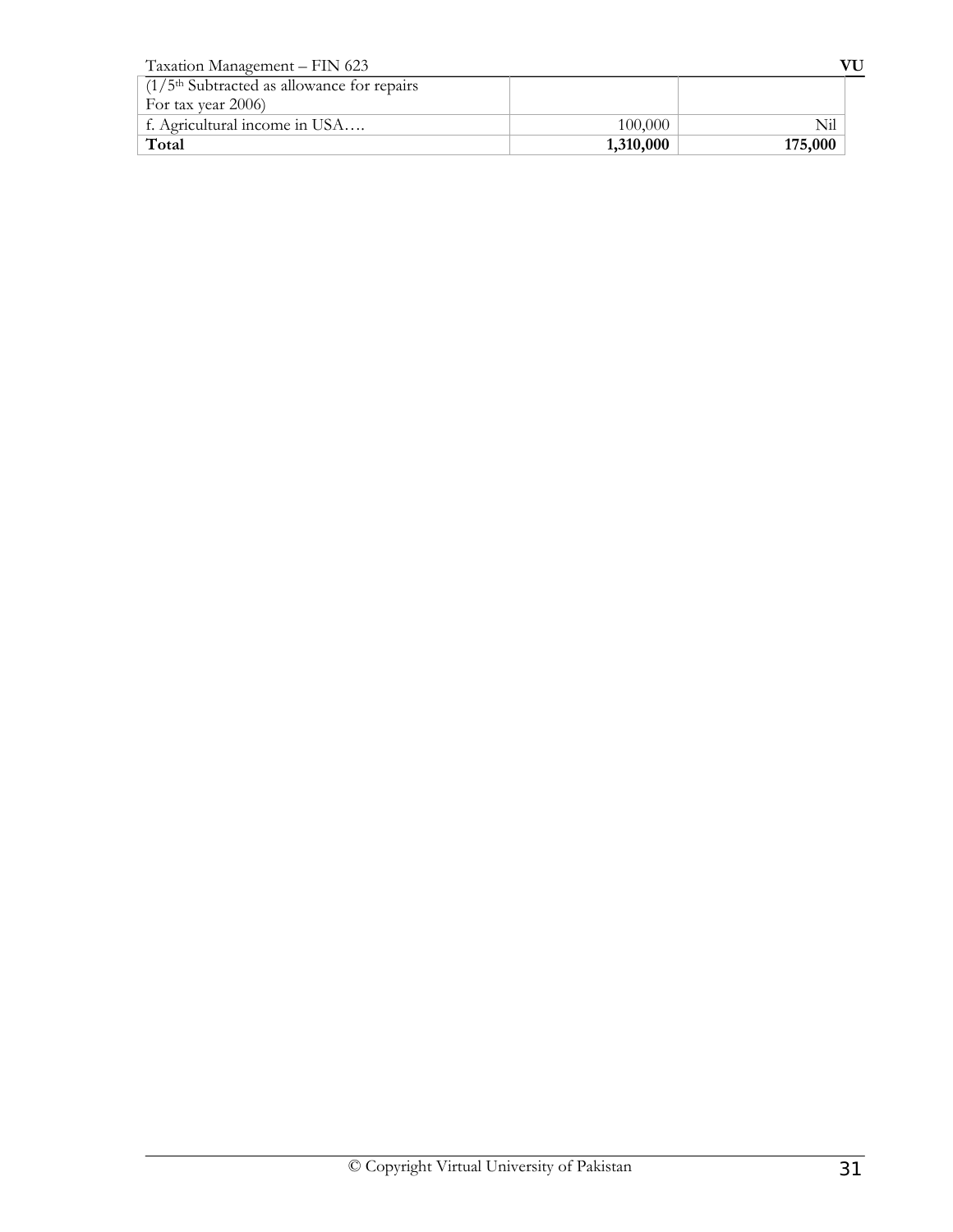# **LESSON 6.21**

# **SALARY AND ITS COMPUTATION**

There are followings heads of income, we start from the first head that is salary i.e. Income from Salary.

- Salary
- Income from Property
- Income from Business
- Capital Gains
- Income from other sources

### **Employer and Employee Relationship between Payer and Payee**

- Salary represents amount received by an employee from an employment.
- **Employee sec 2(20):** means any individual engaged in employment.
- **Employer sec 2(21):** means any person who engages and remunerates an employee.

# **Employment Sec. 2(22)**

# **Employment includes:**

- A directorship or any other office involved in the management of a company;
- A position entitling the holder to fixed or ascertainable remuneration; or
- Holding or acting in any public office

### **Significant Points:**

Salary from more than one source during a tax year is taxable income.

- Salary may be from former employer, present employer or prospective employer.
- Salary may be from former employer, present employer or prospective employer.
- No deductions are allowed under the head "Income from Salary"
- In case of Tax Free Salary by the employer, the amount of tax paid by employer shall be added back to employee's salary. It tantamount to Tax on Tax
- **Voluntary Payments Taxable**
- Tax year of a salaried Person shall be Normal Tax year
- In case of Tax Free Salary by the employer, the amount of tax paid by employer shall be added back to employee's salary. It tantamount to Tax on Tax
- **Voluntary Payments Taxable**
- Tax year of a salaried Person shall be Normal Tax year
- Tax on salary income for Tax year 2007 (1st July 2006 to 30th July 2007) shall be computed according to amendments as made by Finance Act, 2006.
- Salary by members of AOP is not treated as Salary but treated as appropriation of profit and charged under the head "Income from Business"

#### **Treatment of Salary by members of AOP:**

Any salary drawn by a member of an AOP [as defined in section 80] is appropriation of profits and is chargeable to tax as 'Income from Business' being share of a member in the total income of AOP in view of provision contained in section 93(6).

#### **Taxation of members of an associations of persons Section 93(6)**

- Sec 93 (6) the share of a member in the total income of a association of persons shall be determined according to the member's interest in the association and shall include any profit on debt, brokerage, commission, salary or other remuneration received or due from the association.
- Salary sec 12(1): any salary received by an employee in a tax year, other than salary that is exempt from tax under this Ordinance, shall be chargeable to tax in that year under the head "Salary".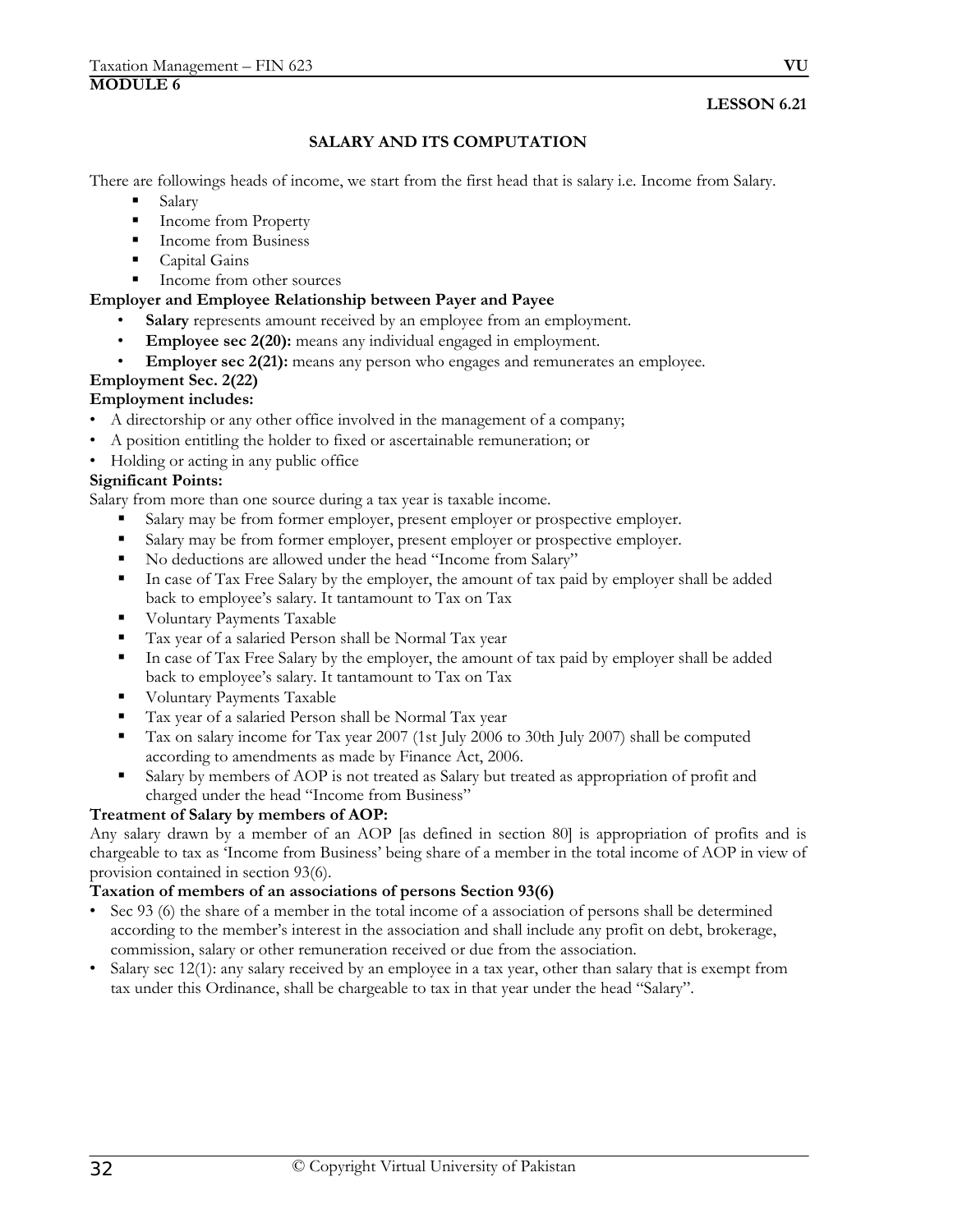**LESSON 6.22** 

# **SALARY AND ITS COMPUTATION**

#### **Salary as defined in Section 12(2)**

• "Salary means any amount received by an employee from any employment, whether of a revenue or capital nature, including-

Any pay, wages or other remuneration provided to an employee, including leave pay, payment in lieu of leave, overtime payment, bonus, commission, fees, gratuity or work condition supplements (such as for unpleasant or dangerous working conditions)

- Any perquisite, whether convertible to money or not;
- The amount of any allowance provided by an employer to an employee including a cost of living, subsistence, rent, utilities, education entertainment or travel allowance, but shall not include any allowance solely expended in the performance of the employee's duties of employment;
	- As consideration for a person's agreement to enter into an employment relationship;
	- As consideration for an employee's agreement to any conditions of employment or any changes to the employee's conditions of employments;

On termination of employment, whether paid voluntarily or under an agreement, including any compensation for loss of employment and golden handshake payments;

From a provident or other fund, to the extent to which the amount is not a repayment of contributions made by the employee to the fund in respect of which the employee was not entitled to a deduction; and --as consideration for an employee's agreement to a restrictive covenant in respect of any past, present or prospective employment;

- Any pension or annuity, or any supplement to a pension or annuity; and
- Any amount chargeable to tax as "Salary" under section 14."— (Employee Share Schemes)

# **Sec. 13 Value of Perquisites:**

- **Sub Sec (1)** for the purpose of computing the income of an employee for a tax year, chargeable to tax under the head "salary", the value of any perquisite provided by an employer to the employee in that year that is included in the employee's salary under section 12 shall be determined in accordance with this section.
- **Sub Sec. (2)** this section shall not apply to any amount referred to in clause ( c) or (d) of sub section 12.
- **Sub Sec.(3)** Where, in a tax year, a motor vehicle is provided by employer to an employee wholly or partly for the private use of the employee the amount chargeable to tax to the employee under the head "Salary" for that year shall include an amount computed as may be prescribed.
- **Sub Sec.(5)** Where, in a tax year, the services of a housekeeper, driver, gardener or other domestic assistant provided by an employer to an employee, the amount chargeable to tax to the employee under the head " salary" for that year shall include the total salary paid to [such housekeeper, driver, gardener or other domestic assistant] in that year for services rendered to the employee, as reduced by any payment made by the employee [to the employer] for such services.
- **Sub Sec. (6)** where, in a tax year, utilities are provided by an employer to an employee, the amount chargeable to tax to the employee under the head "Salary" for that year shall include the fair market value of the utilities provided, as reduced by any payment made by the employee for the utilities.
- **Sub Sec. (7)** Where a loan is made, on or after the 1<sup>st</sup> day of July, 2002, by an employer to an employee and either no profit on loan is payable by the employee or the rate of profit on loan is less than benchmark rate, the amount chargeable to tax to the employee under the head "Salary' for a tax year shall include an amount equal to-
- **Sub Sec. 7(a)** the profit on loan computed at the benchmark rate, where no profit on loan is payable by the employee, or

 (b) the difference between the amount of profit on loan paid by the employee in that tax year and the amount of profit on loan computed at the benchmark rate, as the case may be.

**Sub Sec. (8)** For the purpose of the Ordinance not including sub-section (7), where the employee uses a loan refer to in sub Sec. (7) wholly or partly for acquisition of any asset or property producing income chargeable to tax under any head of income, the employee shall be treated as having paid an amount as profit equal to the bench mark rate on the loan or that part of the loan used to acquire any asset or property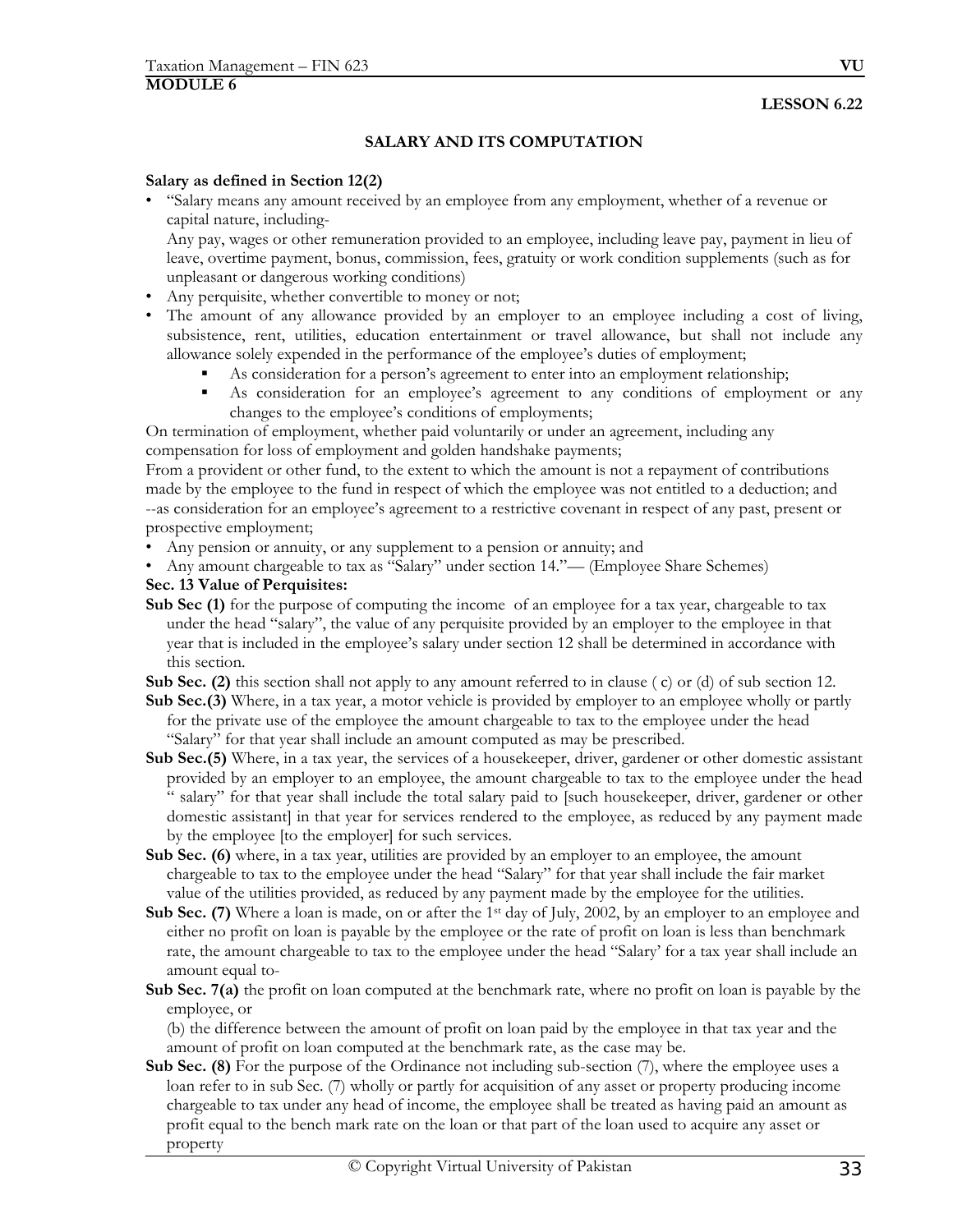**Sub Sec. (9)** where, in a tax year, an obligation of an employee to pay or repay an amount owing by the employee to the employer is waived by the employer that shall be included under the head Salary.

- **Sub Sec. (10)** where, in a tax year an obligation of an employee to repay an amount owing by the employee to an other person is paid by the employer that amount shall be included in salary income
- **Sub Sec. (11)** where in a tax year property is transferred or services are provided by an employer to an employee the fair market value of the property or services determined at the time the property is transferred or services are provided shall be included in salary income for the year, as reduced by any payment made by the employee for the property or services.
- **Sub Sec. (12)** where, in the tax year, accommodation or housing is provided by an employer to an employee, the amount chargeable to tax to the employee under the head "salary" for that year shall included an amount computed as may be prescribed.
- **Sub Sec. (13)** where, in a tax year an employer has provided an employee with a perquisites which is not covered by sub section (3) through (12), the amount chargeable to tax to the employee under the head "salary" for that year shall include the fair market value of the perquisites except where the rules, if any, provide otherwise, determined at the time it is provided, as reduced by any payment made by the employee for the perquisites.

# **Sub Sec. (14) in this section**

### **"Benchmark rate" means:**

- For the tax year commencing on the first day of July 2002, a rate of 5% per annum; and
- For the tax year next following the tax year refer to in sub clause (i), the rate for each successive year taken as 1% above the rate applicable for the immediately preceding tax year but not exceeding such rate, if any, as the federal Govt., may , by notification, specified in respect of any tax year.
- "Services" includes the provision of any facility; and
- "Utilities" includes electricity, gas, water, and telephone.

### **Employee Share Schemes sec 14:**

- The value of a right or option to acquire share under this scheme shall be not chargeable to tax.
- Where shares issued are subject to a restriction on transfer of the shares
	- a) no amount shall be chargeable to tax under the head Salary until the earlier of-
	- i. the time the employee has a free right to transfer the shares; or

ii. the time the employee disposes of the shares &

b) the amount chargeable to tax to the employee shall be fair market value of shares at the time employee has free right to transfer as reduced be any amount given as consideration for the grant of a right or option to acquire the shares.

 Where in a tax year an employee disposes of a right or option to acquire shares under an employee share scheme, the amount chargeable to tax shall include the amount of any gain made on the disposal computed accordance with the following formula:

A-B

- Where A is the consideration received from the disposal of the right or option.
- B is the employee's cost in respect of the right or option.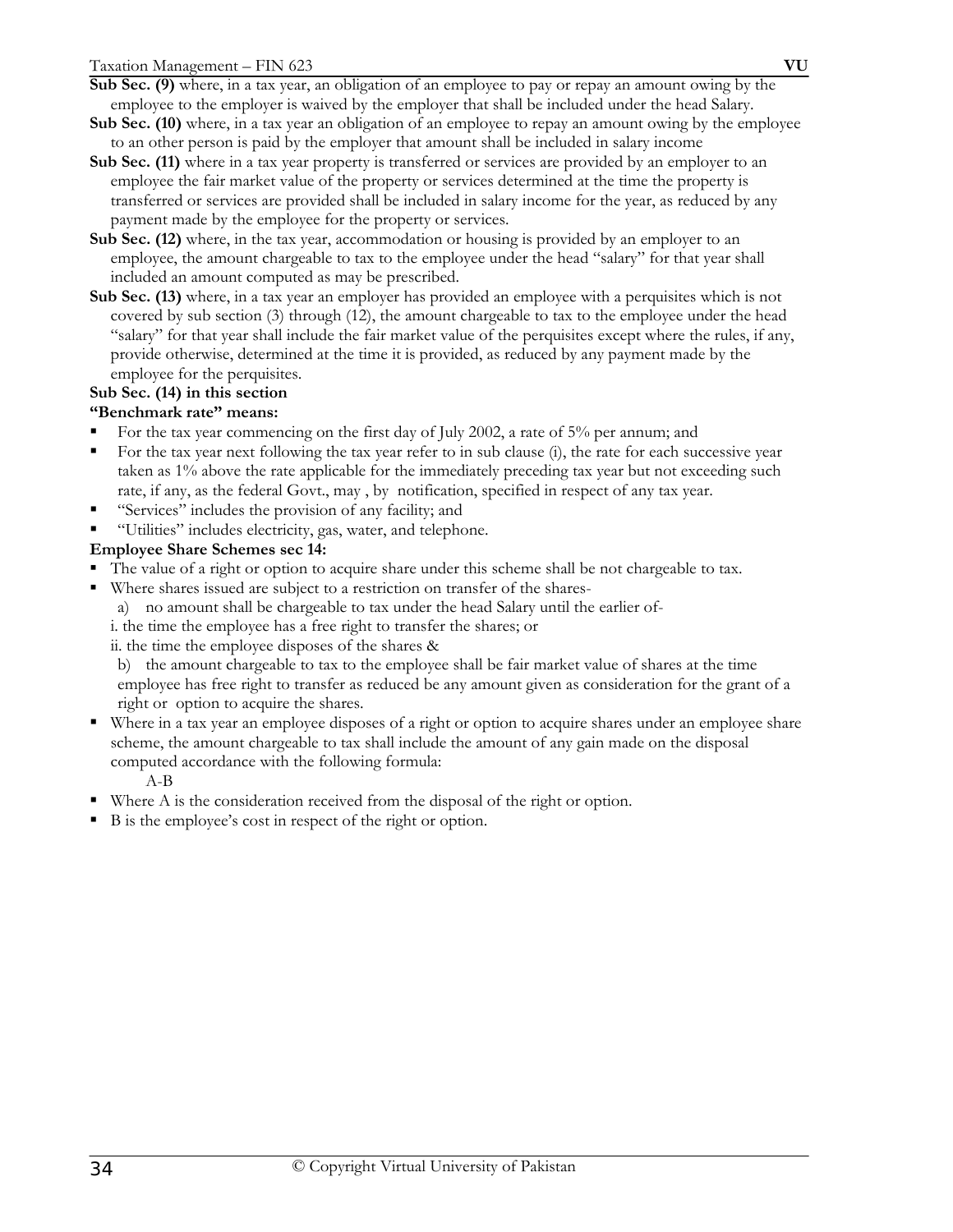# **SALARY AND ITS COMPUTATION**

#### **Significant points regarding Salary:**

| Reimbursement of expenditure by the employer                                                                                                                                                   | Taxable                                                            |
|------------------------------------------------------------------------------------------------------------------------------------------------------------------------------------------------|--------------------------------------------------------------------|
| Profits in lieu of salary received as:<br>• Consideration for a person's agreement to enter into an<br>employment relationship<br>• On termination of employment/ Golden handshake<br>payments | Taxable                                                            |
| Provident fund payments, only Employers contribution                                                                                                                                           | Taxable                                                            |
| Computation of value of perquisites (Sec 13)                                                                                                                                                   |                                                                    |
| Motor vehicle                                                                                                                                                                                  | As prescribed in IT rules<br>2002                                  |
| Services of house keeper, driver, gardener, other domestic servant                                                                                                                             | Amount provided by<br>employer added back to<br>employee's salary. |
| Add FMV of utilities as reduced by any amount paid by<br>employee                                                                                                                              |                                                                    |
| Loan below benchmark rate for tax year 2007 is 9% PA                                                                                                                                           | Add back                                                           |
| In case, Conessional loan as above used for construction of house or No Add back<br>purchase of house                                                                                          |                                                                    |
| Obligation of employee waived off by employer.                                                                                                                                                 | Add back                                                           |
| Any property transferred to employee.                                                                                                                                                          | FMV of property to be<br>added back                                |
| Accommodation or housing provided.                                                                                                                                                             | As prescribed in IT rules<br>2002                                  |

# **According to sub section14 of Section 13:**

- Bench mark rate means rate of 5%PA
	- For tax year 2003 and increase by 1% for succeeding tax years.
- Services include any facility provided.
- Utilities include electricity, gas, water, and telephone.

#### **Employee share schemes (sec 14)**

Treatment of value of a right or option vested in an employee. Formula:

# $A - B$

#### **When Commissioner can tax "salary" on due basis:-**

 In certain cases, the Commissioner has been given powers to tax salary on due basis. Section 110 reads as under:

#### **"Salary paid by Private Companies":**

where, in any tax year, salary is paid by a private company to an employee of the company for services rendered by the employee in an earlier tax year and the salary has not been included in the employee's salary chargeable to tax in that earlier year, the Commissioner may, if there are reasonable grounds to believe that payment of the salary was deferred, include the amount in the employee's income under the head "Salary" in the earlier year.

#### **Leave Salary:**

This is taxable whenever received or right to receive is exercised by the employee. Leave encashment on retirement falls in this category. The only exemption available is for the members of the Armed Forces of Pakistan, employees of the Federal Government and Provincial Governments.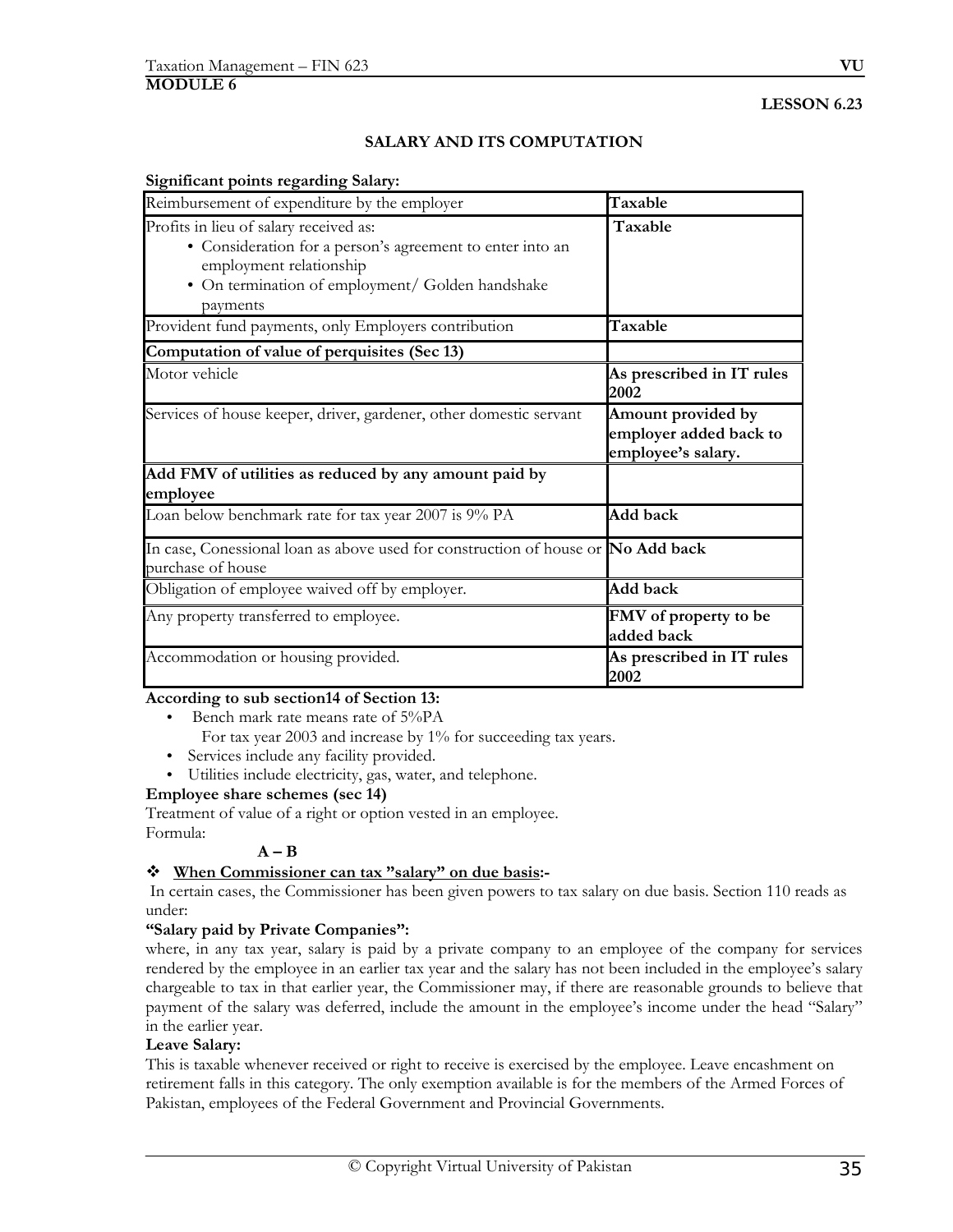# **Under clause (19), Part I of Second**

Schedule to the Ordinance any sum representing encashment of leave preparatory to retirement in their case is exempt.

- Salary in lieu of notice: Taxable ■ Fee and Commission: Taxable ■ Bonus: Taxable<br>■ Remuneration for extra duties: Taxable **Remuneration for extra duties:**
- Voluntary payments to employees: Taxable

#### **Flying Allowance**

Any amount received as flying allowance by:

- a) pilots, flight engineers and navigators of Pakistan Armed forces, Pakistani Airline or Civil Aviation Authority; and
- b) Junior commissioned officers of Pakistan Armed Forces.

Shall be taxed @ 2.5% as a separate block of income

### **Deductible Allowance:**

The person shall be entitled to a deductible allowance for any **Zakat** paid by the person in a tax year according to provisions of sec.60, for the amount of any **Workers' Welfare Fund** paid by the person in a tax year under Sec 60-A, for the amount of any **Workers' Participation Fund** paid by the person in a tax year under section 60-B.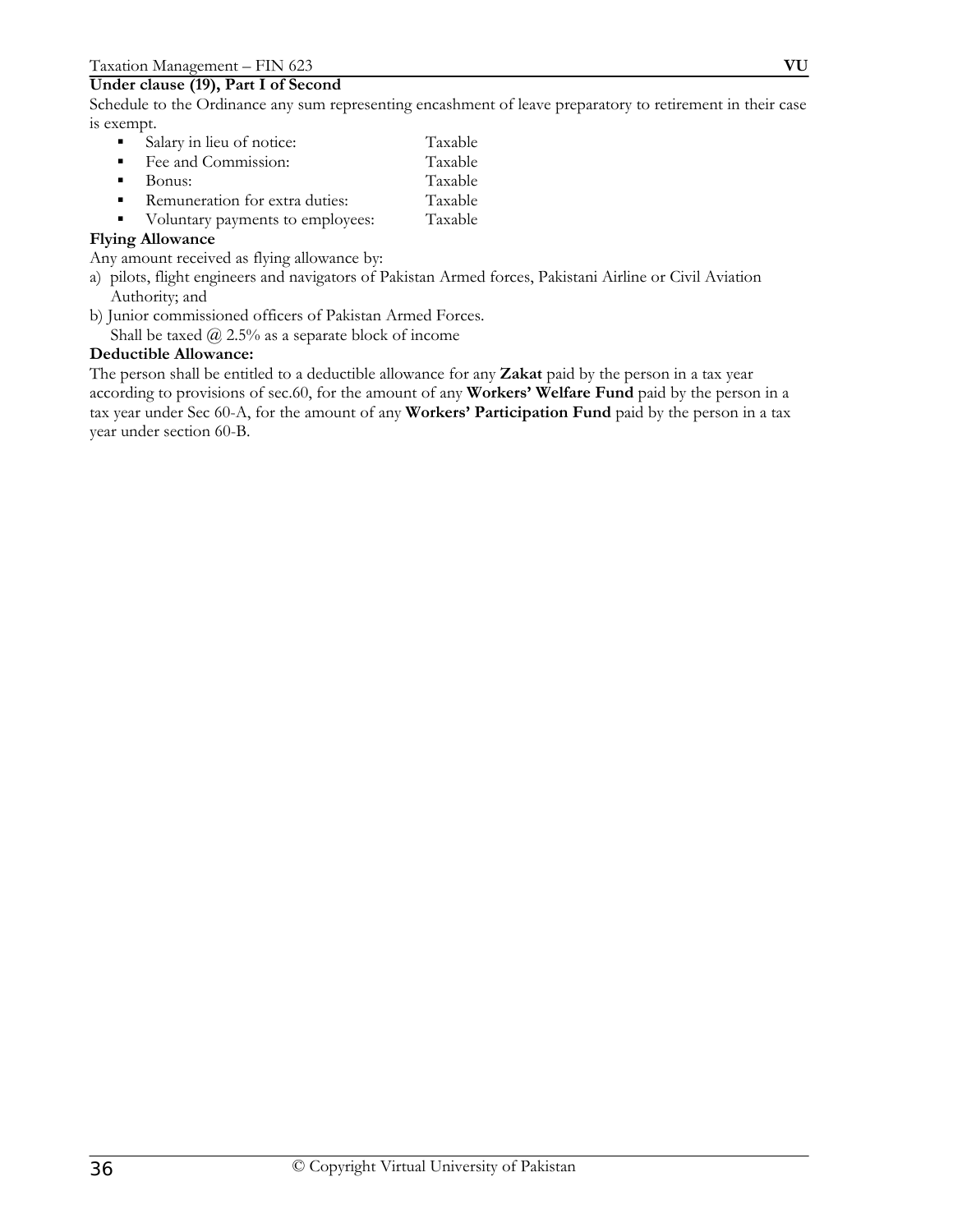# **SALARY AND ITS COMPUTATION**

## **Tax credits on Charitable Donations (Sec 61)**

Tax credit allowed in respect of any sum paid or any property given by the person in a tax year as a donation to:

- Any board of education or any university of Pakistan established by, or under, Federal or a Provincial law;
- Any educational institution, hospital or relief fund established or run in Pakistan by federal government or a provincial government or a local authority or;
- Any non- profit organization
- \* The amount of tax credit shall be computed according to following formula:

$$
(A/B) \times C
$$

Here:

**A** is the amount of tax assessed to the person for the tax year before allowance of any tax credit under this part;

- **B** is the person's taxable income for the tax year; and
- **C** is the lesser of:
- The total amount of the person's donations referred o in sub-section (1) in the year, including the fair market value of any property given; or
- Where the person is
	- i. an individual or association of person, thirty percent of the taxable income of the person for the year; or
- ii. a company, fifteen percent of the taxable income of the person for the year.
- Fair market value of any property given as donation shall be determined at the time it is given.
- A cash amount paid by a person as donation shall be taken into account only if it was paid by a crossed cheque drawn on a bank.

# **Investment in shares: Sec 62:**

- $\triangle$  A person (other then a company) shall be entitled to a tax credit for a tax year in respect of the cost of acquiring in the year new shares offer by a public company listed on a stock exchange in Pakistan where the person is the original allottee of the shares or the shares are acquired from Privatization Commission of Pakistan.
- Formula:

# It is same that is i.e. **(A/B) x C**

A and B are the same as explained in Sec 61.

Here **C** is lesser of:

- $\blacksquare$  The total cost of acquiring the shares referred to in sub-section (1) in the year;
- Ten percent of the person's (taxable) income for the year; or
- (Two hundred) thousand rupees
- If the person how has availed tax credit in respect of purchase of share and has made a disposal of the said shares within 12 months of the date of acquisition. The amount of tax payable by the person for the tax year in which the share were disposed of shall be increased by the amount of credit allowed.

# **Profit on debt- Sec 64**

A person shall be entitled to a tax credit for a tax year in respect of any profit or share in rent paid by a person in the year on a loan by a schedule bank or non-banking finance institution or advanced by government or the local authority or a statutory body or a public company listed on a registered stock exchange of Pakistan, where the person utilizes the loan for the construction of a new house or the acquisition of a house.

## **Formula for computation of Profit on debt:**

# **(A/B) x C**

A and B are the same as explained in Sec 61 C is the lesser of: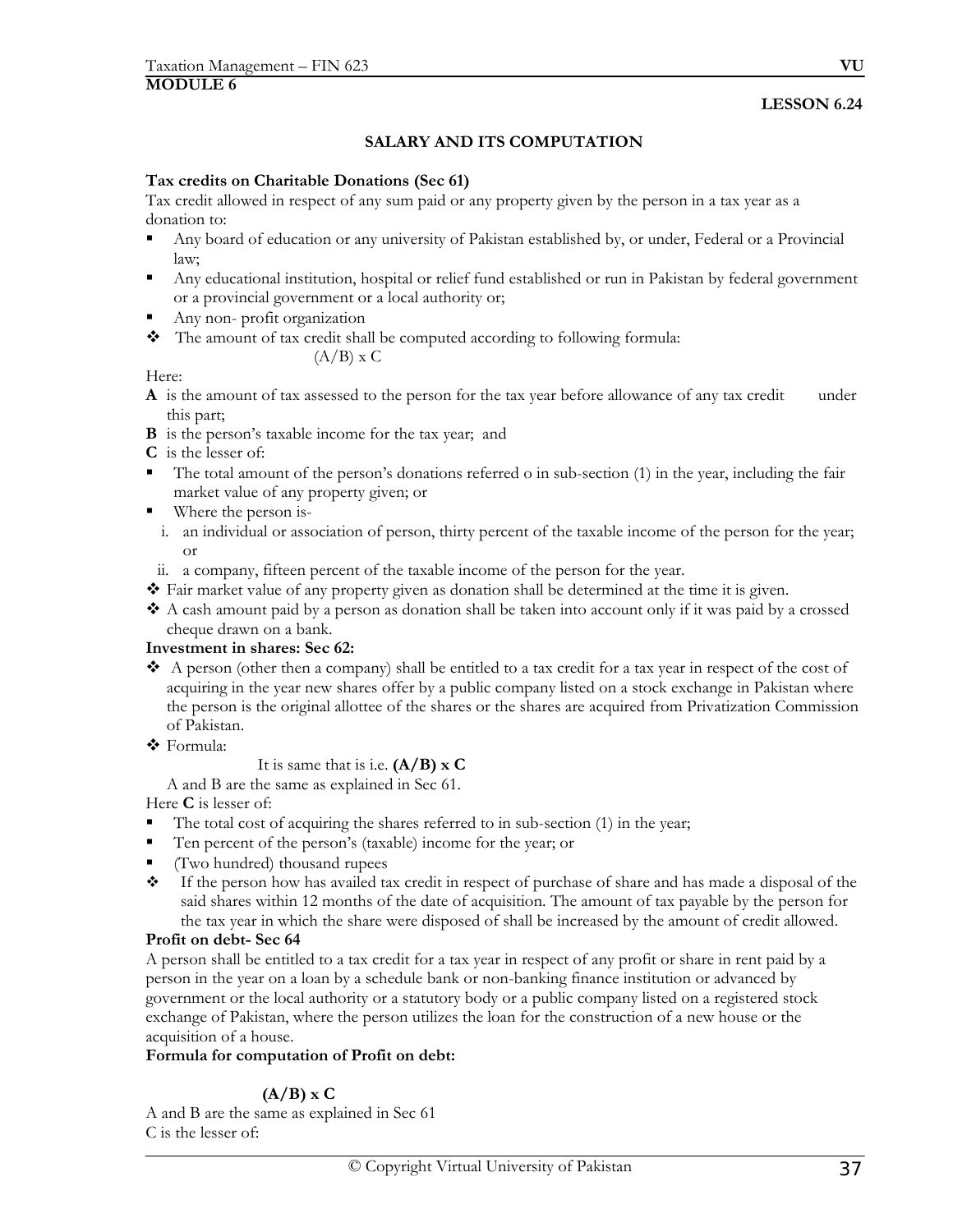- o The total profit referred to in sub-section (1) paid by the person during the year;
- o (Forty) percent of the person's (taxable) income for the year; or
- o [Five hundred] thousand rupees

# **Income tax rules, 2002 regarding salary:**

**Effective from 01-07-2006 (Tax Year 2007)** 

# • **Rule 3: valuation of perquisites, allowances and benefits:**

The benefits provided by the employer to the employee shall be included in the said income in accordance with rules 4 to 7.

# • **Rule 4: valuation of accommodation:**

This shall be taken equal to the amount that would have been paid by the employer in case such an accommodation was not provided.

Provided that the value taken for this purpose shall, in any case, not be less than 45 percent of minimum of time scale or the basic salary where there is no time scale.

## • **Rule 5: valuation of conveyance:**

| (i) Partly for personal | $5\%$ of:                       |
|-------------------------|---------------------------------|
| and partly official use | a) the cost to the employer for |
|                         | acquiring the vehicle or,       |
|                         | b) the fair market value of     |
|                         | vehicle at commencement         |
|                         | of the lease, if taken on       |
|                         | lease.                          |

| (ii) Conveyance provided | $10\%$ of:               |
|--------------------------|--------------------------|
| for personal use only    | a) the cost to the       |
| employer for             | acquiring the vehicle or |
|                          | b) the fair market value |
|                          | of vehicle at            |
|                          | commencement             |
|                          | of the lease, if taken   |
|                          | on lease.                |

# • **Rule 6**

For the purpose of this part, "employee" includes a director of a company.

## • **Rule7:**

These rules shall be applicable for the salary income received after thirtieth of June, 2006

Exemptions under the head 'Salary'

- TA/DA exempt under clause 39 of part 1 of second schedule.
- Free furnished accommodation provided to the president of Pakistan, provincial governors, and Chiefs of Staff of Pakistan Armed Forces are exempt under clause 51.
- Free conveyance and entertainment allowances are fully exempt to the following:
	- Provincial Governors, the Chiefs of Staff of Pakistan Armed Forces, and Corps Commanders of Pakistan Armed Forces under clause 52

# **Exemptions:**

- Amount received from workers participation fund is exempt under clause 26.
- Local traveling allowance to journalists is exempt under clause 40 of part-1 of second schedule.
- Tax rebate for teachers and the researchers.

 Full time teacher or researcher employed in non profit education or research institution including government training and research institution duly recognized by HEC, a Board of education or a University recognized by HEC allowed tax rebate of **75%.**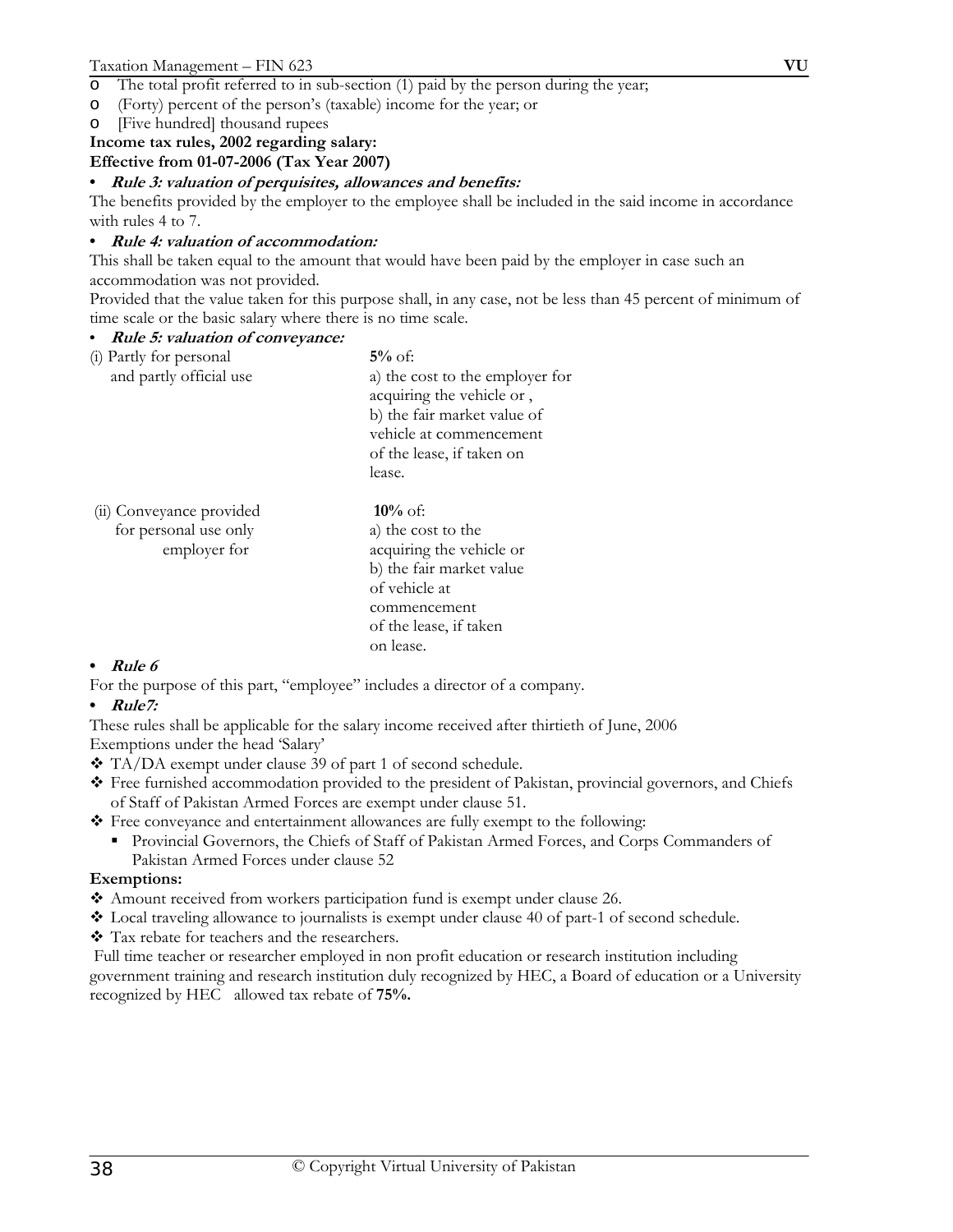# **SALARY AND ITS COMPUTATION**

#### **Investment in Shares (Sec. 62)**

Restricted to original allotee

#### **A/B x C**

- A and B are same.
- C is lesser of:
	- Cost on acquiring shares
	- 10% of taxable income
	- Rs 200,000

#### **Profit on Debt (Sec. 63)**

Profit paid or shares in rent paid on loan for construction of new house or acquisition of a house. **If loan provided by:** 

- Schedule Bank
- 
- Non-Banking Finance Institution • Government or Local Authority
- Any Statutory Body
- Listed Public Company
	- **A** and **B** are same as above
	- **C** is lesser of:
	- Total amount paid during tax year
	- 40% of taxable income
	- Rs 500,000

#### **Valuation of Perquisites**

#### **Valuation of Accommodation**

 Amount that would have been otherwise provided under terms of employment but in no case less than 45% of MTS or basic salary.

#### **Valuation of Conveyance**

| Partly for personal and partly for official use. | 5% of cost or 5% of FMV of Vehicle on    |
|--------------------------------------------------|------------------------------------------|
|                                                  | commencement of lease.                   |
| For personal use only.                           | $10\%$ of cost or 10% of FMV of Vehicle. |

#### **Employee includes director of a company.**

#### **Exemptions:**

- Salary earned abroad by a Pakistani citizen in the year of leaving Pakistan- exempt vide section 51 (2)
- Exemptions available to Diplomatic personnel and their staff--- exempt vide section 42
- Salary received by foreign government officials exempt vides section 43.
- Salary received by Foreigners working on certain projects- exempt vide section 44 (2)
- Any benevolent grant paid from the benevolent fund to the employees or members of their familiesexempt under clause 24 of part 1 of 2nd schedule.
- Any special allowance or benefit (not being entertainment allowance or conveyance allowance) or other perquisites as contained in section 12 specially granted to meet expenses wholly or necessarily incurred in the performance of the duties of an office or employment of profit- exempt under clause 39 of part 1 of second schedule.

## **Concept of MTS (Minimum of Time Scale):**

 This is the starting point or minimum amount which is available to an employee under a time scale for example if time scale is:

Rs. 20,000 -- 2000 -- 30000

Here Rs 20,000 is the Minimum of time scale.

Rates of tax for salaried Individuals for tax year 2007

| S# | <b>Taxable Income</b> | Rate of tax |
|----|-----------------------|-------------|
|    |                       |             |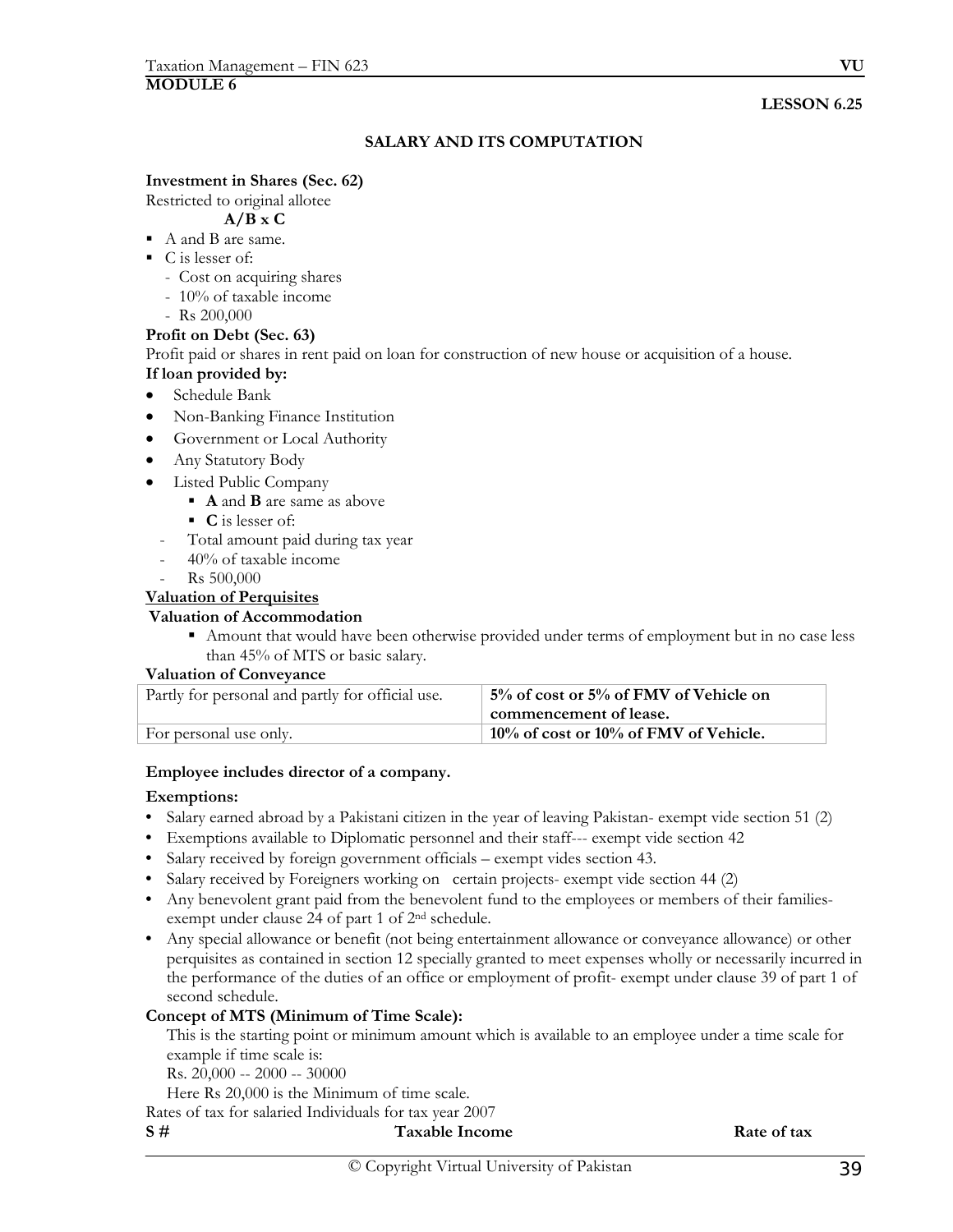| (1) | $\rm(2)$                                                                             | (3)       |
|-----|--------------------------------------------------------------------------------------|-----------|
| 1.  | Where the taxable income does not exceed Rs. 150,000                                 | $0\%$     |
| 2.  | Where the taxable income exceeds Rs. 150,000 but does not exceed Rs. 200,000         | 0.25%     |
| 3.  | Where the taxable income exceeds Rs. 200,000 but does not exceed Rs. 250,000         | 0.50%     |
| 4.  | Where the taxable income exceeds Rs. 250,000 but does not exceed Rs. 300,000         | 0.75%     |
| .5. | Where the taxable income exceeds Rs. 300,000 but does not exceed Rs. 350,000         | $1.50\%$  |
| 6.  | Where the taxable income exceeds Rs. 350,000 but does not exceed Rs. 400,000         | 2.50%     |
| 7.  | Where the taxable income exceeds Rs. 400,000 but does not exceed Rs. 500,000         | 3.50%     |
| 8.  | Where the taxable income exceeds Rs. 500,000 but does not exceed Rs. 600,000         | 4.50%     |
| 9.  | Where the taxable income exceeds Rs. 600,000 but does not exceed Rs. 700,000         | $6.00\%$  |
|     | 10. Where the taxable income exceeds Rs. 700,000 but does not exceed Rs. 850,000     | $7.50\%$  |
|     | 11. Where the taxable income exceeds Rs. 850,000 but does not exceed Rs. 950,000     | $9.00\%$  |
|     | 12. Where the taxable income exceeds Rs. 950,000 but does not exceed Rs. 1,050,000   | $10.00\%$ |
|     | 13. Where the taxable income exceeds Rs. 1,050,000 but does not exceed Rs. 1,200,000 | 11.00%    |
|     | 14. Where the taxable income exceeds Rs. 1,200,000 but does not exceed Rs. 1,500,000 | 12.50%    |
|     | 15. Where the taxable income exceeds Rs. 1,500,000 but does not exceed Rs. 1,700,000 | 14.00%    |
|     | 16. Where the taxable income exceeds Rs. 1,700,000 but does not exceed Rs. 2,000,000 | $15.00\%$ |
|     | 17. Where the taxable income exceeds Rs. 2,000,000 but does not exceed Rs. 3,150,000 | $16.00\%$ |
|     | 18. Where the taxable income exceeds Rs. 3,150,000 but does not exceed Rs. 3,700,000 | $17.50\%$ |
|     | 19. Where the taxable income exceeds Rs. 3,700,000 but does not exceed Rs. 4,450,000 | $18.50\%$ |
|     | 20. Where the taxable income exceeds Rs. 4,450,000 but does not exceed Rs. 8,400,000 | 19.00%    |
|     | 21. Where the taxable income exceeds Rs. 8,400,000                                   | $20.00\%$ |

# **Rate of Tax for salaried Individuals**

Provided that where income of a woman tax payer is covered by this clause, no tax shall be charged if taxable income does not exceed Rs 200,000.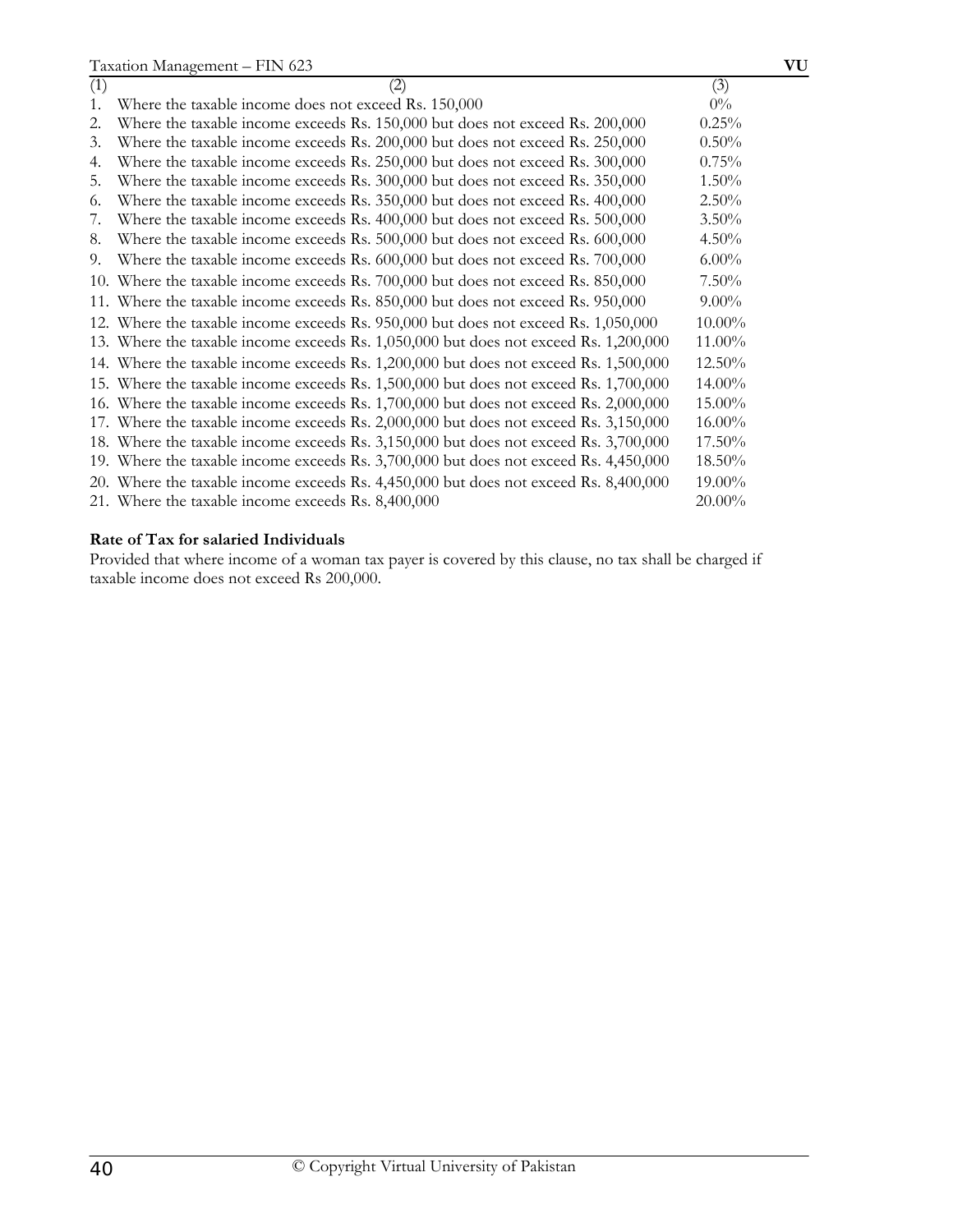# **SALARY AND ITS COMPUTATION**

#### **Exercise 1**

Compute taxable income and tax thereon from following information/ data in respect of Mr. A an employee of XYZ Company for tax year 2007

Basic salary from  $1<sup>st</sup>$  Jan-06 to

Rs 30,000 per month

| Solution to Exercise 1 |  |  |
|------------------------|--|--|
| --                     |  |  |

Tax payer: Mr. A Tax year: 2007

Residential Status: Resident NTN: 000111

Computation of taxable income and tax thereon: In Rs

| <b>Particulars</b> | Total income | <b>Exempt Income</b> | <b>Taxable Income</b> |
|--------------------|--------------|----------------------|-----------------------|
| Basic salary       | 180.000      | Nil                  | 180.000-              |
| Total              |              |                      | 180,000               |
|                    |              |                      |                       |

## **Tax liability:**

Tax rate of 0.25 percent shall apply as given at serial #2 for taxable income exceeding Rs150,000 up to Rs 200,000.

$$
Income tax payable = 180,000x0.25\%
$$
  
= Rs 450

#### **Note:**

Income received by Mr. A during calendar year 2006 (that is 01-01-06 t0 31-12-2006) is Rs 360,000 but during tax year 2007, the income of Mr. A is Rs 180,000 (since tax year 2007 covers the period from 01-07-06 to 30-06-07)

## **Exercise 2**

Compute taxable income & tax thereon from following information/ data pertaining to tax year,2007 in respect of Mr. X an employee of a private Company.

| • Salary          | Rs 40,000 per month     |
|-------------------|-------------------------|
| $\bullet$ Bonuses | Rs $80,000$ for tax yr. |

• Utilities paid by employer Rs 40,000 for tax yr.

**Solution to Exercise 2**  Tax payer: Mr. X Tax year: 2007

Residential Status: Resident NTN: 000111

Computation of taxable income and tax thereon: In Rs

| <b>Particulars</b> | Total income | <b>Exempt Income</b> | <b>Taxable Income</b> |
|--------------------|--------------|----------------------|-----------------------|
| Basic salary       | 480,000      | Nil                  | 480,000               |
| <b>Bonuses</b>     | 80,000       | Nil                  | 80,000                |
| Utilities (Note 1) | 40,000       | Nil                  | 40,000                |
| Total              |              |                      | 600,000               |

## **Tax liability:**

Tax rate of 4.50% percent as given at serial #8 for taxable income exceeding Rs 500,000 up to Rs 600,000 **Income tax payable:** 

600,000 x 4.50% = Rs 27,000

## **Note 1:**

Utilities were exempt up to 10% of MTS or Basic salary till 30<sup>th</sup> June, 2006, vide clause 38 of part 1 of Second Schedule. This clause has been omitted by Finance Act, 2006. Hence no exemption is available for tax year 2007.

## **Exercise 3**

Compute taxable income from following information/ data in respect of Mr. Y an employee of a private Company for tax year 2007.

| • MTS of Mr. Y                 | $Rs20,000$ —2000—30,000       |
|--------------------------------|-------------------------------|
| • Salary                       | $\text{Rs } 24,000$ per month |
| • House allowance              | Rs 2000 per month             |
| <b>Solution to Exercise 3:</b> |                               |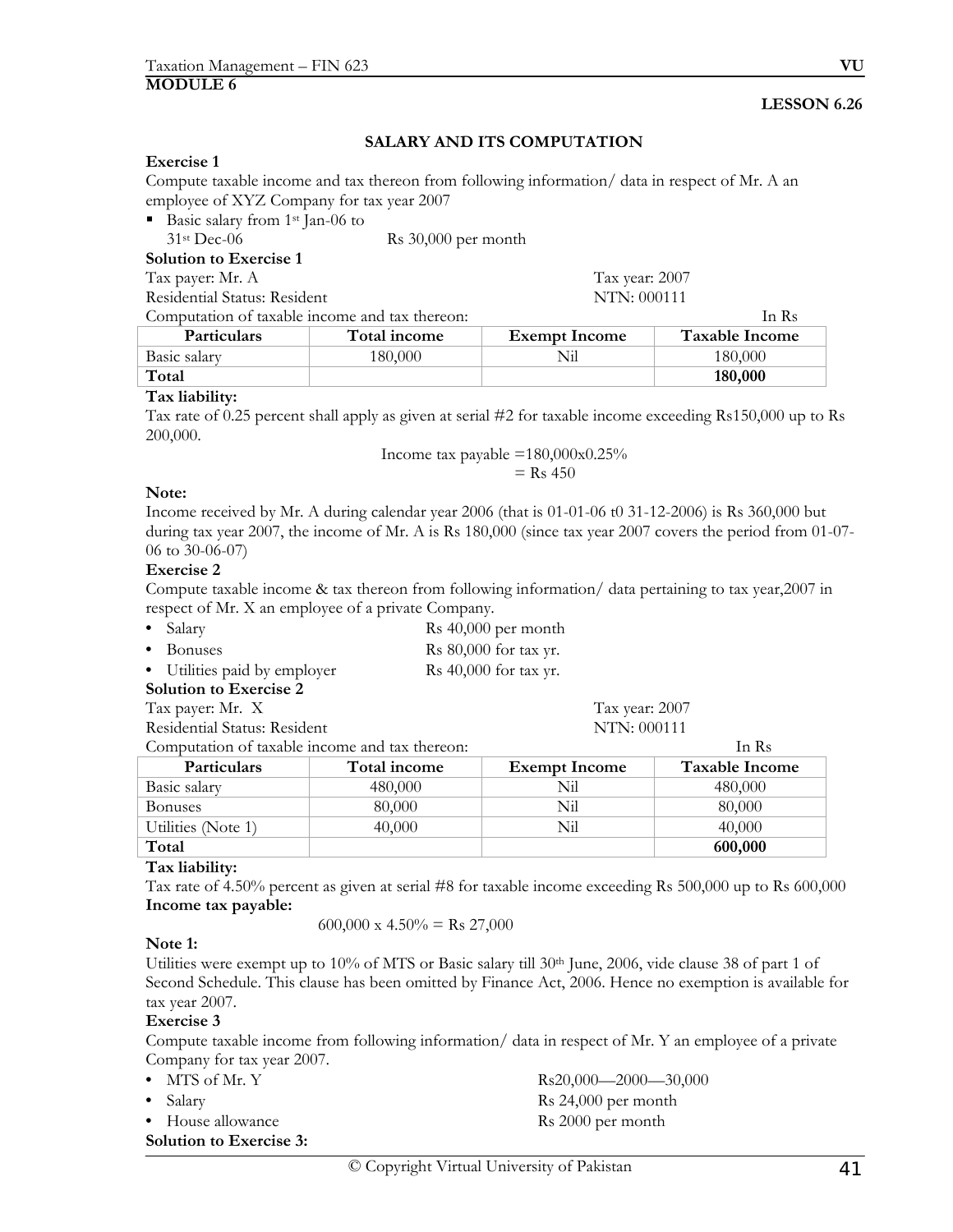Computation of taxable income and tax thereon:

|                    |              |                      | In Rs          |
|--------------------|--------------|----------------------|----------------|
| <b>Particulars</b> | Total income | <b>Exempt Income</b> | Taxable Income |
| Basic salary       | 288,000      | Nil                  | 288,000        |
| House Allowance    | 24,000       | Nil                  | 24,000         |
| Utilities (Note 1) | 36,000       | Nil                  | 36,000         |
| Total              |              |                      | 348,000        |

## **Tax liability:**

Tax rate of 1.50% percent as given at serial #5 for taxable income exceeding Rs 300,000 up to Rs 350,000 **Income tax payable:** 

348,000 x 1.50%= Rs 5,220

# **Note 1:**

Utilities were exempt up to 10% of MTS or Basic salary till 30th June, 2006, vide clause 38 of part 1 of Second Schedule. This clause has been omitted by Finance Act, 2006. Hence no exemption is available for tax year 2007.

# **Exercise 4:**

Compute taxable income from following information/ data in respect of Mr. A an employee of XYZ Company for tax year 2006

| $\bullet$ MTS of Mr. A         | Rs 30,000--5000--50,000 |
|--------------------------------|-------------------------|
| • Basic salary                 | Rs 40,000 per month     |
| • House Allowance              | Rs120,000 p.a           |
| • Tax Deducted at Source       | Rs 6,000                |
| <b>Solution to Exercise 4:</b> |                         |
| Tax payer: Mr. A               | Tax year: 2007          |

Residential Status: Resident NTN: 000111

Computation of taxable income and tax thereon:

| <b>Particulars</b> | Total income | <b>Exempt Income</b> | <b>Taxable Income</b> |
|--------------------|--------------|----------------------|-----------------------|
| Salary             | 480,000      | Nil                  | 480,000               |
| House Allowance    | 120,000      | Nil                  | 120,000               |
| Total              |              |                      | 480,000               |

# **Tax liability:**

Tax rate of 4.50% percent as given at serial #8 for taxable income exceeding Rs 500,000 up to Rs 600,000 **Income tax payable:**

| $600,000 \times 4.50\% =$    | R <sub>s</sub> 27,000 |
|------------------------------|-----------------------|
| Tax deducted at source       | $\text{Rs}$ 6,000     |
| Tax payable: $27,000-6000 =$ | R <sub>s</sub> 21,000 |
| <b>E</b>                     |                       |

## **Exercise 5:**

Compute taxable income and tax thereon in respect of Mr. Yasir (a salaried individual) for the tax year 2007 from the following information/ data:

- **Basic salary** Rs 20,000 pm
- House rent allowance Rs 5,000 pm
- Medical Allowance Rs 5,100 pm

| • Free hospitalization services availed under terms of employment. | Rs 40,000 pm   |
|--------------------------------------------------------------------|----------------|
| • Driver's salary paid by employer                                 | $Rs 8,000$ pm  |
| • Dearness Allowance                                               | $Rs 6,000$ pm  |
| <b>Solution to Exercise 5:</b>                                     |                |
| Tax payer: Mr. Yasir                                               | Tax year: 2007 |
| Residential Status: Resident                                       | NTN: 000111    |
|                                                                    |                |

| Computation of taxable income and tax thereon: |                     |                      | In Rs          |
|------------------------------------------------|---------------------|----------------------|----------------|
| <b>Particulars</b>                             | <b>Total income</b> | <b>Exempt Income</b> | Taxable Income |
| Salary                                         | 240,000             | Nil                  | 240,000        |
| House Allowance                                | 60,000              | Nil                  | 60,000         |
| Medical allowance                              | 61,200              | Nil                  | $61,200(N-1)$  |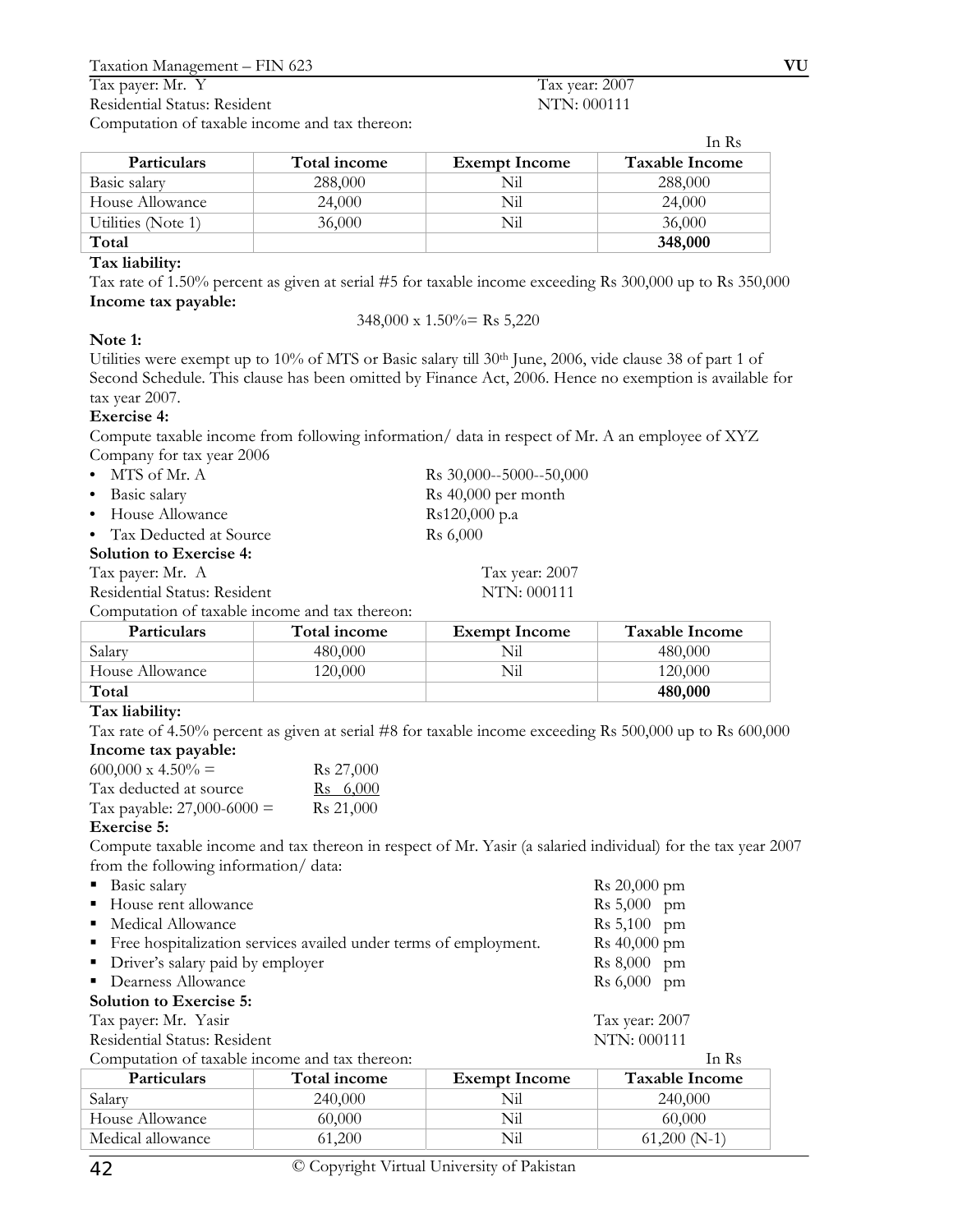| Taxation Management - FIN 623 |  |
|-------------------------------|--|
|-------------------------------|--|

| Taxation Management - FIN 623 |        |        |         | VU |
|-------------------------------|--------|--------|---------|----|
| Hospitalization               | 40,000 | 40,000 | Nil     |    |
| Driver's Salary               | 96,000 | Nil    | 96,000  |    |
| Dearness Allowance            | 72,000 | Nil    | 72,000  |    |
| Total                         |        |        | 529,200 |    |

# **Tax liability:**

Tax rate of 4.50% percent as given at serial #8 for taxable income exceeding Rs 500,000 up to Rs 600,000 **Income tax payable:** 

529,000 x 4.50%= Rs 23,814

# **Note:**

Clause 139(a) & (b) of part 1 of second schedule:

- Free hospitalization services provided under the terms of employment are exempt.
- If (a) not available then 10% of basic salary is exempt in case medical allowance provided.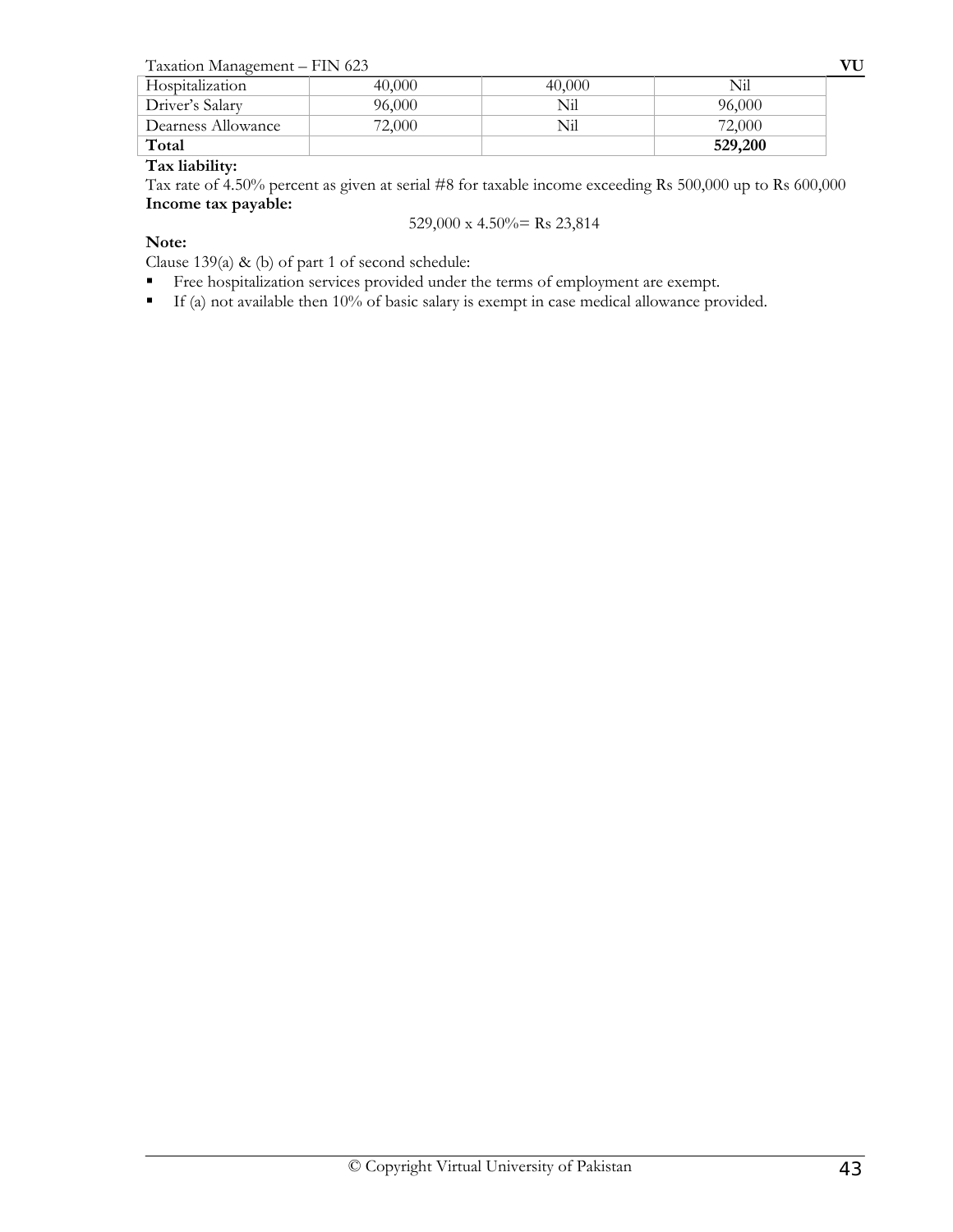# **SALARY AND ITS COMPUTATION**

#### **Exercise 6:**

Computation of taxable income and tax thereon in respect of Mr. Umar (a salaried individual) for the tax year 2007 from the following information/ data:

| <b>Basic Salary</b>                            |              | Rs 20,000 pm          |                       |
|------------------------------------------------|--------------|-----------------------|-----------------------|
| Conveyance Allowance                           |              | <b>Rs</b> 1,000<br>pm |                       |
| Medical Allowance<br>٠                         |              | Rs 28,000 pa          |                       |
| • Dearness Allowance                           |              | Rs 1,000 pm           |                       |
| Solution to Exercise 6:                        |              |                       |                       |
| Tax payer: Mr. Umar                            |              |                       | Tax year: 2007        |
| Residential Status: Resident                   |              |                       | NTN: 000111           |
| Computation of taxable income and tax thereon: |              |                       | In Rs                 |
| Particulars                                    | Total income | <b>Exempt Income</b>  | <b>Taxable Income</b> |
| <b>Basic Salary</b>                            | 240,000      | Nil                   | 240,000               |
| Conveyance Allowance                           | 12,000       | Nil                   | 12,000                |
| Medical Allowance                              | 28,000       | 24,000                | 4,000                 |
| Dearness Allowance                             | 12,000       | Nil                   | 12,000                |
| Total                                          |              |                       | 268,000               |

# **Tax liability:**

Tax rate of 0.75% percent as given at serial #4 for taxable income exceeding Rs.250,000 up to Rs.350,000 **Income tax payable:**

$$
268,000 \times 0.75\% = \text{Rs.}2,010
$$

## **Note:**

Medical allowance exempt up to 10% of Basic salary, if free hospitalization services or reimbursement of medical expenses not provided by employer

#### **Exercise 7:**

Computation of taxable income and tax thereon in respect of Mr. Umar (a salaried individual) for the tax year 2007 from the following information/data:

| ■ Minimum Time Scale | Rs. 20,000-2000-30,000 |
|----------------------|------------------------|
| ■ Basic Salary $@$   | Rs. 24,000 pm          |

- 
- Accommodation provided by the employer. The employee is entitled for house rent allowance $@50\%$  of MTS

| • Computer Allowance | Rs. 1000 pm |
|----------------------|-------------|
| • Qualification pay  | Rs. 1000 pm |

#### **Solution to Exercise 7:**

Tax payer: Mr. Umar Tax year: 2007 Residential Status: Resident NTN: 000111

Computation of taxable income and tax thereon: In Rs Particulars **Total income** Exempt Income Taxable Income Basic Salary 288,000 Nil 288,000 Accommodation Refer (note-1)  $-$ --- 144,000 Computer Allowance 12,000 Nil 12,000 Qualification Pay 12,000 Nil 12,000 **Total 456,000** 

## **Tax liability:**

Tax rate of 3.50 percent as given at serial #7 for taxable income exceeding Rs.400,000 up to Rs 500,000 **Income tax payable:**

$$
456000 \times 3.5\% =
$$
Rs.15,960

# **Note 1:**

Accommodation: Amount that would have been otherwise provided under terms of employment but in no case less than 45% of MTS or basic salary.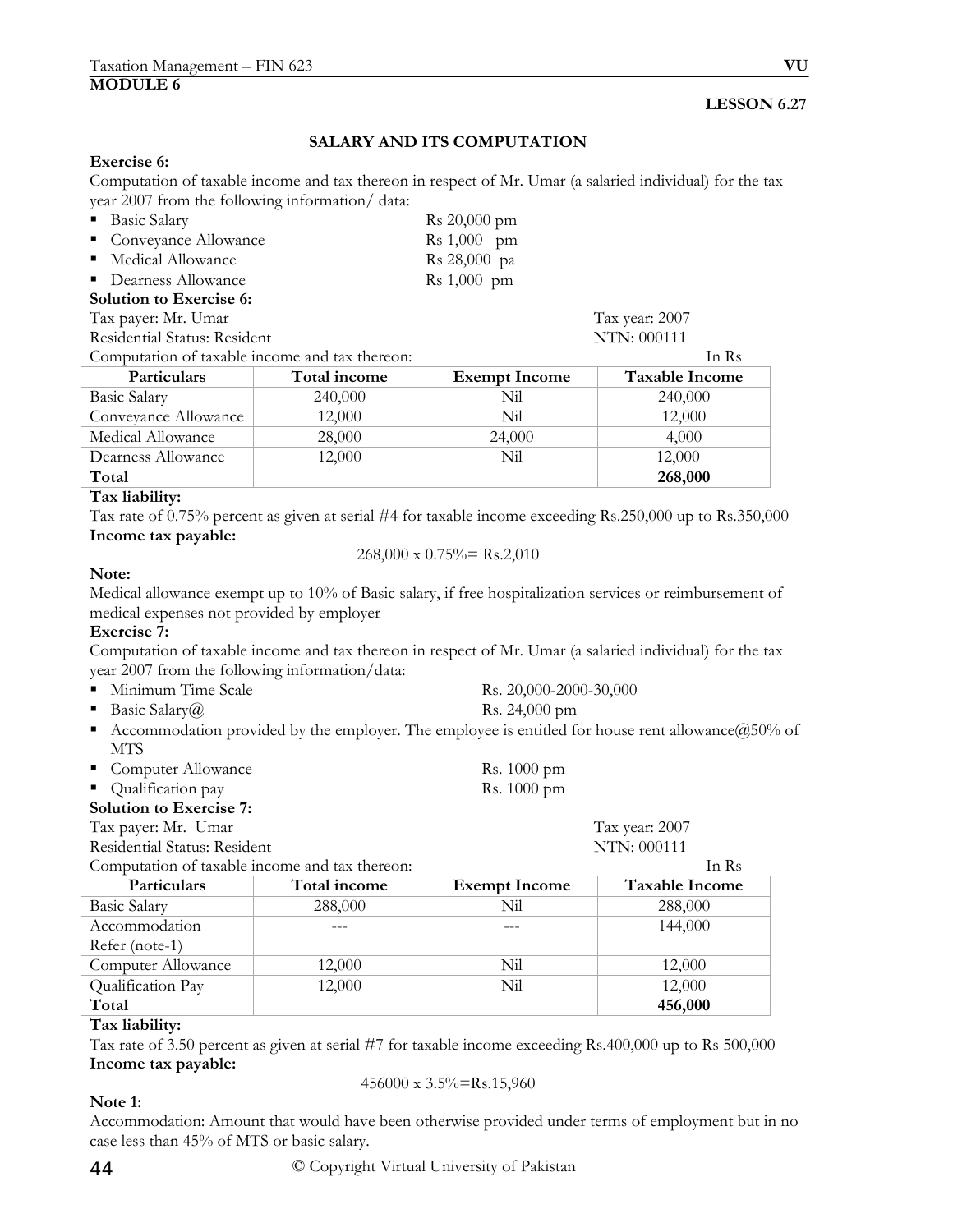#### **Exercise 8:**

Computation of taxable income and tax thereon in respect of Mr. Yasir (a salaried individual) for the tax year 2007 from the following information/data:

- 
- Basic Salary  $\omega$  30,000pm
- Accommodation provided to Mr. Yasir by employer. He is entitled for house rent allowance  $@60\%$  of Basic Salary
- Motor vehicle provided by the employer exclusively for personal use. Cost of vehicle is Rs.1 million.

#### **Solution to Exercise 8:**

| Tax payer: Mr. Yasir                           | Tax year: 2007 |                      |                       |
|------------------------------------------------|----------------|----------------------|-----------------------|
| Residential Status: Resident                   |                | NTN: 000111          |                       |
| Computation of taxable income and tax thereon: |                |                      | In Rs                 |
| Particulars                                    | Total income   | <b>Exempt Income</b> | <b>Taxable Income</b> |
| Salary                                         | 360,000        | Nil                  | 360,000               |
| Accommodation                                  | 216,000        | Nil                  | 216,000               |
| Refer (note-1)                                 |                |                      |                       |
| Motor Vehicle for                              |                |                      | 100,000               |
| personal use, Refer (n-2)                      |                |                      |                       |
| Total                                          |                |                      | 676,000               |

## **Tax liability:**

Tax rate of 6% percent as given at serial #9 for taxable income exceeding Rs 600,000 up to Rs 700,000 **Income tax payable:**

#### 676,000 x  $6\%$  = Rs.40,560

**Note 1**: Accommodation -- Amount that would have been otherwise provided under terms of employment but in no case less than 45% of MTS or basic salary.

# **Note 2:**

#### **Valuation of Conveyance:**

| For personal use only | 10% of cost or 10% of FMV of Vehicle, in case |
|-----------------------|-----------------------------------------------|
|                       | of lease                                      |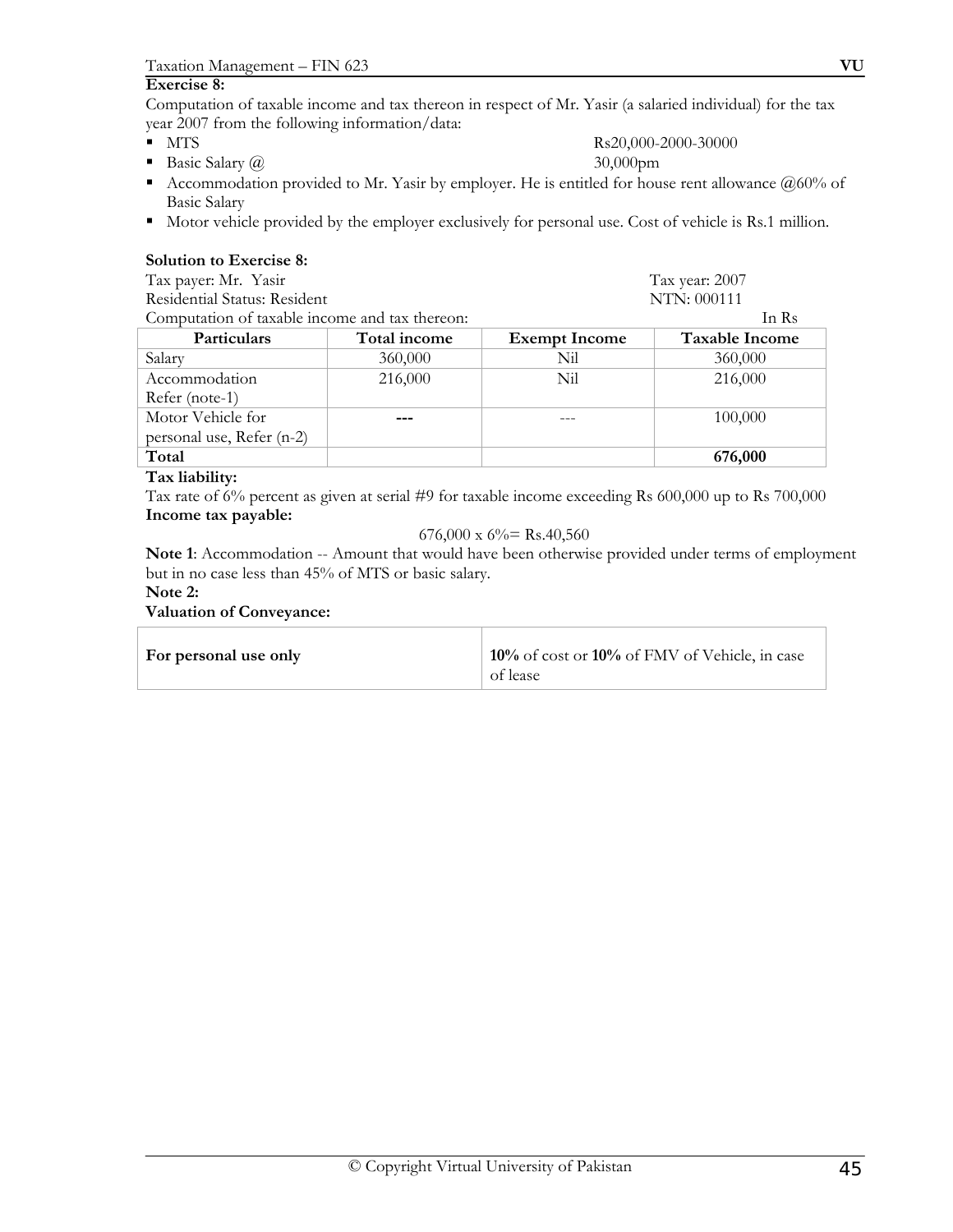# **SALARY AND ITS COMPUTATION**

#### **Exercise 9:**

Computation of taxable income and tax thereon in respect of Mr. Yasir (a salaried individual) for the tax year 2007 from the following information/data:

 $\blacksquare$  MTS  $\blacksquare$  Rs20,000--2000--30,000

# Basic salary Rs 20,000 pm

- Accommodation provided by the employer to Mr. Yasir. He is entitled to house rent allowance  $(250\%$  of basic salary.
- Motor vehicle provided partly for official and partly for personal use. Cost of vehicle to the employer was Rs 1,000,000.
- Flying allowance provided, Mr. Yasir is working for a Pakistani Airline Rs 400,000
- Concessional Loan of Rs 1 million provided by employer  $\omega$  of markup of 4% per anum (bench mark rate for tax year 2007 is 9% per annum).

## **Solution to Exercise 9:**

Tax payer: Mr. Yasir Tax year: 2007 Residential Status: Resident NTN: 000111

Computation of taxable income and tax thereon: In Rs

| Particulars                | Total income | <b>Exempt Income</b> | <b>Taxable Income</b> |
|----------------------------|--------------|----------------------|-----------------------|
| Salary                     | 240,000      | Nil                  | 240,000               |
| Accommodation              |              |                      | 120,000               |
| Refer (note-1)             |              |                      |                       |
| Motor Vehicle for personal |              |                      | 50,000                |
| use, Refer (note-2)        |              |                      |                       |
| Flying allowance           |              |                      |                       |
| Refer (note-3)             |              |                      |                       |
| Concessional loan          |              |                      | 50,000                |
| Refer (note-4)             |              |                      |                       |
| Total                      |              |                      | 460,000               |

#### **Tax liability:**

Tax rate of 3.5% percent as given at serial #7 for taxable income exceeding Rs 400,000 up to Rs 500,000 **Income tax payable:** 

#### $460,000 \times 3.5\% =$ Rs.16,100

**Note 1: Accommodation** -- Amount that would have been otherwise provided under terms of employment but in no case less than 45% of MTS or basic salary.

#### **Note 2:**

Valuation of Conveyance

| Partly for personal and partly for official use | $\vert$ 5% of cost or 5% of FMV of Vehicle, in case of $\vert$<br>lease |
|-------------------------------------------------|-------------------------------------------------------------------------|
|-------------------------------------------------|-------------------------------------------------------------------------|

# **Note 3:**

#### **Flying allowance**

Flying allowance shall be taxed @ 2.5% of amount received as a separate block of income under sub clause 1 of part 3 of second schedule.

#### **Note 4:**

Bench mark rate for tax year 2007 is 9%

Loan provided at the rate of mark-up of 4%

Amount added back 1,000,000 x 5%= Rs.50,000

## **Exercise 10:**

Computation of taxable income and tax thereon in respect of Mr. Yasir (a salaried individual) for the tax year 2007 from the following information/data:

 $\blacksquare$  MTS  $\blacksquare$  MTS

46 © Copyright Virtual University of Pakistan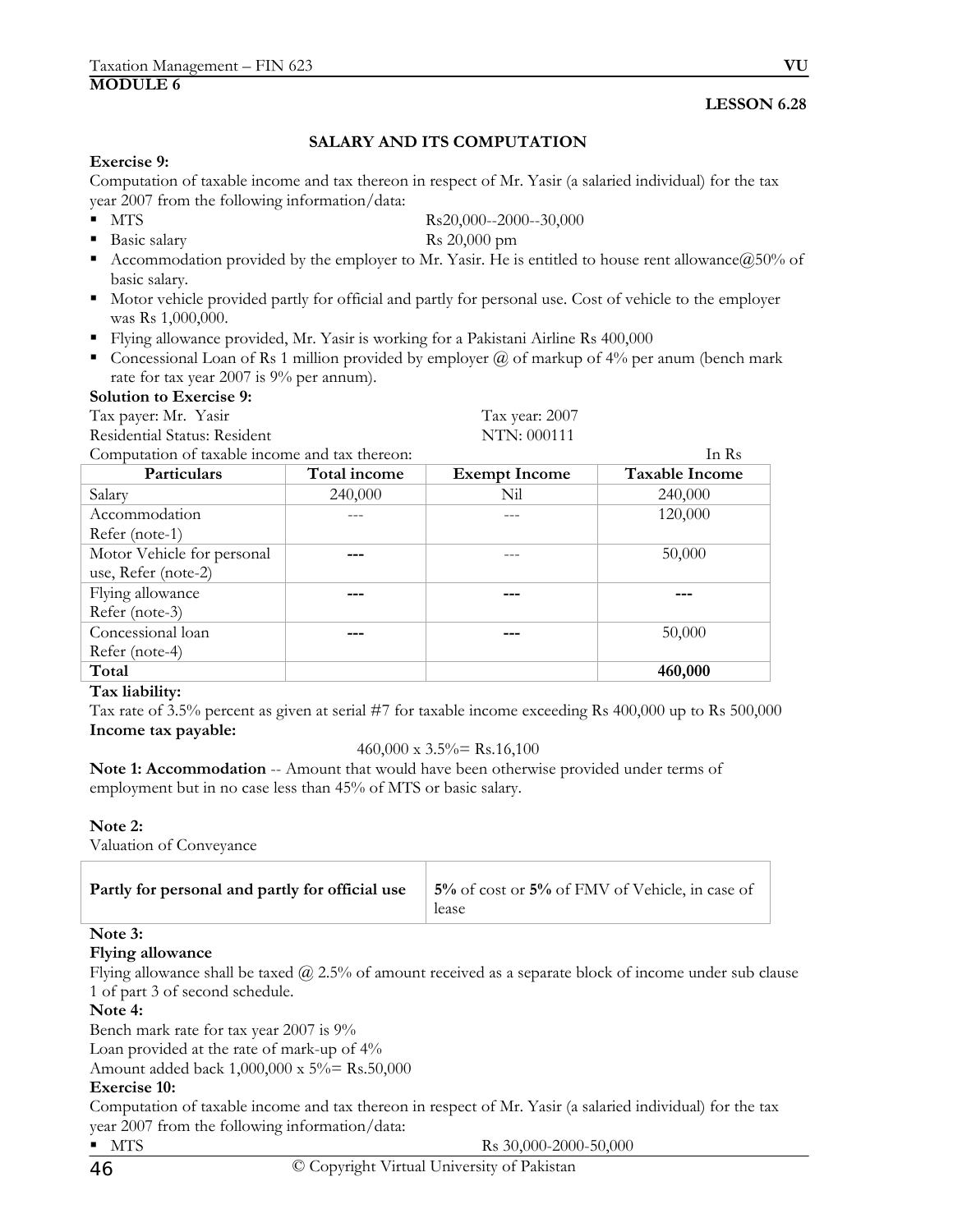**Basic Salary** Rs 40,000 pm

- Accommodation provided by the employer. Mr. Yasir is entitled to house rent allowance  $(250\%$  of basic salary.
- Employer provided motor vehicle to Mr. Yasir exclusively for official use. Cost of the vehicle is Rs.800,000.
- Mr. Yasir paid Zakat amounting Rs 5,000 during the tax year 2007.
- $\blacksquare$  The said employee paid donations amounting Rs. 10,000 to a charitable institution duly approved by CBR.

# **Solution to Exercise 10:**

Tax payer: Mr. Yasir Tax year: 2007

Residential Status: Resident NTN: 000111

| Computation of taxable income and tax thereon: | In Rs               |                      |                       |
|------------------------------------------------|---------------------|----------------------|-----------------------|
| Particulars                                    | <b>Total income</b> | <b>Exempt Income</b> | <b>Taxable Income</b> |
| Salary                                         | 480,000             | Nil                  | 480,000               |
| Accommodation                                  |                     |                      | 240,000               |
| $Refer (note-1)$                               |                     |                      |                       |
| Motor Vehicle                                  |                     |                      |                       |
| Refer (note-2)                                 |                     |                      |                       |
| Sub Total                                      |                     |                      | 720,000               |
| Zakat paid by Mr. Yasir                        |                     |                      | (5,000)               |
| (Deductible allowance)                         |                     |                      |                       |
| Total taxable income                           |                     |                      | Rs. 715,000           |
|                                                |                     |                      |                       |

# **Tax liability:**

Tax rate of 7.50% percent as given at serial #10 for taxable income exceeding Rs.700,000 up to Rs.850,000 **Income tax payable:** 715,000 x 7.5% = Rs.53,625

# **Computation of tax credit on Donation:**

#### $A/B \times C$

53625/715,000 x 10,000=Rs.750

## **Income tax payable**

 $= 53625 - 750 = \text{Rs}.52,875$ 

(C 30% of taxable income shall be: 715,000 x 30%=214500. Hence C taken as Rs.10,000)

**Note 1: Accommodation** -- Amount that would have been otherwise provided under terms of employment but in no case less than 45% of MTS or basic salary.

**Note 2: Motor vehicle**—provided for official use since motor vehicle is provided exclusively for official use, no add-back shall be made towards the salary income of the employee.

# **Exercise 11**- **Consolidated exercise.**

Compute taxable income & tax thereon for tax year 2007 in respect of Mr. Yasir, a salaried individual.

| MTS Rs30,000-2,500-50,000                                                                           |                        |
|-----------------------------------------------------------------------------------------------------|------------------------|
| a. Basic salary,                                                                                    | Rs. 420,000pa          |
| b. Salary received from former employer                                                             | Rs 200,000             |
| c. Salary received from prospective employer                                                        | R <sub>s</sub> 100,000 |
| d. Tax liability of employee paid by the employer                                                   | Rs 40,000              |
| e. Voluntary payments made by employee.                                                             | R <sub>s</sub> 80,000  |
| f. Mr. Yasir incurred the expenses during the tax year on account of personal car Rs. 40,000 and on |                        |
| renovation of his house                                                                             | Rs.100,000             |
| g. Leave pay                                                                                        | Rs.20,000              |
| h. Medical allowance                                                                                | Rs.60,000              |
| i. Free hospitalization services received under the term of employment.                             |                        |
|                                                                                                     | Rs.100,000             |
| j. Extra duty Allowance                                                                             | Rs.15,000              |
| k. Bonuses received                                                                                 | Rs.40,000              |
| 1. Utilities provided by the employer                                                               | Rs.30,000              |
| m. T.A /D.A reimbursed on account of official assignments.                                          | R <sub>s</sub> 40,000  |
| n. Golden handshake payments received                                                               | Rs 1,600,000           |
| Average rate of tax for last 3 years was $25\%, 20\%, 15\%$ .                                       |                        |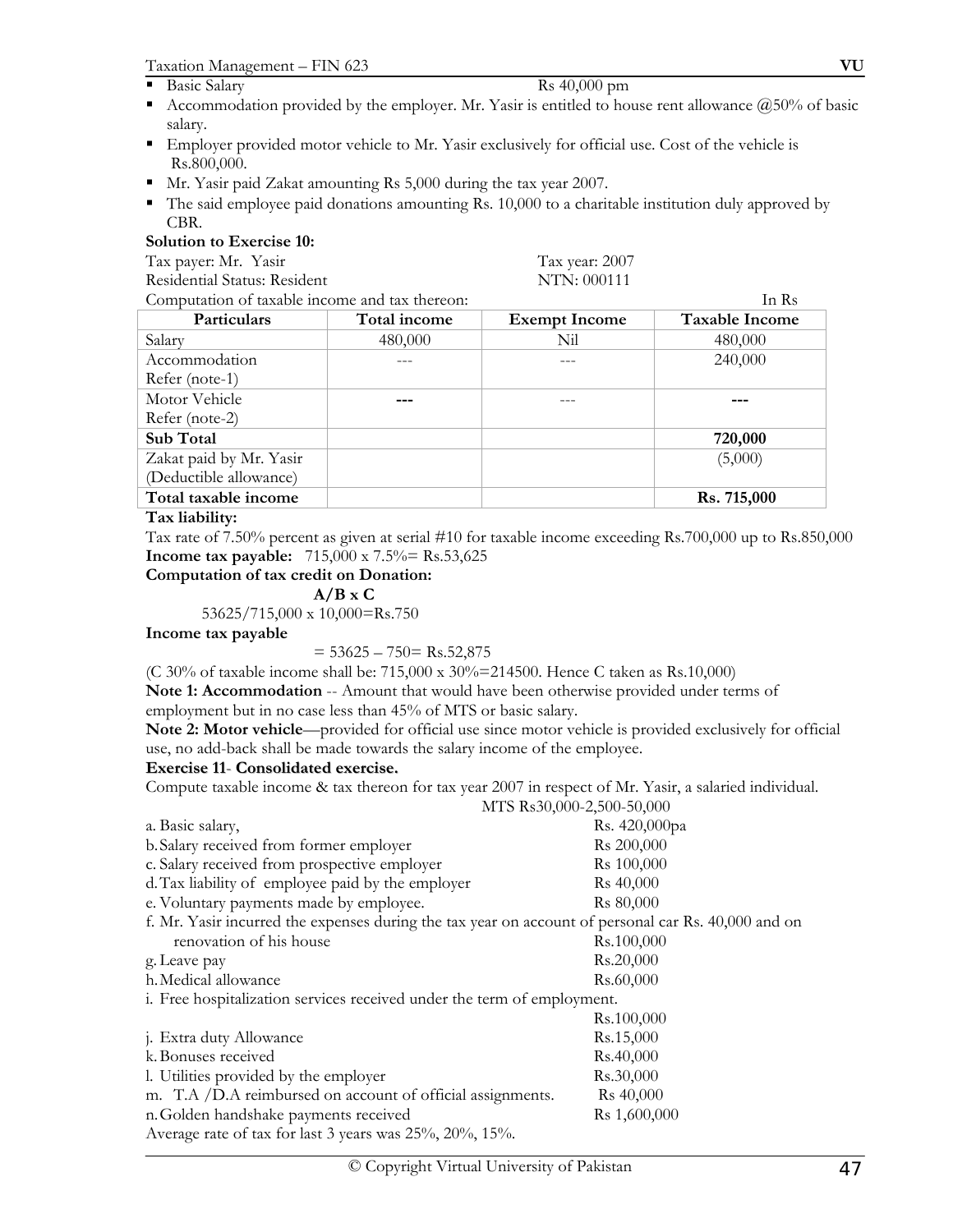o.Donation paid by the employee to a charitable institution duly approved by CBR

| p.Deduction of tax at source |
|------------------------------|
|------------------------------|

| <b>Solution to Exercise 11:</b> |  |  |
|---------------------------------|--|--|
|---------------------------------|--|--|

|  | . | Tax payer: Mr. Yasır |  |  |  |
|--|---|----------------------|--|--|--|
|--|---|----------------------|--|--|--|

Residential Status: Resident NTN: 000111

Tax year: 2007

Rs. 40,000 Rs. 224,000

| Computation of taxable income and tax thereon:<br>In Rs |                     |                      |                       |  |
|---------------------------------------------------------|---------------------|----------------------|-----------------------|--|
| Particulars                                             | <b>Total income</b> | <b>Exempt Income</b> | <b>Taxable Income</b> |  |
| Salary                                                  | 420,000             | Nil                  | 420,000               |  |
| Salary from former employer                             | 200,000             | Nil                  | 200,000               |  |
| Salary from prospective employer                        | 100,000             | Nil                  | 100,000               |  |
| Tax liability paid by employer                          | 40,000              | Nil                  | 40,000                |  |
| Voluntary payments                                      | 80,000              | Nil                  | 80,000                |  |
| Expenses incurred (deductions                           |                     | $---$                |                       |  |
| not admissible to salaried                              |                     |                      |                       |  |
| individuals)                                            |                     |                      |                       |  |
| Leave pay                                               | 20,000              | Nil                  | 20,000                |  |
| Medical allowance                                       | 60,000              | Nil                  | 60,000                |  |
| (Exemption not allowed since free                       |                     |                      |                       |  |
| hospitalization services provided)                      |                     |                      |                       |  |
| Free hospitalization                                    | 100,000             | 100,000              | Nil                   |  |
| Extra duty allowance                                    | 15,000              | Nil                  | 15,000                |  |
| -Bonuses received                                       | 40,000              | Nil                  | 40,000                |  |
| - Utilities                                             | 30,000              | Nil                  | 30,000                |  |
| TA/DA for official purpose                              | 40,000              | 40,000               | Nil                   |  |
|                                                         |                     |                      |                       |  |
| Golden handshake amount of Rs                           |                     |                      | 1,600,000             |  |
| 1,600,000 can be taxed @average                         |                     |                      |                       |  |
| rate of tax of last 3 years i.e.; 25+                   |                     |                      |                       |  |
| $20+15/3=20%$                                           |                     |                      |                       |  |
| --not advisable                                         |                     |                      |                       |  |
| Total taxable income                                    |                     |                      | 2,605,000             |  |

## **Tax liability:**

Tax rate of 16% percent as given at serial #17 for taxable income exceeding Rs.2,000,000 up to Rs. 3,150,000

#### **Income tax payable:**

2,605,000 x 17%= Rs. 442,850

Computation of tax credit on Donation:

 $A/B \times C$ 

# $442,850/2,605,000 \times 40,000 =$ Rs. 6,800

**Income tax payable**

 $= 442,850 - 6,800 = 436,050$ 

(C is2,605,000 x 30%=781,500. Hence C is taken as Rs.40,000)

Salary and Its Computation

- Tax Payable=  $\text{Rs. } 436,050$
- $\bullet$  Deduction at source = Rs. 224,000
- Tax Payable = Rs. 212,050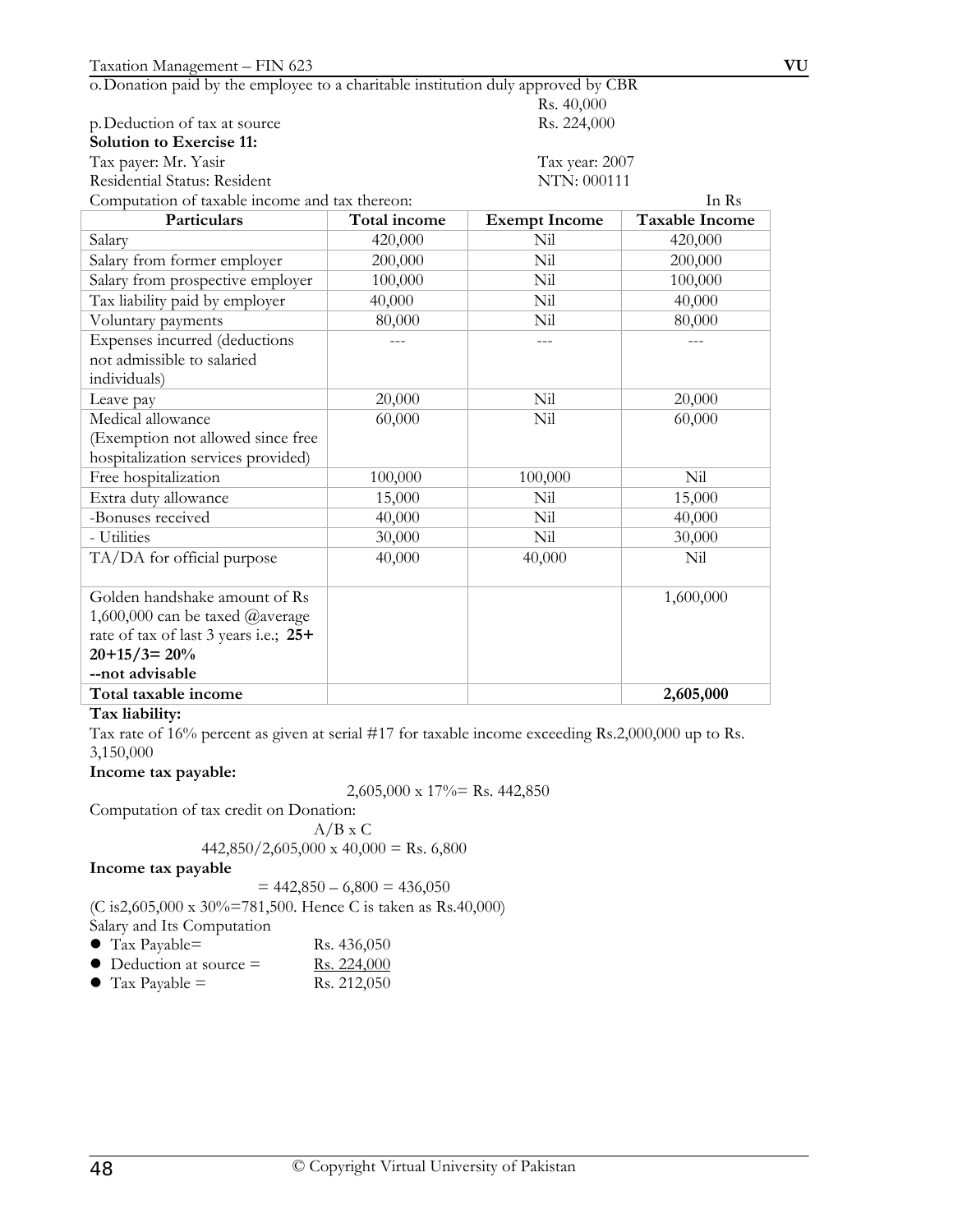# **SALARY AND ITS COMPUTATION GRATUITY**

### **Purpose:**

- Provision of Gratuity to employees or
- Undertaking of provision (payment) of gratuity on retirement or
- On employees becoming incapacitated or
- On termination of their employment after completion of minimum period of service specified in the regulations of fund or to the widows, children or dependants of such employees on their death
- All benefits granted by the fund shall be payable only in Pakistan

# **Approved Gratuity Fund**

- Commissioner of Income Tax may accord approval to any gratuity fund.
- **Condition for Approval** 
	- Fund established under an irrevocable trust and purposes of gratuity fulfilled.

# **Tax treatment of Gratuity is as under:**

- Gratuity pertaining to government employees/ their families:
- Any gratuity received on retirement/ death by employee of the government, a local authority or a statutory body or corporation or family is wholly exempt from tax under clause 13(i), part I of second schedule.

# **Clause 13, Part I of Second Schedule**

- (i) In the case of an employee of the Government, a local authority, a statutory body or corporation established by any law for the time being in force, the amount receivable in accordance with the rules and conditions of the employee's services;
- (ii) Any amount receivable from any gratuity fund approved by the Commissioner in accordance with the rules in Part III of the Sixth Schedule;
- (iii) In the case of any other employee, the amount not exceeding two hundred thousand rupees receivable under any scheme applicable to all employees of the employer and approved by the Central Board of revenue for the purposes of this sub-clause; and
- (iv) In the case of any employee to whom \*sub-clause (i), (ii) and (iii) do not apply, fifty per cent of the amount receivable or seventy-five thousand rupees, whichever is the less:

## **Provided that nothing in this sub-clause shall apply:**

- (a) To any payment which is not received in Pakistan.
- (b) To any payment received from a company by a director of such company who is not a regular employee of such company.
- (c) To any payment received by an employee who is not a resident individual; and to any gratuity received by any employee who has already received any gratuity from the same or any other employer.

## **Exercise-1 on Gratuity:**

Compute taxable income and tax thereon for tax year 2007 in respect of Mr. A, an employee of Government of the Punjab.

Relevant information/data is given below.

| Salary                                         |              | Rs. 800,000          |                       |
|------------------------------------------------|--------------|----------------------|-----------------------|
| Gratuity                                       |              | Rs. 1,000,000        |                       |
| Tax deducted at source                         |              | Rs. 54,000           |                       |
| <b>Solution to Exercise 1:</b>                 |              |                      |                       |
| Tax payer: Mr. Yasir                           |              | Tax year: 2007       |                       |
| Residential Status: Resident                   |              | NTN: 000111          |                       |
| Computation of taxable income and tax thereon: |              |                      | In Rs                 |
| Particulars                                    | Total income | <b>Exempt Income</b> | <b>Taxable Income</b> |
| $\sim$ 1                                       | 0000000      | $\sim$ $\sim$ $\sim$ | 000000                |

| <b>Particulars</b> | Total income | <b>Exempt Income</b> | Taxable Income |
|--------------------|--------------|----------------------|----------------|
| Salary             | 800.000      | Nil                  | 800,000        |
| Gratuity           | 1,000,000    | 1,000,000            | Nil            |
| Refer (Note-1)     |              |                      |                |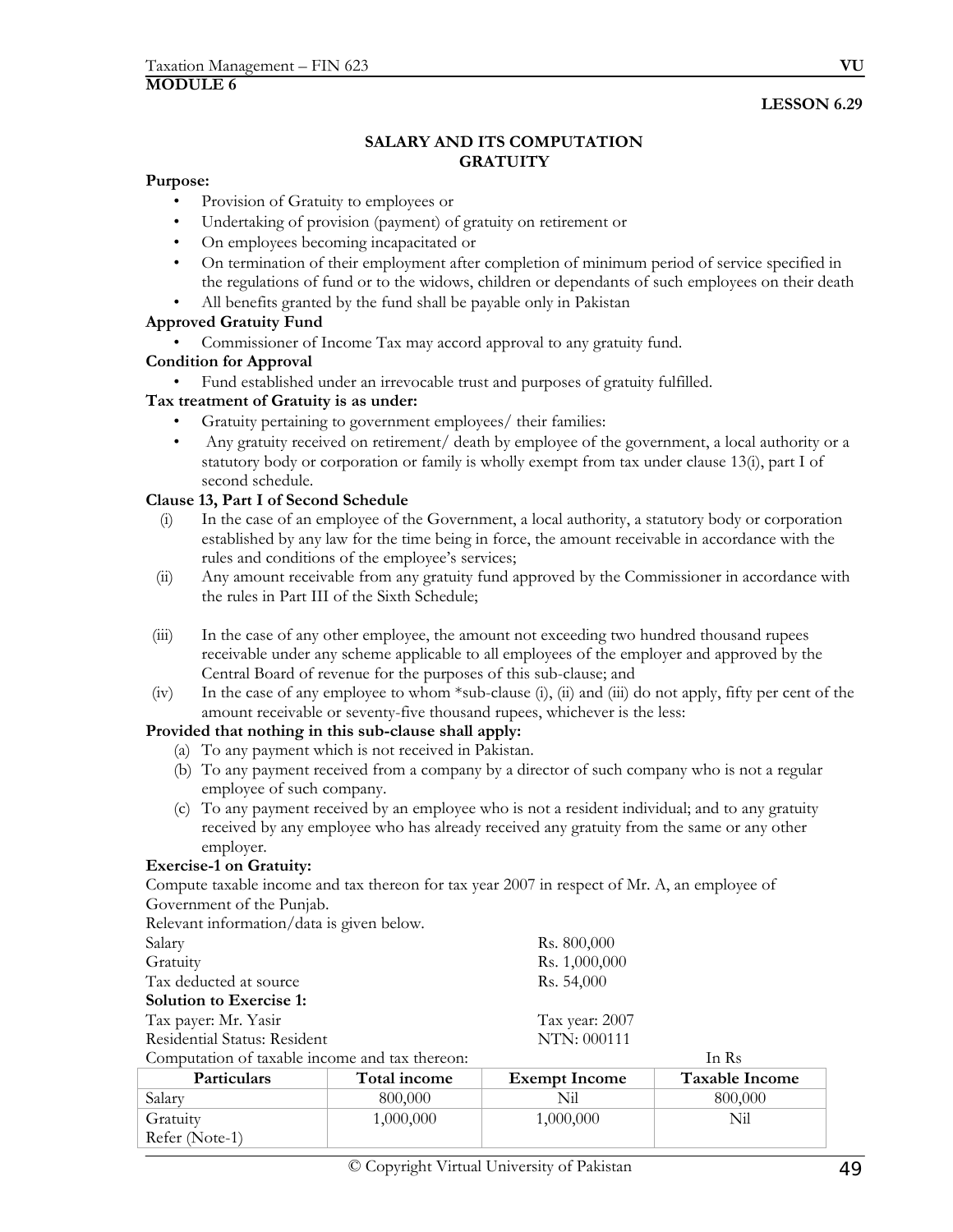| $\sqrt{1}$<br>$\alpha$ vote<br>-<br>-- | 623<br>N |     |  |
|----------------------------------------|----------|-----|--|
| $\mathbf{H}$<br>$-2Vc$<br>come<br>___  |          | nnn |  |
| $\sim$<br>.                            |          |     |  |

#### **Tax liability:**

Tax rate of 7.50 is at serial no 10 for taxable income exceeding Rs 700,000 up to Rs 850,000 shall be applied.  $800,000 = 7.5\% = P_5(0,000)$ 

| $800,000 \times 7.5\% =$ Rs.60,000 |                       |
|------------------------------------|-----------------------|
| Tax payable $=$                    | R <sub>s</sub> 60,000 |
| Tax deducted at source $=$         | R <sub>s</sub> 54,000 |
| Tax payable with return            | R <sub>s</sub> 6,000  |
| $N-1$ :                            |                       |

Amount received as gratuity is exempt in this case under clause 13(i), Part I, Second Schedule of the Ordinance.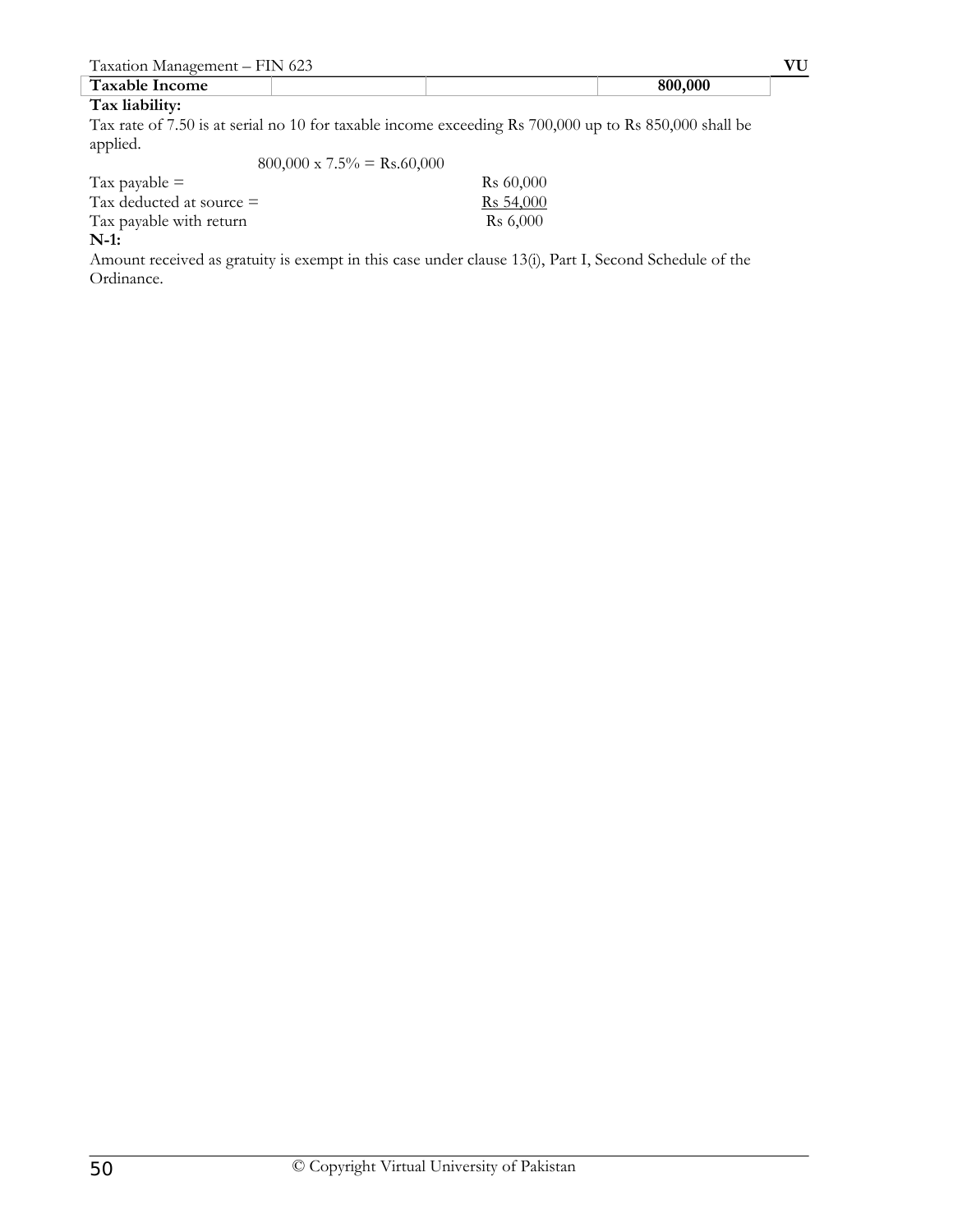#### **SALARY AND ITS COMPUTATION GRATUITY RECEIVED UNDER SIXTH SCHEDULE**

#### **In the case of employees covered by approved gratuity under Sixth Schedule:**

Any gratuity received by an employee from a gratuity fund approved by the Commissioner of Income Tax in accordance with the rules contained in Part III of the Sixth Schedule, is fully exempt under clause (13)(ii), Part I of Second Schedule.

### **Exercise-2 on Gratuity:**

Mr. A, an employee of a private Company, received Rs. 1,000,000 at the time of retirement on 01-10-2006, from a gratuity fund approved by the Commissioner of Income Tax under Sixth Schedule.

Other information/data for tax year 2007 is given here under:

| 1. Basic salary | Rs.360,000 |
|-----------------|------------|
| 2. Bonus        | Rs. 90,000 |
| 3. Gardener     | Rs. 48,000 |

Compute taxable income and tax thereon for tax year 2007.

| <b>Solution of Exercise 2:</b> |  |  |  |
|--------------------------------|--|--|--|
|                                |  |  |  |

Tax payer: Mr. A Tax year: 2007 Residential Status: Resident NTN: 000111

| Computation of taxable income and tax thereon: |              | In Rs                |                       |  |
|------------------------------------------------|--------------|----------------------|-----------------------|--|
| Particulars                                    | Total income | <b>Exempt Income</b> | <b>Taxable Income</b> |  |
| <b>Basic Salary</b>                            | 360,000      | Nil                  | 360,000               |  |
| <b>Bonus</b>                                   | 90,000       | Nil                  | 90,000                |  |
| Gardener                                       | 48,000       | Nil                  | 48,000                |  |
| Gratuity                                       | 1,000,000    | 1,000,000            | Nil                   |  |
| <b>Taxable Income</b>                          |              |                      | 498,000               |  |

**Tax Liability:** 

Tax payable =  $498,000 \times 3.5\% = 17,430$ 

**N-1** 

Gratuity fund approved by the Commissioner of Income Tax is exempt under Sixth Schedule. Treatment if Gratuity Approved by Central Board of Revenue

## **In Case Gratuity Approved Under clause (13)(iii), Part I, Second Schedule-CBR approval**

- First gratuity received up to Rs. 200,000 is exempt.
- Amount exceeding Rs. 200,000/- will be taxable as salary.

## **Treatment of Gratuity not Covered under any other Clause of Part I of 2nd Schedule:**

Gratuity received by an employee/family on retirement or death shall be exempt from tax to the extent of the least of the following:

- a. 50% of amount receivable
	- Or
- b. Rs. 75,000

However, this exemption is not available in the following cases:

- If gratuity is received outside Pakistan
- Received by a director of a company who is not a regular employee of the company
- If received by a non resident person
- If recipient has already received any gratuity from the same or any other employer

## **Exercise-3**

Mr. A retired on 01.01.2007, he received gratuity amounting Rs. 600,000. The gratuity fund was not approved by the authorities stipulated in the ordinance. Explain treatment of gratuity received by the said employee under the provisions of the Ordinance.

### **Solution:**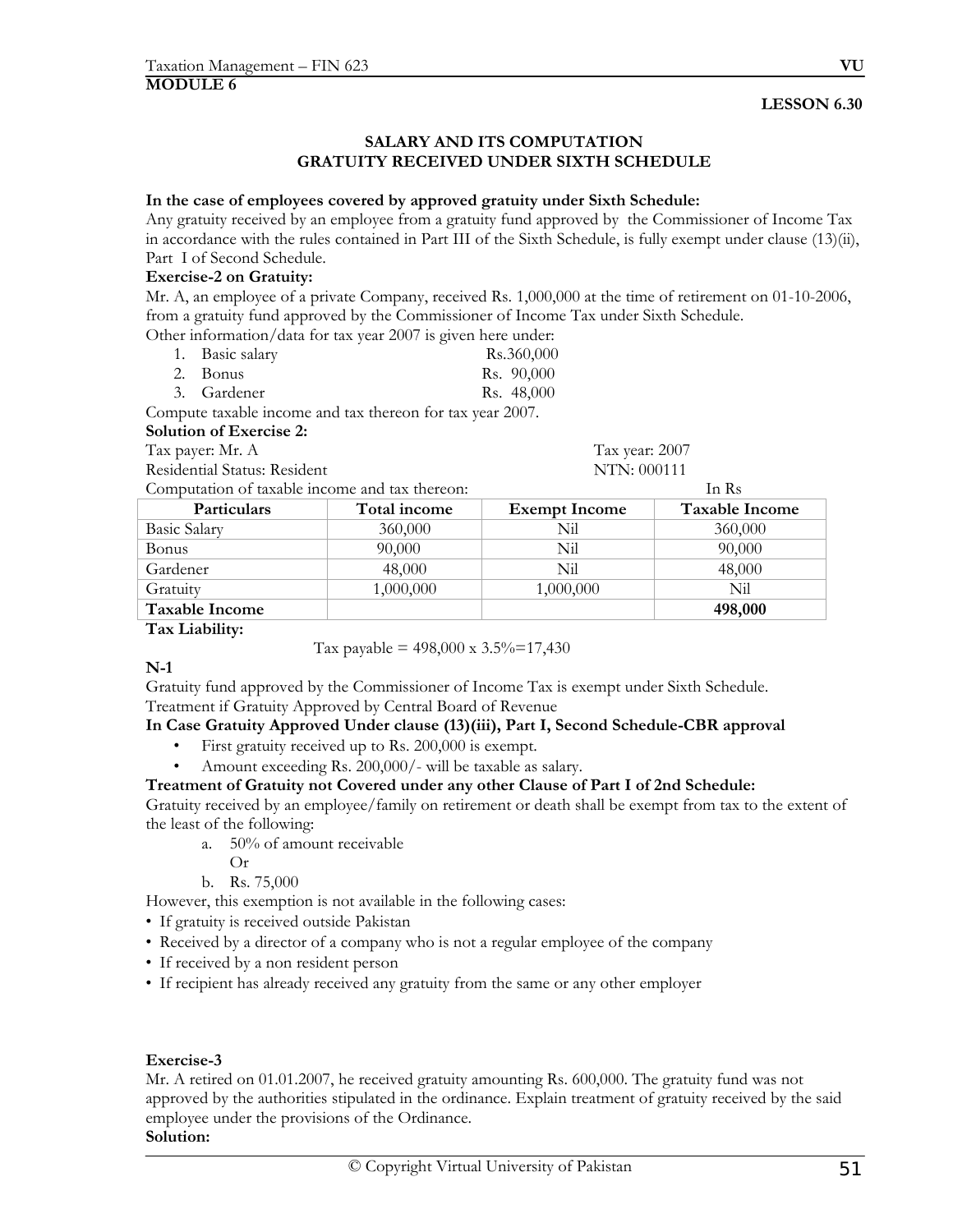As per clause (13)(iv), Part I of Second Schedule, exemption is available as follows: 50% of Rs. 600,000 received = Rs. 300,000 or Rs.75,000, whichever is less.

In this case Rs.75,000 is exempt and balance amount of Rs.225,000 will be taxable.

# **Gratuity: Points to Remember:**

- Gratuity will be ignored while computing taxable income and tax liability of a deceased person.
- In case the gratuity is received by legal heirs, where employee dies before retirement the gratuity would be taxable in the hands of legal heirs of the deceased.

# **Pension**

Pension is the amount received on account of past services/employment

- **Tax treatment of Pension**
- **Pension Totally Exempt**

# **If received by a citizen of Pakistan under clause (8) part I of second Schedule. Provided**

- **As stated above the recipient should be citizen of Pakistan**
- The recipient must not be working for the same employer for any remuneration.
- In case a person receives pension from more than one employer, the exemption shall be available to the higher of the pensions received by him.
- ¾ **Pension Received by Ex-Government Employees and Members of Armed Forces.**
- ¾ Any pension received by employees of federal govt./Provincial govts. Members of Armed Forces of Pakistan or granted under the rules to their families is exempt from tax under clause (9), part I of second Schedule

# **Clauses (8),(9), (12), (16), (17) Part I of Second Schedule.**

# **Clause (8)**

Any pension received by a citizen of Pakistan from a former employer, other than where the person continues to work for the employer (or an associate of the employer).

Provided that where the person receives more than one such pension, the exemption applies only to the higher of the pensions received.

# **Clause (9)**

Any Pension:

(i) Received in respect of services rendered by a member of the Armed Forces of Pakistan of Federal Government or a Provincial Government;

(ii) Granted under the relevant rules to the families and dependents of public servants or members of the Armed Forces of Pakistan who die during service.

# **Clause (12)**

Any payment in the nature of commutation of pension received from Government or under any pension scheme approved by the Central Board of Revenue for the purpose of the clause.

# **Clause (16)**

Any income derived by the families and dependents of the "Shaheeds" belonging to Pakistan Armed Forces from the special family pension, dependents\*\* pension or children's allowance.

# **Clause (17)**

Any income derived by the families and dependents of the "Shaheeds" belonging to the Civil Armed Forces of Pakistan to whom the provisions of the Joint Services Instruction No. 5/66 would have applied had they belonged to the Pakistan Armed Forces from any like payment made to them.

# **Exercise on Pension**

Mr. A retired on 01-01-2007 and thereafter joined a private Co.

- Other information/data for tax year 2007 is given here under:
- 1. Salary Rs.600,000
- 2. Pension Rs.300,000

Compute taxable income and tax thereon for tax year 2007.

# **Solution:**

In this case taxable income for tax year 2007 will be Rs. 600,000.

Pension from ex-employer is exempt under clause (17), Part I, Second Schedule.

Taxable income  $= 600,000$ 

Tax payable =  $600,000 \times 6\%$  = Rs 36,000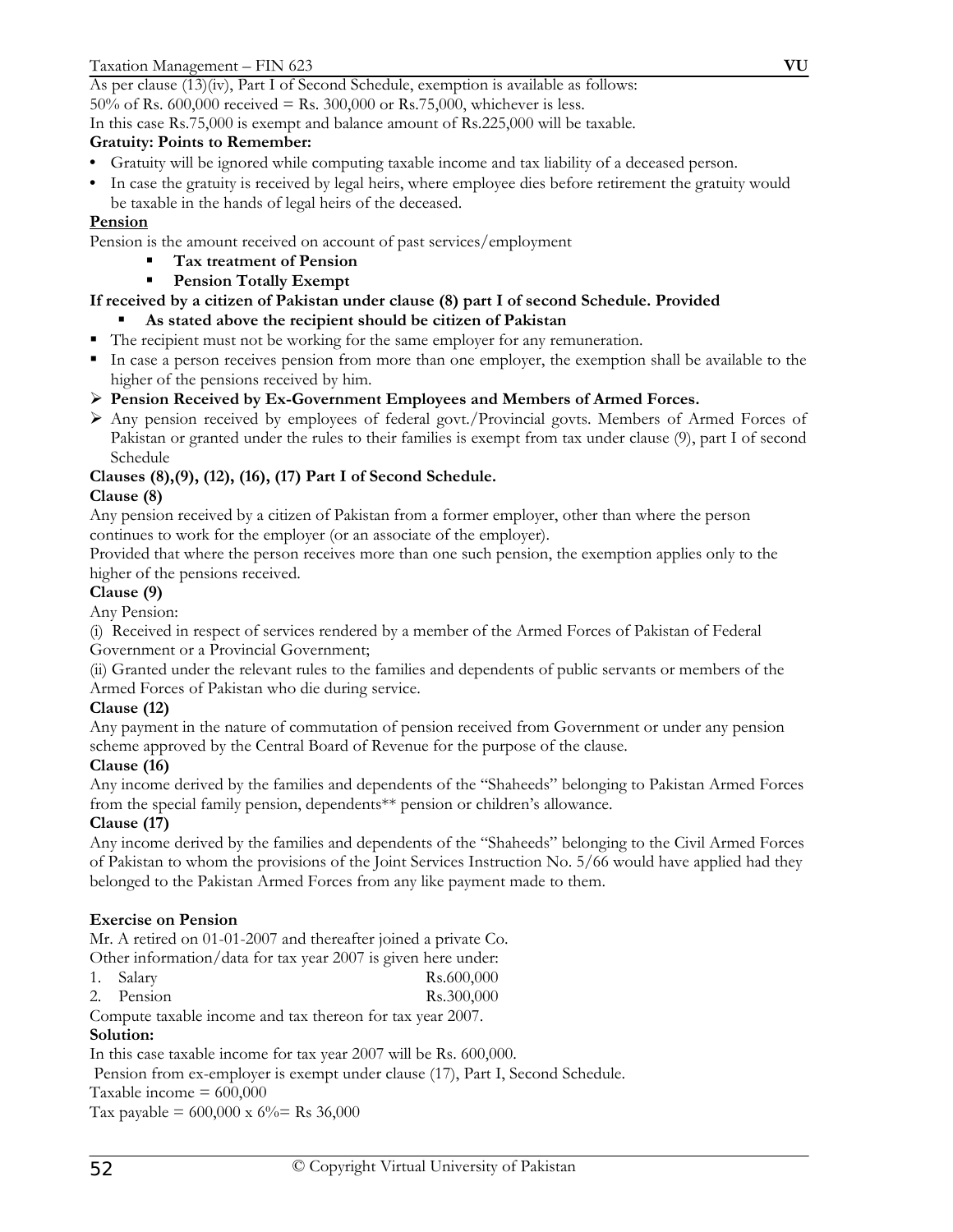# **Pension Granted to Injured or Disabled:**

Pension granted to a public servant or personnel of Armed Forces on injuries or body disability and to families and dependents of 'Shaheeds' belonging to civil or Pakistan Armed Forces; or public servant or member of Armed Forces, who dies during service is exempt as provided in part I of Second Schedule. Any payment in the nature of commutation of pension [Clause (12), Part I, 2nd Schedule] is Exempt from tax:

Any payment in the nature of commutation of pension received from the government or under any pension scheme approved by the Central Board of Revenue under clause (12), Part I, Second Schedule is exempt from tax.

# **Exercise on Commutation of Pension:**

Mr. A, a government servant, retired on 1-12-2006 and received Rs.900,000 as commutation of pension. Compute taxable income for tax year 2007.

## **Solution:**

Commutation of Pension is exempt under clause (12) Part I of Second Schedule.

# **Exercise- on lump sum payments received:**

Mr. A received Rs. 1,500,000 on opting for Golden Handshake in the tax year 2007. He received total income amounting Rs. 600,000 as salary during said year. Rate of tax for preceding three tax year was 20%, 15% and 10%. Compute taxable income and tax thereon for tax year 2007.

# **Solution:**

Tax payer can opt to seek approval from CIT to charge lump sum payments received in a tax year at average tax rate of last three years. In this case average tax rate for last three years comes to 15%. So it is advisable to opt for charging this amount as per procedure prescribed above.

# **Computation of Tax:**

• Salary at normal rate = Rs  $600,000 \times 6\% = 36,000$ Lump sum payments =  $1,500,000 \times 15\% = 225,000$ 

If lump sum payments of Rs 1,500,000 had been included in salary income, taxable income would have been 2,100,000 and that would have been charged at the rate of 25% as shown at serial number 14 for taxable income exceeding 1,300,000.

**Tax liability** would have been Rs 2,100,000 x 25% that is Rs 525,000. Hence it is advisable for tax payer to opt for charging the tax at average rate of last three years.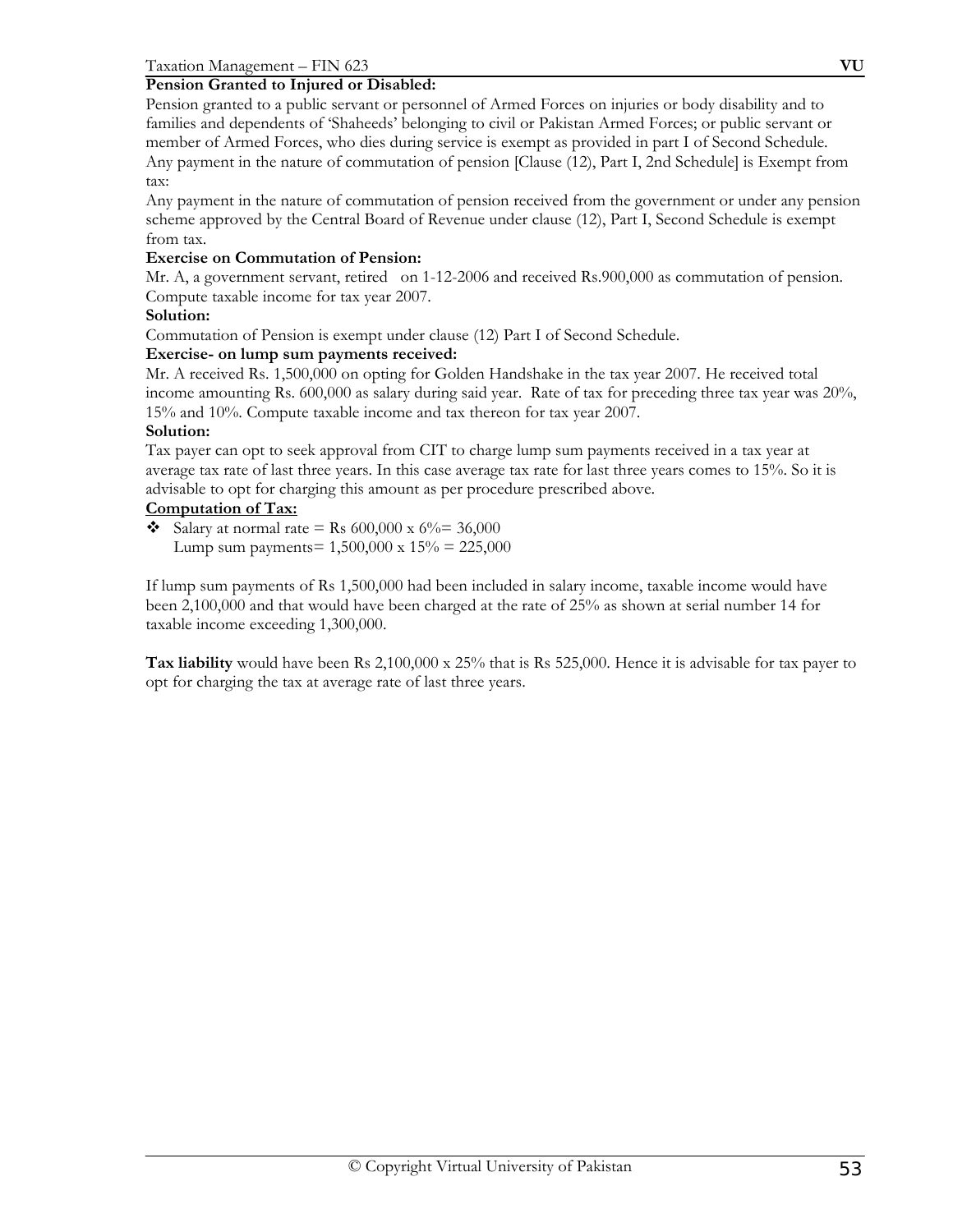# **MODULE 6**

# **LESSON 6.31**

## **SALARY AND ITS COMPUTATION PROVIDENT FUND**

### **Types**:

- Statutory Provident Fund, governed by the Provident Funds Act, 1925 (GP Fund)
- Recognized Provident Fund (recognized by Commissioner of Income Tax under Part I of Sixth Schedule).
- Unrecognized Provident Fund

Recognized Provident Fund defined in clause (48) of Section 2 as under:

Means a provident fund recognized by the commissioner in accordance with Part I of Sixth Schedule.

# **Recognized Provident Fund under Part I of 6th Schedule**

- CIT may accord recognition, if fund in compliance with requirements as laid down in rule 2.
- CIT may withdraw recognition after providing reasonable opportunity to the trustees of the fund of being heard.

# **Condition for Approval**

- All employees shall be employed in Pakistan or
- Shall be employed by employer whose principal place of business is in Pakistan.
- Contributions by employee in a tax year shall be a definite proportion of his salary.
- Contributions by employer to the Individual account of an employee in a tax year shall not exceed the contributions made by the employee.
- Fund shall be vested in two or more trustees, or official trustee.
- The accumulated balance due to an employee shall be payable on the day, he ceases to be an employee of the employer, who is maintaining the Fund.

# **Tax Treatment:**

The following is the tax treatment of different kinds of provident funds:

- Statutory Provident Fund [Wholly exempt] Clause 22.
- Recognized Provident Fund [Partially taxable within limits]. This is defined in section 2(48) as a provident fund which has been recognized by the Commissioner of Income Tax in accordance with the rules contained in Part I of the Sixth Schedule. Employer's contribution up to 10 per cent of salary is exempt. Employer's contribution exceeding 10% of 'salary' is taxable under rule 3, Part 1 of Sixth Schedule.

## **Recognized Provident Fund**

The accumulated balance due and becoming payable to any employee participating in a recognized provident fund is **fully exempt** under **clause (23)** Part I of Second Schedule.

## **Provident Fund**

Un-recognized provident fund [wholly taxable]

# **Exercise on Provident Fund**

Mr. A received credit of Rs. 50,000 as employer's contribution to recognized provident fund, his salary during tax year 2007 is given below:

| 1. Basic salary       | Rs.840,000 |
|-----------------------|------------|
| 2. Computer allowance | Rs. 12,000 |
| 3. Medical allowance  | Rs. 60,000 |

Compute taxable income and tax thereon for tax year 2007.

## **Solution:**

| <b>Particulars</b>                             | Total income | Exempt Income  | Taxable Incor |
|------------------------------------------------|--------------|----------------|---------------|
| Computation of taxable income and tax thereon: |              |                | In Rs.        |
| Residential Status: Resident                   |              | NTN: 000111    |               |
| Tax payer: Mr. A                               |              | Tax year: 2007 |               |
|                                                |              |                |               |

| <b>Particulars</b> | Total income | <b>Exempt Income</b> | <b>Taxable Income</b> |
|--------------------|--------------|----------------------|-----------------------|
| Basic Salary       | 840,000      | $\mathcal{N}_{11}$   | 840,000               |
| Computer allowance | 12.000       | Nil                  | 12.000                |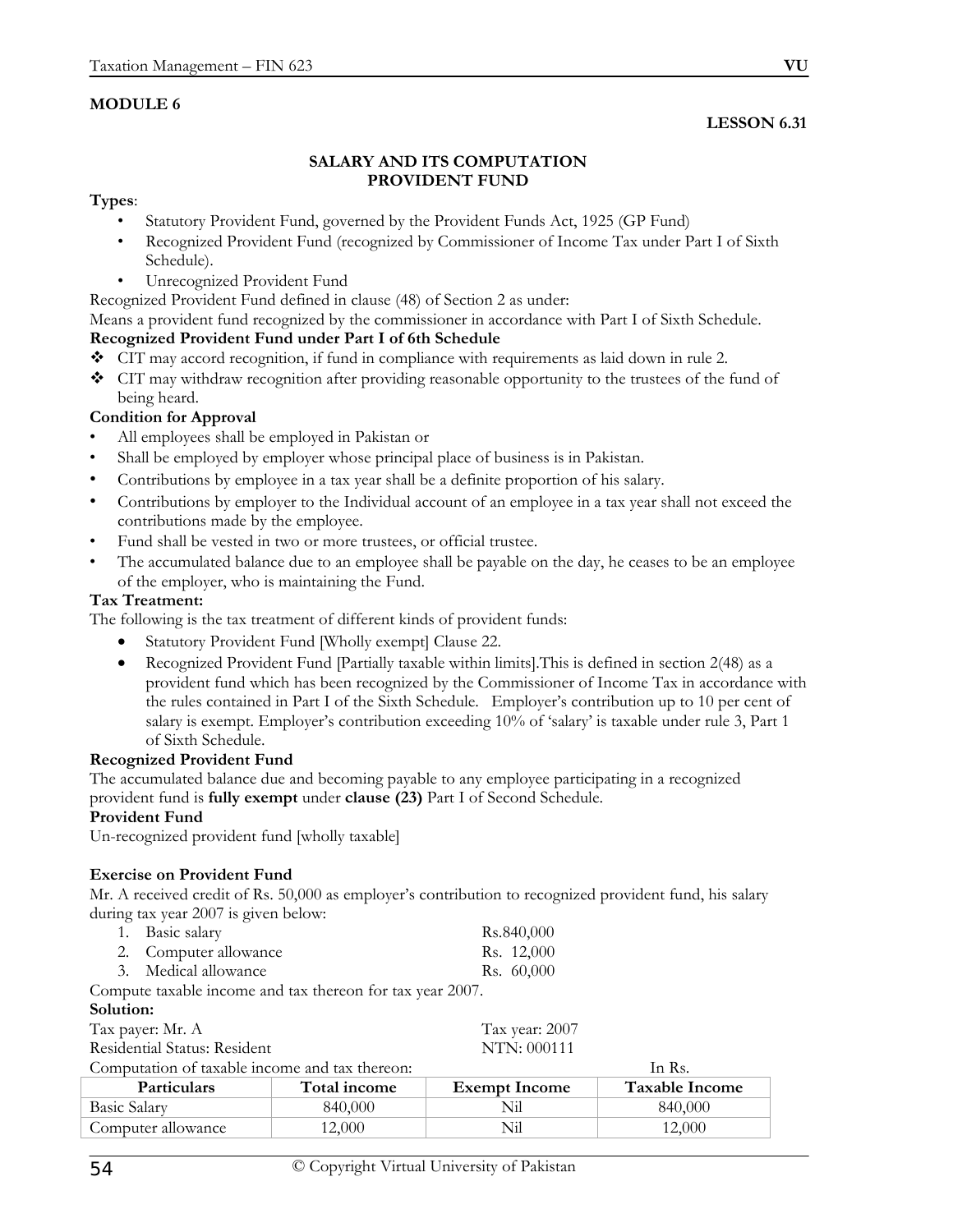Taxation Management – FIN 623 **VU**

| Medical allowance                 | 60,000 | 84,000 | Nil     |
|-----------------------------------|--------|--------|---------|
| $(10\% \text{ of basic example})$ |        |        |         |
| Employer's contribution           | ---    |        |         |
| to SPF Exempt (Note-1)            |        |        |         |
| <b>Taxable Income</b>             |        |        | 852,000 |
| <b>BT</b>                         |        |        |         |

**N-1:** 

 Under rule 3 of Part I of Sixth Schedule exemption is available up to 10% of salary and excess amount shall be taxable. In this case entire amount i.e.; Rs. 50,000 is exempt as it is within prescribed limit of 10% of salary.

# **N-2:**

Taxable income shall be Rs 852,000 and tax can be computed as explained in previous exercise.

# **Benevolent Grant**

# **Exercise on Benevolent Grant:**

Mr. A, a govt. servant retired on 01-05-2007. He received Rs. 600,000 from duly approved benevolent fund. He received total income amounting Rs. 480,000 under the head salary during tax year 2007.

Compute taxable income and tax thereon in respect of Mr. A for tax year 2007.

- Exemption on account of benevolent grant paid from the Benevolent Fund under clause (24) of part 1 of 2nd schedule.
- (24) any benevolent grant paid from the Benevolent Fund to the employees or members of their families in accordance with the provisions of the Central Employee Benevolent Fund and Group Insurance Act, 1969.

# **MODULE 7.31**

# **INCOME FROM PROPERTY**

Taxation of rental income arising from use and exploitation of immovable property **'Income from Property'** includes Rent received or receivable by a person in a tax year other than rent exempt from tax. Sec 15 (1)

**Rent** means any income received or receivable by the owner of land or building as consideration for:

- $\triangleright$  Use of land or building
- $\triangleright$  Occupation of land or building
- $\triangleright$  Right to use the land or building

Rent also includes forfeited deposits paid under a contract for the sale of land or building.

Where a building leased out together with Plant & Machinery, it is not income from property' but 'income from other sources' Sec. 15(3).

Rent to be in line with Fair Market Rent. Where the rent received or receivable by a person is less than the fair market rent for the property; the person shall be treated as having derived the fair market rent for the period, the property is let on rent in the tax year.

Where utilities provided by any person are included in rent, such amount shall be chargeable to tax under the head income from other sources and not under the head income from property.

# **Exemptions available under property income:**

Any income of a trust or welfare institution from housing property clause (58)(1) as provided in sub clause (2) and (3) of clause (58). The said clauses are reproduced below:

- **(2)** A trust administered under a scheme approved by the Federal Government in this behalf and established in Pakistan exclusively for the purposes of carrying out such activities as are for the benefit and welfare of-
- **i.** Ex-servicemen and serving personnel, including civilian employees of the Armed Forces, and their dependents; or
- **ii.** Ex- employees and serving personnel of the Federal Government or a Provincial Government and their dependents, where the said trust is administered by a committee nominated by the Federal Government or , as the case may be, a Provincial Government.
- **(3)** A trust or welfare institution [or non- profit organization] approved by [Regional Commissioner of Income Tax] for the purposes of this sub-clause.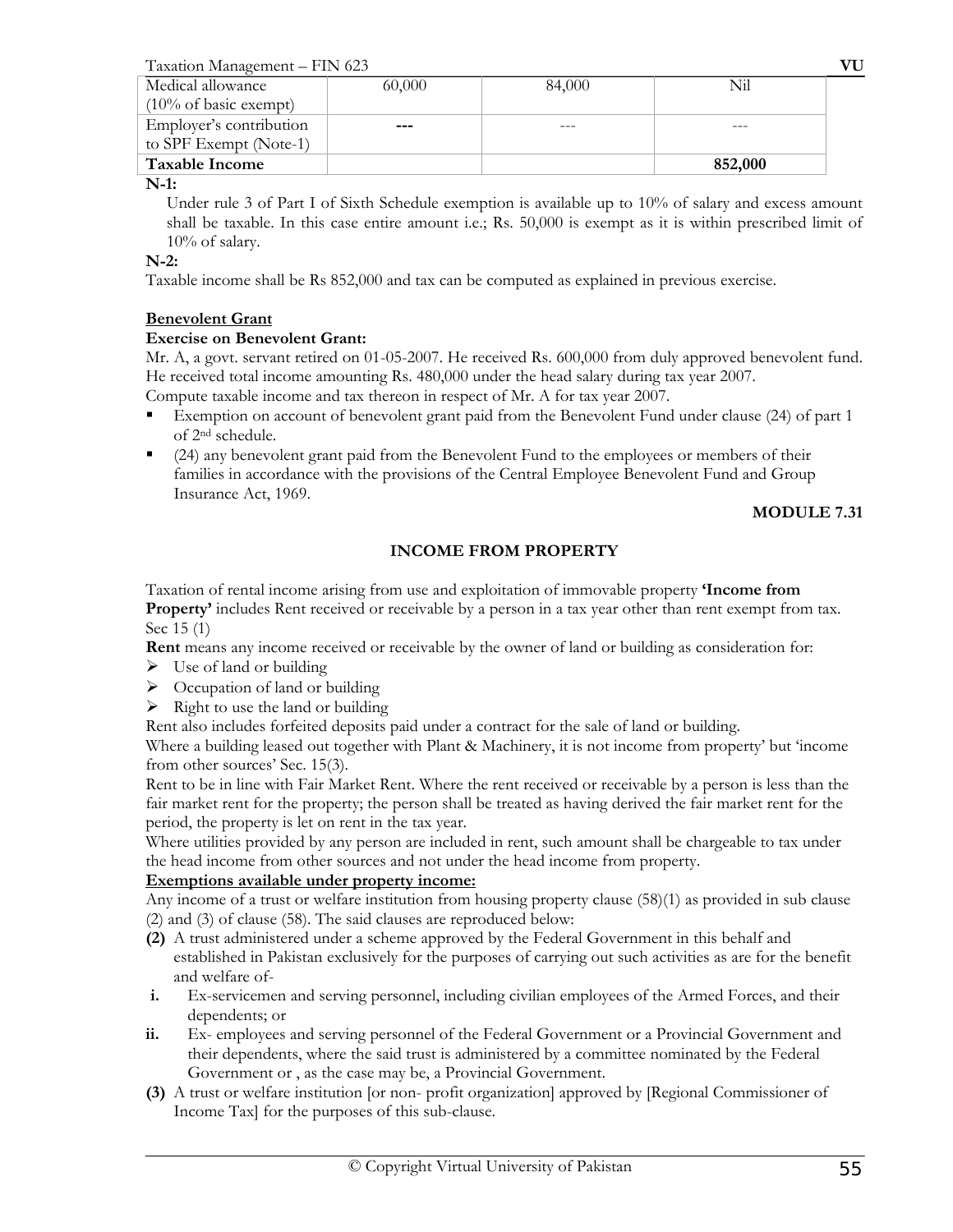## **Exemptions available under Clause (59) of part 1 of 2nd schedule on income from property held under trust or other legal obligations for religious or charitable purpose.**

Certain deductions were allowable/ permissible under sec 17 up to tax year 2006. Section 17 stands omitted by Finance Act, 2006. Hence no deductions are permissible from 1st July 2006.

Sec 15 (7) the provisions of sub section (1) Section 15 shall not apply in respect of a Tax Payer who:

- i. is an individual or association of persons;
- ii. Derives income chargeable to tax under this section not exceeding Rs. 150,000 in a tax year; and
- iii. Does not derive taxable income under any other head.

However, Fair Market Rent not applicable when lessee chargeable to tax under the head 'Salary Income'. The rent received shall not be chargeable to tax in respect of a tax payer who –

- $\triangleright$  Is an individual or association of persons;
- ¾ Derives income chargeable to tax under this section not exceeding Rs. 150,000/- in a tax year; and
- ¾ Does not derive taxable income under any other head.

# **Treatment of Non-Adjustable Amounts Received in Relation to Buildings**

These amounts shall be treated as rent and chargeable to tax under the head "income from property". These amounts are spread over a period of 10 years, It is adjustable as Rent.

# **ILLUSTRATION**

Say non-adjustable advance rent received Rs.120,000.

Amount adjustable shall be  $120,000/10 = \text{Rs}.12,000 \text{ Rs}12,000 \text{ shall be adjustable for ten years.}$ 

# **Admissible Deductions before tax year 2007**

- Allowance for Repair-----1/5 of total Rent in a tax year. It is a statutory allowance.
- Insurance Expenses (Payment of Premium)
- Taxes, charges, property tax
- Ground rent paid or payable by the person.
- Interest (Mark-up, Profit) paid on money borrowed for the property.
- Rent sharing by House Building Finance Corporation.
- Rent collection charges, actually incurred--- (not to exceed 6% of total rent receivable for the tax year.
- Legal expenses in connection with the relevant property.
- Unpaid rent (irrecoverable rent).
- Any expenditure allowed to a person under this head as deduction, shall not be allowed as expense under any other 'Head of income'.

# **Treatment of Income from Property under Sec 155:**

- (1) [Every] prescribed person making a payment in full or part (including a payment by way of advance) to any person on account of rent of immovable property) including rent of furniture and fixtures, and amounts for services relating to such property) shall deduct tax from the gross amount of rent paid at the rate specified in the First Schedule (5% of gross rent paid).
- (2) The tax deducted under sub-section (1) shall be a final tax on the income from property.
- (3) In this section, "prescribed person" means
	- i. The Federal Government;
	- ii. A Provincial Government;
	- iii. Local authority;
	- iv. A company;
	- v. A non-profit organization;
	- vi. A diplomatic mission of a foreign state; or
	- vii. Any other person notified by the CBR for the purpose of this section.

The Rate of Tax on Property Income under section 15, 5% of the gross amount of rent is chargeable to tax. **Exercise-1** 

Compute taxable income of Mr. A, an individual in the light of following data/ information, relevant to tax year 2006.

- Mr. A let out a building to M/S XYZ and received rent amounting Rs 1,600,000 during the tax year.
- M/S XYZ also paid amount of Rs 800,000 as non-adjustable advance.
- Mr. A spent Rs 60,000 on account of repairs of said building.
- Insurance premium paid by Mr. A Rs 40,000
- Property tax in lieu of said property paid Rs 50,000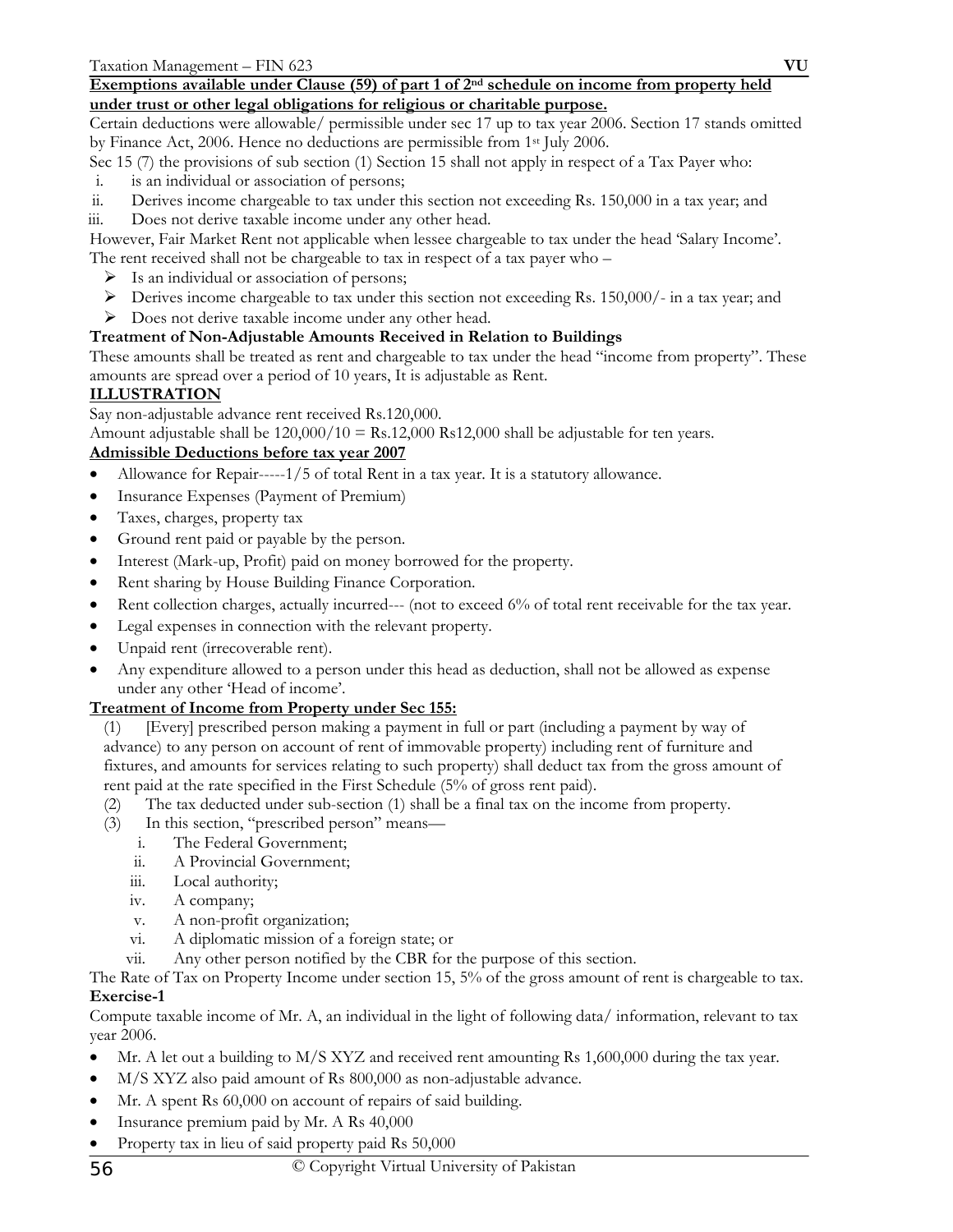- Property tax paid in lieu of house owned and occupied by Mr. A Rs 20,000
- Salary paid to employees hired for the purpose of rent collection Rs 120,000
- Fee paid to a law firm Rs 50,000
- Mr. A entered into a sale agreement with Mr. Y on account of sale of a building at a price of Rs 2 million and received Rs 200,000 as an advance. Mr. Y failed to make the balance payment, hence advance forfeited.
- Mr. A had constructed the said property after availing loan from a commercial bank and paid mark-up amounting Rs 40,000 during the tax year.

### **Solution of Exercise 1**

Tax payer: Mr. A Tax year: 2006

Residential Status: Resident NTN: 000111

Computation of taxable income and tax thereon: In Rs.

| COMPUTATION OF TAXADIC MICOMIC AND TAX HICKON. |              |                      | <b>THER</b>           |
|------------------------------------------------|--------------|----------------------|-----------------------|
| <b>Particulars</b>                             | Total income | <b>Exempt Income</b> | <b>Taxable Income</b> |
| Rental Income                                  | 1,600,000    | Nil                  | 1,600,000             |
| Non adjustable advance                         | 80,000       | Nil                  | 80,000                |
| $N-1$                                          |              |                      |                       |
| Forfeited deposit                              | 200,000      | Nil                  | 200,000               |
| <b>Gross Total</b>                             |              |                      | 1,880,000             |

| Particulars              | Total income | Deductions | <b>Taxable Income</b> |
|--------------------------|--------------|------------|-----------------------|
| Gross income $B/F$       | 1,880,000    |            |                       |
| Repairs N2               |              | 136,000    |                       |
| <b>Insurance Premium</b> |              | 40,000     |                       |
| Property tax             |              | 50,000     |                       |
| Property tax of self-    |              |            |                       |
| occupied House N-3       |              |            |                       |
| Rent Collection N-4      |              | 112,800    |                       |
| Legal charges            |              | 50,000     |                       |
| Mark-up paid             |              | 40,000     |                       |
| Total                    |              | 668,800    | 1,211,200             |

**Taxable income is:** 

Rs. 1,211,200

Tax thereon: Rs. 1,211,200 x 5% = 60560

**N-1:** 

Non adjustable advance is spread over ten years.

**N-2:** 

Repairs allowed as statutory allowance  $\omega$  1/5th of gross rental.

**N-3:** 

Expenditures allowed in respect of building that is generating rental income.

**N-4:** 

Rent Collection charges not to exceed 6% of gross rental income.

**N-5:** 

Forfeited amount on account of cancellation of sale agreement of building shall be treated as rental income**. Exercise 2:** 

Compute taxable income and tax thereon in respect of Mr. A for tax year 2007. Relevant information / data is given here under:

Rental income from shop Rs 120,000

Mr. A is an employee of a federal government and received gratuity, Rs.900,000 on retirement.

| <b>Solution of Exercise 2</b>                  |              |                      |                       |
|------------------------------------------------|--------------|----------------------|-----------------------|
| Tax payer: Mr. A                               |              | Tax year: 2007       |                       |
| Residential Status: Resident                   |              | NTN: 000111          |                       |
| Computation of taxable income and tax thereon: |              |                      | In Rs.                |
| <b>Particulars</b>                             | Total income | <b>Exempt Income</b> | <b>Taxable Income</b> |
| Rental Income                                  | 120,000      | 120,000              | Nil                   |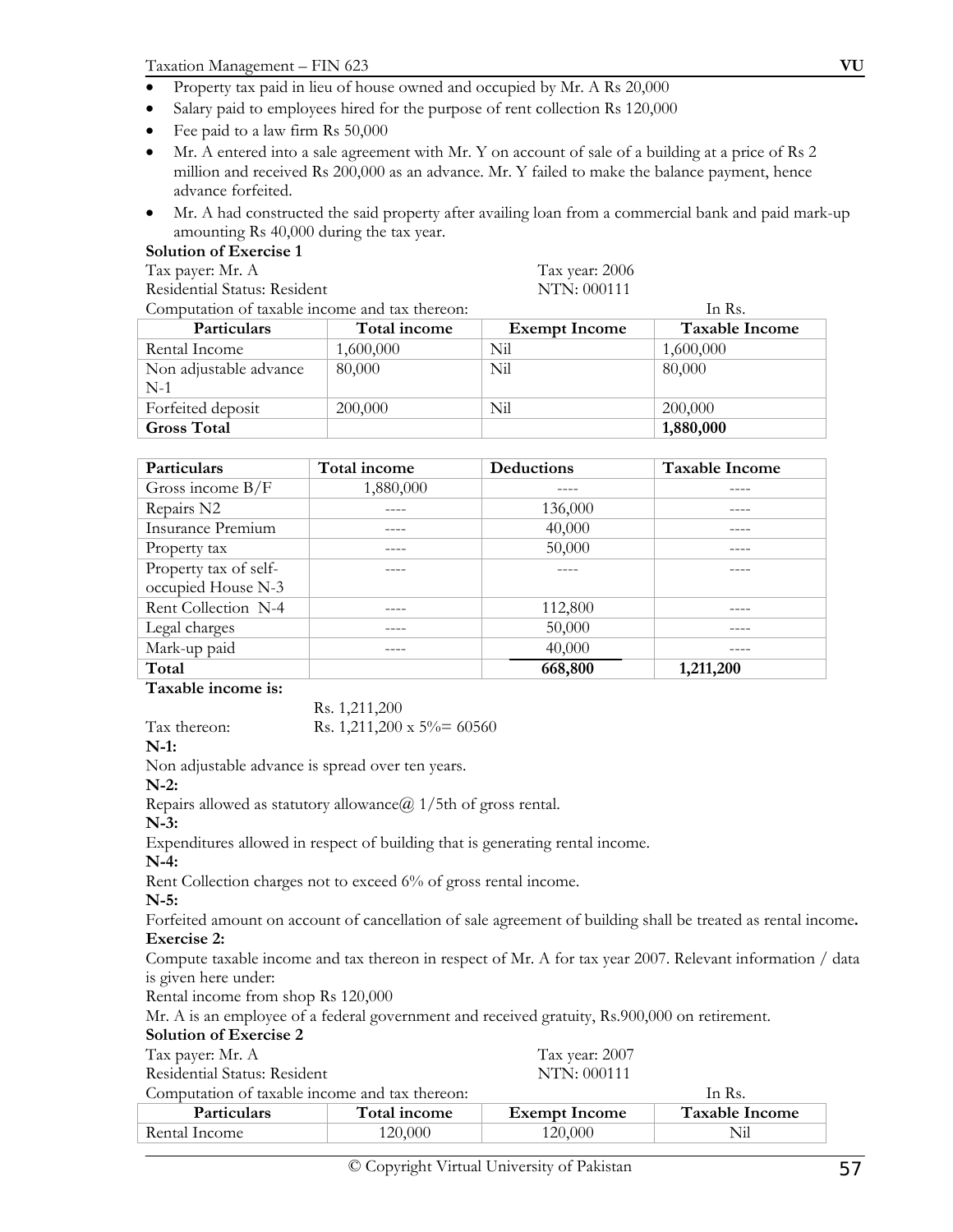| Note-1                |         |         |     |
|-----------------------|---------|---------|-----|
| Gratuity              | 900,000 | 900,000 |     |
| <b>Taxable Income</b> |         |         | Nil |

#### **N-1:**

Rent received under the head income from property shall be exempt, if following condition are met; Person receiving rent under this head is an individual or AOP.

Income under this head for a tax year does not exceed Rs 150,000

The person does not derive taxable income from any other head of income.

# **Exercise 3:**

Compute taxable income and tax thereon in respect of Mr. A for tax year 2007 from the following information / data.

| ппоннацон дата.                 |                        |                |
|---------------------------------|------------------------|----------------|
| Rental income from building     | R <sub>s</sub> 450,000 |                |
| Non-adjustable advance received | R <sub>s</sub> 200,000 |                |
| <b>Solution of Exercise 3</b>   |                        |                |
| Tax payer: Mr. A                |                        | Tax year: 2007 |

Residential Status: Resident NTN: 000111

Computation of taxable income and tax thereon: In Rs.

| Computation of taxable meonic and tax thereon. |              |                      | 1111322               |
|------------------------------------------------|--------------|----------------------|-----------------------|
| Particulars                                    | Total income | <b>Exempt Income</b> | <b>Taxable Income</b> |
| Rental Income                                  | 450,000      | Nil                  | 450,000               |
| Note-1                                         |              |                      |                       |
| Non adjustable advance                         |              |                      | 20,000                |
| $(Note-1)$                                     |              |                      |                       |
| <b>Taxable Income</b>                          |              |                      | 470,000               |

Under the head "Income from Property" tax is payable at the rate of 5% of gross amount of rent received. Hence tax payable =  $470,000 \times 5\% = \text{Rs } 23,500$ 

## **N-1:**

Non adjustable amount received by the owner of the building from the tenant shall be treated as rent chargeable to tax under the head "Income from Property" in the tax year in which it was received and following 9 tax years in equal proportion. Sec16.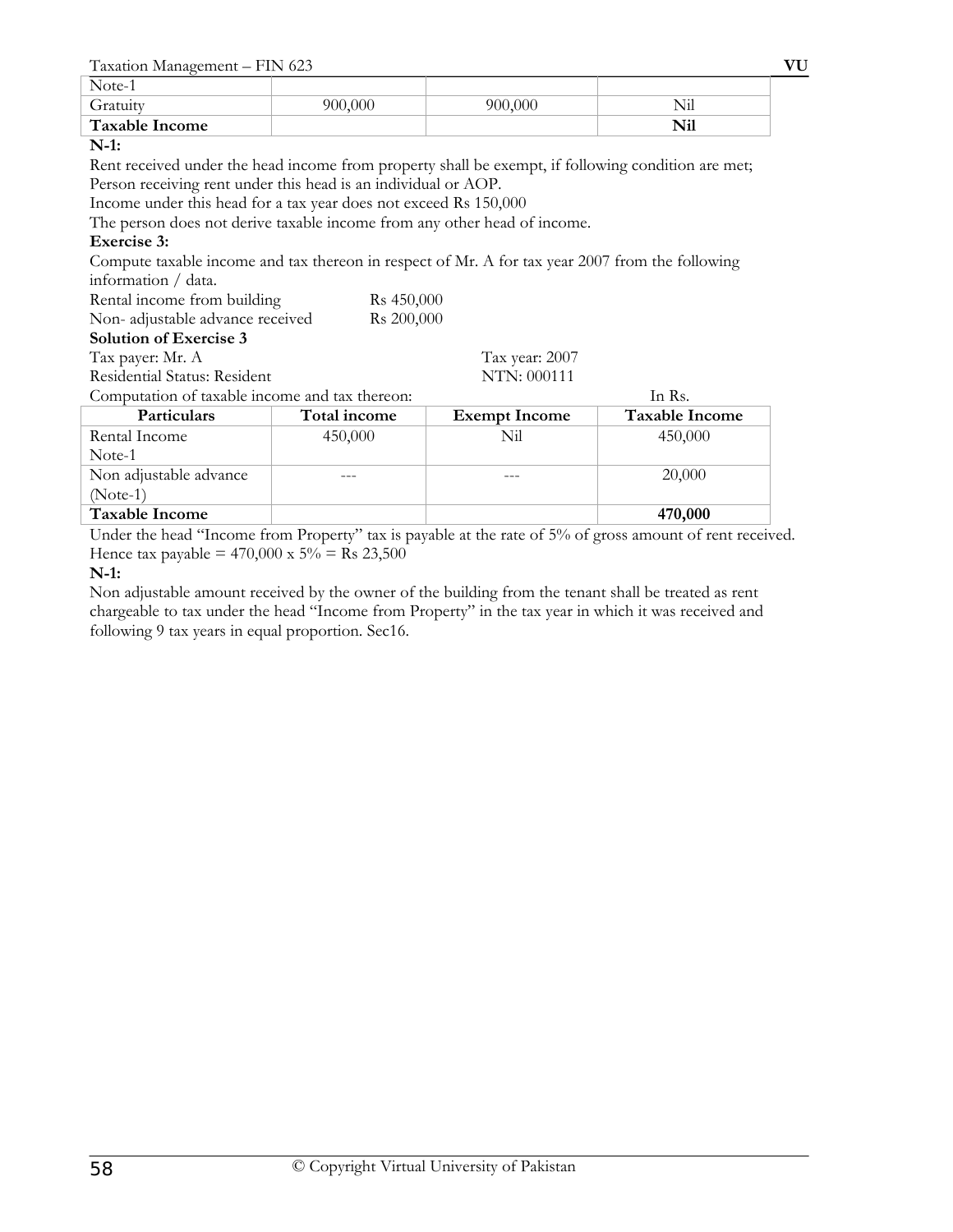# **INCOME FROM BUSINESS & ITS COMPUTATION**

#### **Business Defined Section 2(9)**

"Business includes any trade, commerce, manufacture, profession, vocation but doesn't include employment"

Following incomes (except exempt income) shall be charged to tax under the head 'Income from Business'.

- a) Profits & Gains from any business in a tax year.
- b) Income derived from any trade, profession, sale of goods or provision of any services.
- c) Income from hire or lease of tangible movable property.
- d) FMV of Perquisites derived by a person by virtue of business relationships.

e) Management Fee derived by a management company.

Income from Business also includes:

- Any profit on debt derived by a person. (it is only applicable to such person, whose is business is to derive such income. e.g.; a banking company)
- Any amount received by schedule bank from mutual fund, as share of profit.
- Profit earned on debts in course business shall be chargeable to 'income from business'.
- Income on leasing by lessor, being banks, leasing companies etc.

Income derived from any trade, profession, sale of goods or provision of any services.

- Income from hire or lease of tangible movable property
- FMV of Perquisites derived by a person by virtue of business relationships.
- Management Fee derived by a management company

| Clause | <b>Exempt Income</b>                                                      |
|--------|---------------------------------------------------------------------------|
| (91)   | Income of a Text-Book Board.                                              |
| (92)   | University or Educational Institution established not for profit purpose. |
| (93)   | Recognized Computer Training Institution.                                 |
| (93A)  | Recognized Vocational Institute.                                          |
| (98)   | Income of Recognized Sports Board.                                        |
| (100)  | Income of Modaraba Companies.                                             |

Speculation Business shall be charged under the head income from business (Separate Treatment)

## **Treatment of Speculation Business (Sec 19):**

- To be treated as distinct and separate from other business carried on by the person.
- Expenditures/deductions incurred on account of speculation business shall be apportioned in light of section 67.
- Profit and gains arising out of speculation business shall be included in the person's income chargeable under the head "Income from Business".

#### **Speculation Business Sec.19:**

- Speculation means any business in which a contract for the purchase and sale of any commodity (including [stocks] and shares) is periodically or ultimately settled otherwise than by the actual delivery or transfer of the commodity, but does not include a business in which:
	- A contract in respect of raw materials merchandise is entered into by a person in the course of a manufacturing or mercantile business to guard against loss through future price fluctuations for the purpose of fulfilling the person's other contracts for the actual delivery of the goods to be manufactured or merchandise to be sold;
	- A contract in respect of stocks and shares is entered into by a dealer or investor therein to guard against loss in the person's holding of stocks and shares through price fluctuations; or
	- A contract is entered into by a member of a forward market or stock exchange in the course of any transaction in the nature of jobbing [arbitrage] to guard against any loss which may arise in the ordinary course of the person's business as such members.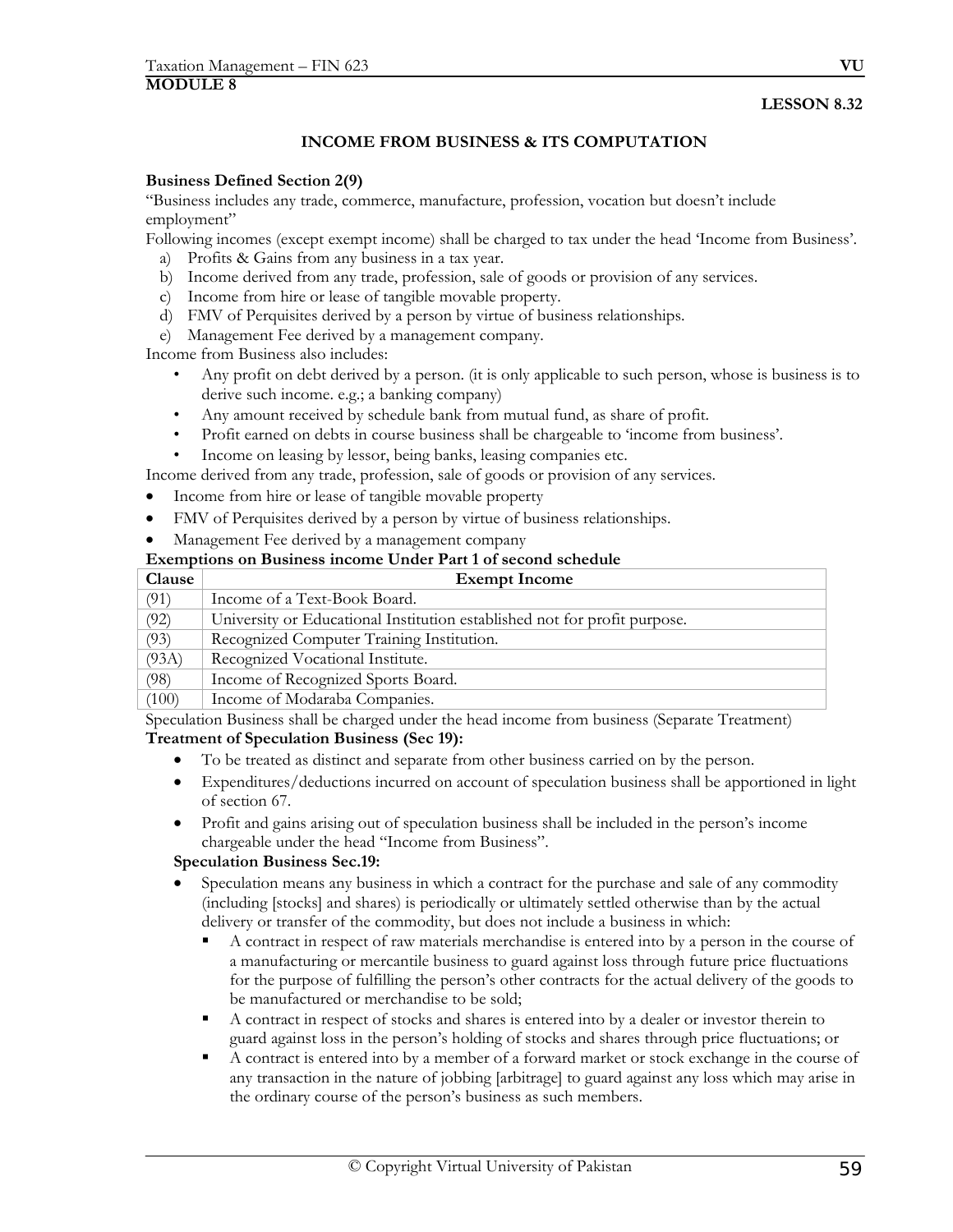# **INCOME FROM BUSINESS & ITS COMPUTATION**

#### **Deductions Allowed under Section 20**

- Deduction allowed for expenditure incurred by a person in the year wholly for the purpose of business:
- Expenditure on acquiring a depreciable asset or an intangible with useful life of more than one year.
- Expenditure in the course of amalgamation of companies incurred by an amalgamated company

# **Deductions not Allowed – Sec. 21**

- a. Any cess, rate or tax paid or payable by a person in Pakistan or a foreign country under PTR/Final Tax Regime.
- b. Any amount of tax deducted at source.
- c. If payer/employer does not deduct tax from payments/disbursement of salary, then payments made, salaries paid by such payer/employer shall not be allowed for deduction of these expenses.
- d. Any entertainment expenditure in excess of such limits [or in violation of such conditions] as may be prescribed;
- e. Any contribution made by the person to a fund that is not a recognized provident fund\* [approved pension fund] approved superannuation fund, or approved gratuity fund;
- f. Any contribution made by the person to any provident or other fund established for the benefit of employees of the person, unless the person has made effective arrangements to secure that tax is deducted under section 149 from any payments made by the fund in respect of which the recipient is chargeable to tax under the head "Salary"
- g. Any fine or penalty paid or payable by the person for the violation of any law, rule or regulation.
- h. Any personal expenditures incurred by the person;
- i. Any amount carried to a reserve fund or capitalized in any way;
- j. Any profit on debt, brokerage, commission, salary or other remuneration paid by an association of persons to a member of the association.
- k. Omitted by finance act, 2006
- l. Any expenditure for a transaction, paid or payable under a single account head which, in aggregate, exceeds fifty thousand rupees, made other than by a crosses cheque drawn on a bank or crossed bank draft or crossed pay order or any other crossed banking instrument showing transfer of amount from the business bank account of the taxpayer:

**Provided** that online transfer of payment from the business account of the payer to the business account of payee as well as payments through credit card shall be treated as transactions through the banking channel, subject to the condition that such transactions are verifiable from the bank statements of the respective payer and the payee.

**Provided** further that this clause shall not apply in the case of-

- (a) Expenditure not exceeding ten thousand rupees;
- (b) Expenditures on account of:
	- (i) Utility bills;
	- (ii) Freight charges;
	- (iii) Travel fare;
	- (iv) postage; and
	- (v) Payment of taxes, duties, fee, fines or any other statutory obligation;
	- m. Any salary paid or payable exceeding [ten] thousand rupees per month other than by a crossed cheque or direct transfer of funds to the employee's bank account; and
	- n. Except as provided in Division III of this Part, any expenditure paid or payable of a capital nature.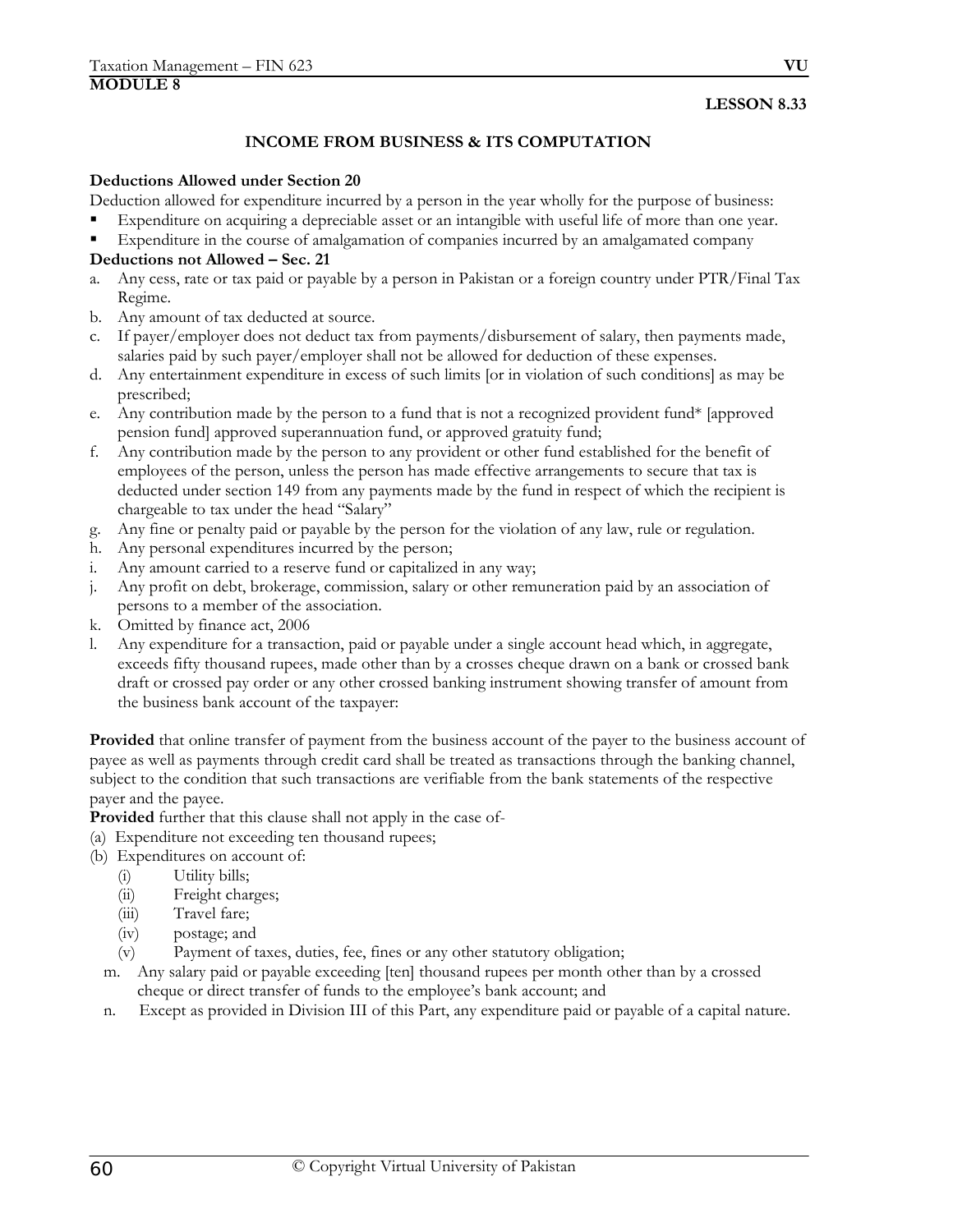# **INCOME FROM BUSINESS & ITS COMPUTATION**

# **Deductions---Special Provisions**

# **Depreciation (Sec. 22)**

Deduction for depreciation allowed to a person if depreciable assets used in the person's business in a tax year. Rate of depreciations shall be applied as specified in part 1 of 3rd schedule.

Written down value of a depreciable asset of a person as at the beginning of the tax year shall be ;

- a) where the asset was acquired in the tax year, the cost of the asset to the person as reduced by any initial allowance under sec 23
- b) in any other case, the cost of the asset to the person as reduced by the total depreciation deductions ( including any initial allowance under sec 23 ) allowed to the person in respect to the asset in previous tax years.
- No depreciation deductions allowed where in a tax year a person disposes of a depreciable asset;
- If consideration received exceeds the value of the written down value of the asset at the time of disposal, the access consideration shall be chargeable to tax under the head "Income from business".
- If the consideration received is less than the written down value, the difference shall be allowed as a deduction in computing the person's income chargeable under the head "income from business" for that year.

**Depreciable asset** means a tangible movable or immovable property (not unimproved land) or structural improvement to immovable property owned by a person that has:

- Normal useful life of one year or more.
- Likely to lose value due to normal wear and tear.
- Used wholly in deriving income from business chargeable to tax.

# **Initial Allowance (Sec. 23)**

A person who places an eligible depreciable asset into service in Pakistan for the first time in a tax year shall be allowed a deduction at the rate of 50% of the cost of asset provided the asset is used by the person for the purposes of business for the first time or the tax year in which commercial production is commenced, whichever is later.

**"Eligible depreciable asset"** means a depreciable asset other than:

- Any road transport vehicle unless the vehicle is plying for hire;
- Any furniture, including fittings;
- Any plant or machinery that has been used previously in Pakistan or
- Any plant or machinery in relation to which a deduction has been allowed under another section of this Ordinance for the entire cost of the asset in the tax year in which the asset is acquired.

## **Intangibles (Sec. 24):**

A person shall be allowed an amortization deduction in a tax year for the cost of intangibles;

- $\bullet$  The intangibles or wholly or partially used by the person is the tax year in deriving income from business chargeable to tax and
- $\triangleleft$  The intangibles have a normal useful life exceeding one year.

Amortization deduction allowed as under

# **A/B**

Where

A is the cost of intangible; and

B is normal useful life of intangible

# **Deductions---Special Provisions**

An intangible that has

- a) Normal useful life of more than 10 years; or
- b) Does not have an ascertainable useful life, shall be treated as if it had a normal useful life of 10 years.

# **Pre-commencement expenditure (Sec.25)**

It means any expenditure incurred before the commencement of the business wholly and exclusively to derive income chargeable to tax, including the cost of feasibility studies, trial production activities but shall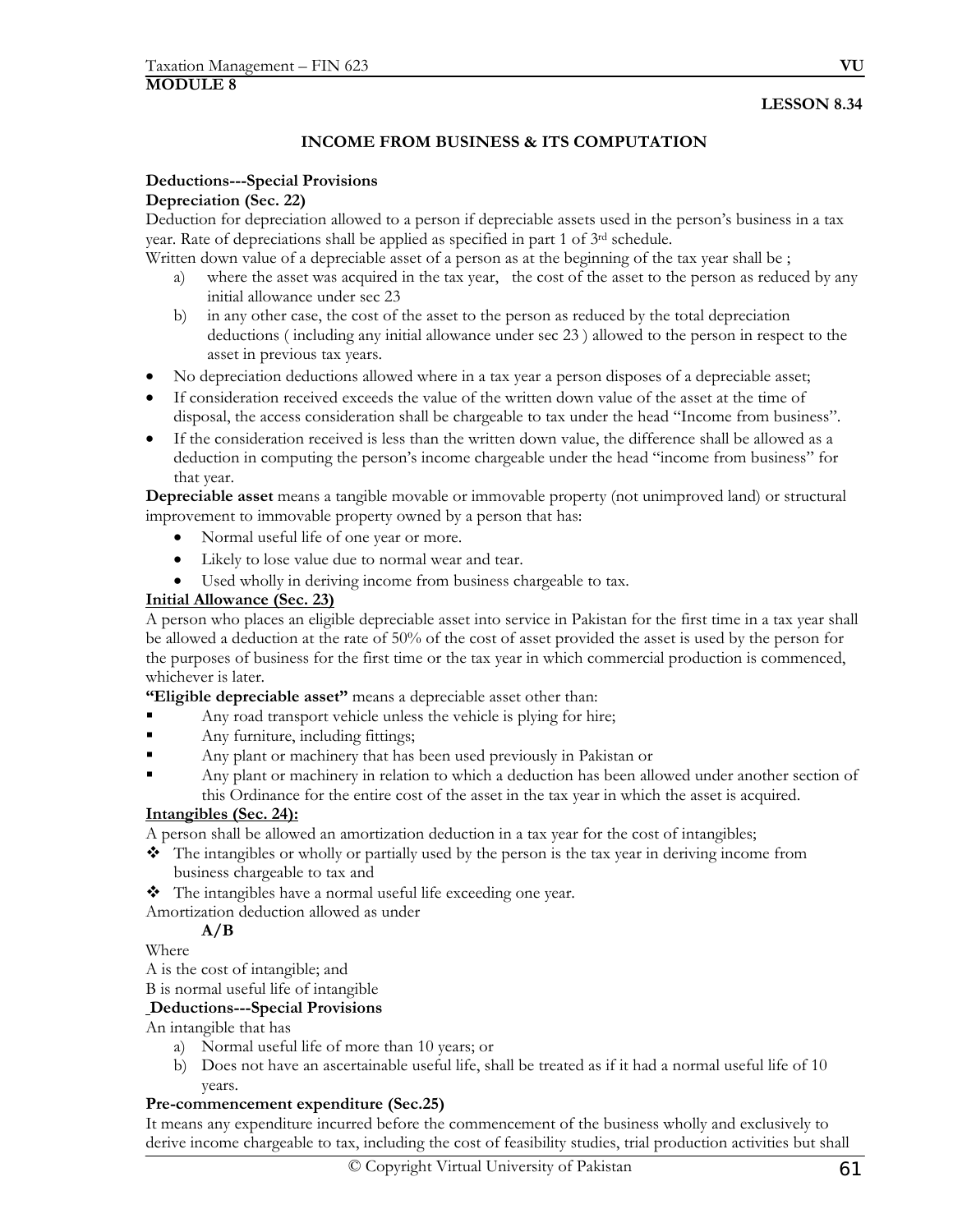not include any expenditure which is incurred in acquiring land, or which is depreciated or amortized under section 22 ( depreciation) or section 24 ( intangibles)

Rate of amortization of pre-commencement expenditure shall be **20%.** 

# **Deductions—Special Provisions**

- Scientific research institutions (sec 26)
- \* Employee training and facilities (sec 27)
- \* Profit on debt, financial costs and lease payments (sec 28)
- Bad debts (sec 29)
- **Sec 29A:** Deductions on consumer loans to a banking company, non banking finance company and house building finance corporations. (Deduction shall not exceed 3 % of income for the tax year arising out of consumer loans.
- Profit on non- performing debts of a banking company or development finance institution (sec 30)

# **Transfer to Participatory Reserve (Sec 31)**

Following Incomes are taxable under the head Income from Business even in cases where no business is carried on by taxpayer.

- Recovery against any deduction/expenses previously allowed (Add back to income).
- Gain on sale of depreciable asset.
- Recovery of bad debt/or written off loan.
- Trading liabilities not paid within expiration of three years.
- Amount received after discontinuance of business.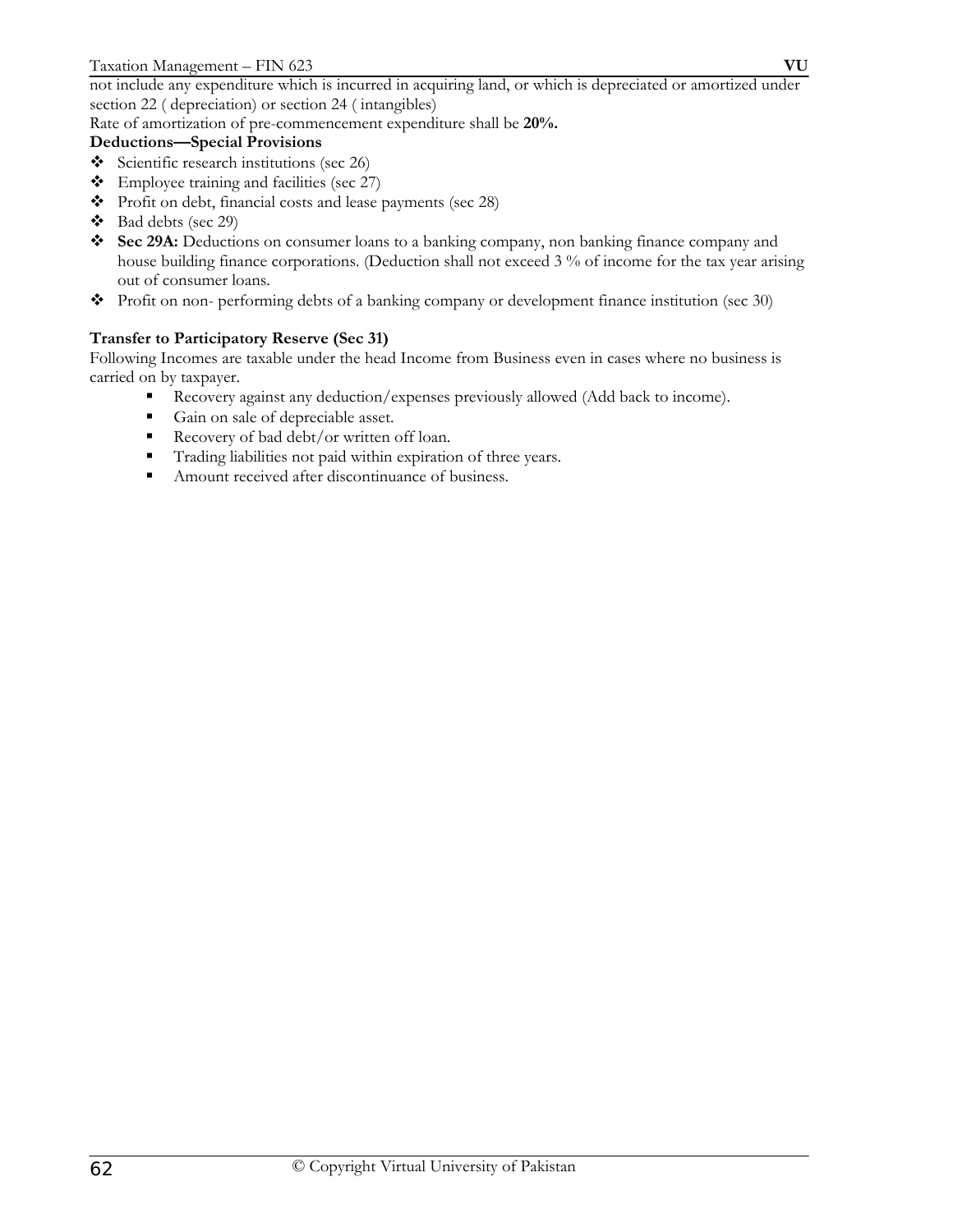# **INCOME FROM BUSINESS & ITS COMPUTATION**

## **Methods of Accounting**

Under section 32, a person's income is to be computed in accordance with method of accounting regularly employed by such person.

# **Types of Accounting Methods**

- (i) Cash-Basis accounting-Sec. 33
- (ii) Accrual-Basis accounting Sec. 34

For Companies –Accrual basis mandatory.

For Others --- optional, cash or Accrual Basis

- Under **Cash-Basis Accounting**, a person shall derive income when it is received and shall incur expenditure when it is paid.
- Under **Accrual Basis Accounting** a person derives income when it is due to the person and shall incur expenditure when it is payable by the person.
- Change in the method of accounting after seeking approval from commissioner Sec. 32(4)

## **Valuation of Stock:**

Cost of stock-in-trade disposed of (consumed) during the year shall be computed as under.

#### **A+B-C**

A: Opening stock

- B: Stock acquired during the year
- C: Closing stock.

## **Records:**

Kinds of Record to Be Maintained

- Records of Money received & expended
- Sales & purchases record
- Assets  $\&$ Liabilities record
- Stock register
- If computerized system ---Electronic receipts.

## **General Instructions**

- Back up system in place.
- Security Arrangements/system.
- Record to be maintained in line with International Accounting Standards.
- To keep record at specified place.

# **Rates of Tax for Individuals and AOP 1st schedule.**

#### **For Tax year 2007**

| Serial No. | <b>Taxable Income</b>                            | Rate of Tax |
|------------|--------------------------------------------------|-------------|
| 1)         | Where the taxable income does not exceed Rs      | $0\%$       |
|            | 100,000                                          |             |
| 2)         | Where the taxable income exceeds Rs. 100,000 but | $0.5\%$     |
|            | does not exceed Rs. 110,000                      |             |
| 3)         | Where the taxable income exceeds Rs. 110,000 but | $1.00\%$    |
|            | does not exceed Rs. 125,000                      |             |
| 4)         | Where the taxable income exceeds Rs. 125,000 but | $2.00\%$    |
|            | does not exceed Rs. 150,000                      |             |
| 5)         | Where the taxable income exceeds Rs. 150,000 but | $3.00\%$    |
|            | does not exceed Rs. 175,000                      |             |
| 6)         | Where the taxable income exceeds Rs. 175,000 but | $4.00\%$    |
|            | does not exceed Rs. 200,000                      |             |
| 7)         | Where the taxable income exceeds Rs. 200,000 but | $5.00\%$    |
|            | does not exceed Rs. 300,000                      |             |
| 8)         | Where the taxable income exceeds Rs. 300,000 but | $7.50\%$    |
|            | does not exceed Rs. 400,000                      |             |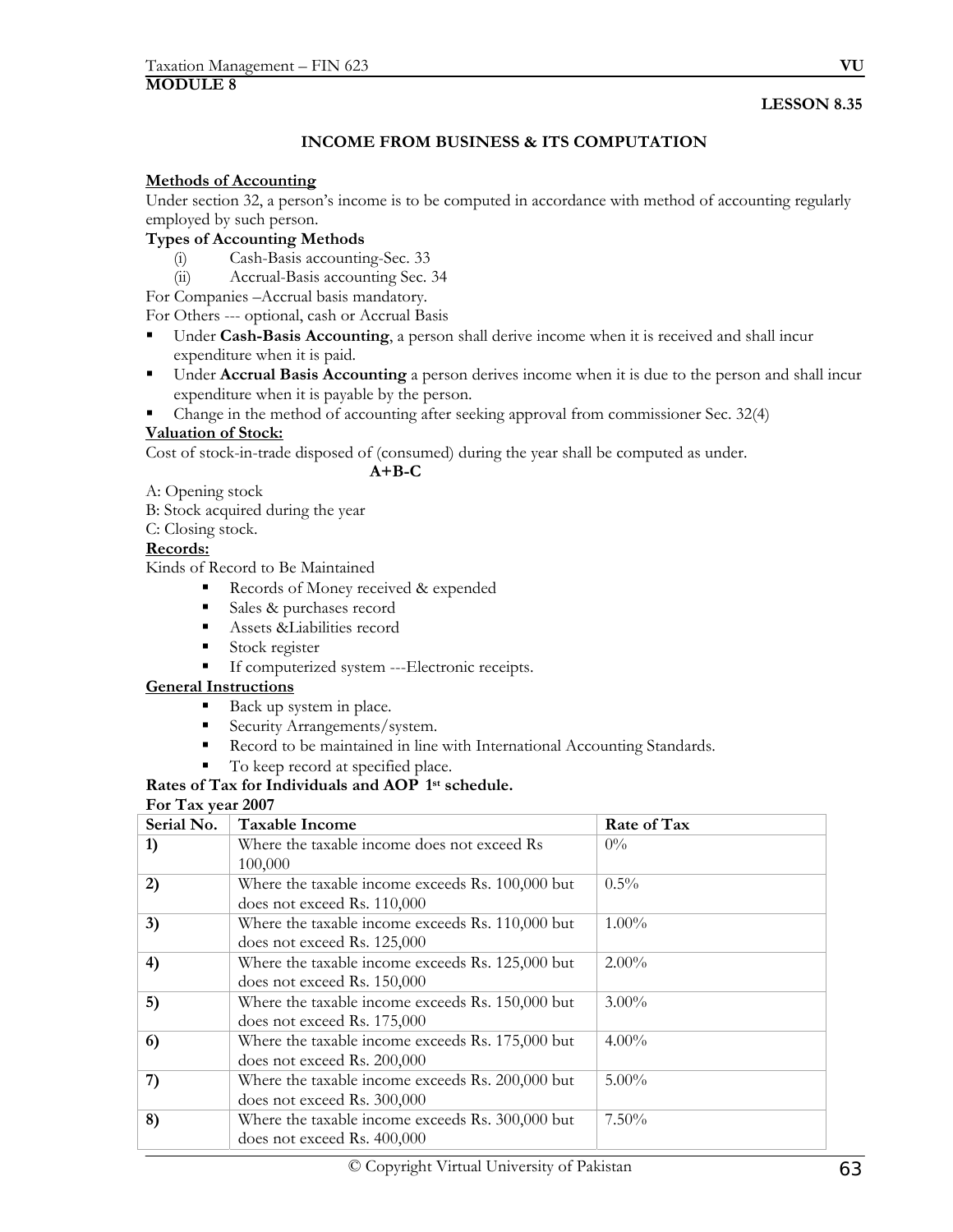|            | Taxation Management - FIN 623                      |           | VU |
|------------|----------------------------------------------------|-----------|----|
| 9)         | Where the taxable income exceeds Rs. 400,000 but   | $10.00\%$ |    |
|            | does not exceed Rs. 500,000                        |           |    |
| 10)        | Where the taxable income exceeds Rs. 500,000 but   | $12.50\%$ |    |
|            | does not exceed Rs. 600,000                        |           |    |
| <b>11)</b> | Where the taxable income exceeds Rs. 600,000 but   | 15.00%    |    |
|            | does not exceed Rs. 800,000                        |           |    |
| 12)        | Where the taxable income exceeds Rs. 800,000 but   | 17.50%    |    |
|            | does not exceed Rs. $1,000,000$                    |           |    |
| 13)        | Where the taxable income exceeds Rs. 1,000,000 but | $21.00\%$ |    |
|            | does not exceed                                    |           |    |
| 14)        | Where the taxable income exceeds Rs 1,300,000      | $25.00\%$ |    |
|            |                                                    |           |    |

# **Rates of Tax for Companies for Tax Year 2007**

| Tax Year | <b>Banking Company</b> | <b>Public Company</b><br>other than Banking<br>Company | <b>Private Company</b><br>other than Banking<br>Company |
|----------|------------------------|--------------------------------------------------------|---------------------------------------------------------|
| 2003     | $47\%$                 | 35%                                                    | 43%                                                     |
| 2004     | 44%                    | 35%                                                    | $41\%$                                                  |
| 2005     | 41%                    | 35%                                                    | 39%                                                     |
| 2006     | 38%                    | 35%                                                    | $37\%$                                                  |
| 2007     | 35%                    | 35%                                                    | 35%                                                     |

 In case the taxpayer is a society or a cooperative society, the tax shall be payable at the rates applicable to a public company or an individual, whichever is beneficial to the tax payer.

Rate of tax for a small company shall be 20% of taxable income.

# **Rate of Dividend tax under Section 5:**

| a) in case, dividend received by a public company                 | 5% of gross amount received.              |  |
|-------------------------------------------------------------------|-------------------------------------------|--|
| or insurance company or any other resident                        |                                           |  |
| company.                                                          |                                           |  |
| b) in any other case.                                             | 10% of gross amount of dividend received. |  |
| Rate of tax on certain payments to Non-Residents under Section 6: |                                           |  |
| Royalty or fee for technical services                             | 15% of gross amount received              |  |
| Rate of tax on shipping or Air Transport of a                     | 8% of gross amount of dividend received   |  |
| non-resident person                                               |                                           |  |
| Shipping income                                                   | 8% of gross amount received               |  |
| Air transport income                                              | 3% of gross amount received               |  |
| Deduction of tax at source                                        |                                           |  |
| Profit on debt under section 151                                  | $10\%$ of profit paid                     |  |
| Prizes and winnings under section 156                             |                                           |  |
| On a prize bond                                                   | $10\%$ of gross amount paid               |  |
| On winnings from raffle, lottery, prize on                        | 20% of gross amount paid                  |  |
| winning a quiz etc                                                |                                           |  |
|                                                                   |                                           |  |
|                                                                   |                                           |  |

# **Depreciation (Sec.22) Third Schedule Part 1**

Depreciation rates specified for the purposes of section 22 shall be:

| 1. Building (all types)                          | 10% |
|--------------------------------------------------|-----|
| 2. Furniture (including fittings) and machinery  | 15% |
| and plant (not otherwise specified), Motor       |     |
| Vehicles (all types), ships, technical or        |     |
| professional Books.                              |     |
| 3. Computer hardware including printer,          | 30% |
| monitor and allied items [machinery and          |     |
| equipment used in manufacture of I.T. products], |     |
| aircrafts and aero engines.                      |     |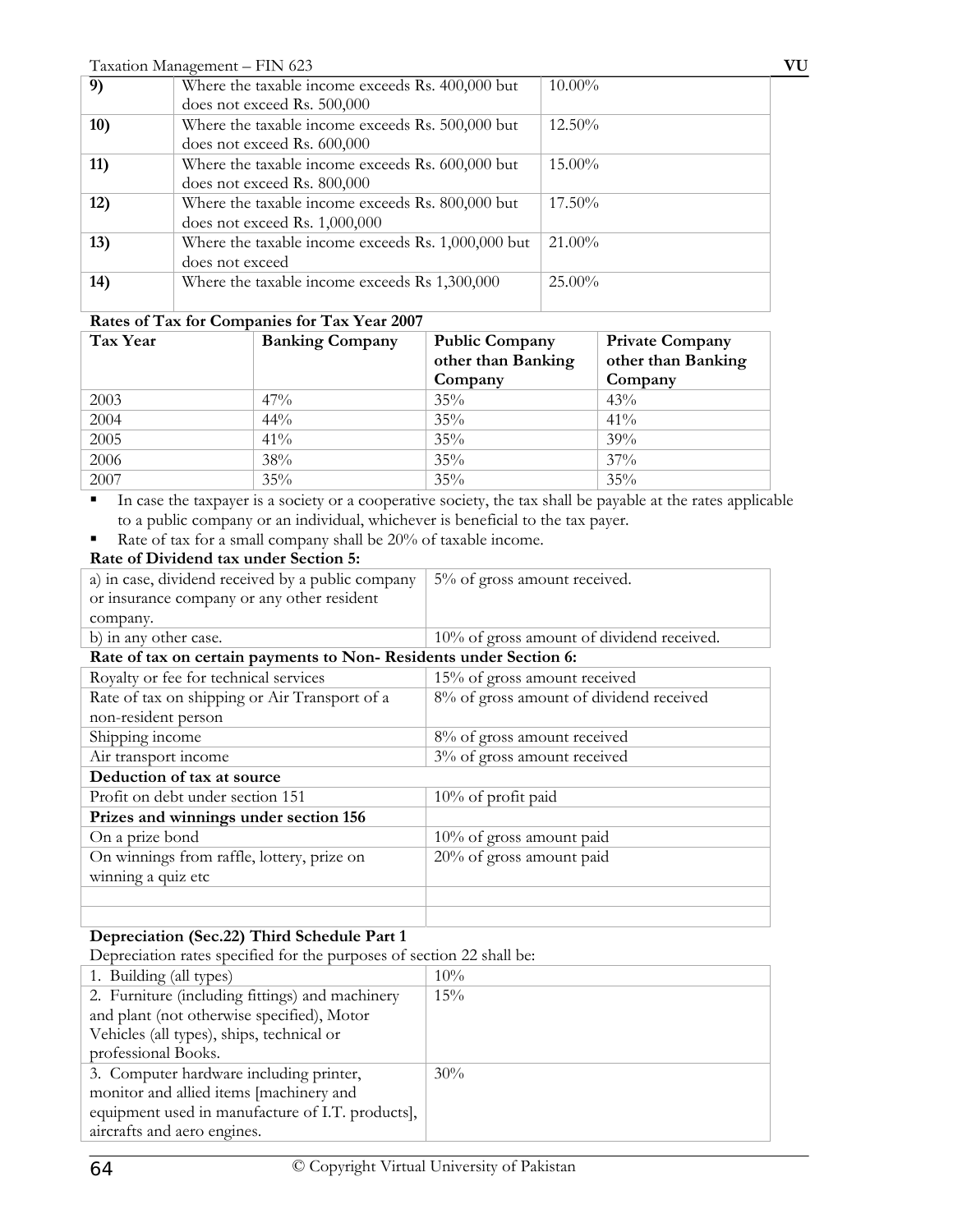| Taxation Management - FIN 623                    |         | VU |
|--------------------------------------------------|---------|----|
| 4. In case of mineral oil concerns the income of |         |    |
| which is liable to be computed in accordance     |         |    |
| with the rules of Part 1 of the fifth Schedule.  |         |    |
| a) Below ground installations                    | $100\%$ |    |
| b) Offshore platform and production              | 20%     |    |
| installations.                                   |         |    |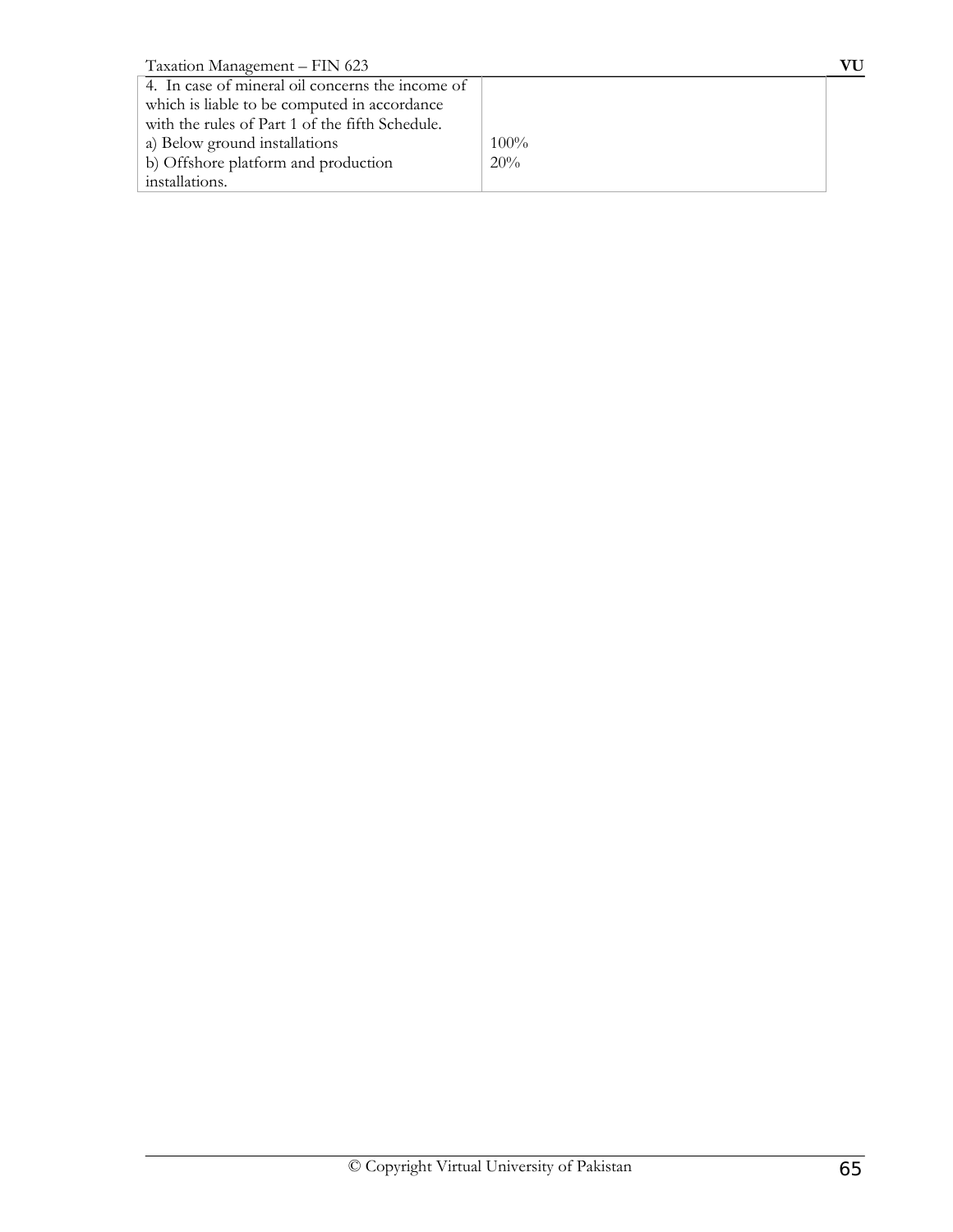# **INCOME FROM BUSINESS & ITS COMPUTATION**

#### **Taxation of Resident Company**

# **Exercise 1**

M/S XYZ Ltd. filed tax return for tax year 2006, declaring taxable income as Rs.1,350,000/; during the assessment and scrutiny of record by the tax authority it was observed that deduction of tax at source was not made by the company, while making the following payments. Compute taxable income and tax thereon for tax year 2006. Salaries Rs. 350,000 Payments made in execution of a contract for purchase of office appliances Rs. 150,000

Professional fee paid to chartered accountant. Rs. 100,000

## **Solution E-1**

Tax payer: M/S XYZ Ltd. Tax year: 2006 Residential status Resident NTN: 000111 **Following amounts are added back since deductions are not allowed under provisions of section 21.**

| Salaries                         | Rs. 350,000   |
|----------------------------------|---------------|
| Payment in execution of contract | Rs. 150,000   |
| Professional Fee                 | Rs. 100,000   |
| Total amount to be Added Back    | Rs. 600,000   |
| Income from Business             |               |
| Solution E-1                     |               |
| Taxable income declared          | Rs. 1,350,000 |
| Add back under section 21        | Rs. 600,000   |
| Taxable income after add back    | Rs. 1,950,000 |
| Computation of Tax               |               |
| $\tau$ 1 1 1 1 $\tau$            |               |

Tax already paid with return Rs.  $1,350,000 \times 35\% =$  Rs.  $472,500$ Tax payable on account of additions of Rs. 600,000/- Rs. 600,000 x  $35\%$  = Rs. 210,000

#### **Taxation of Companies**

## **Minimum Tax on Resident Companies Sec. 113**

Resident Company is subjected to minimum tax **@ 0.50%** of its turnover for a tax year, even in cases where the company sustains loss.

Turnover under this section means:

- the gross receipts, exclusive of sales tax and central excise duty or any trade discounts shown on invoice or bills, derived from the sale of goods;
- the gross fees for the rendering of services or giving benefits, including commissions;
- the gross receipts from the executions of contracts; and
- the company's share of the amounts stated above of any association of persons of which the company is a member

## **Exercise-2**

M/s XYZ (Pvt) Ltd. filed return for tax year 2007, declaring taxable income of Rs. 1,300,000 and paid entire liability of tax. On scrutiny of record by tax authorities, it came to their notice that following amounts have been paid by Cash. In the light of this information/data compute tax liability of said company for tax year-2007.

| Salary            | Rs. 30,000                               |
|-------------------|------------------------------------------|
| Office Rent       | Rs. 120,000                              |
| Professional Fee  | Rs. 80,000                               |
| Postages          | Rs. 8,000                                |
| Freight paid      | Rs. 9,000                                |
| $\prime$ $\prime$ | Conveilet Victorial University of Delvis |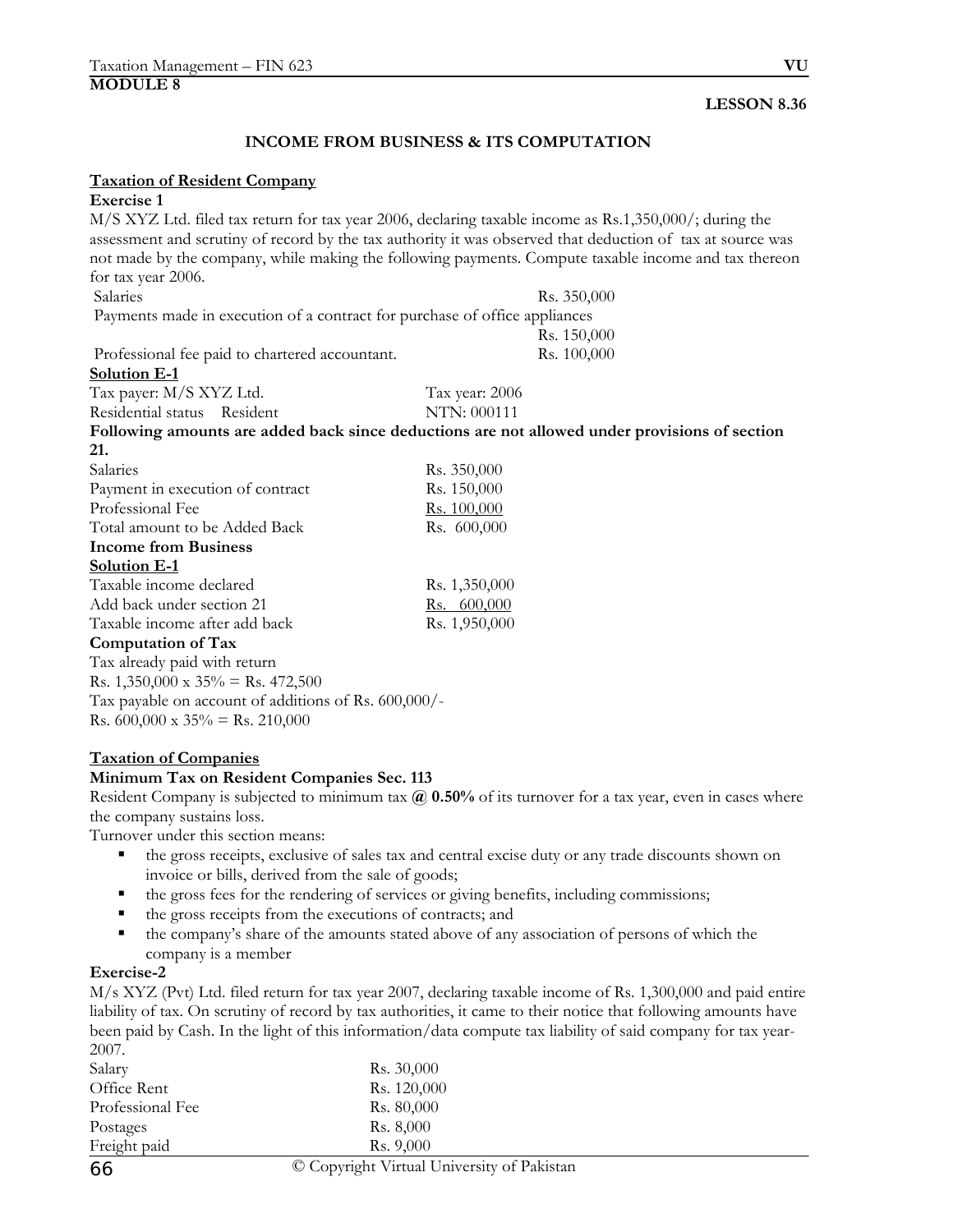| Taxation Management - FIN 623                                                                                                                                                                                                                                                                                                                                     |                                             | VU |
|-------------------------------------------------------------------------------------------------------------------------------------------------------------------------------------------------------------------------------------------------------------------------------------------------------------------------------------------------------------------|---------------------------------------------|----|
| Electricity bill                                                                                                                                                                                                                                                                                                                                                  | Rs. 7,000                                   |    |
| Telephone                                                                                                                                                                                                                                                                                                                                                         | Rs. 5,000                                   |    |
| Penalty                                                                                                                                                                                                                                                                                                                                                           | Rs. 9,000                                   |    |
| Solution of E-2                                                                                                                                                                                                                                                                                                                                                   |                                             |    |
| Add Back Inadmissible Deductions U/S 21                                                                                                                                                                                                                                                                                                                           |                                             |    |
| Salary paid by cash                                                                                                                                                                                                                                                                                                                                               | 30,000<br>Rs.                               |    |
| Rent of office paid by cash                                                                                                                                                                                                                                                                                                                                       | Rs. 120,000                                 |    |
| Professional fee paid by cash                                                                                                                                                                                                                                                                                                                                     | Rs. 80,000                                  |    |
| <b>Total Additions</b>                                                                                                                                                                                                                                                                                                                                            | Rs. 230,000                                 |    |
| Declared income<br>п                                                                                                                                                                                                                                                                                                                                              | Rs. 1,300,000                               |    |
| Tax already paid<br>٠                                                                                                                                                                                                                                                                                                                                             | Rs. 455,000                                 |    |
| $(1,300,000 \times 35\%)$                                                                                                                                                                                                                                                                                                                                         |                                             |    |
| Additions made U/S 21<br>п                                                                                                                                                                                                                                                                                                                                        | 230,000<br>Rs.                              |    |
| Tax payable on additions<br>п                                                                                                                                                                                                                                                                                                                                     |                                             |    |
| Rs. 230,000 x $35\%$ =                                                                                                                                                                                                                                                                                                                                            | 80,500<br>Rs.                               |    |
| $\mathbf{X}$ $\mathbf{Y}$ $\mathbf{X}$ $\mathbf{Y}$ $\mathbf{Y}$ $\mathbf{Y}$ $\mathbf{Y}$ $\mathbf{Y}$ $\mathbf{Y}$ $\mathbf{Y}$ $\mathbf{Y}$ $\mathbf{Y}$ $\mathbf{Y}$ $\mathbf{Y}$ $\mathbf{Y}$ $\mathbf{Y}$ $\mathbf{Y}$ $\mathbf{Y}$ $\mathbf{Y}$ $\mathbf{Y}$ $\mathbf{Y}$ $\mathbf{Y}$ $\mathbf{Y}$ $\mathbf{Y}$ $\mathbf{$<br>$\sim$ $\sim$ $\sim$ $\sim$ | $1 \quad 1 \quad 1 \quad 1 \quad 1 \quad 1$ |    |

**Note**: Additions on account of rest of payments, although by cash not required to be added back as provided in section 21(L)

## **Computation of Depreciation**

# **Exercise 3**

M/S A.K. Brothers is a partnership firm. In the books of accounts the following information/data has been provided with respect to plant and machinery. Compute normal depreciation and initial allowance in the light of the given information.

| Book value of plant and machinery as on 01-07-2006      |                   |              | Rs. 1,800,000  |
|---------------------------------------------------------|-------------------|--------------|----------------|
| Machinery disposed of during the year with book value.  |                   |              | 600,000<br>Rs. |
| Additions of eligible depreciable asset during the year |                   |              | Rs 1,000,000   |
| Solution of E-3                                         |                   |              |                |
| Tax Year: 2007<br>Tax Payer: A.K. Brothers              |                   |              |                |
| Residential Status: Resident                            |                   | NTN: 000111  |                |
| <b>Particulars</b>                                      | <b>Book value</b> | Depreciation |                |
| Opening W.D.V                                           | 1,800,000         |              |                |
| Disposals                                               | (600,000)         |              |                |
| Balance W.D.V                                           | 1,200,000(X)      |              |                |
| Additions during Year                                   | 1,000,000         |              |                |
| Initial allowance                                       |                   |              |                |
| $(a)$ 50% on 1,000,000                                  |                   | 500,000      |                |
| Balance book value                                      | $(Y)$ 500,000     |              |                |
| Total book value $(X+Y)$                                | 1,700,000         |              |                |
| Normal Depreciation $\omega$ 15%                        |                   | 255,000      |                |
| <b>Total Depreciation</b>                               |                   | 755,000      |                |

## **On Speculation Business**

#### **Exercise – 4**

M/s ABC Ltd. A manufacturing company has furnished the following accounting information for tax year 2007. Compute taxable income and tax thereon:

| - Gross Income from normal business            | Rs.2,500,000   |
|------------------------------------------------|----------------|
| - Expenditures on normal business              | Rs. 1,000,000  |
| - Gross income from speculation business       | Rs. 600,000    |
| - Expenditures on speculation business         | Rs.300,000     |
| - Loss carried forward on normal business      | Rs. 200,000    |
| - Loss Carried forward on speculation business | Rs. 900,000    |
| - Advance Tax Paid                             | Rs. 200,000    |
| Solution of E-4                                |                |
| Tax Payer: ABC Ltd.                            | Tax Year: 2007 |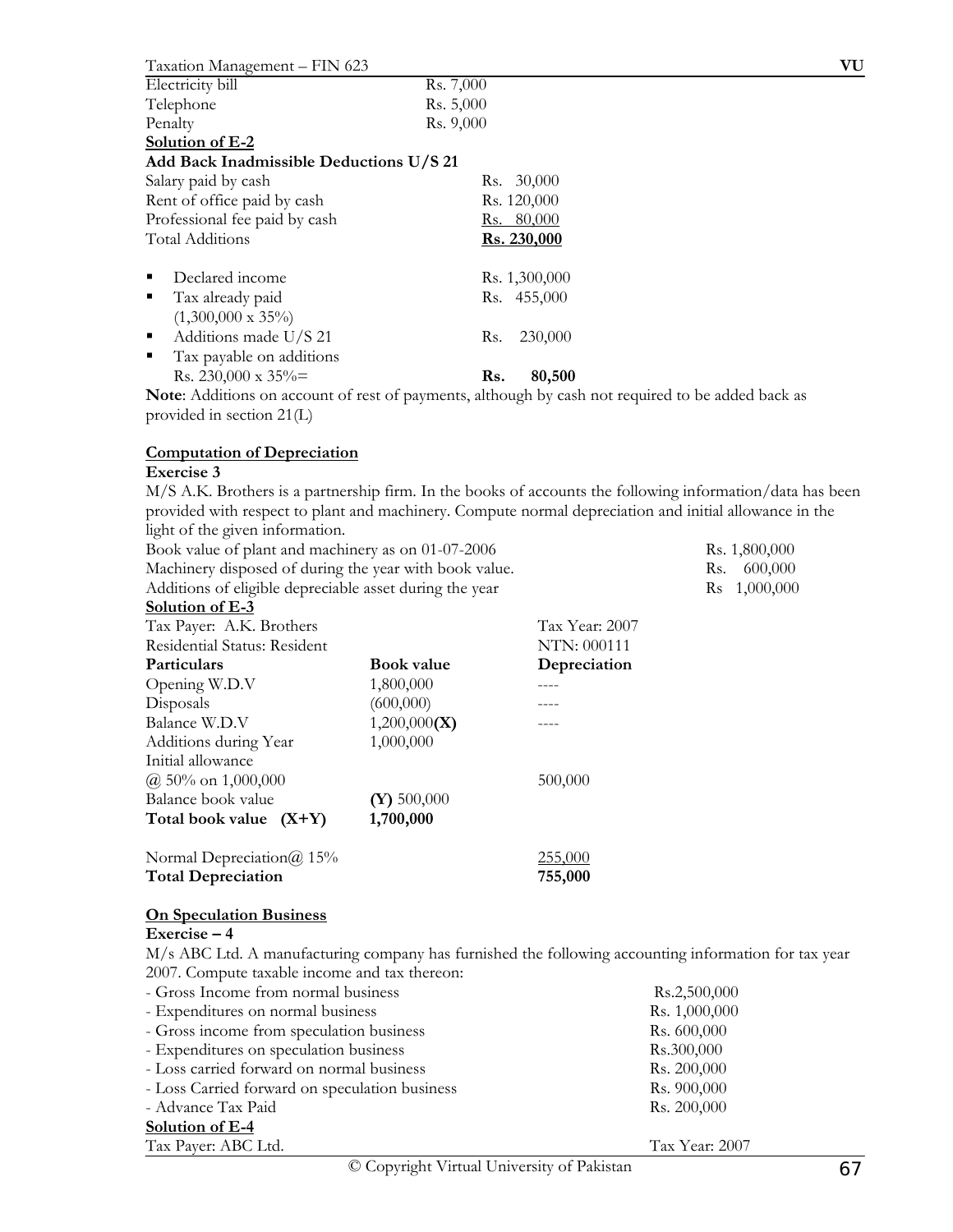| Residential Status: Resident |                                                | NTN: 000111            |             |
|------------------------------|------------------------------------------------|------------------------|-------------|
|                              | Computation of taxable income and tax thereon: |                        | In Rs.      |
| Particulars                  | <b>Speculation Operations</b>                  | <b>Normal Business</b> | Total       |
| Gross Income                 | 600,000                                        | 2,500,000              | 3,100,000   |
| Expenditures                 | (300,000)                                      | (1,000,000)            | (1,300,000) |
| Net Income                   | 300,000                                        | 1,500,000              | 1,800,000   |
| $C/F$ Loss                   | (900,000)                                      | (200,000)              | (1,100,000) |
| Taxable Income               | (600,000)                                      | 1,300,000              |             |
| Note-1                       |                                                |                        |             |

Taxable Income:

Normal business Rs.1,300,000

Tax payable=  $(1,300,000 \times 35\%)$  = Rs. 455,000

## **Note-1:**

Loss of Rs. 600,000 from speculation business can not be set off against business income, it can be set off against speculation business income, and hence this loss of Rs. 600,000 shall be carried forward to next year.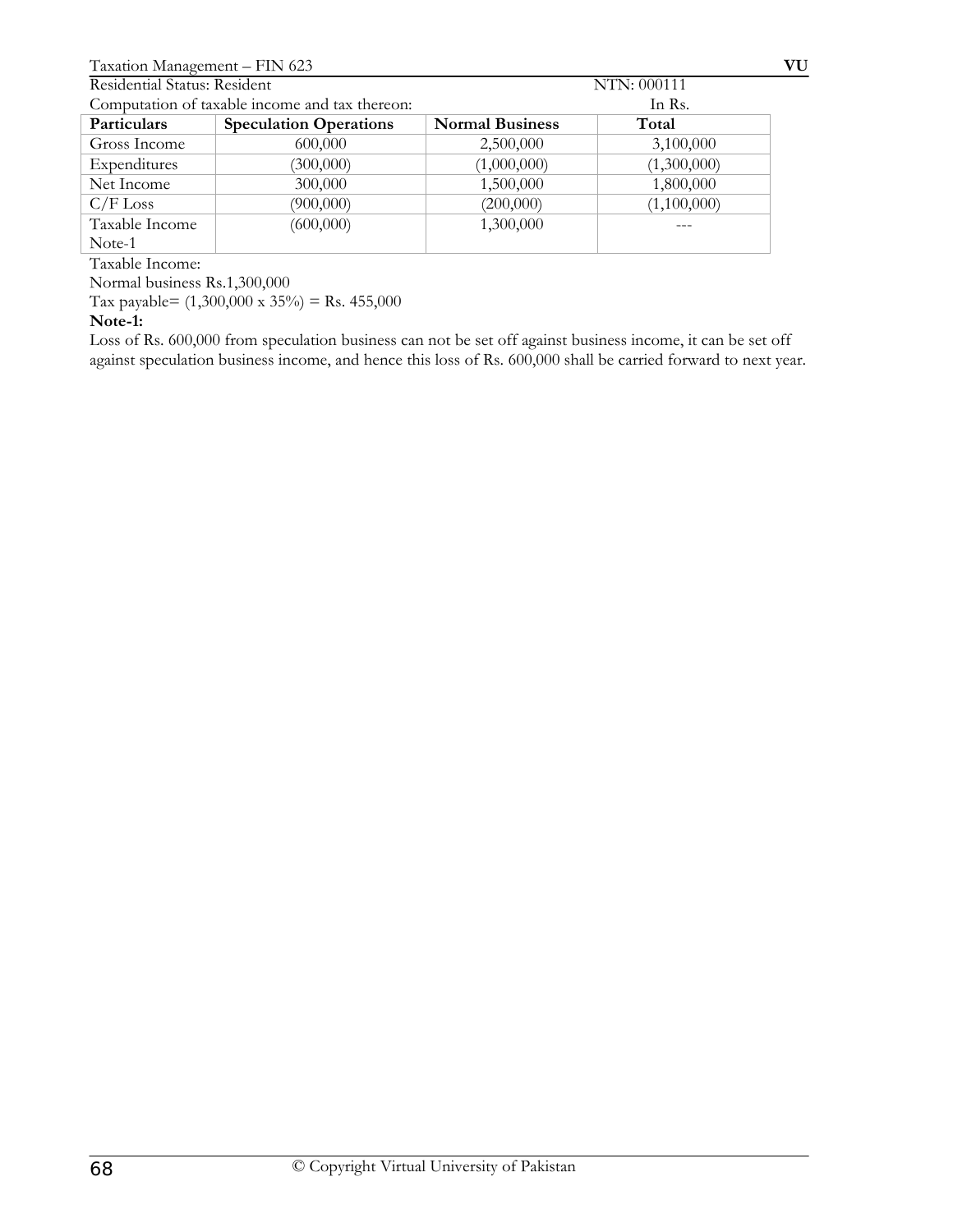## **INCOME FROM BUSINESS & ITS COMPUTATION**

## **Taxation of Companies**

# **Exercise-5**

M/S XYZ is a limited company, running a chain of hospitals. The company filed tax return along with relevant accounts/ documents for tax year 2006. This return has been selected for total audit. As a taxation officer, work out taxable income and tax liability of the said company for tax year 2006.

| Medicines purchased Rs. 1,000,000                                        |               |
|--------------------------------------------------------------------------|---------------|
| Ambulances-running expenses.                                             | Rs. 300,000   |
| Depreciation on ambulances                                               | Rs. 40,000    |
| Depreciation on other assets                                             | Rs. 60,000    |
| Salaries paid through bank accounts of employees                         | Rs. 300,000   |
| Unsupported payment for purchase of stationery                           | Rs. 12,000    |
| Depreciation on account of car owned by director and in his personal use | Rs. 40,000    |
| Payment of legal fee by cash                                             | Rs. 60,000    |
| Received payments from corporations on the panel of the hospitals        | Rs. 6,000,000 |
| Other receipts                                                           | Rs. 2,000,000 |
| Gain on sale of a vehicle                                                | Rs. 200,000   |
| Purchase of X-Ray machine for shown as expense in revenue account        | Rs. 1,000,000 |
| Withholding tax deductions                                               | Rs. 525,000   |
| Loss carried forward from tax year 2005                                  | Rs. 1,200,000 |
| Solution of $F_5$                                                        |               |

#### **Solution of E-5**

Tax Payer: M/S XYZ Ltd. Tax Year: 2006<br>Resident Company NTN: 000111 Resident Company

| Revenue Account as Submitted by Co. |               |                          |               |
|-------------------------------------|---------------|--------------------------|---------------|
| <b>EXPENDITURES</b>                 |               | <b>RECEIPTS</b>          |               |
| Particulars                         | Amount in Rs. | Particulars              | Amount in Rs. |
| Medicines                           | 1,000,000     | From Corporations        | 6,000,000     |
| Ambulances                          | 300,000       | Other Receipts           | 2,000,000     |
| Depreciation (Ambulances)           | 40,000        | Gain on Sale of Vehicles | 200,000       |
| Depreciation Others                 | 60,000        |                          |               |
| Salaries thru bank                  | 300,000       |                          |               |
| Unsupported PAMT                    | 12,000        |                          |               |
| Depreciation on personal car        | 40,000        |                          |               |
| Legal Fee by cash                   | 60,000        |                          |               |
| X-Ray machine                       | 1,000,000     |                          |               |
| Net Profit                          | 5,388,000     |                          |               |
|                                     | 8,200,000     |                          | 8,200,000     |

#### **Computation of Tax Payable:**

| Net Profit as computed by Co.                                            | 5,388,000   |
|--------------------------------------------------------------------------|-------------|
| Less set off of $c/f$ losses                                             | (1,200,000) |
| Taxable Income                                                           | 4,188,000   |
| Tax Payable 4,188,000x35%                                                | 1,465,800   |
| Less withholding Tax deductions                                          | 525,000     |
| Balance Tax Payable                                                      | 940,800     |
| Tax Paid with Return                                                     | 940,800     |
| Tax Payable/Refundable                                                   | NIL         |
| Additions by Taxation Officer on account of inadmissible expenses:       |             |
| Unsupported payments                                                     | 12,000      |
| Depreciation claimed on personal car of Director                         | 40,000      |
| Payment of legal fee by cash                                             | 60,000      |
| Purchase of X-Ray machine (to be capitalized, balance sheet item as such | 1,000,000   |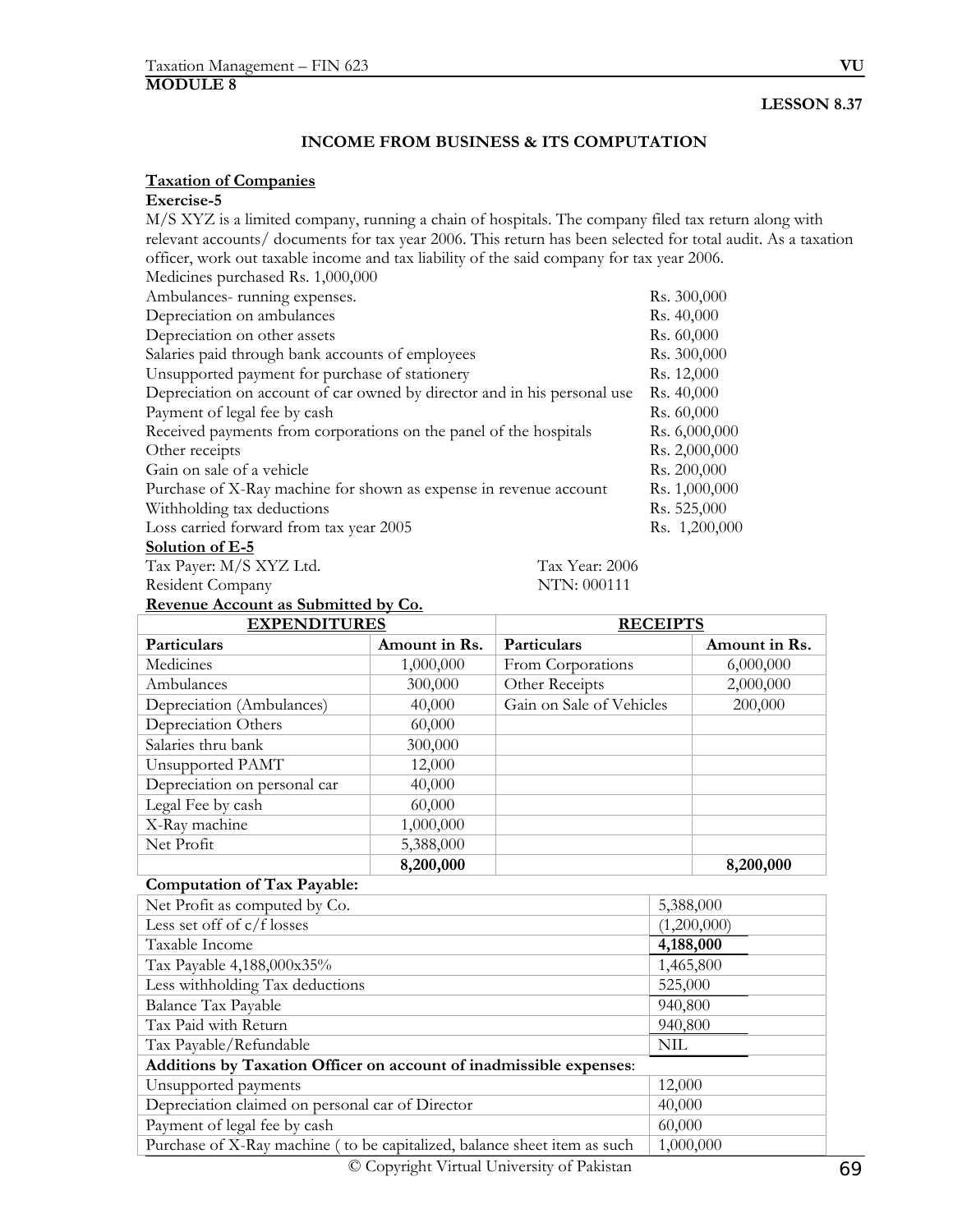| Taxation Management - FIN 623                                           |           | VU |
|-------------------------------------------------------------------------|-----------|----|
| not to be shown in Revenue $a/c$                                        |           |    |
| Total additions                                                         | 1,112,000 |    |
| Tax payable on account of add backs $(1,112,000 \times 35\% = 389,200)$ | 389,200   |    |
| The company shall have to pay tax amounting Rs 389,200.                 |           |    |

#### **Sole Proprietorship**

#### **Exercise-6**

Mr. A is running business as sole proprietor. From the following information/data relevant to tax year 2007, compute taxable income and tax thereon.

| Opening Stock                | Rs.800,000             |               |
|------------------------------|------------------------|---------------|
| Purchases                    | Rs.1,000,000           |               |
| Sales                        | Rs.2,000,000           |               |
| Carriage inwards             | Rs.30,000              |               |
| Closing stock                | Rs.800,000             |               |
| Electric bill of office paid | Rs 18,000              |               |
| Telephone bill paid          | R <sub>s</sub> 20,000  |               |
| Rent of office               | Rs 120,000             |               |
| Stationary for office        | <b>Rs</b> 4000         |               |
| Postages                     | <b>Rs</b> 3000         |               |
| Salaries to staff            | R <sub>s</sub> 200,000 |               |
| Advertisement expenses       | Rs 10,000              |               |
| Advance tax paid             | Rs 60,000              |               |
| <b>Solution Exercise 6:</b>  |                        |               |
| Tax Payer: Mr. A             |                        | Tax Year: 200 |
| Sole proprietorship          |                        | NTN: 000111   |

Tax Year: 2007

#### **Trading and Profit & Loss Account**

|                               |            |               | In Rs     |
|-------------------------------|------------|---------------|-----------|
| Opening balance               | 800,000    | Sale          | 2,000,000 |
| Purchases                     | 1,000,000  | Closing Stock | 800,000   |
| Carriage inward               | 30,000     |               |           |
| Gross profit                  | 970,000    |               |           |
| Total                         | 2,800,000  |               | 2,800,000 |
| Electricity                   | 18,000     |               |           |
| Telephone                     | 20,000     |               |           |
| Office rent                   | 120,000    |               |           |
| Stationary                    | 4,000      |               |           |
| Postages                      | 3,000      |               |           |
| Salaries                      | 200,000    |               |           |
| Advertising                   | 10,000     |               |           |
| Net profit                    | 595,000    |               |           |
| Total                         | 970,000    |               | 970,000   |
| Tax payable 595,000 x 12.50%= | Rs. 74,375 |               |           |
| Advance tax paid              | Rs 60,000  |               |           |
| Tax payable                   | Rs 14,375  |               |           |
| Tax paid with return          | Rs 14,375  |               |           |
| Tax payable / refundable      | <b>Nil</b> |               |           |

# **Taxation of Association of persons**

#### **Exercise 7:**

From the following information/ data for tax year 2007 regarding M/S XYZ brothers, a partnership firm, compute taxable income and tax liability of the firm as well as individual members.

This firm comprises of three partners Mr. X, Mr. Y and Mr. Z, each partner has equal share in profits.

Net profit of M/S XYZ brothers for tax year 2007 is worked out as Rs 900,000.

Mr. Z has also earned income amounting Rs 200,000 from other sources.

## **Solution Exercise 7:**

Tax Payer: M/S. XYZ Tax Year: 2007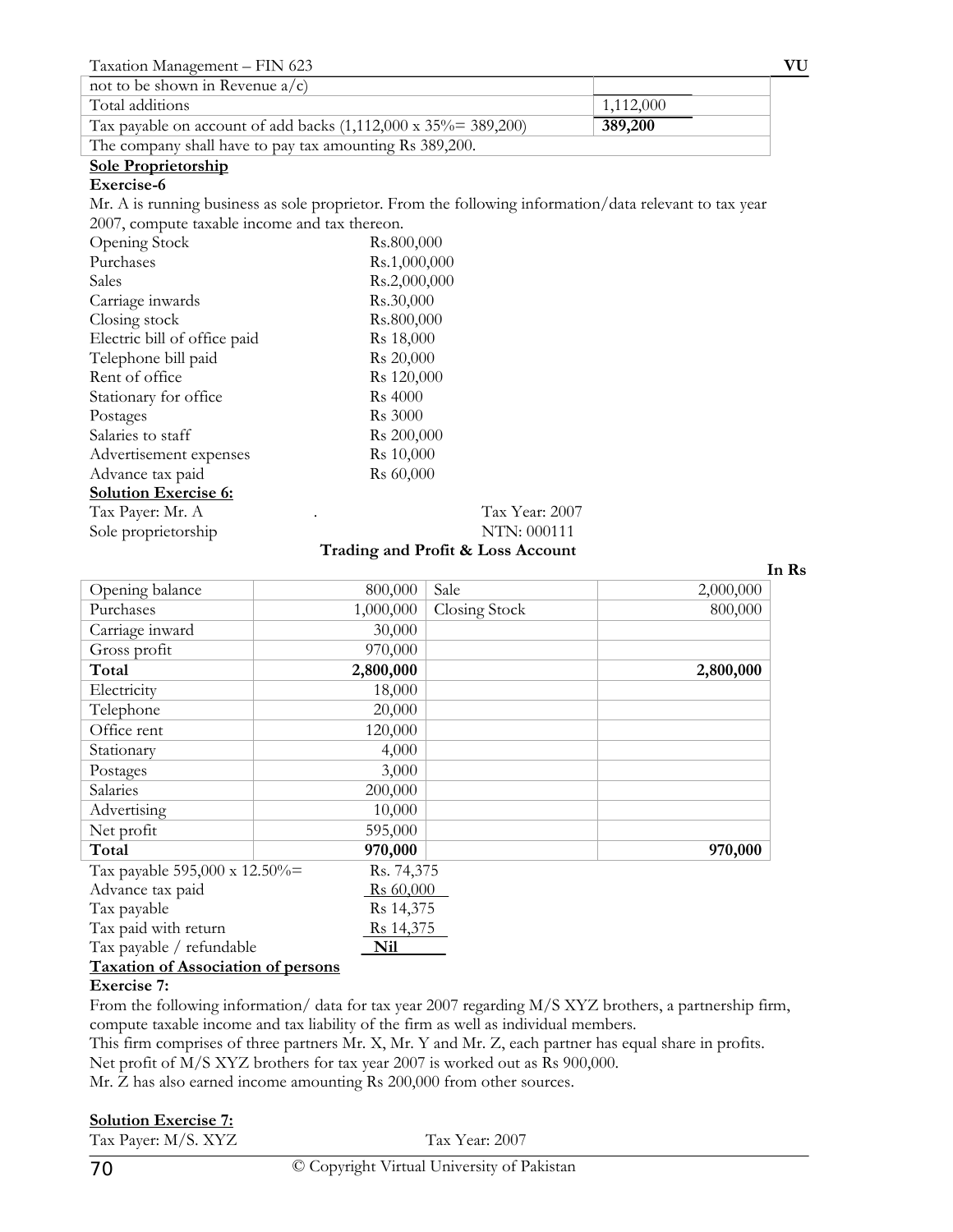| Taxation Management - FIN 623                                                                              |                        | VU              |
|------------------------------------------------------------------------------------------------------------|------------------------|-----------------|
| Partnership Firm                                                                                           | NTN: 000111            |                 |
| Net profit (Taxable Income) $=$                                                                            | R <sub>s</sub> 900,000 |                 |
| Tax liability of firm                                                                                      |                        |                 |
| $(900,000 \times 17.50 \frac{6}{6} ) =$                                                                    | Rs 157,500             |                 |
| *Tax rate at serial # 12 for income range Rs $800,000$ to $1,000,000$ is applied.                          |                        |                 |
| Note: Tax liability is the obligation of firm and not of the partners. However, if partner has income from |                        |                 |
| any other source, his share of income from partnership is added to taxable income only for rate purposes.  |                        |                 |
| Share of profit of each member Mr. X, Mr. Y, Mr. Z                                                         |                        | Rs 300,000 each |
| Computation of tax liability of Mr. Z:                                                                     |                        |                 |
| Income from other sources<br>$\circ$                                                                       | Rs200,000              |                 |
| Share of profit of Mr. Z from firm M/S XYZ brothers<br>O                                                   |                        |                 |
| (Add for rate purposes only)                                                                               | Rs 300,000             |                 |
| Taxable income<br>$\circ$                                                                                  | <b>Rs</b> 500,000      |                 |
| Tax payable $(500,000 \times 10\%)$<br>O                                                                   | Rs 50,000              |                 |
| Subtract tax liability due to addition of Rs 300,000 for rate purposes<br>O                                |                        |                 |
| $(50,000 / 500,000 \times 300,000 = 30,000)$                                                               | Rs 30,000              |                 |
| Tax payable by Mr. Z                                                                                       | Rs 20,000              |                 |
|                                                                                                            |                        |                 |

If Rs 300,000 would have not been added for rate purposes, Mr. Z would have paid tax at the rate of 4 % that is 200,000 x 4% = 8,000 instead of Rs 20,000.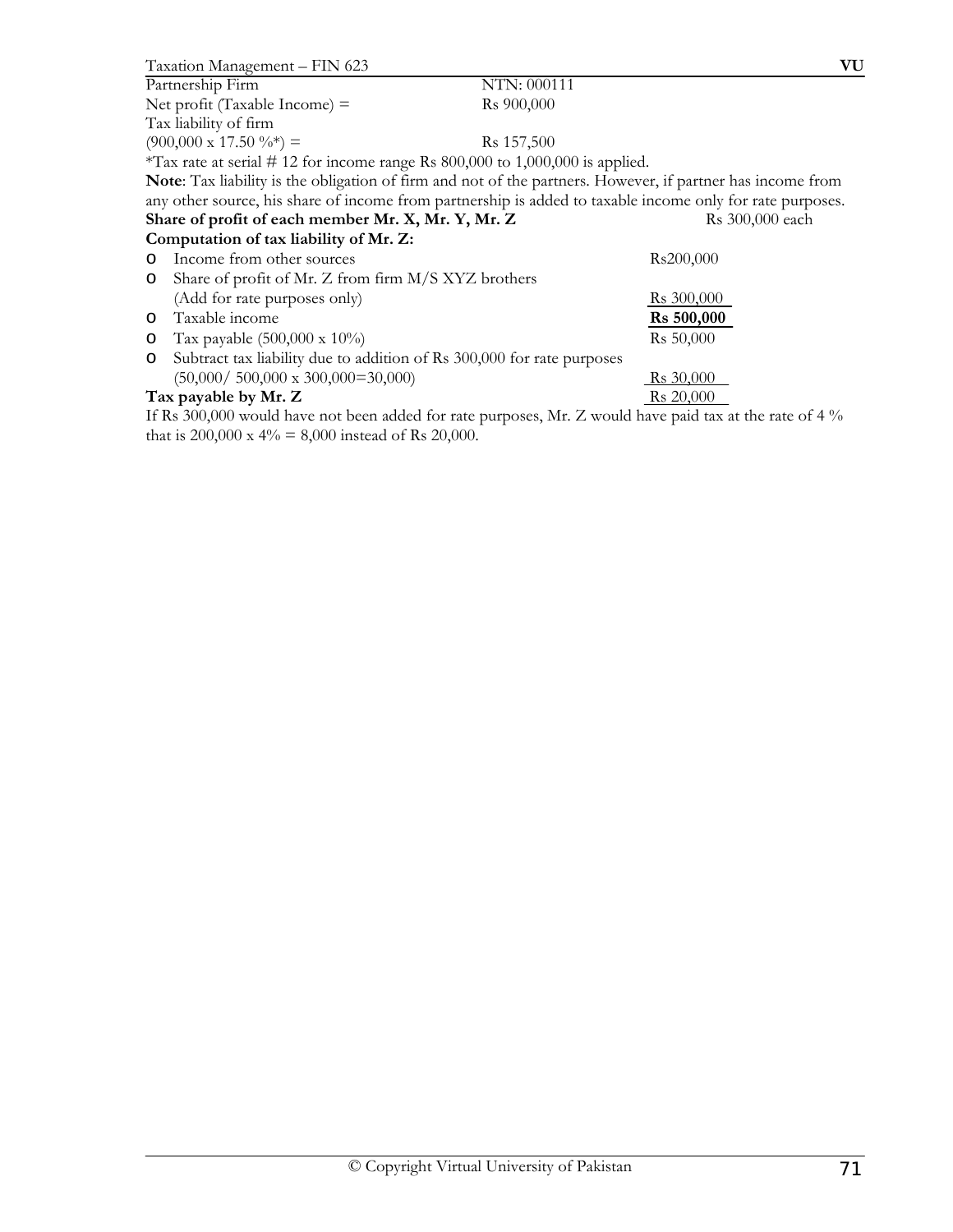# **LESSON 9.38**

# **CAPITAL GAINS**

**Capital gain** subject to this ordinance, a gain arising on the disposal of a capital asset by a person in a tax year, other than a gain that is exempt from tax under this ordinance shall be chargeable to tax under the head "Capital gains".

# **Computation of Capital Gain**

Capital gain shall be computed in accordance with following formula:

#### **A-B**

- o **A** is the consideration received by the person on disposal of the capital asset
- o **B** is the cost of the asset.

If capital asset has been held by a person for more than one year, the gain shall be considered as  $3/4<sup>th</sup>$  of total capital gain derived on disposal of capital asset.

Example:

Say capital gain is Rs 100,000, if the capital asset is disposed of after retaining for more than one year, then gain chargeable to tax would be as under:

#### $100,000 \times \frac{3}{4} = \text{Rs } 75,000$

No amount shall be included in the cost of the capital asset (B as outlined in the formula) for any expenditure incurred by a person where, a capital asset becomes the property of the person as outlined below:

- a) Under a gift or will;
- b) By succession, inheritance or devolution;
- c) A distribution of assets on dissolution of an association of persons; or
- d) On distribution of assets on liquidation of a company, the fair market value of the asset, on the date of its transfer or acquisition by the person shall be treated to be the cost of the asset.

#### **Deductions of losses in computing the amount chargeable under the head "Capital Gains" sec 38 Deductions** shall be allowed under sec 38 for any loss on the disposal of a capital asset by the person in the year.

**No loss shall be recognized under this ordinance on the disposal of the following capital assets:** A painting, sculpture, drawing or other work of art

- Jewelry
	- A rare manuscript, folio or book
	- A postage stamp
	- A coin or medallion or
	- An antique

**'Capital Asset'** means property of any kind held by a tax payer, whether or not connected with business but does not include the following:

# **Assets Excluded From the Definition of "Capital Asset"**

- Any stock-in-trade (not being stocks and shares), consumable stores or raw materials held for the purpose of business.
- Any property with respect to which the person is entitled to a depreciation deduction under section 22 or amortization deduction under section 24;
- Any immovable property; or
- Any movable property (excluding capital assets specified in sub section (5) of section 38) held for personal use by the person or any member of the person's family dependent on the person.

# **"Capital Assets" Include among others the following:**

- Movable assets.
- Immovable Assets (excluding Immoveable Property)
- Tangible Assets
- Intangible Assets etc
- Share of partner/member in a firm or AOP (in this ordinance even firms are treated as AOP)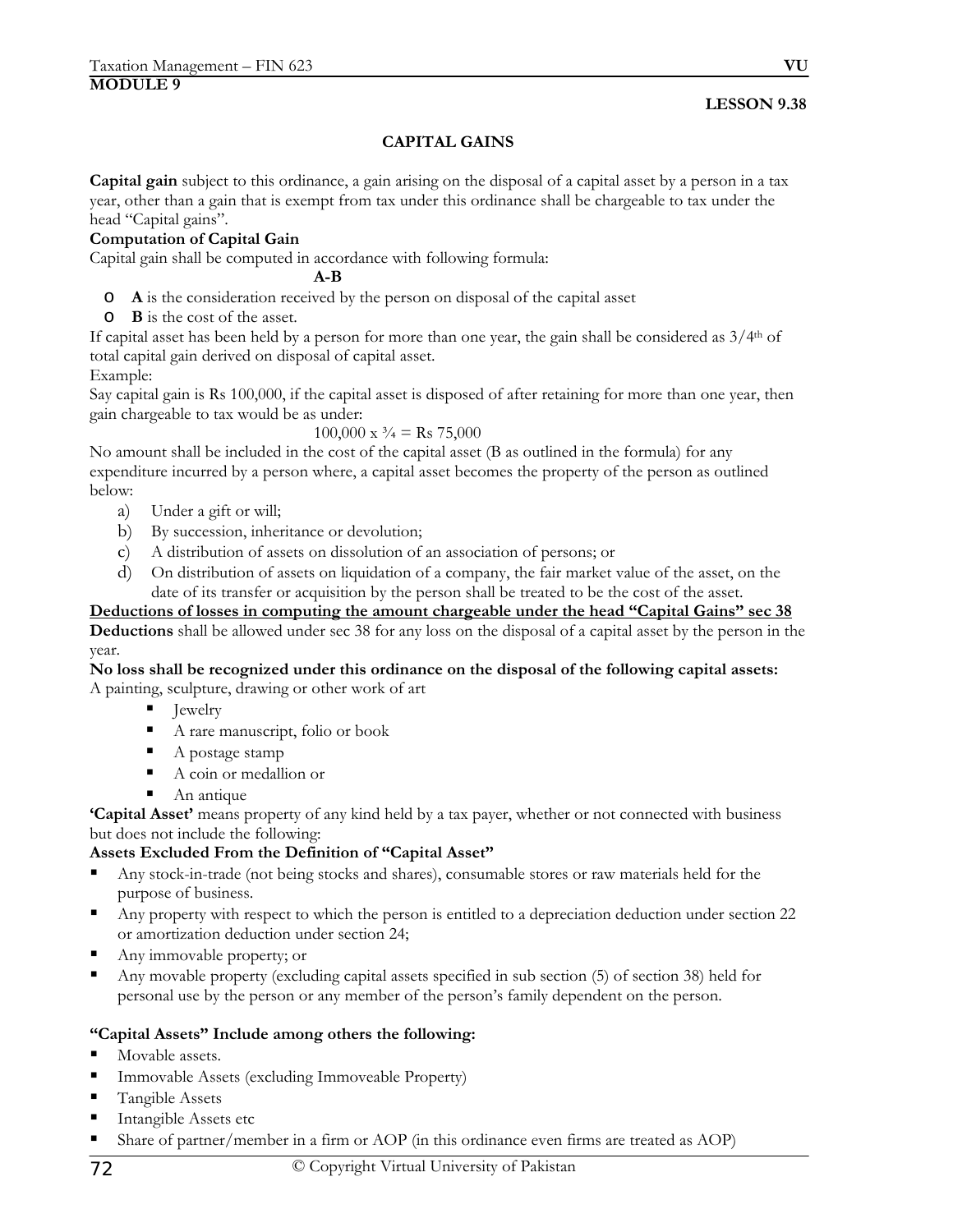- **Mining rights**
- Industrial licenses & import/export licenses acquired for consideration
- Tenancy right or leasehold rights
- Foreign currency
- Right to subscribe for shares
- The contractual right of a purchaser to obtain title to an immovable property
- A license to manufacture certain product or render any services (know as franchise)
- Goodwill for which payment has been made. Self-created goodwill does not come into the ambit of chargeability under this head.
- All precious metals, gems, stones, antique pieces and Jewelry which are not held by the assessee for his family members dependent on him. This includes gold and silver coins, art collections etc

# **Term Disposal – Defined:**

# (Section 2(8) read with section 75)

# **Some Examples of Disposal:**

- i) Transfer of capital asset by a subsidiary company to a parent company or vice versa
- ii) Any transfer, in a scheme of amalgamation, or a capital asset by the amalgamating company to the amalgamated company.
- iii) Transfer of share by a share holder in a scheme of amalgamation of companies.
- iv) Any transfer of a capital asset by a wholly-owned subsidiary company to its Pakistani holding company.
- v) Any transfer of capital asset being any work of art, archaeological, scientific nature or art collection, book, manuscript, drawing, painting, photograph or paint, to the Government or a University or the National Museums, National Art Gallery, National Archives or any other such public museum or institution.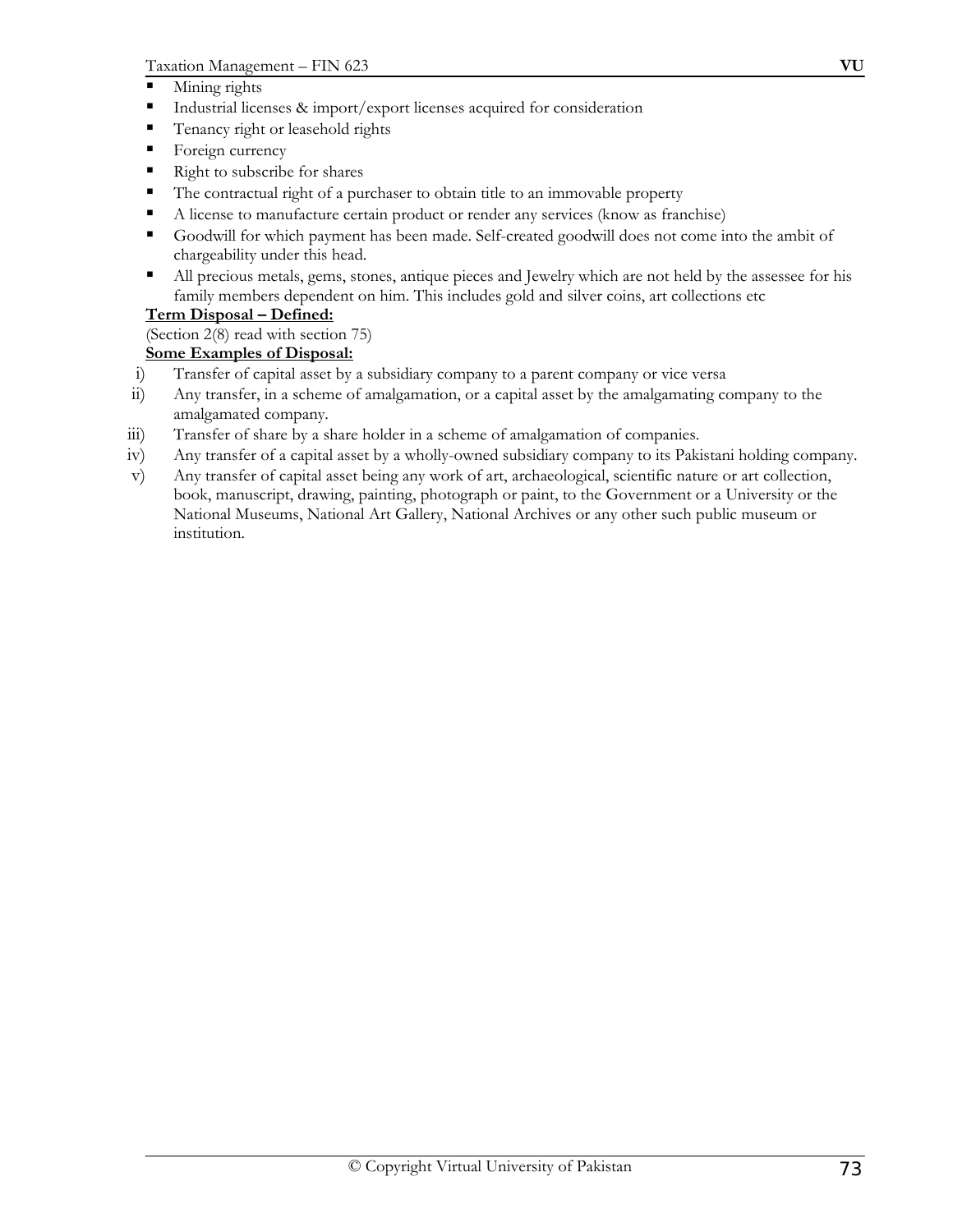## **LESSON 9.39**

## **CAPITAL GAINS**

#### **Disposals Not Chargeable To Tax Under Sec.79 Non Recognition Rules**

No gain or loss shall be taken to arise on the disposal of an asset:

- Between spouses under an agreement to live apart;
- By reason of the transmission of the asset to an executor or beneficiary on the death of person;
- By reason of a gift of the asset;
- By reason of the compulsory acquisition of the asset under any law where the consideration received for the disposal is reinvested by the recipient in an asset of a like kind within one year of the disposal;
- By a company to its shareholders on liquidation of the company; or
- By an association of persons to its member on dissolution of the association where the assets are distributed to members in accordance with their interests in the capital of the association

**Exemptions** in respect to capital gains have been outlined in various clauses of Part 1 of Second Schedule. **Exemptions as Contained in Second Schedule** 

**Clause (110)** Any income chargeable under the head "capital gains", being income from the sale of Mudarba certificates or any instrument of redeemable capital as defined in the Companies Ordinance, 1984, listed on any stock exchange in Pakistan or shares of public company and the Pakistan telecommunication corporation vouchers issued by the Government of Pakistan derived by a tax-payer.

**Clause(111)** any income chargeable under the head "capital gains" being income from the sale of shares of a public company derived by any foreign institutional investor as is approved by the federal Government for the purpose of this clause

#### **Clause (112)** omitted.

**Clause (113)** any income chargeable under the head "capital gains" being income from the sale of shares of a public company set up in any special industrial zone referred to in clause [126] of this schedule, derived by a person for a period of five years from the date of commencement of its commercial production: provided that the exemption under this clause shall not be available to a person from the sale of shares of such companies which are not eligible for exemption from tax under clause (126 ).

**Clause (114)** any income chargeable under the head "capital gains " derived by a person from an industrial undertaking set up in an area declared by the Federal Government to be a "Zone" within the meaning of the export processing zone Authority Ordinance 1980.

**Clause(114A)** any income chargeable under the head "capital gains", derived by a person from sale of ships and all floating crafts including tugs, dredgers, survey vessels and other specialized craft up to tax year ending on the thirtieth day of June ,2011]

## **Exercise on Capital Gain**

## **Exercise-1**:

On 1st July 2006, the Govt. prohibited the sale of plastic bags through an Ordinance and took over the machines of M/s WW Ltd; amounting Rs. 1,000,000/-. As a compensation package the Govt. paid Rs. 2,500,000/- to the Company. The company purchased new machines of the related business on 1st April 2007 costing the company Rs. 4,000,000/-.

Calculate gain on disposal and also explain whether this gain is chargeable to tax.

## **Solution E 1:**

| Considerations received (A) |     | Rs. 2,500,000        |
|-----------------------------|-----|----------------------|
| Cost of Acquisition         | (B) | <u>Rs. 1,000,000</u> |
| Capital Gain = $(A - B)$    |     | Rs.1,500,000         |

Although there is gain of Rs.1,500,000/ on disposal but it is not chargeable to tax since amount of consideration received has been invested in the like business during one year of disposal.

**Exercise2:** On 01/01/2004 Mr. Y purchased 10,000 shares at a price of Rs 30 per share. He sold these shares on 20/06/2006 at a price of Rs 50 per share. Calculate the gain taxable on this disposal. **Solution Ex. 2:**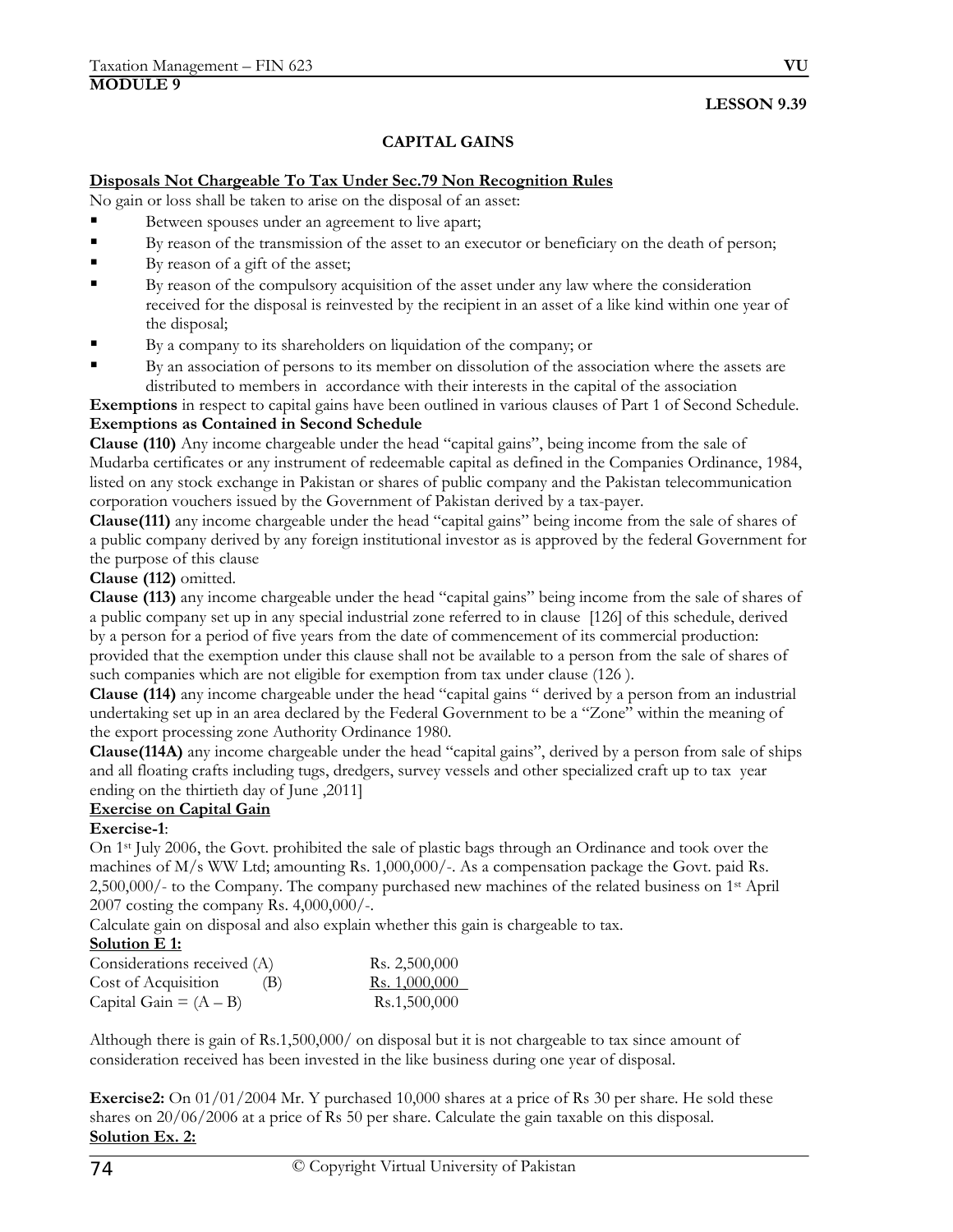| Taxation Management - FIN 623                                                                                          | VU          |
|------------------------------------------------------------------------------------------------------------------------|-------------|
| Consideration received on disposal (A) $(10,000 \times 50)$ =<br>$\sim$                                                | Rs. 500,000 |
| Cost of acquisition (B) $(10,000 \times 30)$ =                                                                         | Rs. 300,000 |
| Capital Gain (A-B)<br>$\sim$                                                                                           | Rs. 200,000 |
| Since shares held by the person for more than one year therefore under the provision of law $3/4$ <sup>th</sup> of the |             |
| gain would be taxable. Hence:                                                                                          |             |
| Taxable Capital Gain= $200,000 \times \frac{3}{4} = \text{Rs } 150,000$                                                |             |
| <b>Exercise 3:</b>                                                                                                     |             |
| On 01/10/2006, Mr. A had acquired mining rights at a cost of Rs 2,000,000. On 01/02/2007, he disposed                  |             |

of the rights to Mr. Y for consideration of Rs 5,000,000. Calculate Capital Gain. **Solution to Ex. 3:** 

| Capital Gain                           | Rs. 3,000,000 |
|----------------------------------------|---------------|
| Cost of acquisition $(B)$              | Rs. 2,000,000 |
| Consideration received on disposal (A) | Rs. 5,000,000 |

## **Exercise4:**

On 01/01/2004, M/s XYZ Pvt. Ltd. purchased 5000 shares of a public limited company at a price of Rs 100 per share. On 10/05/2006, the company disposed of these shares at a price of Rs 150 per share. Compute taxable gain on disposal of these shares.

## **Solution to E 4:**

| Rs. 250,000 |
|-------------|
|             |

Since Capital assets held by the person for more than one year therefore under the provisions of law  $3/4<sup>th</sup>$ of the gain would be taxable. Hence,

## **Taxable Capital Gain** =  $250,000 \text{ x } \frac{3}{4}$  = Rs  $187,500$

However, in this case, gain shall not be taxable since exemption under clause 110 of part 1 of 2nd schedule has been granted on gain on account of disposal of shares of a public limited company.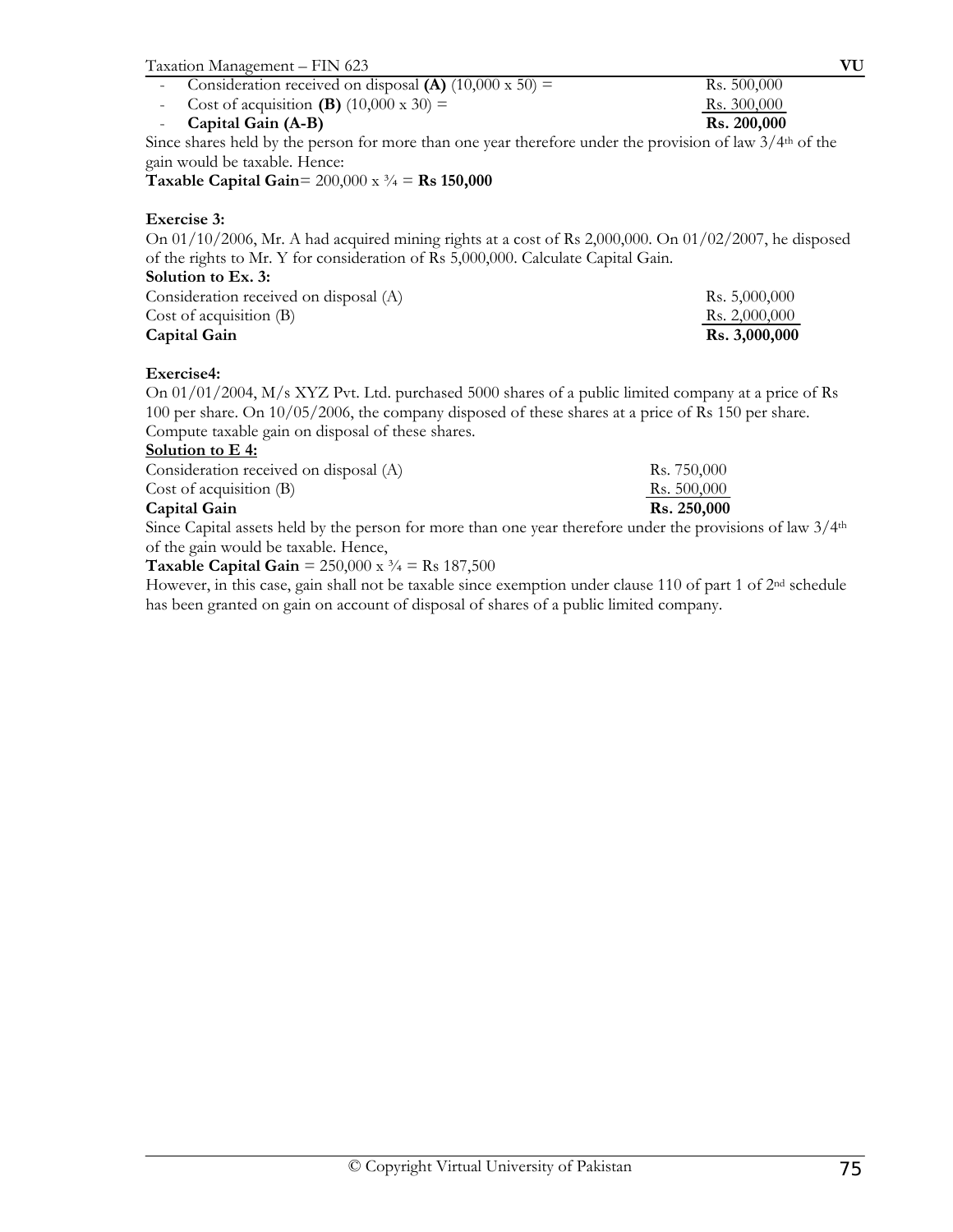## **LESSON 10.39**

## **INCOME FROM OTHER SOURCES (SECTION 39)**

Incomes not covered by any given heads of income are covered under this head. Some types covered under the head 'Income from other Sources'

- Income from Dividends
- **Income from Royalty**
- Profit on debt
- Profit, yield, interest, premium etc. received as well as accrued.
- However, Rental income (Leasing) received by a bank shall be 'Income from Business' not "Income from other sources'.
- Any amount received by bank from Mutual Funds shall be taxed under the head 'Income from Business' not under 'Income from other sources'.
- Profit derived from National Saving Scheme is covered under the head 'Income from other sources'.

#### **Other Miscellaneous Incomes Covered Under the Head 'Income From Other Sources'**  Income from:

- Annuities including annuities paid to a lender of trademark.
- Pension
- Income arising out of exploration rights (exploration of oil fields.
- Income on account of interest- free loans (Over Bench mark rate).
- Sum paid for vacating premises shall be treated as income of recipient.

Other Specific Items Covered Under the Head Income From Other Sources:

 Sum received not through permissible banking channels on account of loans, Advances, Gifts, and Deposits for issuance of Shares of companies offered for public subscription.

## **Sec. 39(3): if above sums received:**

- **•** Otherwise than through crossed bank cheque
- Otherwise than through banking channel or from a person not holding National Tax Number shall be treated as income chargeable to tax under the head 'Income from Other Sources' for the tax year in which it was received.

## **Exception to above:**

Sub Sec. (4): sub Section 3 of section 39 shall not apply to an advance payment for the sale of goods or supply of services.

Advances received from customers in connection with sale of goods & services are not to be included /added to income.

However, advances received against execution of contract or any other purposes shall be included to income if amount not received through crossed bank cheques or through permissible banking channels.

# **Unexplained Investments**

## **Sec. 111 unexplained income or assets Where**

- A person has made an investment,
- Any amount credited to person's books of account
- A person has incurred expenditure
- A person has made an investment,
- Any amount credited to person's books of account
- A person has incurred expenditure.

## **Sec. III unexplained income or assets**

But no reasonable explanation offered regarding sources of fund –the amount as (a), (b) and (c) above shall be included in person's income chargeable to tax.

◆ Sub Sec. 1 of Sec. 111 does not apply to any amount of Foreign Exchange remitted from outside Pakistan through normal banking channels that is en-cashed into Pak. Rupees by a scheduled Bank and encashment certificate from such bank is produced to that effect.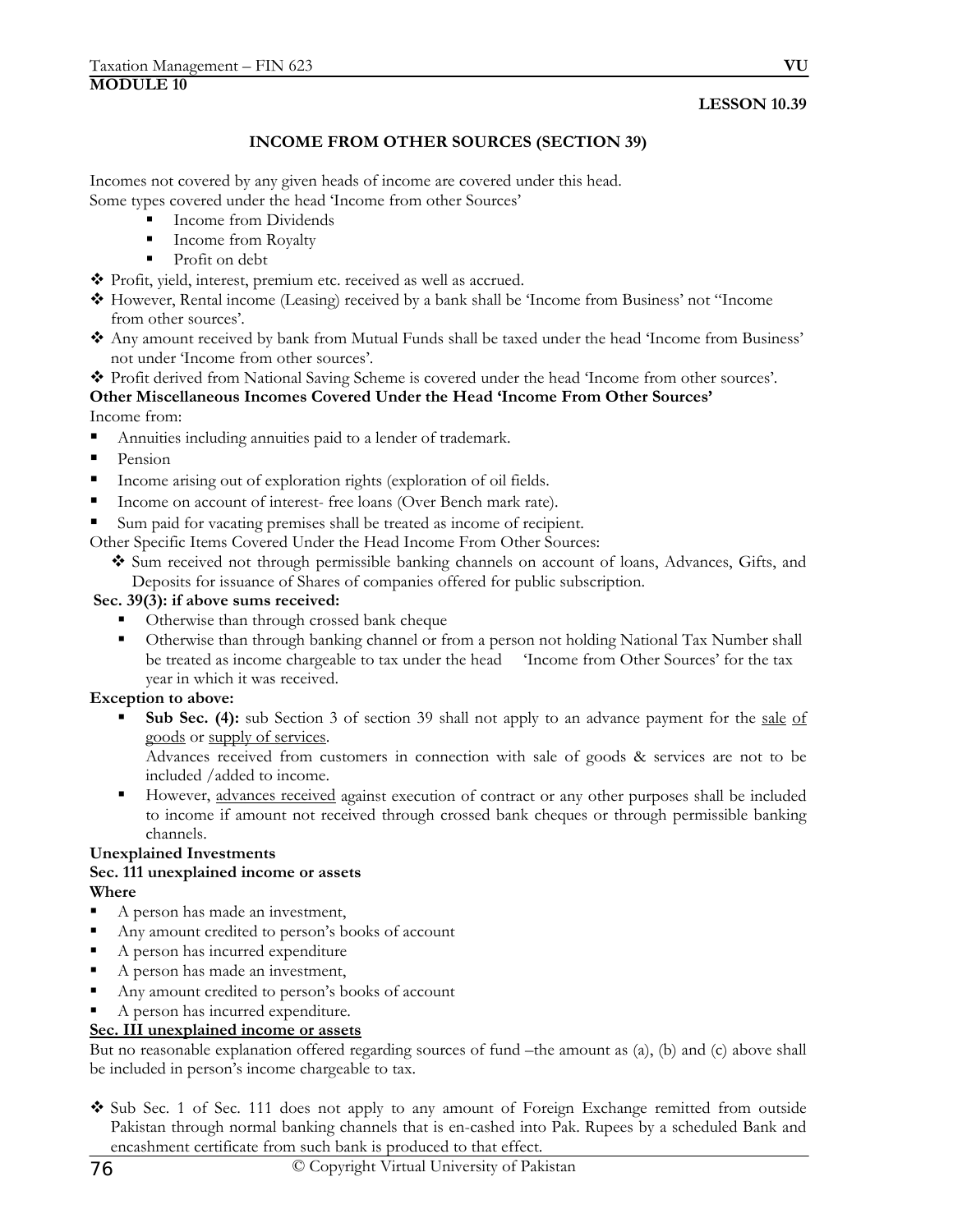Sub Sec. 1 of Sec 111 does not also apply to any unexplained amount relating to a period beyond preceding five tax years.

## **Immune (Exempted) Investments/Income**

- Private foreign Currency Accounts
- Three years Foreign Currency Bearer Certificates
- Rupees withdrawn or assets created out of:
	- Withdrawal from US Dollar Bearer Certificates,
	- **Withdrawal from F.C. Accounts**
	- Encashment of foreign exchange bearer certificates

## **Admissible Deductions:**

- Expenditure incurred to derive income chargeable to tax.
- A person receiving any profit on debt chargeable to tax under the head Income from Other Sources' shall be allowed a deduction for any Zakat paid by the person at the time the profit is paid to the person, deducted at the time of making payment of profit.
- **•** Depreciation allowed as deduction.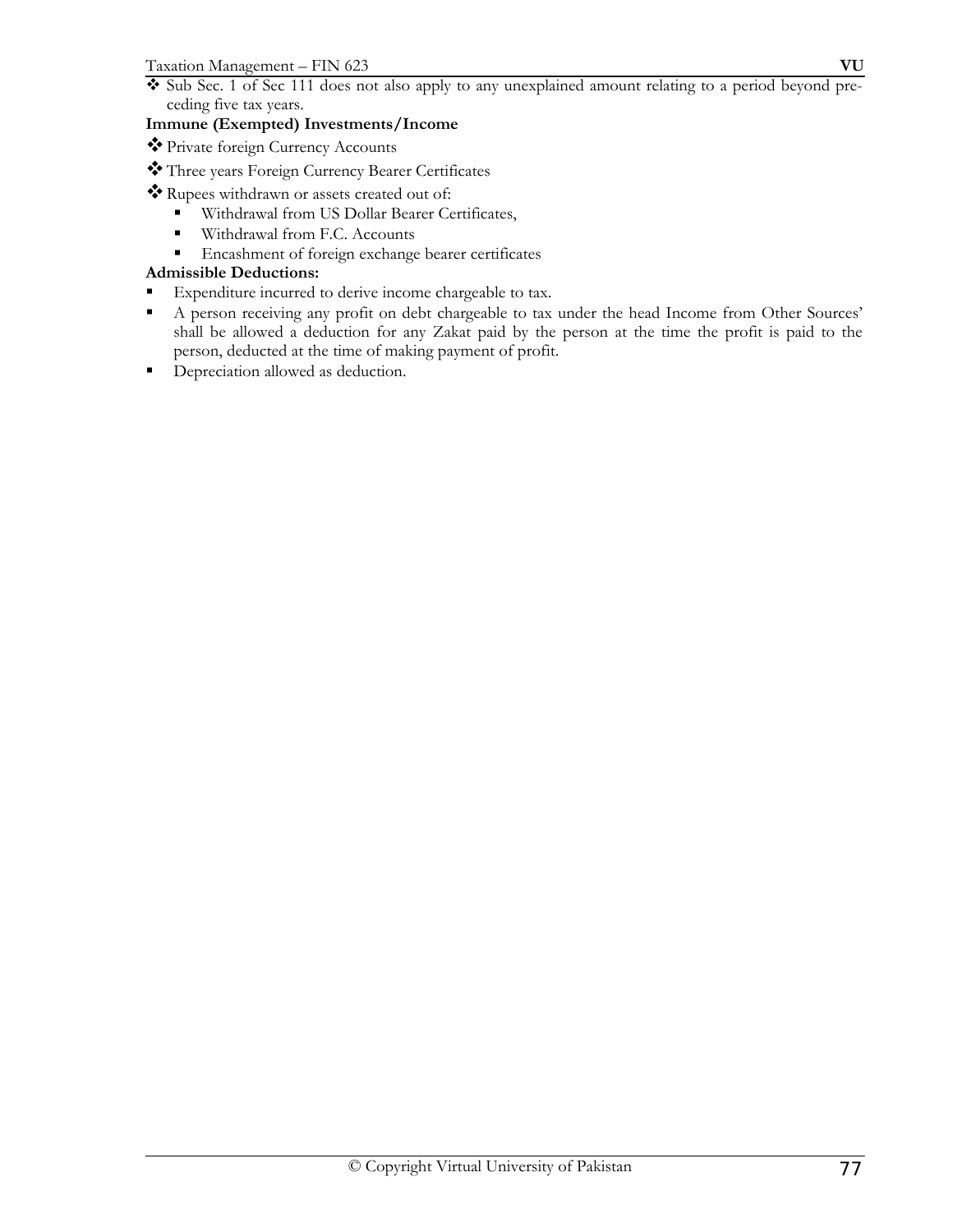## **LESSON 11.39**

## **56. SET OFF OF LOSSES**

- (1) Subject to sections 58 and 59, where a person sustains a loss for any tax year under any head of income specified in section 11, the person shall be entitled to have the amount of the loss set off against the person's income, if any, chargeable to tax under any other head of income for the year.
- (2) Except as provided in this Part, where a person sustains a loss under a head of income for a tax year that cannot be set off under sub-section (1), the person shall not be permitted to carry the loss forward to the next tax year.
- (3) Where, in a tax year, a person sustains a loss under the head "Income from Business" and a loss under another head of income, the loss under the head "Income from Business shall be set off last.

## 57. **Carry forward of Business Losses**

- (1) Where a person sustains a loss for a tax year under the head "Income from Business" (other than a loss to which section 58 applies) and the loss cannot be wholly set off under section 56, so much of the loss that has not been set off shall be carried forward to the following tax year and set off against the person's income chargeable under the head "Income from Business" for that year.
- (2) If a loss sustained by a person for a tax year under the head "Income from Business" is not wholly set off under sub-section (1), then the amount of the loss not set off shall be carried forward to the following tax year and applied as specified in subsection (1) in that year, and so on, but no loss can be carried forward to more than six tax years immediately succeeding the tax year for which the loss was first computed.
- (2A) Where a loss, referred to in sub-section (2), relating to any assessment year commencing on or after 1<sup>st</sup> day of July, 1995, and ending on the 30<sup>th</sup> day of June 2001, is sustained by a banking company wholly owned by the Federal Government as on first day of June, 2002, which is approved by the State Bank of Pakistan for the purpose of this sub-section, the said loss shall be carried forward for a period of ten years.
	- (3) Where a person has a loss carried forward under this section for more than one tax year, the loss of the earliest tax year shall be set off first.
	- (4) Where the loss referred to in sub-section (1) includes deductions allowed under sections 22, 23 and 24 that have not been set off against income, the amount not set off shall be added to the deductions allowed under those sections in the following tax year, and so on until completely set off.
	- (5) In determining whether a person's deductions under sections 22, 23 and 24 have been set off against income, the deductions allowed under those sections shall be taken into account last.

## **57A. Set off of business loss consequent to Amalgamation**

- (1) The accumulated loss under the head "Income from Business" (not being a loss to which section 58 applies) of an amalgamating company or companies shall be set off or carried forward against the business profits and gains of the amalgamated company and vice versa up to a period of six tax years immediately succeeding the tax year in which the loss was first computed in the case of amalgamated company amalgamating company or companies.
- (2) The provisions of sub-section (4) and (5) of section 57 shall, *mutatis mutandis*, apply for the purposes of allowing unabsorbed depreciation of amalgamating company or companies in the assessment of amalgamated company and vice versa
- (3) Where any of the conditions as laid down by the State Bank of Pakistan or the Securities and Exchange Commission of Pakistan or any court, as the case may be, in the scheme of amalgamation, are not fulfilled, the set off of loss or allowance for depreciation made in any tax year of the amalgamated company or the amalgamating company or companies shall be deemed to be the income of that amalgamated company or the amalgamating company or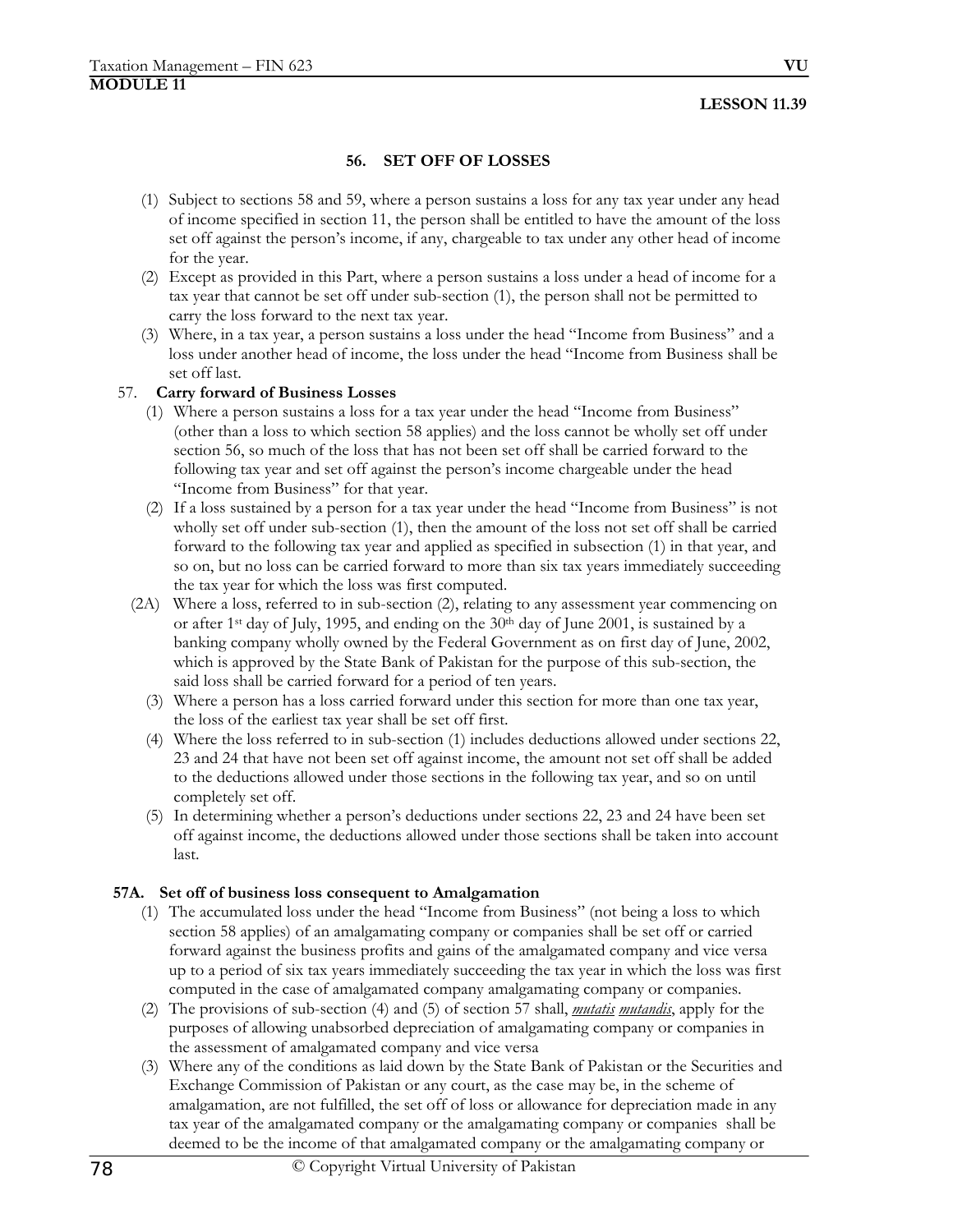companies, as the case may be, for the year in which such default is discovered by the Commissioner or taxation officer, and all the provisions of this 0rdinance shall apply accordingly.

## **59. Carry forward of Capital Losses**

- (1) Where a person sustains a loss for a tax year under the head "Capital Gains" (hereinafter referred to as a "capital loss"), the loss shall not be set off against the person's income, if any, chargeable under any other head of income for the year, but shall be carried forward to the next tax year and set off against the capital gain, if any, chargeable under the head "Capital Gains" for that year.
- (2) If a capital loss sustained by a person for a tax year under the head "Capital Gains" is not wholly set off under sub-section (1), then the amount of the loss not set off shall be carried forward to the following tax year, and so on, but no loss shall be carried forward to more than six tax years immediately succeeding the tax year for which the loss was first computed.
- (3) Where a person has a loss carried forward under this section for more than one tax year, the loss of the earliest tax year shall be set off first.

## **Deductible Allowances:**

## **60. Zakat**

- (1) A person shall be entitled to a deductible allowance for the amount of any Zakat paid by the person in a tax year under the Zakat and Ushr Ordinance, 1980 (XVIII of 1980).
- (2) Sub-section (1) does not apply to any Zakat taken into account under subsection (2) of section 40.
- (3) Any allowance or part of an allowance under this section for a tax year that is not able to be deducted under section 9 for the year shall not be refunded, carried forward to a subsequent tax year, or carried back to a preceding tax year.

## **61. Charitable donations:**

- (1) A person shall be entitled to a tax credit in respect of any sum paid, or any property given by the person in the tax year as a donation to –
	- a) any board of education or any university in Pakistan established by, or under, a Federal or a Provincial law;
	- b) any educational institution, hospital or relief fund established or run in Pakistan by Federal Government or a Provincial Government or a local authority; or
	- c) any non-profit organization.

Sub-section (1) substituted by Finance Act, 2003 which previously read as follows: A person shall be entitled to a tax credit for a tax year in respect of any amount paid, or property given by the person in the tax year as a donation to a non-profit organization."

(2) The amount of a person's tax credit allowed under sub-section (1) for a tax year shall be computed according to the following formula, namely:

# **(A/B) x C**

Where:

**A** is the amount of tax assessed to the person for the tax year before allowance of any tax credit under this Part;

**B** is the person's taxable income for the tax year; and

**C** is the lesser of:

- (a) the total amount of the person's donations referred to in subsection (1) in the year, including the fair market value of any property given; or
- (b) where the person is:
	- (i) an individual or association of persons, thirty per cent of the taxable income of the person for the year; or
	- (ii) a company, fifteen per cent of the taxable income of the person for the year.
	- (3) For the purposes of clause (a) of component **C** of the formula in subsection (2), the fair market value of any property given shall be determined at the time it is given.
	- (4) A cash amount paid by a person as a donation shall be taken into account under clause (a) of component **C** of sub-section (2) only if it was paid by a crossed cheque drawn on a bank.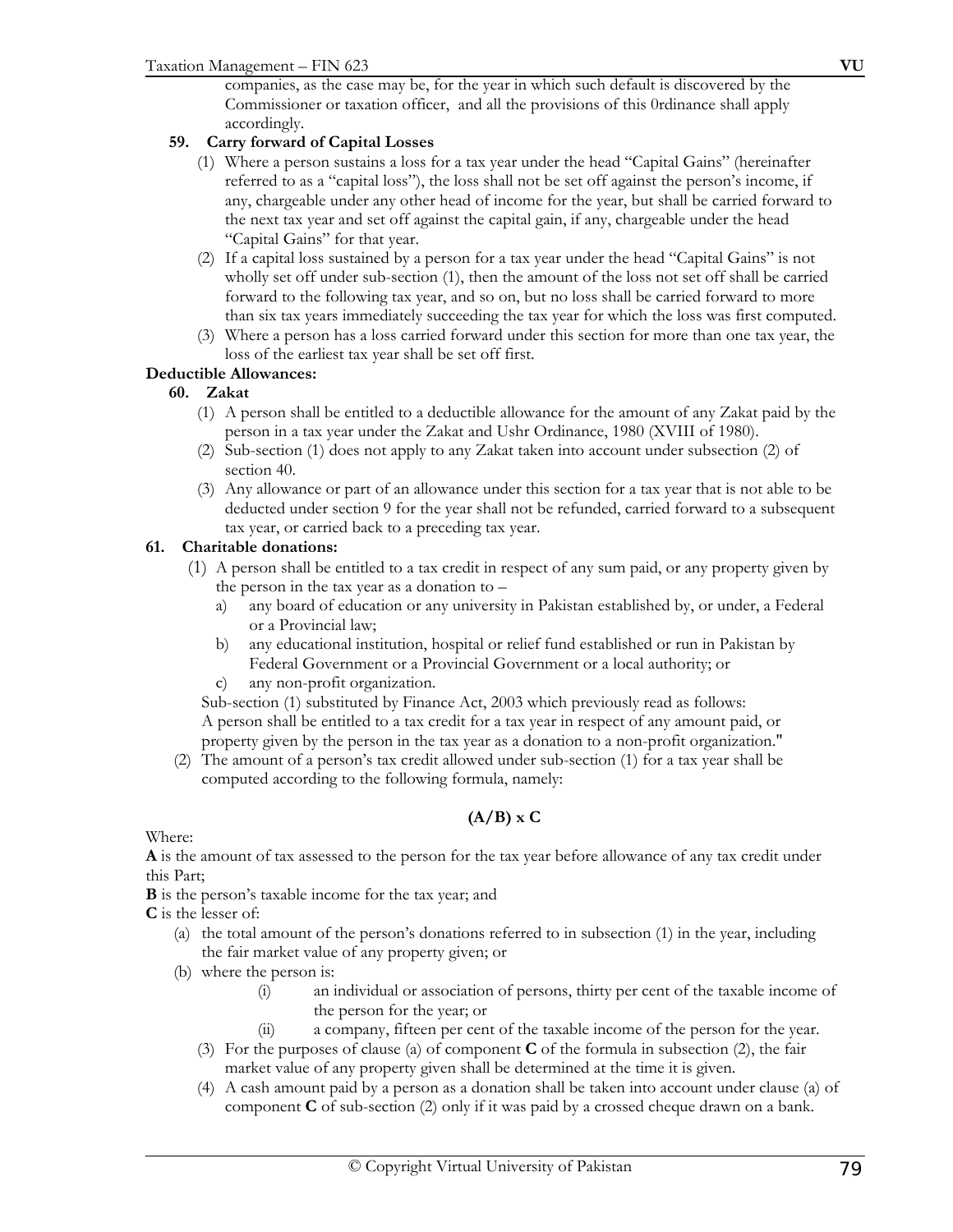(5) The Central Board of Revenue may make rules regulating the procedure of the grant of approval under sub-clause (c) of clause (36) of section 2 and any other matter connected with, or incidental to, the operation of this section.

## **62. Investment in shares**

- (1) A person other than a company shall be entitled to a tax credit for a tax year in respect of the cost of acquiring in the year new shares offered to the public by a public company listed on a stock exchange in Pakistan where the person other than a company is the original allottee of the shares or the shares are acquired from the Privatization Commission of Pakistan.
- (2) The amount of a person's tax credit allowed under sub-section (1) for a tax year shall be computed according to the following formula, namely:

## **(A/B) x C**

## Where:

**A** is the amount of tax assessed to the person for the tax year before allowance of any tax credit under this Part;

**B** is the person's taxable income for the tax year; and

**C** is the lesser of:

- (a) the total cost of acquiring the shares referred to in sub-section (1) in the year;
- (b) ten per cent of the person's taxable income for the year; or
- (c) two hundred thousand rupees.
- (3) Where:
	- a) a person has been allowed a tax credit under sub-section (1) in a tax year in respect of the purchase of a share; and
	- b) the person has made a disposal of the share within twelve months of the date of acquisition,

The amount of tax payable by the person for the tax year in which the shares were disposed of shall be increased by the amount of the credit allowed.

## **63. Contribution to an Approved Pension Fund**

- (1) An eligible person as defined in sub-section (19A) of section 2 deriving income chargeable to tax under the head "Salary" or the head "Income from Business" shall be entitled to a tax credit for a tax year in respect of any contribution or premium paid in the year by the person in approved pension fund under the Voluntary Pension System Rules, 2005.
- (2) The amount of a person's tax credit allowed under sub-section (1) for a tax year shall be computed according to the following formula, namely:

## **(A/B) x C**

Where:

**A** is the amount of tax assessed to the person for the tax year, before allowance of any tax credit under this Part;

**B** is the person's taxable income for the tax year; and

**C** is the lesser of

- (a) the total contribution or premium referred to in sub-section (1) paid by the person in the year; or
- (b) twenty per cent of the eligible person's taxable income for the relevant tax year; Provided that an eligible person (words "a person" substituted by Finance Bill 2006) joining the pension fund at the age of forty-one years or above, during the first ten years starting from July 1, 2006 (words "of the notification of the Voluntary Pension System Rules, 2005" substituted by Finance Bill 2006), shall be allowed additional contribution of 2% per annum for each year of age exceeding forty years. Provided further that the total contribution allowed to such person shall not exceed 50% of the total taxable income of the preceding year; or
- (c) five hundred thousand rupees.
- (3) The transfer by the members of approved employment pension or annuity scheme or approved occupational saving scheme of their existing balance to their individual pension accounts maintained with one or more pension fund managers shall not qualify for tax credit under this section.

## **63. Retirement annuity scheme**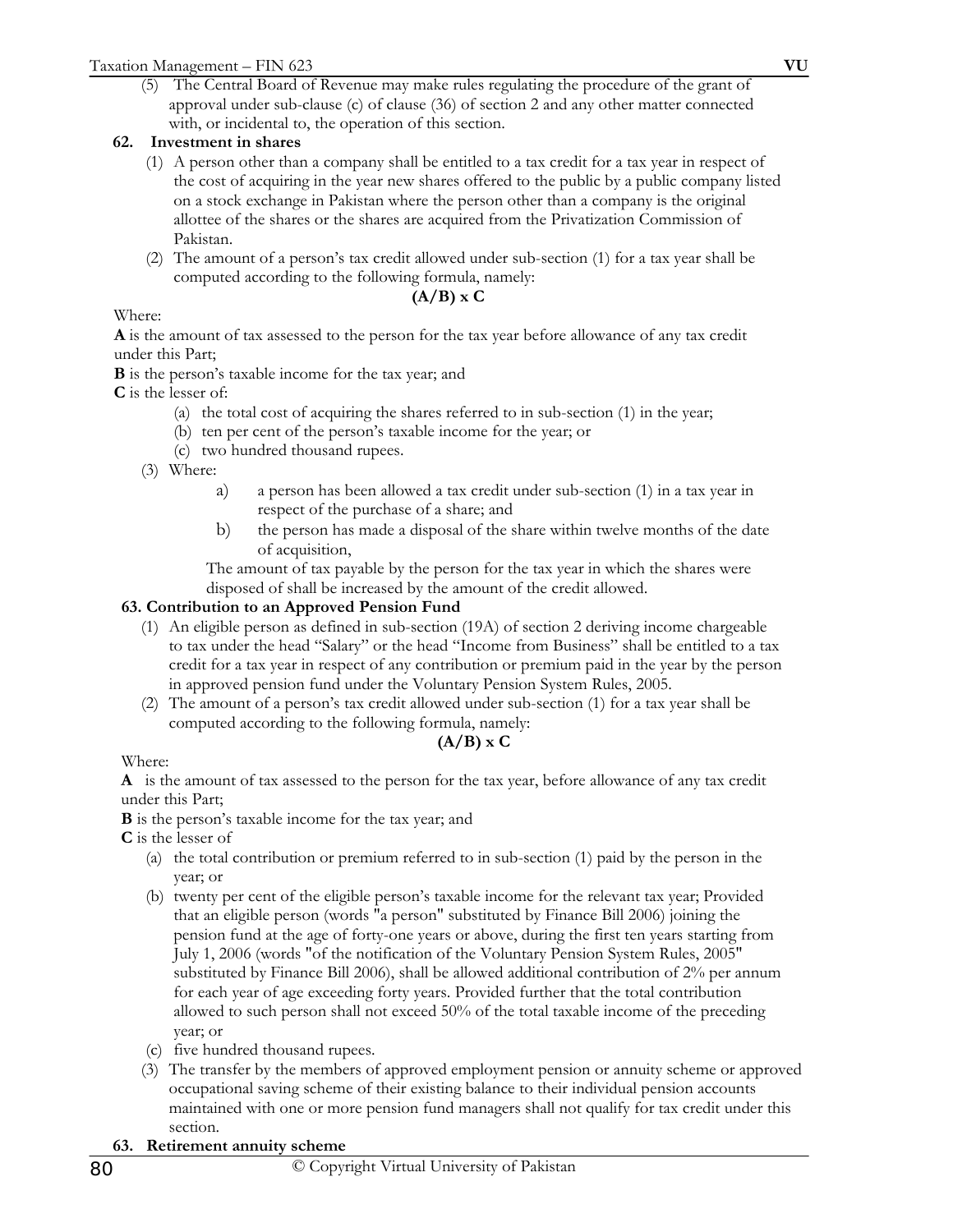- (1) Subject to subsection (3), a resident individual deriving income chargeable to tax under the head "Salary" or the head "Income from Business" shall be entitled to a tax credit for a tax year in respect of any contribution or premium paid in the year by the person under a contract of annuity scheme approved by , Securities and Exchange Commission of Pakistan of an insurance company duly registered under the Insurance Ordinance, 2000 (XXXIX of 2000), having its main object the provision to the person of an annuity in old age.
- (2) The amount of a resident individual's tax credit allowed under sub-section (1) for a tax year shall be computed according to the following formula, namely:

## **(A/B) x C**

Where:

**A** is the amount of tax assessed to the person for the tax year before allowance of any tax credit under this Part;

**B** is the person's taxable income for the tax year; and

**C** is the lesser of:

- a) the total contribution or premium referred to in sub-section (1) paid by the individual in the year;
- b) ten (Substituted for "five" by Finance Act, 2003) per cent of the person's taxable (Substituted for "total" by Finance Act, 2003) income for the tax year; or
- c) two (Substituted for "one" by Finance Act, 2003) hundred thousand rupees.
- (3) A person shall not be entitled to a tax credit under sub-section (1) in respect of a contract of annuity which provides:
	- (a) for the payment during the life of the person of any amount besides an annuity;
	- (b) for the annuity payable to the person to commence before the person attains the age of sixty years;
	- (c) that the annuity is capable, in whole or part, of surrender, commutation, or assignment; or
	- (d) for payment of the annuity outside Pakistan.

## **64. Profit on debt:**

(1) A person shall be entitled to a tax credit for a tax year in respect of any profit or share in rent and share in appreciation for value of house paid by the person in the year on a loan by a scheduled bank or non-banking finance institution regulated by the Security and Exchange Commission of Pakistan or advanced by Government or the local authority or a statutory body or a public company listed on a registered stock exchange in Pakistan where the person utilizes the loan for the construction of a new house or the acquisition of a house.

*Sub-Section (1) substituted by Finance Act, 2003 which previously read as follows:* 

"(1) A person shall be entitled to a tax credit for a tax year in respect of any profit or share in rent and share in appreciation of value of house paid by the person in the year on a loan by a scheduled bank under a house finance scheme approved by the State Bank of Pakistan or advanced by Government, the local authority or House Building Finance Corporation where the person utilizes the loan for the construction of a new house or the acquisition of a house."

(2) The amount of a person's tax credit allowed under sub-section (1) for a tax year shall be computed according to the following formula, namely:

#### **(A/B) x C**

Where:

**A** is the amount of tax assessed to the person for the tax year before allowance of any tax credit under this Part;

**B** is the person's taxable income for the tax year; and

**C** is the lesser of:

(a) the total profit referred to in sub-section (1) paid by the person in the year;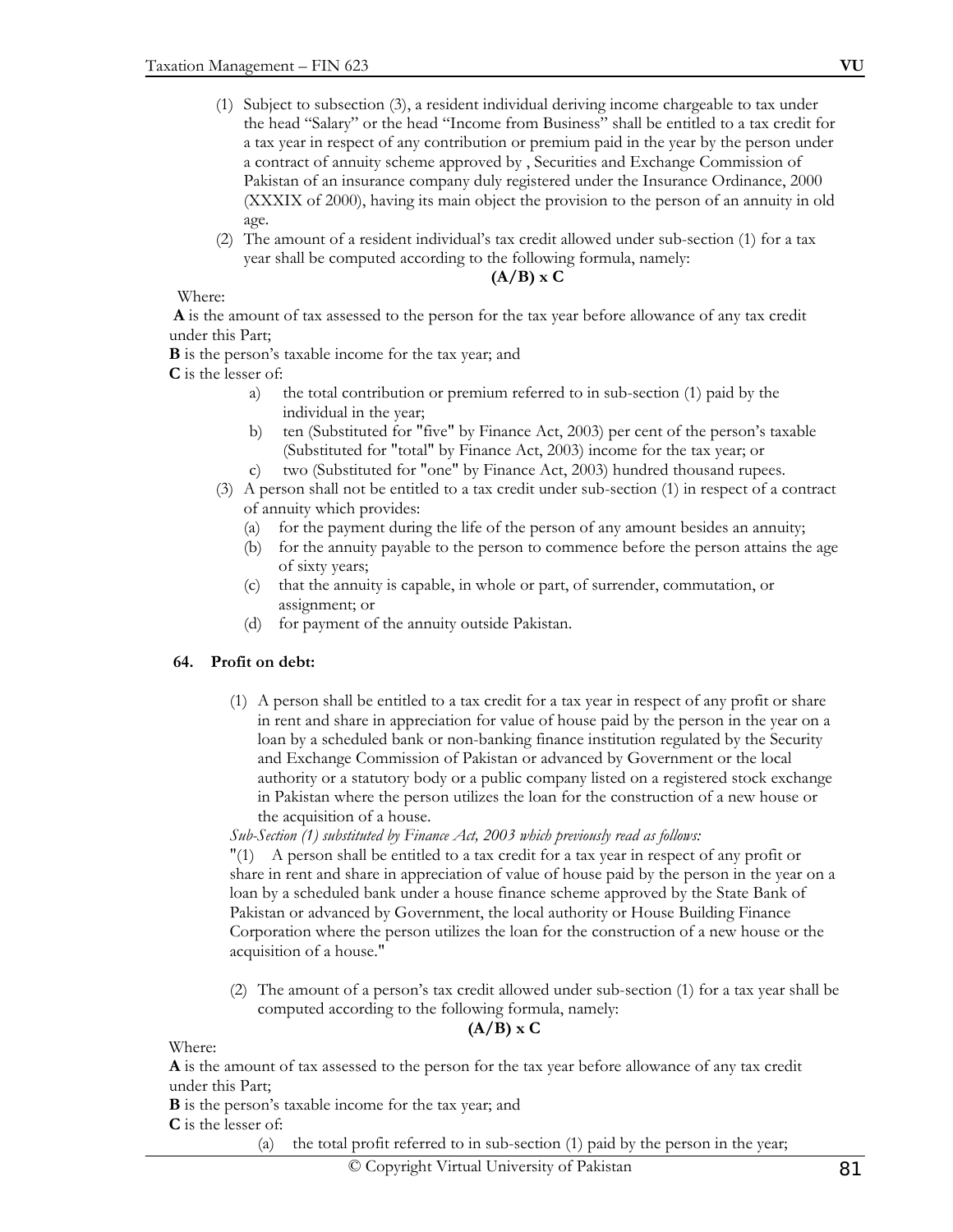- (b) forty (substituted "twenty five" by Finance Act, 2003) per cent of the person's taxable (Substituted for "total" by Finance Act, 2003) income for the year; or
- (c) five (Substituted for "one" by Finance Act, 2003) hundred thousand rupees.
- (3) A person is not entitled to tax credit under this section for any profit deductible under section 17.

# **Common Rules**

## **Income of joint owners Section 66**

- Where any property is own by two or more persons and there respective shares are definite and ascertainable:
	- a) the persons shall not be assessed as an AOP in respect of the property; and
	- b) the share of each person in the income from property for a tax year shall be taken into account in the computation of persons taxable income for that year.
- This section shall not apply in computing income chargeable under the head "Income from Business" **Apportionment of deductions Section 67**

Where the expenditure relates to:

- The derivation of more than one head of income; or
- The derivation of income comprising of taxable income and any income under final tax regime
- The derivation of income chargeable to tax under a head of income and to some other purpose,
- The expenditure shall be apportioned on any reasonable basis taking account of the relative nature and size of the activities to which the amount relates.

# **Fair Market Value Section 68**

 Fair market value of any property or rent, asset, service, benefit or perquisites at a particular time shall be the price which these mentioned above would ordinarily fetch on sale or supply in the open market at that time.

## **Receipt of Income Section 69:**

- A person shall be treated as having received an amount, benefit, or perquisites if it is:
	- (a) actually received by the person
	- (b) applied on behalf of the person, at the instruction of the person or under any law; or
	- (c) made available to the person.

## **Recouped expenditure: Section 70**

 where a person has been allowed a deduction for any expenditure or loss incurred in a tax year in the computation of persons income chargeable to tax under a head of income and, subsequently, the person has received in cash or in kind, any amount in respect of such expenditure or loss, the amount so received shall be included in the income chargeable under the head for the tax year in which it is received.

## **Currency Conversion: Section 71**

- Every amount taken into account under this ordinance shall be in Rupees
- Where an amount is in a currency other than Rupees, the amount shall be converted to the Rupees at the State Bank of Pakistan exchange rsate applicable on that date.

## **Cessation of Source of Income: Section 72**

- Where:
	- a) any income is derived by a person in a tax year from any business, activity, investment or other source that has ceased either before the commencement of the year or during the year; and
	- b) if the income has been derived before the business, activity, investment or other source ceased, it would have been chargeable to tax under this ordinance,
- This ordinance shall apply to the income on the basis that the business, activity, investment or other source had not ceased at the time the income was derived.

## **Rules to prevent double Derivation and double Deductions: Section 73**

**Sec 73** 

- (1) Where:
	- (a) any amount is chargeable to tax under this ordinance on the basis that it is receivable, the amount shall not be chargeable again on the basis that it is received; or
	- (b) any amount is chargeable to tax under this ordinance on the basis that it is received, the amount shall not be chargeable again on the basis that it is receivable; or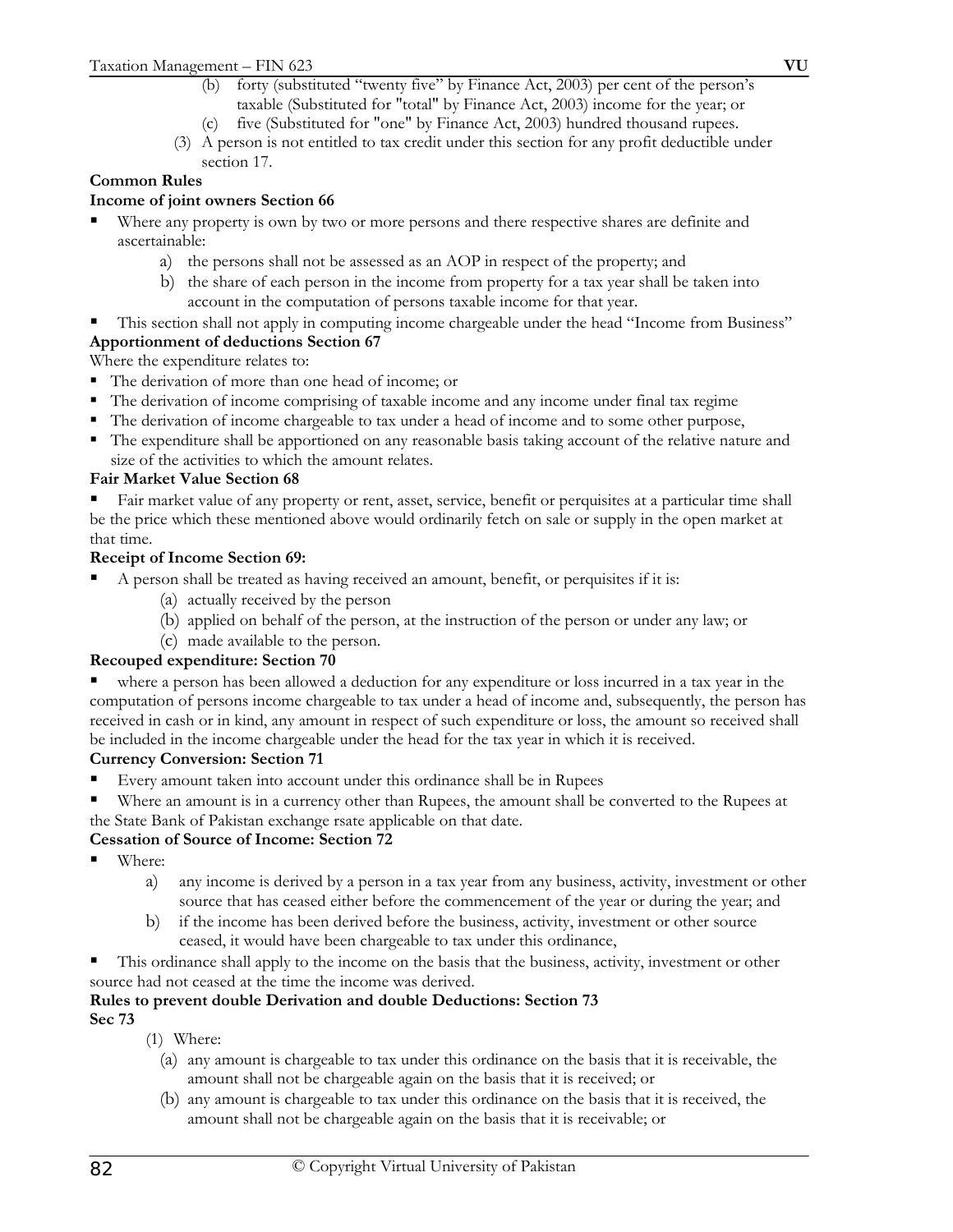- (2) For the purposes of this Ordinance,
	- Where:
		- (a) any expenditure is deductible under this Ordinance on the basis that it is payable, the expenditure shall not be deductible again on the basis that it is paid; or
		- (b) any expenditure is deductible under this Ordinance on the basis that it is paid, the expenditure shall not be deductible again on the basis that it is payable.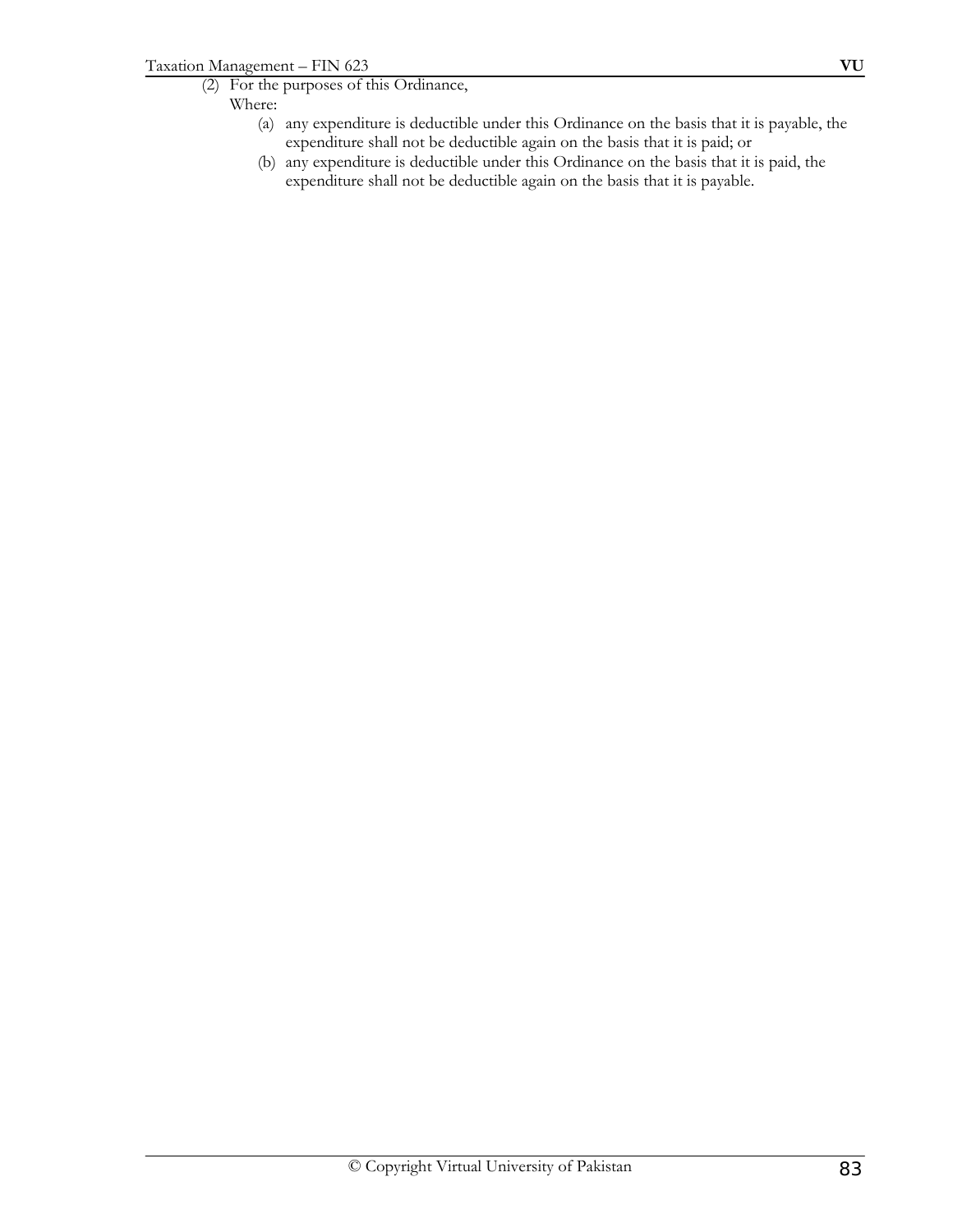## **LESSON 12.39**

### **TAXATION OF INDIVIDUALS AND TAXATION OF ASSOCIATION OF PERSONS**

#### **Exercise1-Sole Proprietorship**

Mr. A is running business as sole proprietor. From the following information/data relevant to tax year 2007.

| Opening Stock                           | Rs.800,000             |
|-----------------------------------------|------------------------|
| Purchases                               | Rs.1,000,000           |
| Sales                                   | Rs.2,000,000           |
| Carriage inwards                        | Rs.30,000              |
| Closing stock                           | Rs.800,000             |
| Electric bill of office paid            | R <sub>s</sub> 18,000  |
| Telephone bill paid                     | Rs 20,000              |
| Rent of office                          | Rs 120,000             |
| Stationary for office                   | <b>Rs</b> 4000         |
| Postages                                | <b>Rs</b> 3000         |
| Salaries to staff                       | R <sub>s</sub> 200,000 |
| Advertisement expenses                  | Rs 10,000              |
| Advance tax paid                        | Rs 60,000              |
| Compute taxable income and tax thereon. |                        |
| <u>Solution to Ex. 1:</u>               |                        |
| Tax Payer: Mr. A                        | Tax                    |

Sole proprietorship NTN: 000111

x Year: 2007

**Trading and Profit & Loss Account**

**In Rs**

| Opening balance               | 800,000               | Sale          | 2,000,000 |
|-------------------------------|-----------------------|---------------|-----------|
| Purchases                     | 1,000,000             | Closing Stock | 800,000   |
| Carriage inward               | 30,000                |               |           |
| Gross profit                  | 970,000               |               |           |
| Total                         | 2,800,000             |               | 2,800,000 |
| Electricity                   | 18,000                |               |           |
| Telephone                     | 20,000                |               |           |
| Office rent                   | 120,000               |               |           |
| Stationary                    | 4,000                 |               |           |
| Postages                      | 3,000                 |               |           |
| Salaries                      | 200,000               |               |           |
| Advertising                   | 10,000                |               |           |
| Net profit                    | 595,000               |               |           |
| Total                         | 970,000               |               | 970,000   |
| Tax payable 595,000 x 12.50%= | Rs. 74,375            |               |           |
| Advance tax paid              | R <sub>s</sub> 60,000 |               |           |
| Tax payable                   | Rs 14,375             |               |           |
| Tax paid with return          | Rs 14,375             |               |           |
| Tax payable / refundable      | Nil                   |               |           |

#### **Exercise 2: Taxation of Association of Persons**

From the following information/ data for tax year 2007 regarding M/S XYZ brothers, a partnership firm, compute taxable income and tax liability of the firm as well as individual members.

- This firm comprises of three partners Mr. X, Mr. Y and Mr. Z, each partner has equal share in profits.
- Net profit of M/S XYZ brothers for tax year 2007 is worked out as Rs 900,000.
- Mr. Z has also earned income amounting Rs 200,000 from other sources.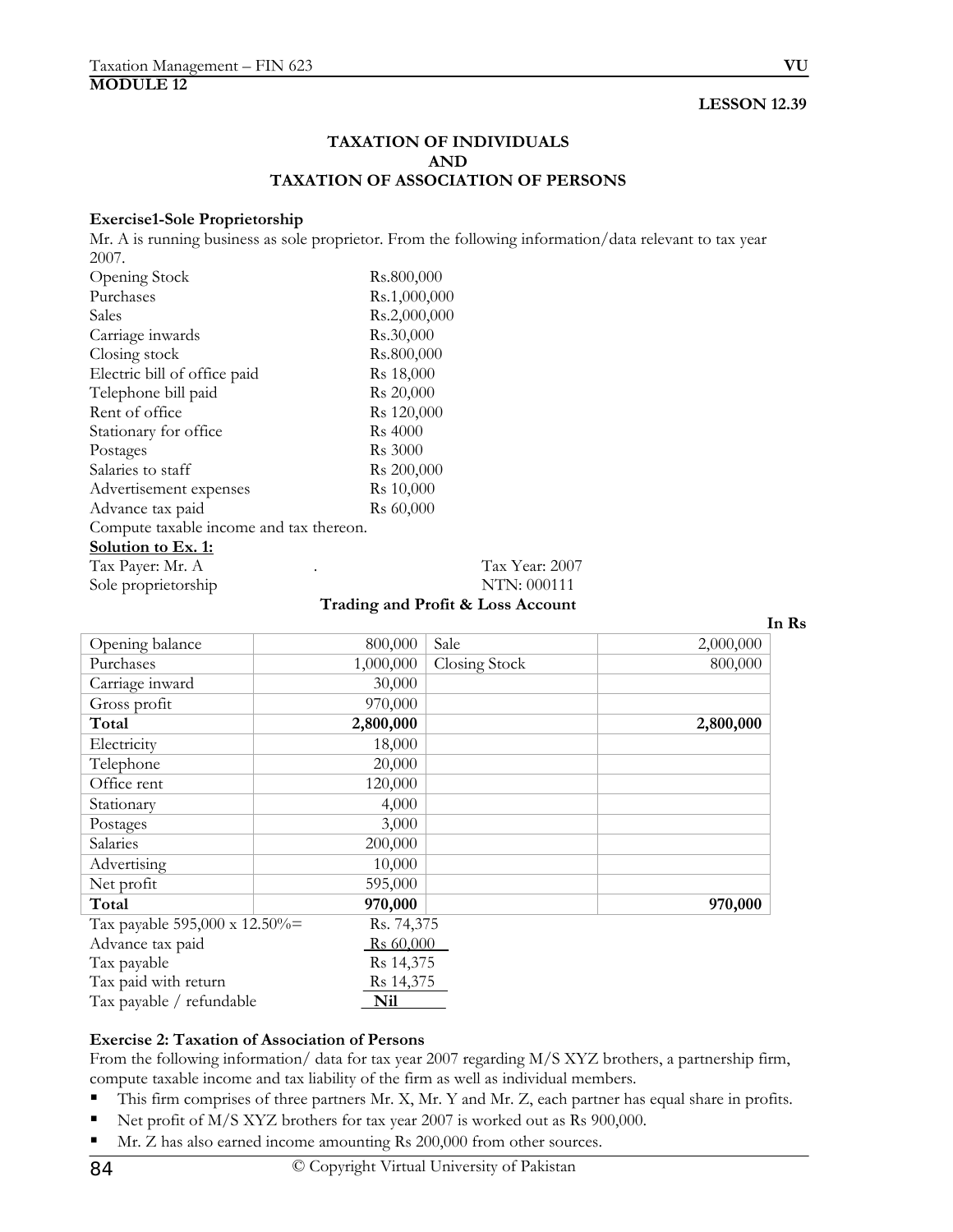Taxation Management – FIN 623 **VU**

#### **Solution Exercise 2:**

| Tax Payer: M/S. XYZ                                                           | Tax Year: 2007 |
|-------------------------------------------------------------------------------|----------------|
| Partnership Firm                                                              | NTN: 000111    |
| • Net profit (taxable income)                                                 | $=$ Rs 900,000 |
| • Tax liability of firm                                                       |                |
| $(900,000 \times 17.50 \frac{9}{6})$                                          | $=$ Rs 157,500 |
| *Tax rate at serial # 12 for income range Rs 800,000 to 1,000,000 is applied. |                |

#### **Note:**

Tax liability is the obligation of firm and not of the partners. However, if partner has income from any other source, his share of income from partnership is added to taxable income only for rate purposes. Share of profit of each member Mr. X, Mr. Y and Mr. Z Rs 300,000 each.

#### **Computation of tax liability of Mr. Z**

| Income from other sources                                                | Rs200,000             |
|--------------------------------------------------------------------------|-----------------------|
| • Share of profit of Mr. Z from firm $M/s$ XYZ brothers                  |                       |
| (Add for rate purposes only)                                             | <u>Rs</u> 300,000     |
| ■ Taxable income                                                         | $\text{Rs } 500,000$  |
| <b>Tax payable (500,000 x 10%)</b>                                       | R <sub>s</sub> 50,000 |
| • Subtract tax liability due to addition of Rs 300,000 for rate purposes |                       |
| $(50,000 / 500,000 \times 300,000 = 30,000)$                             | Rs 30,000             |
| $\blacksquare$ Tax payable by Mr. Z                                      | <b>Rs</b> 20,000      |
| $(50,000-30,000=20,000)$                                                 |                       |

If Rs 300,000 would have not been added for rate purposes, Mr. Z would have paid tax at the rate of 4 % that is 200,000 x 4% = 8,000 instead of Rs 20,000.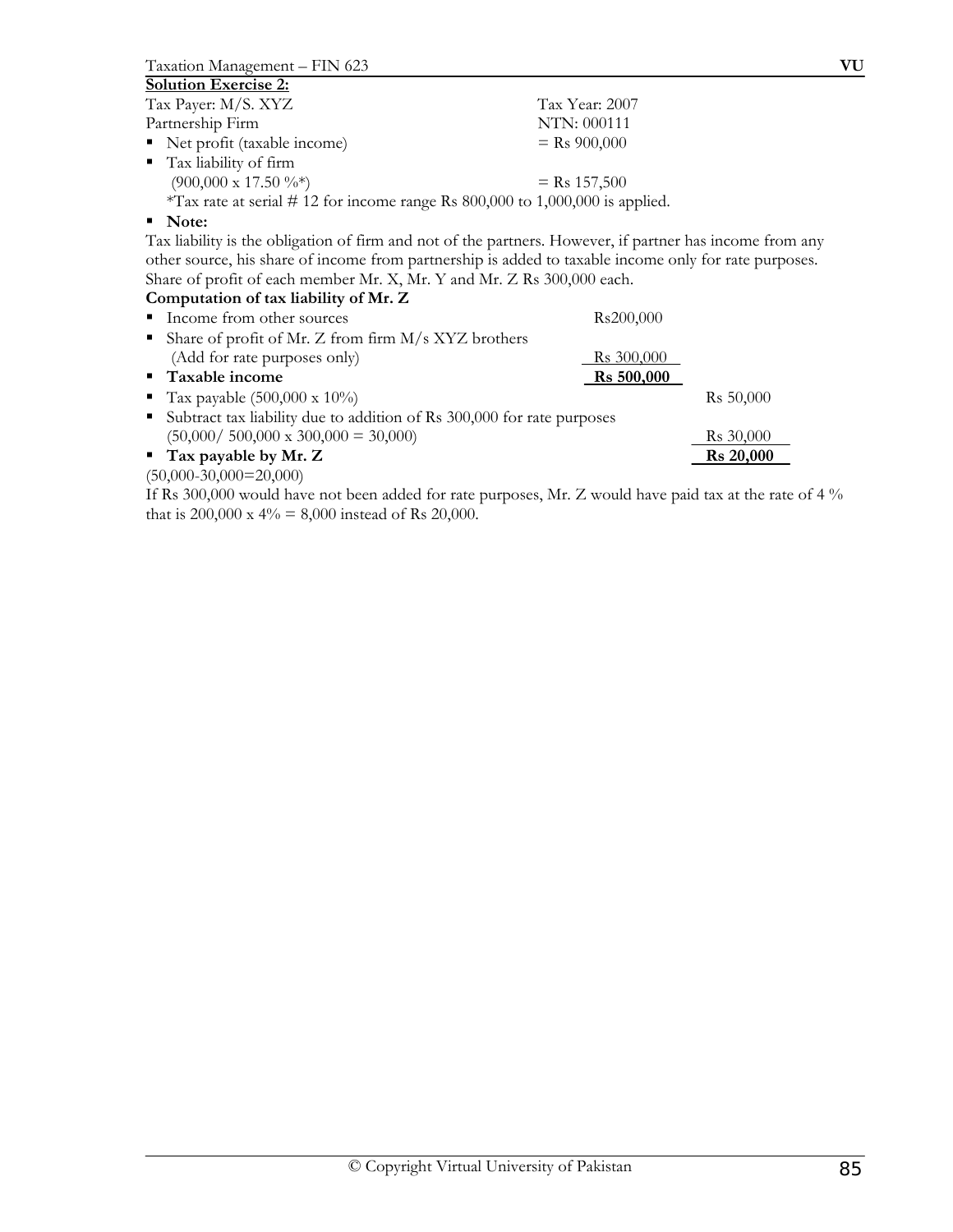#### **LESSON 13.39**

## **TAXATION OF COMPANIES**

#### **Minimum Tax on Resident Companies Sec 113**

Resident Company is subjected to minimum tax  $\omega$  0.50% of its turnover for a tax year, even in cases where the company sustains loss.

Turnover under this section means:

- the gross receipts, exclusive of sales tax and central excise duty or any trade discounts shown on invoice or bills, derived from the sale of goods;
- the gross fees for the rendering of services or giving benefits, including commissions;
- the gross receipts from the executions of contracts; and
- the company's share of the amounts stated above of any association of persons of which the company is a member

#### **Exercise-1**

M/S XYZ (PVT) Ltd. filed return for tax year 2007, declaring taxable income of Rs. 1,300,000 and paid entire liability of tax. On scrutiny of record by tax authorities, it came to their notice that following amounts have been paid by Cash. In the light of this information/data compute tax liability of said company for tax year-2007.

| Salary                                            | Rs. 30,000     |
|---------------------------------------------------|----------------|
| Office Rent                                       | Rs. 120,000    |
| Professional Fee                                  | Rs. 80,000     |
| Postages                                          | Rs. 8,000      |
| Freight paid                                      | Rs. 9,000      |
| Electricity bill                                  | Rs. 7,000      |
| Telephone                                         | Rs. 5,000      |
| Penalty                                           | Rs. 9,000      |
| Solution of E-1                                   |                |
| Add Back Inadmissible Deductions Under Section 21 |                |
| Salary paid by cash                               | Rs. 30,000     |
| Rent of office paid by cash                       | Rs. 120,000    |
| Professional fee paid by cash                     | Rs. 80,000     |
| Total Additions                                   | Rs. 230,000    |
| Declared income                                   | Rs. 1,300,000  |
| Tax already paid (1,300,000 x 35%)                | 455,000<br>Rs. |
| Additions made U/S 21                             | 230,000<br>Rs. |
| Tax payable on additions                          | 80,500<br>Rs.  |
| Note:                                             |                |

Additions on account of rest of payments, although by cash not required to be added back as provided in section 21(L)

## **Computation of Depreciation**

#### **Exercise 2**

M/S A.K. Brothers is a partnership firm. In the books of accounts the following information/data has been provided with respect to plant and machinery. Compute normal depreciation and initial allowance in the light of the given information.

| Book value of plant and machinery as on 01-07-2006      |                                            |                | Rs. 1,800,000            |
|---------------------------------------------------------|--------------------------------------------|----------------|--------------------------|
| Machinery disposed of during the year with book value.  |                                            |                | 600,000<br>Rs.           |
| Additions of eligible depreciable asset during the year |                                            |                | R <sub>s</sub> 1,000,000 |
| Solution of E-2                                         |                                            |                |                          |
| Tax Payer: A.K. Brothers                                |                                            | Tax Year: 2007 |                          |
| Residential Status: Resident                            |                                            | NTN: 000111    |                          |
| <b>Particulars</b>                                      | <b>Book value</b>                          | Depreciation   |                          |
| Opening W.D.V                                           | 1,800,000                                  |                |                          |
| Disposals                                               | (600,000)                                  |                |                          |
| 86                                                      | © Copyright Virtual University of Pakistan |                |                          |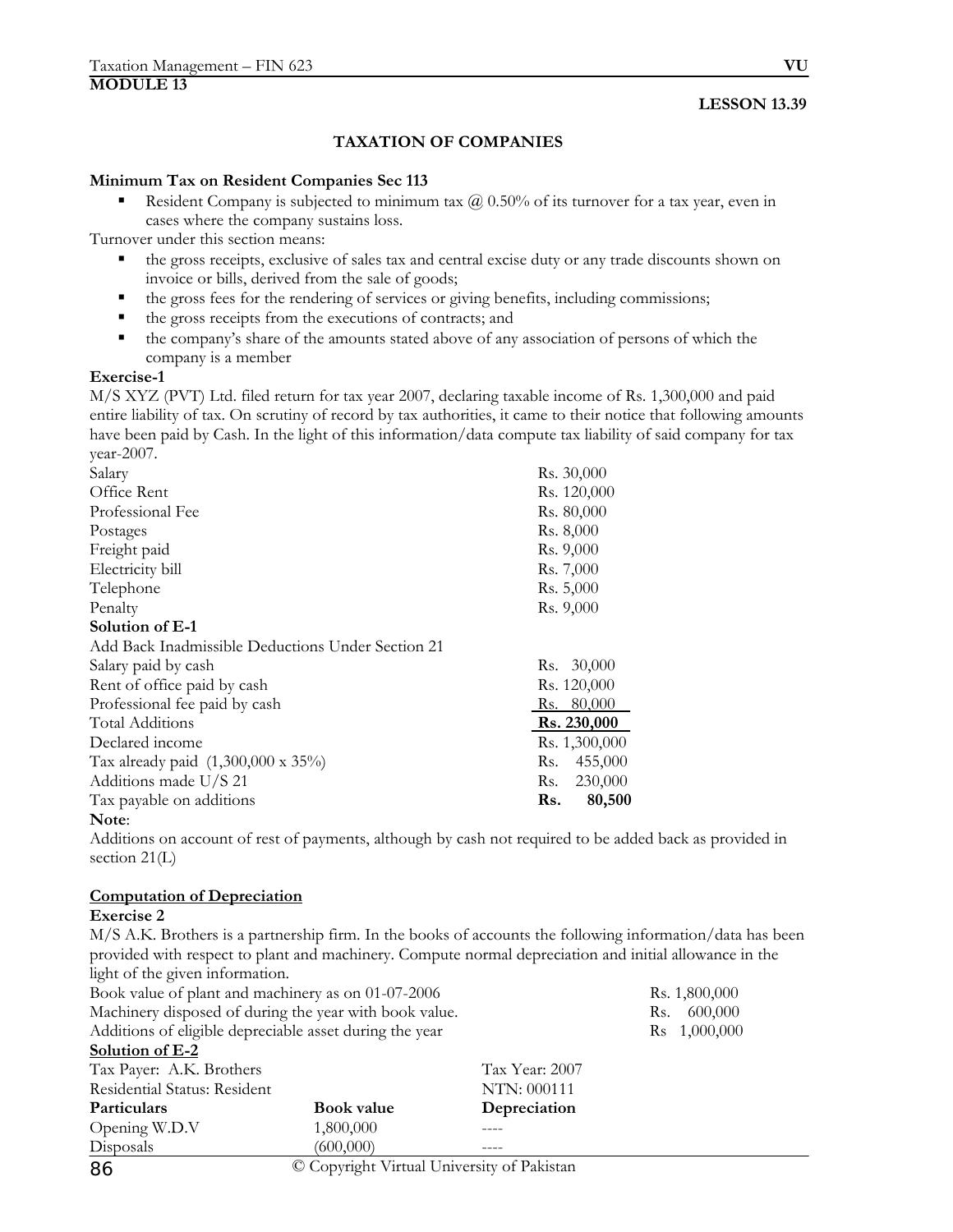| Taxation Management - FIN 623                        |                               |                                                                                           | VU                                                                                                             |
|------------------------------------------------------|-------------------------------|-------------------------------------------------------------------------------------------|----------------------------------------------------------------------------------------------------------------|
| Balance W.D.V                                        | 1,200,000(X)                  |                                                                                           |                                                                                                                |
| Additions during Year                                | 1,000,000                     |                                                                                           |                                                                                                                |
| Initial allowance                                    |                               |                                                                                           |                                                                                                                |
| @ 50% on 1,000,000                                   |                               | 500,000                                                                                   |                                                                                                                |
| Balance book value                                   | $(Y)$ 500,000                 |                                                                                           |                                                                                                                |
| Total book value $(X+Y)$                             | 1,700,000                     |                                                                                           |                                                                                                                |
| Normal Depreciation $\omega$ 15%                     |                               | 255,000                                                                                   |                                                                                                                |
| <b>Total Depreciation</b>                            |                               | 755,000                                                                                   |                                                                                                                |
| <b>On Speculation Business</b>                       |                               |                                                                                           |                                                                                                                |
| <b>Exercise 3</b>                                    |                               |                                                                                           |                                                                                                                |
|                                                      |                               |                                                                                           | M/s ABC Ltd. A manufacturing company has furnished the following accounting information for tax year           |
| 2007. Compute taxable income and tax thereon:        |                               |                                                                                           |                                                                                                                |
| - Gross Income from normal business                  |                               |                                                                                           | Rs.2,500,000                                                                                                   |
| - Expenditures on normal business                    |                               |                                                                                           | Rs. 1,000,000                                                                                                  |
| - Gross income from speculation business             |                               |                                                                                           | Rs. 600,000                                                                                                    |
| - Expenditures on speculation business               |                               |                                                                                           | Rs.300,000                                                                                                     |
| - Loss carried forward on normal business            |                               |                                                                                           | Rs. 200,000                                                                                                    |
| - Loss Carried forward on speculation business       |                               |                                                                                           | Rs. 900,000                                                                                                    |
| - Advance Tax Paid                                   |                               |                                                                                           | Rs. 200,000                                                                                                    |
| Solution of E-4                                      |                               |                                                                                           |                                                                                                                |
| Tax Payer: ABC Ltd.                                  |                               |                                                                                           | Tax Year: 2007                                                                                                 |
| Residential Status: Resident                         |                               |                                                                                           | NTN: 000111                                                                                                    |
| Computation of taxable income and tax thereon:       |                               |                                                                                           | In Rs.                                                                                                         |
| Particulars                                          | <b>Speculation Operations</b> | <b>Normal Business</b>                                                                    | Total                                                                                                          |
| Gross Income                                         | 600,000                       | 2,500,000                                                                                 | 3,100,000                                                                                                      |
| Expenditures                                         | (300,000)                     | (1,000,000)                                                                               | (1,300,000)                                                                                                    |
| Net Income                                           | 300,000                       | 1,500,000                                                                                 | 1,800,000                                                                                                      |
| $C/F$ Loss                                           | (900,000)                     | (200,000)                                                                                 | (1,100,000)                                                                                                    |
| Taxable Income                                       | (600,000)                     | 1,300,000                                                                                 |                                                                                                                |
| Note-1                                               |                               |                                                                                           |                                                                                                                |
| Taxable Income:                                      |                               |                                                                                           |                                                                                                                |
| Normal business Rs.1,300,000                         |                               |                                                                                           |                                                                                                                |
| Tax payable= $(1,300,000 \times 35\%)$ = Rs. 455,000 |                               |                                                                                           |                                                                                                                |
| Note-1:                                              |                               |                                                                                           |                                                                                                                |
|                                                      |                               |                                                                                           | Loss of Rs. 600,000 from speculation business can not be set off against business income, it can be set off    |
|                                                      |                               |                                                                                           | against speculation business income, and hence this loss of Rs. 600,000 shall be carried forward to next year. |
| <b>Taxation of Companies</b>                         |                               |                                                                                           |                                                                                                                |
| Exercise-4                                           |                               |                                                                                           |                                                                                                                |
|                                                      |                               |                                                                                           | M/S XYZ is a limited company, running a chain of hospitals. The company filed tax return along with            |
|                                                      |                               |                                                                                           | relevant accounts/ documents for tax year 2006. This return has been selected for total audit. As a taxation   |
|                                                      |                               | officer, work out taxable income and tax liability of the said company for tax year 2006. |                                                                                                                |
| Medicines purchased Rs. 1,000,000                    |                               |                                                                                           |                                                                                                                |
| Ambulances-running expenses.                         |                               |                                                                                           | Rs. 300,000                                                                                                    |
| Depreciation on ambulances                           |                               |                                                                                           | Rs. 40,000                                                                                                     |
| Depreciation on other assets                         |                               |                                                                                           | Rs. 60,000                                                                                                     |
| Salaries paid through bank accounts of employees     |                               |                                                                                           | Rs. 300,000                                                                                                    |
| Unsupported payment for purchase of stationery       |                               |                                                                                           | Rs. 12,000                                                                                                     |
|                                                      |                               | Depreciation on account of car owned by director and in his personal use                  | Rs. 40,000                                                                                                     |
| Payment of legal fee by cash                         |                               |                                                                                           | Rs. 60,000                                                                                                     |

Received payments from corporations on the panel of the hospitals Rs. 6,000,000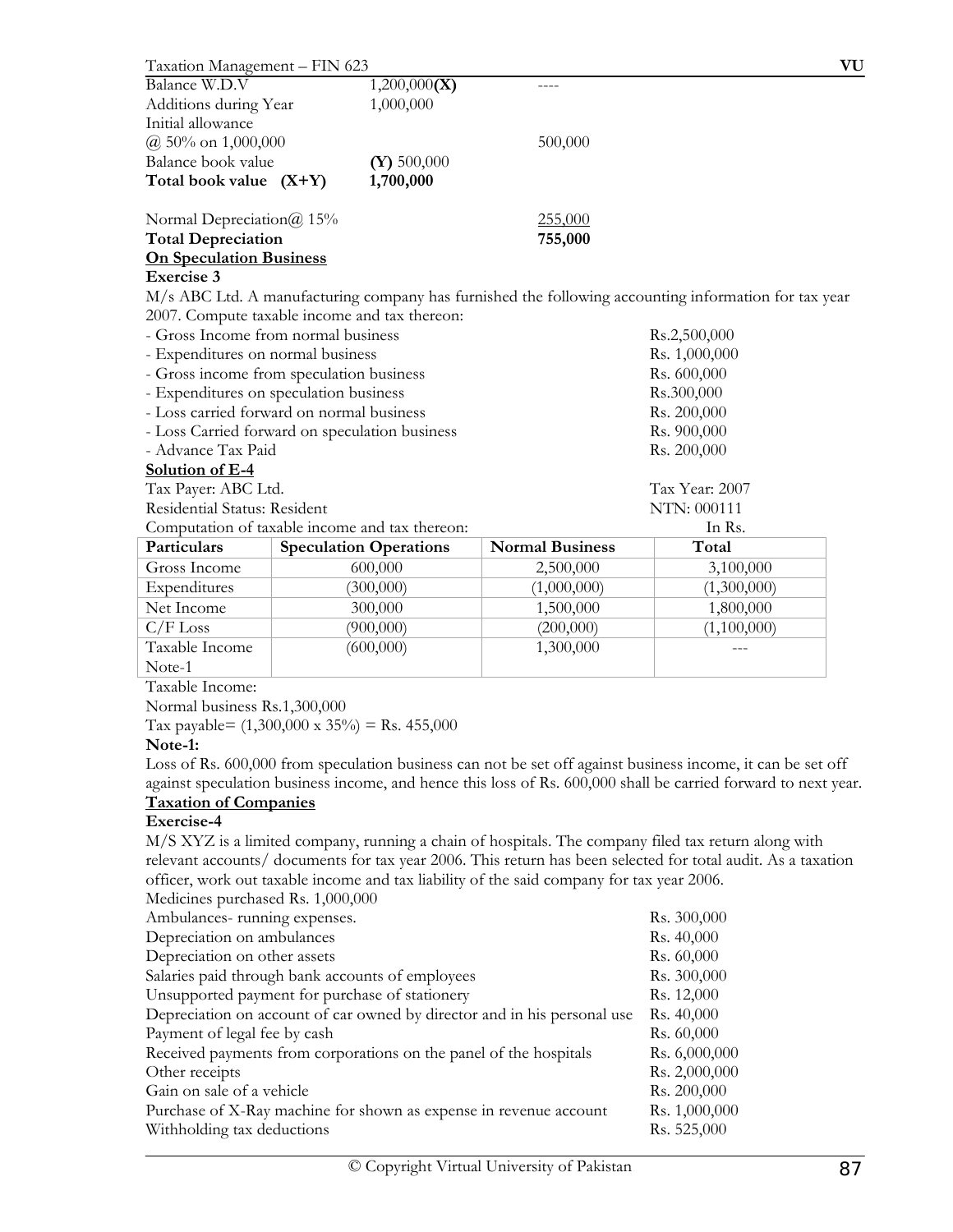## Tax Payer: M/S XYZ Ltd. Tax Year: 2006 Resident Company NTN: 000111

**Revenue Account as Submitted by Co.**

| <b>EXPENDITURES</b>                                                       |               | <b>RECEIPTS</b>          |             |               |
|---------------------------------------------------------------------------|---------------|--------------------------|-------------|---------------|
| Particulars                                                               | Amount in Rs. | Particulars              |             | Amount in Rs. |
| Medicines                                                                 | 1,000,000     | From Corporations        |             | 6,000,000     |
| Ambulances                                                                | 300,000       | Other Receipts           |             | 2,000,000     |
| Depreciation (Ambulances)                                                 | 40,000        | Gain on Sale of Vehicles |             | 200,000       |
| Depreciation Others                                                       | 60,000        |                          |             |               |
| Salaries thru bank                                                        | 300,000       |                          |             |               |
| Unsupported PAMT                                                          | 12,000        |                          |             |               |
| Depreciation on personal car                                              | 40,000        |                          |             |               |
| Legal Fee by cash                                                         | 60,000        |                          |             |               |
| X-Ray machine                                                             | 1,000,000     |                          |             |               |
| Net Profit                                                                | 5,388,000     |                          |             |               |
|                                                                           | 8,200,000     |                          |             | 8,200,000     |
| Computation of Tax Payable:                                               |               |                          |             |               |
| Net Profit as computed by Co.                                             |               |                          | 5,388,000   |               |
| Less set off of $c/f$ losses                                              |               |                          | (1,200,000) |               |
| Taxable Income                                                            |               |                          | 4,188,000   |               |
| Tax Payable 4,188,000x35%                                                 |               |                          | 1,465,800   |               |
| Less withholding Tax deductions                                           |               |                          | 525,000     |               |
| <b>Balance Tax Payable</b>                                                |               |                          | 940,800     |               |
| Tax Paid with Return                                                      |               |                          | 940,800     |               |
| Tax Payable/Refundable                                                    |               |                          | <b>NIL</b>  |               |
| Additions by Taxation Officer on account of inadmissible expenses:        |               |                          |             |               |
| Unsupported payments                                                      |               |                          | 12,000      |               |
| Depreciation claimed on personal car of Director                          |               |                          | 40,000      |               |
| Payment of legal fee by cash                                              |               |                          | 60,000      |               |
| Purchase of X-Ray machine ( to be capitalized, balance sheet item as such |               |                          | 1,000,000   |               |
| not to be shown in Revenue $a/c$ )                                        |               |                          |             |               |
| Total additions                                                           |               |                          | 1,112,000   |               |
| Tax payable on account of add backs $(1,112,000 \times 35\% = 389,200)$   |               |                          | 389,200     |               |
| The company shall have to pay tax amounting Rs 389,200.                   |               |                          |             |               |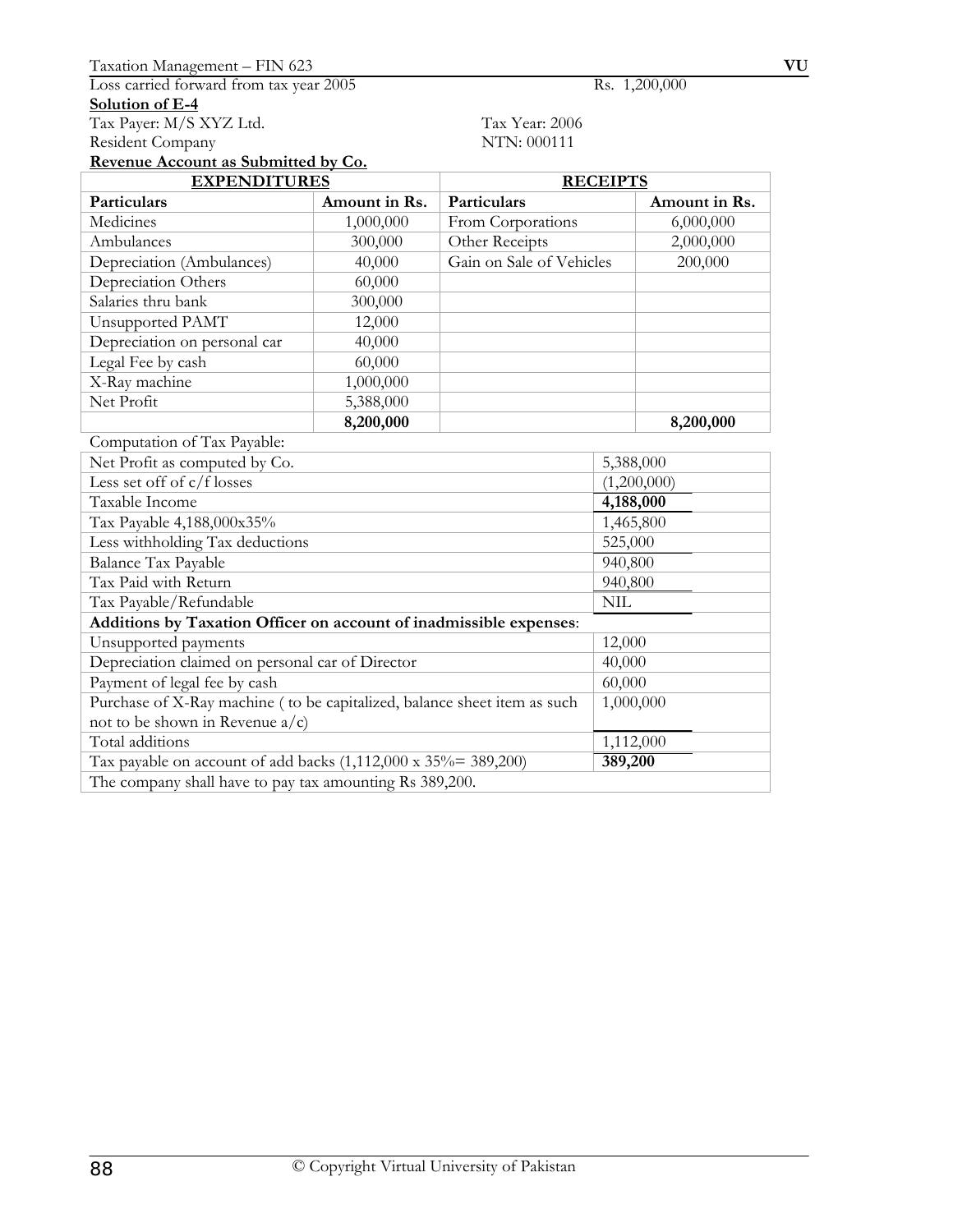## **Presumptive income Taxation of permanent establishment (pe)**

## **Presumptive Income:**

Under normal tax regime, income tax is chargeable on taxable income but under some exceptional circumstances, the income tax shall be charged on gross receipts. This is also called as presumptive tax regime. Under following situations the tax will be charged on gross receipts basis.

## **Tax on dividends:**

- (a) Subject to this Ordinance, a tax shall be imposed, at the rate specified in Division III of Part I of the First Schedule, on every person who receives a dividend from a company.
- (b) The tax imposed under sub-section (1) on a person who receives a dividend shall be computed by applying the relevant rate of tax to the gross amount of the dividend.
- (c) This section shall not apply to a dividend that is exempt from tax under this Ordinance.

## **6. Tax on Certain Payments to Non-Residents:**

- (1) Subject to this Ordinance, a tax shall be imposed, at the rate specified in Division IV of Part I of the First Schedule, on every non-resident person who receives any Pakistan-source royalty or fee for technical services.
- (2) The tax imposed under sub-section (1) on a non-resident person shall be computed by applying the relevant rate of tax to the gross amount of the royalty or fee for technical services.
- (3) This section shall not apply to:
	- (a) any royalty where the property or right giving rise to the royalty is effectively connected with a permanent establishment in Pakistan of the non-resident person;
	- (b) any fee for technical services where the services giving rise to the fee are rendered through a permanent establishment in Pakistan of the non-resident person; or
	- (c) any royalty or fee for technical services that is exempt from tax under this Ordinance.
- (4) Any Pakistani-source royalty or fee for technical services received by a non-resident person to whom this section does not apply by virtue of clause (a) or (b) of sub-section (3) shall be treated as income from business attributable to the permanent establishment in Pakistan of the person.

## **7. Tax on Shipping and Air Transport Income of a Non-Resident Person**

- (1) Subject to this Ordinance, a tax shall be imposed, at the rate specified in Division V of Part I of the First Schedule, on every non-resident person carrying on the business of operating ships or aircraft as the owner or chatterer thereof in respect of–
	- (a) the gross amount received or receivable (whether in or out of Pakistan) for the carriage of passengers, livestock, mail or goods embarked in Pakistan; and
	- (b) the gross amount received or receivable in Pakistan for the carriage of passengers, livestock, mail or goods embarked outside Pakistan.
- (2) The tax imposed under sub-section (1) on a non-resident person shall be computed by applying the relevant rate of tax to the gross amount referred to in subsection (1).
- (3) This section shall not apply to any amounts exempt from tax under this Ordinance.

## **Taxation of PE**

- **105. Taxation of a Permanent Establishment in Pakistan of a Non-Resident Person.**
- (1) The following principles shall apply in determining the income of a permanent establishment in Pakistan of a non-resident person chargeable to tax under the head "Income from Business", namely:
	- (a) The profit of the permanent establishment shall be computed on the basis that it is a distinct and separate person engaged in the same or similar activities under the same or similar conditions and dealing wholly independently with the nonresident person of which it is a permanent establishment;
	- (b) subject to this Ordinance, there shall be allowed as deductions any expenses incurred for the purposes of the business activities of the permanent establishment including executive and administrative expenses so incurred, whether in Pakistan or elsewhere;
	- (c) no deduction shall be allowed for amounts paid or payable by the permanent establishment to its head office or to another permanent establishment of the non-resident person (other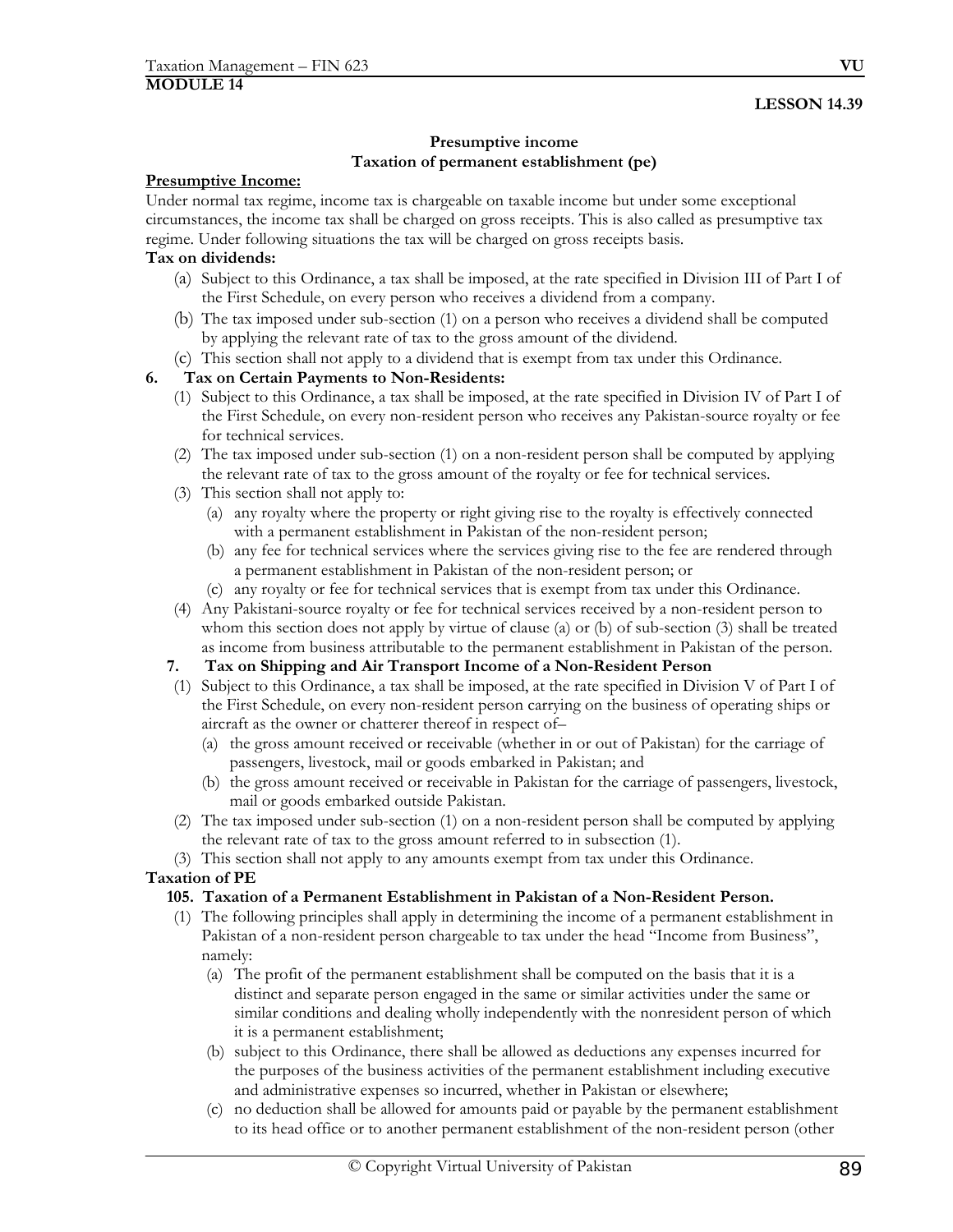than towards reimbursement of actual expenses incurred by the non-resident person to third parties) by way of:

- (i) royalties, fees or other similar payments for the use of any tangible or intangible asset by the permanent establishment;
- (ii) compensation for any services including management services performed for the permanent establishment; or
- (iii) profit on debt on moneys lent to the permanent establishment, except in connection with a banking business; and
- (d) no account shall be taken in the determination of the income of a permanent establishment of amounts charged by the permanent establishment to the head office or to another permanent establishment of the non-resident person (other than towards reimbursement of actual expenses incurred by the permanent establishment to third parties) by way of:
	- (i) royalties, fees or other similar payments for the use of any tangible or intangible asset;
	- (ii) compensation for any services including management services performed by the permanent establishment; or
	- (iii) profit on debt on moneys lent by the permanent establishment, except in connection with a banking business.
- (2) No deduction shall be allowed in computing the income of a permanent establishment in Pakistan of a non-resident person chargeable to tax under the head "Income from Business" for a tax year for head office expenditure in excess of the amount as bears to the turnover of the permanent establishment in Pakistan the same proportion as the non-resident's total head office expenditure bears to its worldwide turnover.
- (3) In this section, "head office expenditure" means any executive or general administration expenditure incurred by the non-resident person outside Pakistan for the purposes of the business of the Pakistan permanent establishment of the person, including:
	- (a) any rent, local rates and taxes excluding any foreign income tax, current repairs, or insurance against risks of damage or destruction outside Pakistan;
	- (b) any salary paid to an employee employed by the head office outside Pakistan;
	- (c) any traveling expenditures of such employee; and
	- (d) any other expenditures which may be prescribed
- (4) No deduction shall be allowed in computing the income of a permanent establishment in Pakistan of a non-resident person chargeable under the head "Income from Business" for:
	- (a) any profit paid or payable by the non-resident person on debt to finance the operations of the permanent establishment; or
	- (b) any insurance premium paid or payable by the non-resident person in respect of such debt.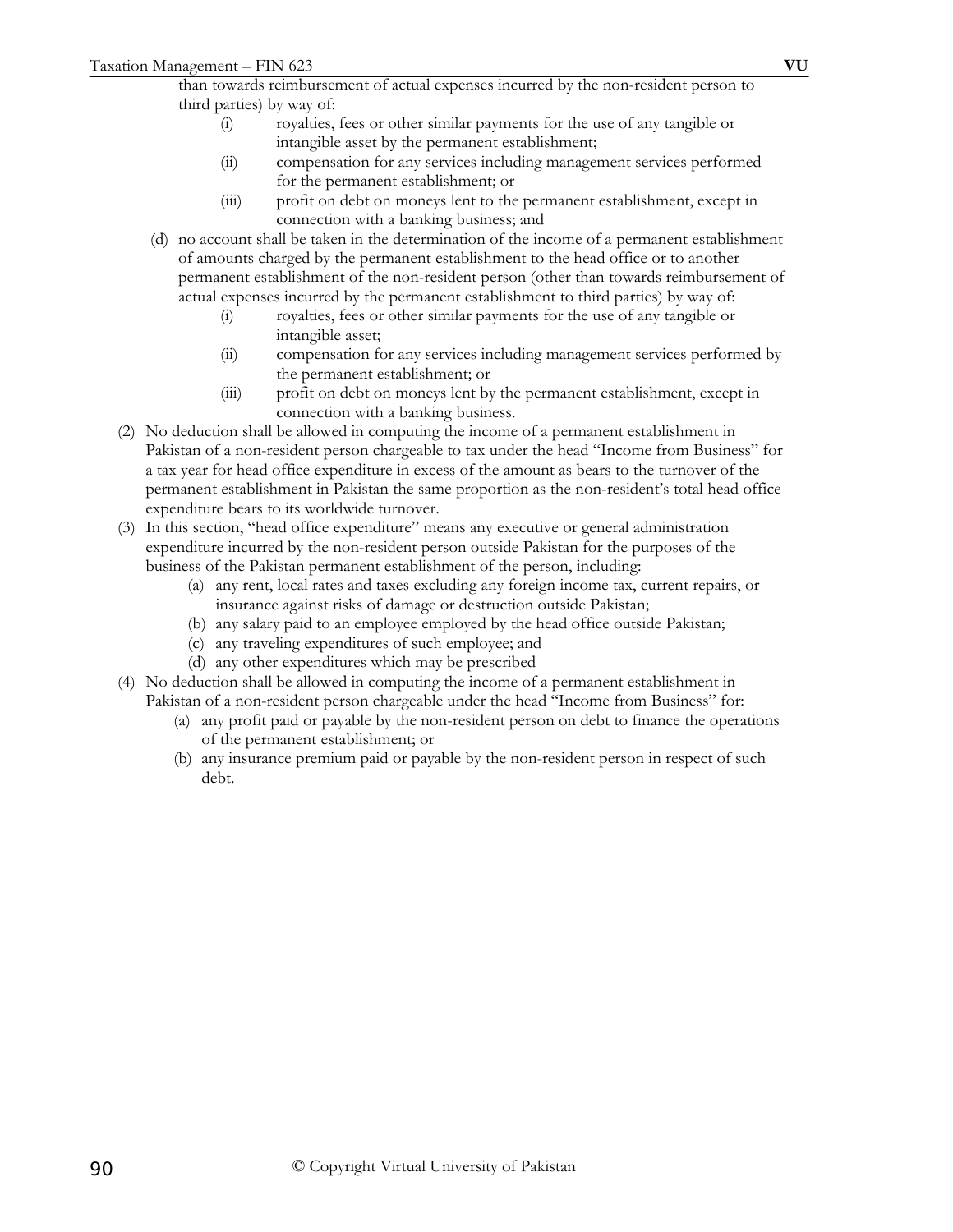## **MODULE 15**

#### **LESSON 15.40**

#### **TAX RETURNS & ASSESSMENT OF INCOME UNIVERSAL SELF ASSESSMENT SCHEME**

#### **Tax Return:**

Return is prescribed document for submission of taxable income by taxpayer. Specimens of Return to be submitted by different taxpayers are designed by CBR under Income Tax rules, 2002.

## **Persons Required to File Returns**

## **a) Every Company:**

 Every person (other than company) whose taxable income exceeds the initial threshold as provided under the ordinance (However, companies to submit return & pay minimum tax even in case of loss @ 0.50% of annual turn over)

#### **b) Every Person:**

- Charged to tax for any two preceding years
- Claims loss that is carried forward
- Owns immovable property, with a land area of 250 Sq. yards or more in municipal limits, cantonment and CDA

#### **A return of income shall be:**

- (a) Prescribed form along with required documents.
- (b) Fully state all relevant particulars or information as specified in the form of return, including a declaration of the records kept by the taxpayer; and
- (c) Shall be signed by the person, being an individual, or the person's representative where section 172 applies.
- A return of income can also be filed electronically. (e- Filing of return)

#### **Returns on Notice by Commissioner**

The Commissioner may, by notice in writing, require a person, or a person's representative, as the case may be, to furnish a return of income by the date specified in the notice for a period of less than 12 month, where-

- The person has died;
- The person has become bankrupt or gone into liquidation;
- The person is about to leave Pakistan permanently.
- The commissioner may require any person to file a return of income, if in the opinion of the commissioner, a person is required to file a return for a tax year but he failed to do so. The person on whom the notice is served shall file return within 30 days from the date of service of notice.
- In case of any omission by a tax payer, a revised return can be filed within 5 years of the date that the original return was furnished.

## **Person Not Required to File Tax Return**

**Section 115** grants immunity to salaried person in lieu of filing a return as outlined below:

## **Salary certificate from employer sufficient in lieu of return**

#### **Other Exceptions: Sec-115**

- Widow
- **•** Orphan below age of 25 years
- Disabled person or
- In case of ownership of immovable property, a non-resident person

#### **Further Exceptions**

All persons subject to final tax regime/PTR u/s5, 6, 7, 113A, 148, 153, 154, 156, 156A, 233 or 235(5) shall furnish to CIT a statement showing such particulars relating to person's income for tax year in such form and verified in such manner as may be prescribed.

## **Filing of Wealth Statement (Sec. 116)**

The Commissioner may, by notice in writing, require any person to furnish, on the date specified in the notice, a statement (hereinafter referred to as the "wealth statement") in the prescribed form and verified in the prescribed manner giving particulars of:

(a) The person's total assets and liabilities as on the date or dates specified in such notice;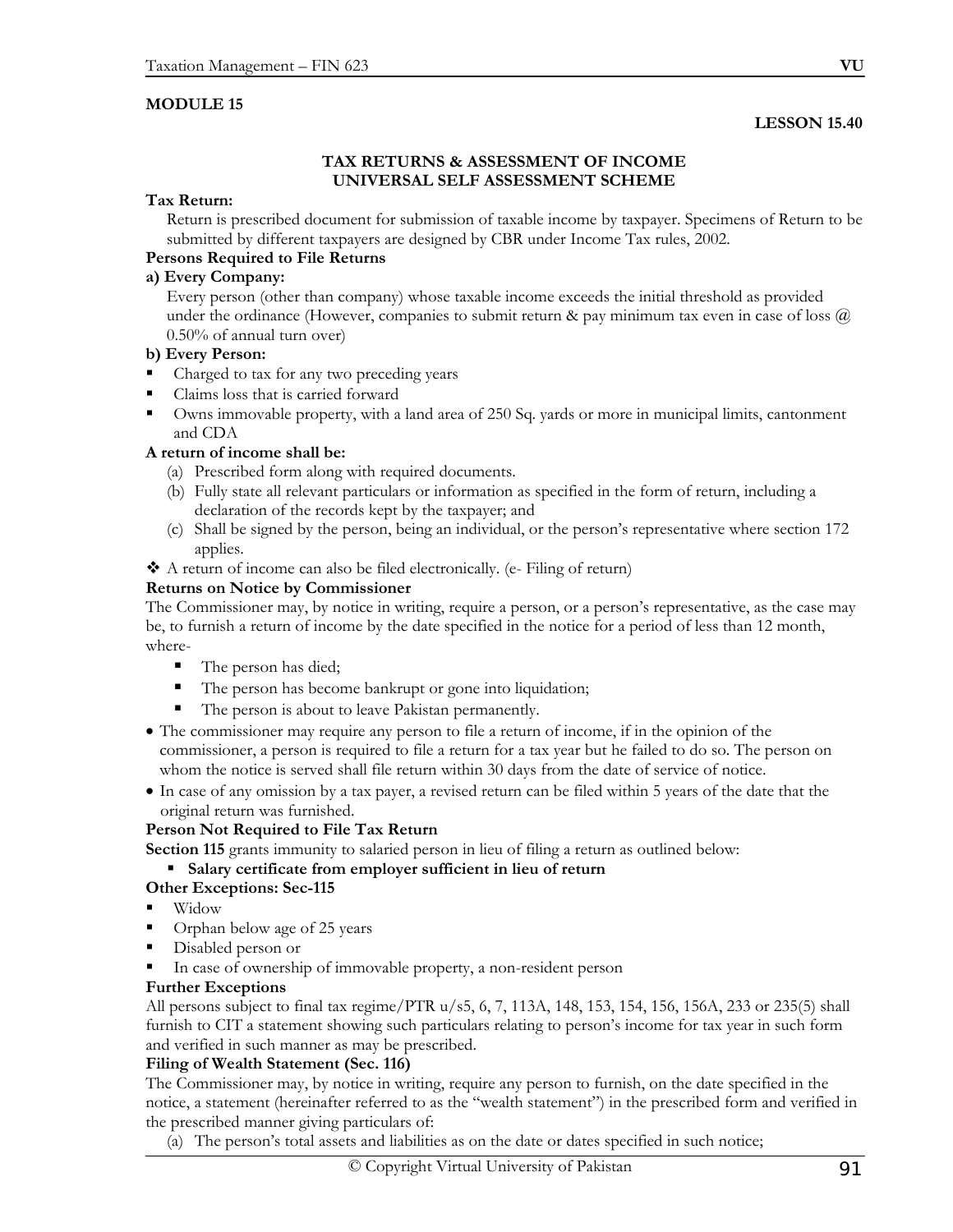- (b) The total assets and liabilities of the person's spouse, minor children and other dependents as on the date or dates specified in such notice;
- (c) Any assets transferred by the person to any other person during the period or periods specified in such notice and the consideration for the transfer; and
- (d) The total expenditures incurred by the person, and the person's spouse, minor children, and other dependents during the period or periods specified in the notice and the details of such expenditures.
- Every resident taxpayer filing a return of income for any tax year (whose last declared or assessed income, is five hundred thousand rupees or more) shall furnish a wealth statement for that year along with such return.
- Where a person, who has furnished a wealth statement, discovers any omission or wrong statement therein, he may, without prejudice to any liability incurred by him under any provision of this Ordinance, furnish a revised wealth statement at any time before an assessment, for the tax year to which it relates, is made under sub sec (1).

# **Sec. 117—Discontinuance of Business:**

Return to be filed within 15days of discontinuance.

• Where NTN is not already registered /allotted/ issued taxpayer shall apply on prescribed form for NTN at the time of furnishing return of income.

# **Provision of Revised Tax Return:**

A person may furnish Revised Return within five years of the date when the original return was furnished. **Extension in time for furnishing returns and other documents:** 

If commissioner is satisfied that applicant is unable to furnish returns and other documents by due date because of the following reasons, he can grant extension for 15 days from the due date , however, under exceptional circumstances, a longer extension of time can also be granted.

# **Longer extension in time can be granted in the following situations:**

- Absence from Pakistan
- Sickness or other misadventure; or
- Any other reasonable cause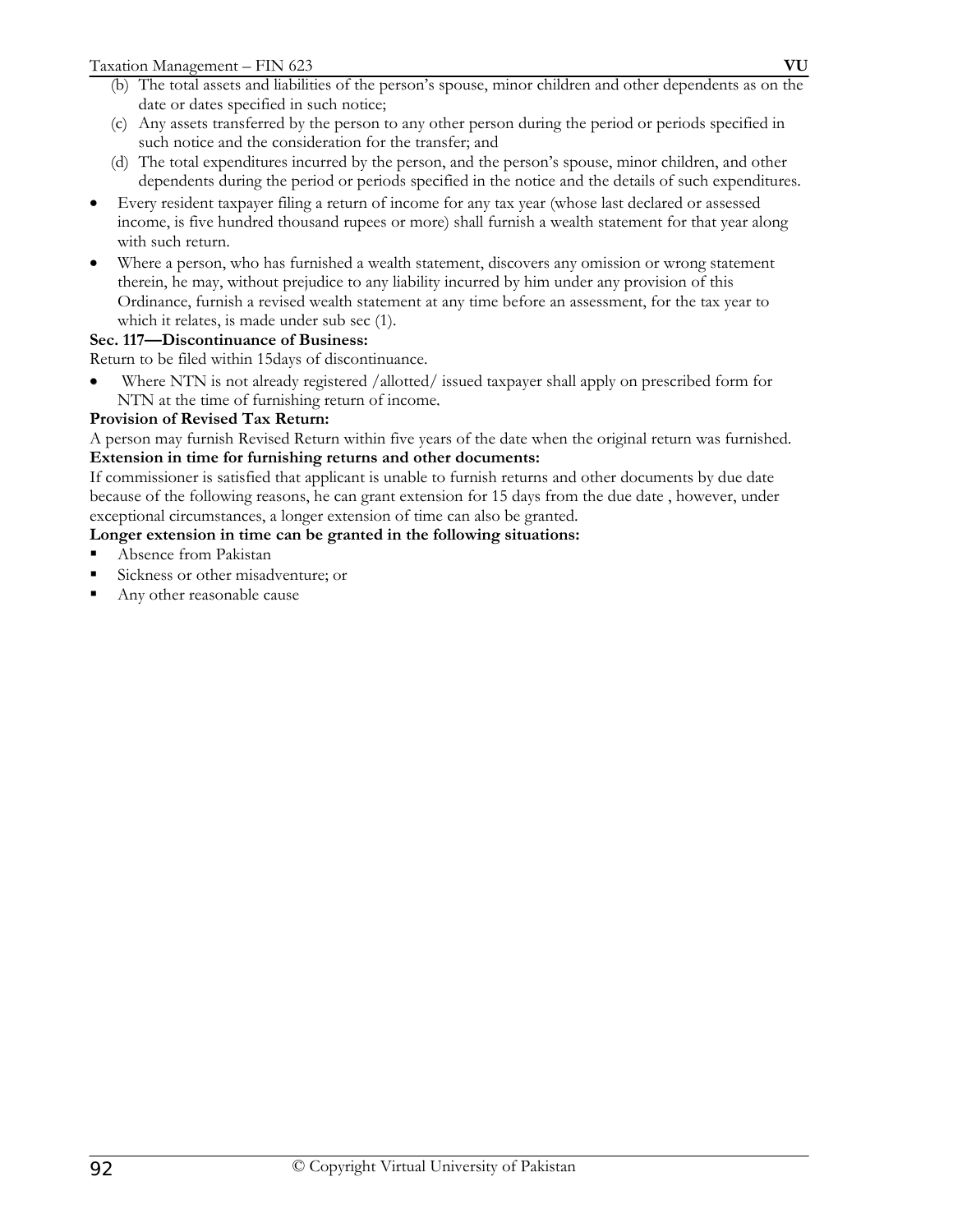## **LESSON 15.41**

## **TAX RETURNS & ASSESSMENT OF INCOME UNIVERSAL SELF ASSESSMENT SCHEME**

#### **Assessments**

Process whereby claims of taxpayers are verified by tax authorities and taxable income & tax thereon is determined according to the ordinance.

Ways of Framing Assessment under Normal Tax Regime

- **1. Normal Assessment/ USAS**
- **2. Provisional Assessment**
- **3. Best Judgment Assessment**
- **1. Normal Assessment/Universal Self assessment Scheme (Sec. 120)**

#### **Where complete return furnished by taxpayer:**

(Other than revised return u/s 114(6) which can be submitted within five years of original return)

- The commissioner shall be taken to have made an assessment of taxable income for tax year and tax thereon, equal to amount as specified in the return.
- Return shall be taken as Assessment Order by the commissioner.

## **Return shall be taken as complete if in accordance with Sec. 114(2)**

- (a) If return is incomplete, notice by CIT to rectify omissions, deficiencies by due date (However, errors pertaining to taxable income and tax payable not rectifiable under this section)
- (b) If reply not submitted by due date incomplete return submitted shall be treated as invalid Return.
- (c) Return submitted shall be treated as complete, if tax payer complied with requirements of notice under Sub. Sec. (3)
- (d) No notice u/s 120(3) after expiration of one year. (Return & Assessment attains finality after expiration of one year)

#### **Best Judgment Assessment Sec. 121 (1) where a person:**

- (a) Fails to furnish a return  $u/s$  114(3) or 114(4)
- (b) Fails to furnish return u/s 143 or 144
- (c) (Return to be filed by non-resident Air Carriers or Shipping Companies)
- (d) Fails to furnish return u/s 116 (Wealth Statement on notice by CIT or where income is rupees 500,000/ and above.)
- (e) Fails to furnish documents u/s 174 (prescribed documents)

## **Assessment Order by Commissioner**

## Shall state the following details:

- Taxable Income
- Tax Due
- Amount of Tax Paid.
- Tax Payable
- Time, place & manner of appealing the assessment order.

## **Amendment of Assessments (Sec 122)**

Amendments shall be made when the commissioner is satisfied on the basis of definite information that:

- Any income chargeable to tax has escaped assessment; or
- Total income has been under-assessed, or assessed at too low a rate, or has been the subject of excessive relief or refund; or
- Any amount under a head of income has been misclassified.

## **Revision by the Commissioner Sec 122 A**

The commissioner shall not revised any order, if

- (a) an appeal against the order lies to the commissioner ( Appeals) or to the appellate tribunal, the time within which such appeal may be made has not expired; or
- (b) the order is pending in appeal before the commissioner ( appeals) or has been made the subject of appeal to the appellate tribunal.

## **Revision by the Regional Commissioner Sec 122 B**

Revision can be made by RCIT at his own or on an application made by the tax payer relating to issuance of an exemption or lower rate certificate with regard to collection or deduction of tax at source.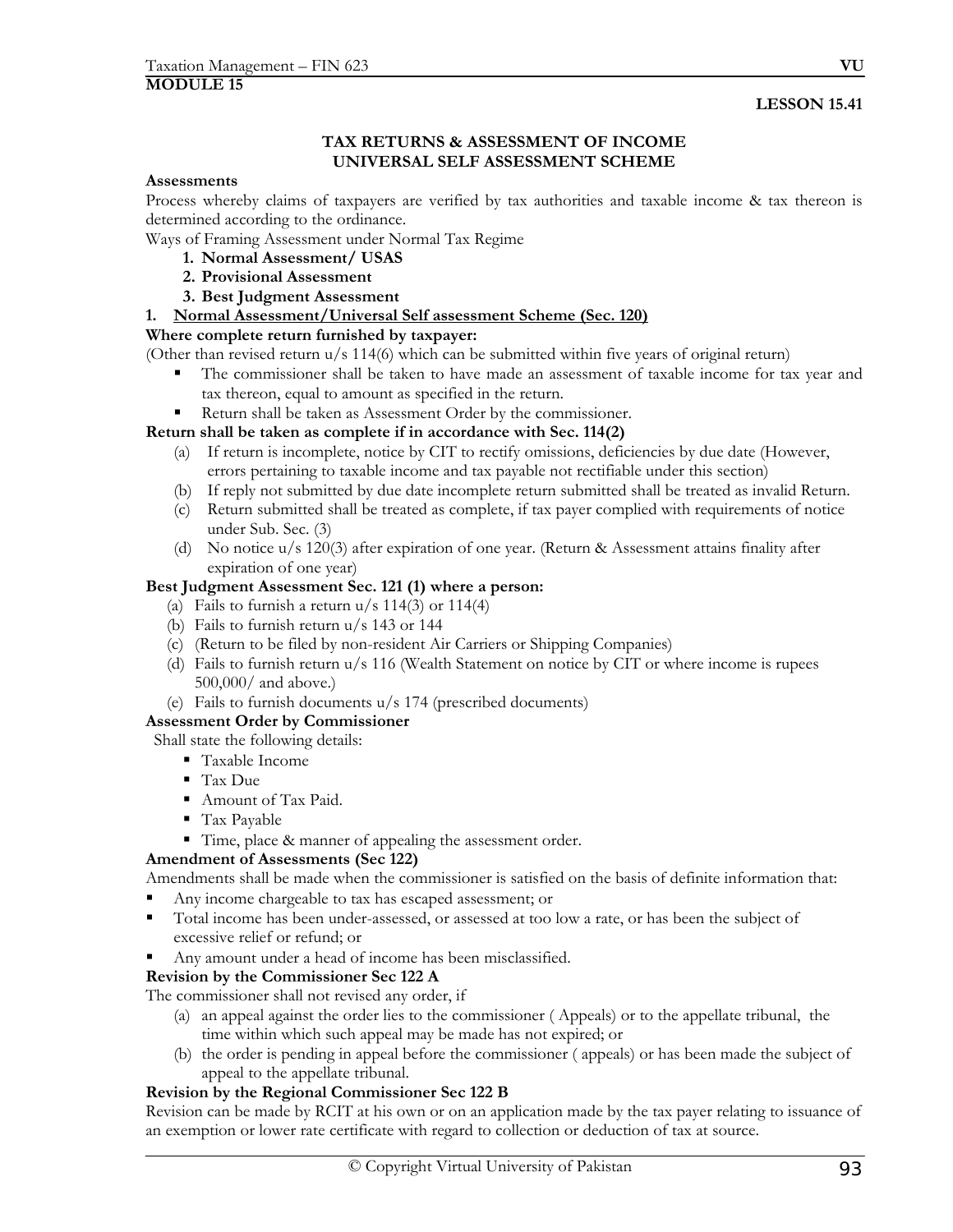## **2. Provisional Assessment (Sec. 123)**

**Sec. 123(1)** Where, Concealed assets impounded by any department, agency of federal or provincial govt. the commissioner may issue to the person a provisional assessment order or provisional amended assessment order, as the case may be, for the last completed tax year of the person taking into account the concealed asset.

Concealed asset means any property or asset acquired from any income subject to tax, in the opinion of CIT.

## **Assessment giving effect to an order Sec. 124**

#### **Special Provisions with respect to Assessment Sec. 125**

In relation to disputed properties assessment within one year from the date of decision by court.

#### **Sec. 126 Evidence of Assessment:**

Production of assessment order or certified copy thereof shall be conclusive evidence.

- An assessment order may not deem void, void able for want of form, hence not to be quashed.
- An order may not be affected by reason of any mistake, defect or omission therein, if in substance & effect in conformity with the ordinance.

## **Sec. 124-A modification of an Order by Commissioner**

- CIT shall follow a decision on a question of law by H.C or ITAT even in cases where appeal has been filed. On reversal CIT shall modify order.
- **Sec. 124**: Assessment to give effect to an order of CIT (A), ITAT, High Court, Supreme Court.
- **3. Self Assessment Scheme**

## **Salient features of Universal Self Assessment Scheme**

## **1) Scope of the scheme:**

## **Section 120 (1) (2):**

- (1) Where a taxpayer has furnished a complete return of income (other than a revised return under subsection (6) of section 114) for a tax year ending or after the 1st day of July, 2002
	- (a) the commissioner shall be taken to have made an assessment of taxable income for that tax year, and the tax due thereon, equal to those respective amounts specified in the return; and scheme.
	- (b) the return shall be taken for all purposes of this Ordinance to be an assessment order issued to the taxpayer by the Commissioner on the day the return was furnished.
- (2) A return of income shall be taken to be complete if it is in accordance with the provisions of subsection (2) of section 114. (Prescribed Form, Relevant particulars & Signed)

## **Section 114 (2)**

(2) A return of income:

- (a) shall be in the prescribed form and shall be accompanied by such annexure statements or documents as may be prescribed;
- (b) Shall fully state all the relevant particulars or information as specified in the form of return, including a declaration of the records kept by the taxpayers;
- (c) shall be signed by the person, being an individual, or the person's representatives where section 172 applies.

## **2) Requirements of a Return**

Rule 34 sub-rule (2), (3) and (4):

- (2) a return of income as required to be furnished under section 114 shall be in the form specified in
	- (a) Part-i (for companies);
	- (b) Part-ii (for non- salaried individuals and association of persons)
	- (c) Part-iii A (for salaried individuals having other sources of income etc, as attachment to employer's certificate in lieu of return of income); of the Second Schedule to these rules
- (3) A return of income shall be verified in the manner specified in the form
- (4) A return of in come shall be accompanied by the following namely;
	- a. Applicable documents;
	- b. Statements;
	- c. Certificates; and
	- d. Annexes

**3) Short Documents Notice Section 120 (3) (4) (5) (6)**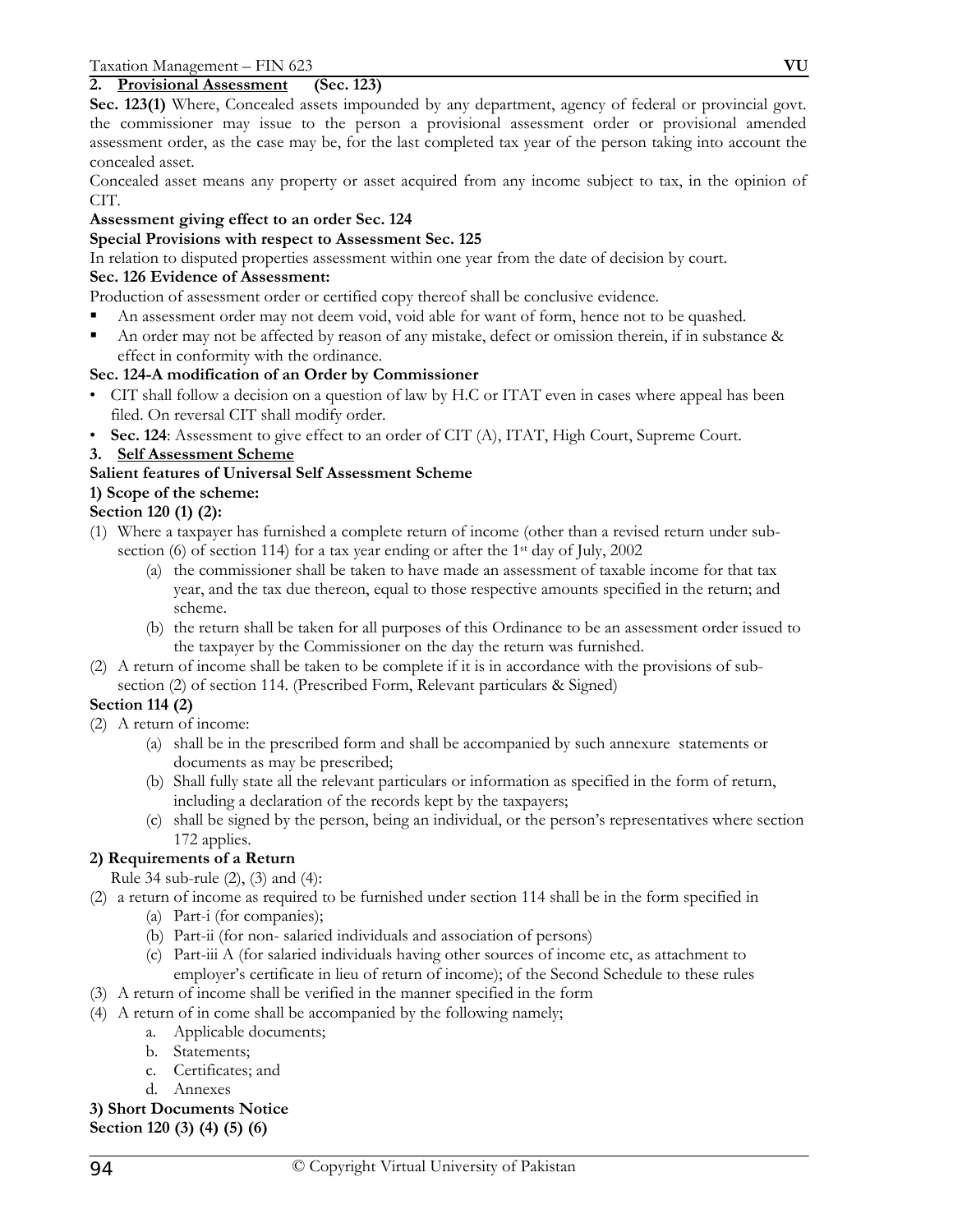- income, as specified in the return, or short payment of tax payable) and directing him to provide such information, particulars, statement or documents by such date specified in the notice. (4) Where a taxpayer fails to fully comply by the due date, with the requirements, of the notice under sub-
- section (3), the return furnished shall be treated as an invalid return as if it had not been furnished.
- (5) Where, in response to a notice under sub-section (3), the taxpayer has, by the due date, fully complied with the requirements of the notice, the return furnished shall be treated to be complete on the day it was furnished and the provisions of sub-section (1) shall apply accordingly
- (6) No notice under Sub-section (3) shall be issued after the end of the financial year in which return was furnished, and the provisions of sub-section (1) shall apply accordingly.

# **4) Selection for Audit Section 177**

- The Central Board of Revenue may lay down criteria for selection of any person for any audit of person's income tax affairs, by the Commissioner.
- The Commissioner shall select a person for audit in accordance with the criteria laid down by the Central Board of Revenue under sub-section (1)
- The Central Board of Revenue shall keep the criteria confidential.
- (4) In addition to the selection referred to in sub-section (2), the Commissioner may also select a person for an audit of the person's income tax affairs having regard to
	- i. the person's history of compliance or non- compliance with this Ordinance;
	- ii. the amount of tax payable by the person;
	- iii. the class of business conducted by the person; and
	- iv. any other matter which in the opinion of Commissioner is material for determination of correct income.
- (5) After selection of a person for audit under sub-section (2) and (4), the Commissioner shall conduct an audit of the income tax affairs (including examination of accounts and records, enquiry into expenditure, assets and liabilities) of that person.
- (6) After completion of the audit under sub-section (5) or sub-section (8), the Commissioner may, if considered necessary, after obtaining taxpayer's explanation on all the issues raised in the audit, amend the assessment under sub-section (1) or sub-section (4) of section `122, as the case may be.
- (7) The fact that a person has been audited in a year shall not preclude the person from being audited again in the next and following years where there are reasonable grounds for such audits, particularly having regard to the factors in sub-section (4).
- (8) The Central Board of Revenue may appoint a firm of Chartered Accountants to conduct an audit of the income tax affairs of any person and the scope of such audit shall be as determined by the Central Board of Revenue on a case to case basis.
- (9) Any person employed by a firm referred to in sub-section (8) may be authorized by the Commissioner, in writing, to exercise the powers in sections 175 and 176for the purpose of conducting an audit under that sub-section. (Power to enter and search premises & Notice to obtain information or evidence respectively)

# **Section 120 (1A)**

Notwithstanding the provisions of sub-section (1) of Section 120, the Commissioner may select a person for an Audit of his income tax affairs under Section 177 and all the provision of that section shall apply accordingly.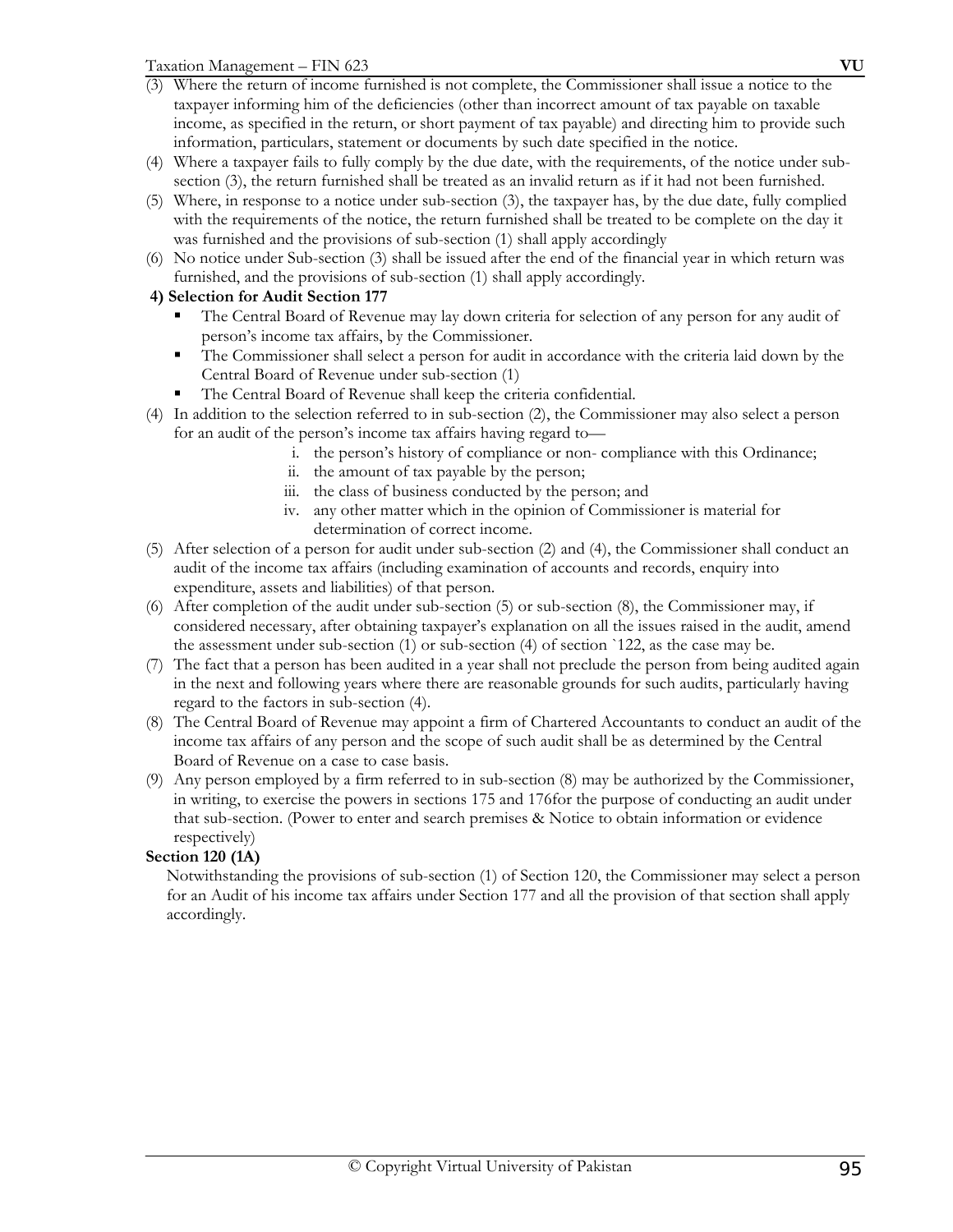## **LESSON 16.42**

## **ADVANCE TAX COLLECTION & RECOVERY OF TAX PENALTIES & PROSECUTION**

## **Collection and recovery of tax gorgeous**

## **Due date for payment of taxes (Sec. 137)**

Tax shall be due:

- On due date for furnishing the return for that tax year
- Within thirty days of service of notice, in case of an assessment order passed by the commissioner.

## **Recovery of tax out of Property and through arrest of Tax-Payer (Sec. 138)**

- Attachment and sale of any movable or immovable property of tax payer
- Appointment of receiver for the management of movable or immovable property of the taxpayer
- Arrest of taxpayer and his detention in prison not exceeding six months

## **Recovery of Tax by District Officer (Revenue) (Sec. 138A)**

On a Certificate from Commissioner specified property of taxpayer and amount of tax due.

## **Collection of tax in the case of private companies and Association of Persons:**

If amount of tax due cannot be recovered from the company then it can be recovered from every person who was at any time in that tax year:

- A director of the company, other than employed director
- Share holder owning at least ten percent of paid up capital of the company shall be jointly and severally responsible.
- In case of AOP, if tax due from member in respect of member's share of income of the association for any tax year cannot be recovered from the member, the association shall be liable for the tax due by the member.

## **Recovery of Tax from persons holding money due on behalf of a taxpayer (Sec. 140)**

- For the purpose of recovering any tax due by a taxpayer, the commissioner may, by notice, in writing, require any person
- Owing or who may owe money to the taxpayer; or
- Holding or who may hold money for or on account of the taxpayer;
- Holding or who may hold money on account of some other person for payment to the taxpayer; or
- Having authority of some other person to pay money to the taxpayer

## **Liquidators (Sec. 141):**

Following are referred to as liquidator:

- A liquidator of a company
- A receiver appointed by a Court or appointed out of court
- A trustee for a bankrupt
- A mortgagee in possession
- **Liquidators** shall, within fourteen days of being appointed or taking possession of an asset in Pakistan, whichever occurs first, give written notice thereof to the commissioner.
- **Commissioner** shall within three months of being notified to provide the information regarding tax payable by the person, whose assets are in the possession of liquidators.
- A liquidator shall not, without leave of commissioner, part with any asset held as liquidator until liquidator has been notified by the commissioner.
- **A liquidator:** 
	- Shall set aside, out of the proceeds of sale of any asset by the liquidator, the amount notified by the Commissioner under sub-section 2, or such lesser amount as is subsequently agreed to by the Commissioner;
	- Shall be liable to the extent of the amount set aside for the tax of the person who owned the asset; and
	- May pay any debt that has priority over the tax referred to in this section notwithstanding any provision of this section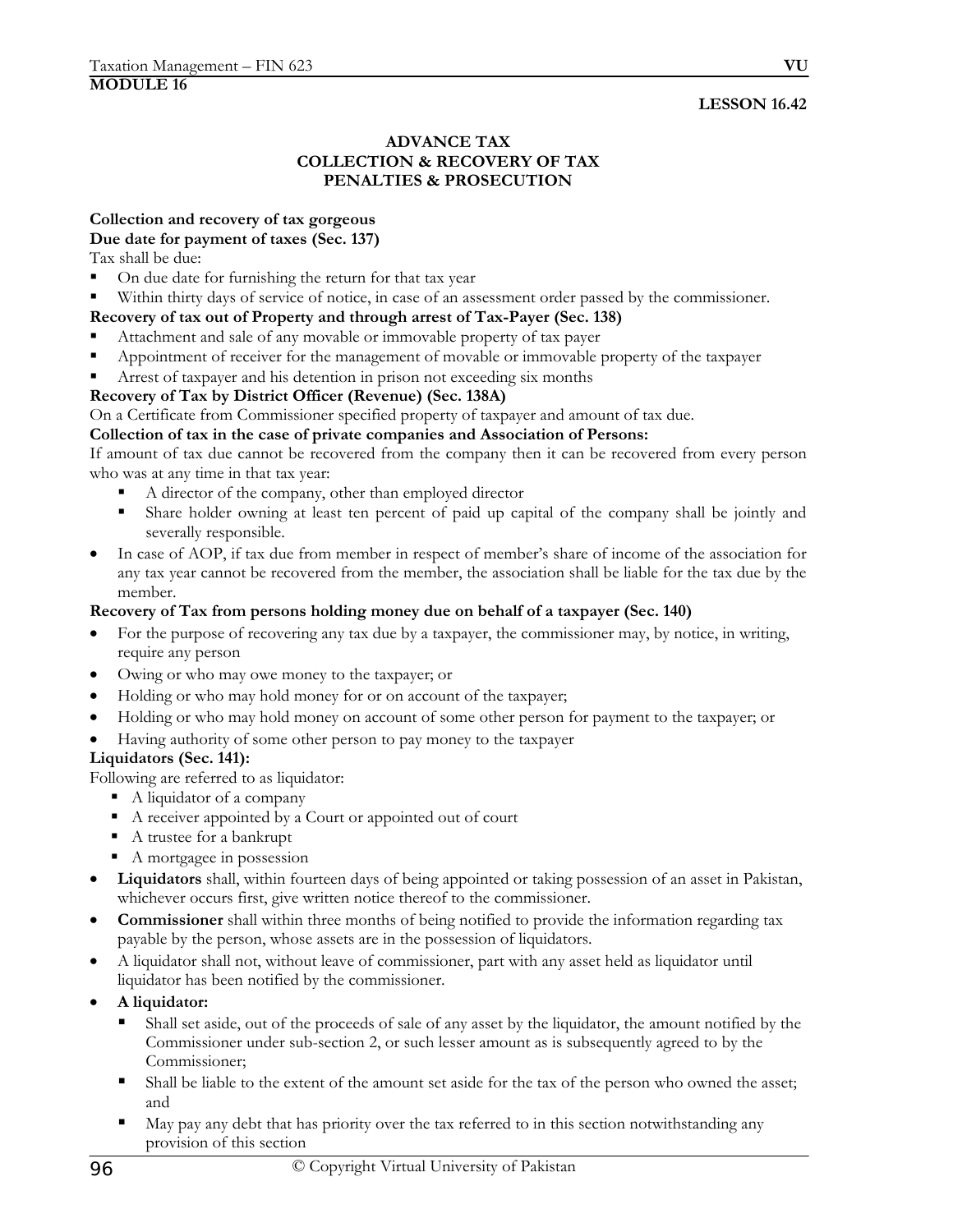## Taxation Management – FIN 623 **VU**

- Recovery of tax due by non-resident member of an Association of Persons Sec. 142
- Non resident ship owner or chatterer (Sec.143)
- Non resident aircraft owner or chatterer (Sec. 144)

# **Assessment of Person about to Leave Pakistan (Sec. 145)**

Notify to CIT about probable date of departure not less than fifteen days from said date if he has to leave country with no intention to return to Pakistan.

- CIT shall give notice to furnish return of taxable income for tax year for which tax payer is required to file return. Taxable income shall be charged to tax.
- Recovery of tax from Persons assessed in AJK

# **Penalty**

# **Penalty for failure to furnish a return or statement Sec. 182**

Liable for penalty equal to one-tenth of one percent of the tax payable for each day of default subject to a minimum penalty of Rupees five hundred and maximum penalty of twenty five percent of tax payable in respect of that tax year.

# **Penalty for non-payment of tax Sec 183:**

Liable for penalty equal to:

- a) In the case of **first default, five percent** of the amount of tax in default
- b) In case of the **second default**, an additional penalty of **twenty five percent** of the amount of tax in default;
- c) In the case of **third default**, an additional penalty of **twenty five percent** of the amount of tax in default
- d) In the case of a **fourth and subsequent default**, an additional penalty of up-to **fifty percent** of the amount of tax in default and determined by the commissioner, but the total penalty in respect of the amount of tax in default shall not exceed, one hundred percent of such amount of tax.

# **Penalty for failure to maintain records Sec. 185**

- a) in case of **first failure, two thousand rupees**
- b) in the case of **second failure, five thousand rupees.**
- c) in the case of **third and subsequent failure, ten thousand rupees.**

## **Penalty for non-compliance with notice: Sec 186**

- a) in case of **first failure, two thousand rupees**
- b) in the case of **second failure, five thousand rupees.**
- c) in the case of **third and subsequent failure, ten thousand rupees.**

# **Penalty for making false or misleading statements Sec 187:**

- Where the statement or omission are made knowingly or recklessly, two hundred percent of the tax short fall; or
- In any other case, twenty five percent of tax short fall

# **Penalty for failure to give notice Sec 188**

- The commissioner may impose a penalty on the person not exceeding the amount of tax payable by the person for the tax year in which business was discontinued.
- Where a person fails to give notice of the person's appointment as liquidator as required under section 141, the commissioner may impose a penalty on the person not exceeding ten thousand rupees.

# **Penalty for obstruction Sec 189**

Commissioner may impose a penalty **not exceeding ten thousand rupees.** 

# **Imposition of penalty Sec 190**

No penalty may be imposed on any person unless the person is given a reasonable opportunity of being heard.

# **Offences & Prosecutions**

# **Prosecution for non-compliance with certain statutory obligations (Sec. 191)**

- Non-compliance of notice
- Non-payment of advance tax u/s 147
- Non-collection/deduction of tax
	- A person who fails to comply with the provisions of this section shall commit an offence punishable on conviction with a fine or imprisonment for a term not exceeding one year or both.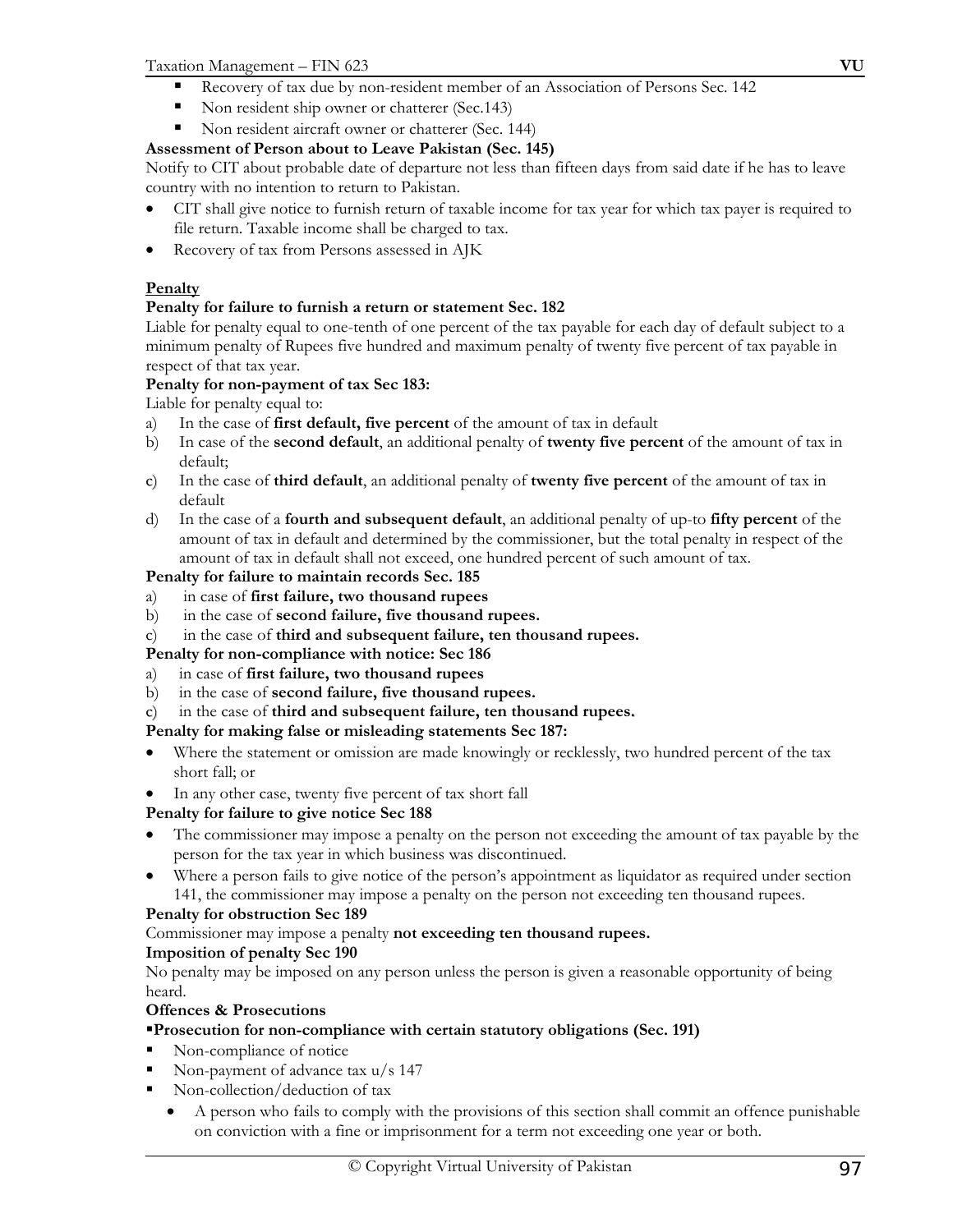# **Prosecution for false statement in verification (Sec. 192)**

The person shall commit an offence punishable on conviction with a fine or imprisonment for a term not exceeding three years, or both.

- **Prosecution for failure to maintain records (Sec.193)** 
	- Where the failure was deliberate, a fine or imprisonment for a term not exceeding two years, or both; or
	- In any other **case, a fine shall be imposed.**

# **Prosecution for improper use of National Tax Number card (Sec. 194)**

The person shall commit an offence punishable on conviction with a fine or imprisonment for a term not exceeding two years, or both.

## **Prosecution for making false or misleading statements (Sec. 195)**

-The person shall commit an offence punishable on conviction:

- Where the statement or conviction was made knowingly or recklessly, with a fine or imprisonment for a term not exceeding two years, or both; or
- In any other case, with a fine

# **Prosecution for obstructing an income tax authority (Sec.196)**

The person shall commit an offence punishable on conviction with a fine or imprisonment for a term not exceeding one year, or both.

# **Prosecution for disposal of property to prevent attachment (Sec. 197)**

The person shall commit an offence punishable on conviction with a fine or imprisonment for a term not exceeding three years, or both.

# **Prosecution for unauthorized disclosure of information by a public servant (Sec. 198)**

The person shall commit an offence punishable on conviction with a fine or imprisonment for a term not exceeding six months, or both.

- **Prosecution for abetment (Sec. 199)** 
	- The person shall commit an offence punishable on conviction with a fine or imprisonment for a term not exceeding three years, or both.

# **Offences by companies and associations of persons (Sec. 200)**

- In case of company, every person who at the time, offence was committed, was:
- **Principal Officer, Director, General Manager, Company secretary or any other similar officer of the** company; or
- Acting or purporting to act in that capacity shall be guilty of the offence
- Power to compound offences (Sec. 202)
- CIT may compound with tax payer/person and order that such person to pay the amount for which offence may be compounded.

# **147. Advance tax paid by the taxpayer.**

- (1) Subject to sub-section (2), every taxpayer whose income was charged to tax for the latest tax year under this ordinance or latest assessment year under the repealed ordinance other than –
	- (a) Income chargeable to tax under the head "Capital Gains";
	- (b) Income chargeable to tax under sections 5, 6 and 7;
	- (ba) Income chargeable to tax under section 15;
	- (c) Income subject to deduction of tax at source under section 149; or
	- (ca) Income chargeable to tax under section 233 and clauses (a) and (b) of sub-section (1) of section 233A.
	- (d) Income from which tax has been collected under Division II or deducted under Division III and for which no tax credit is allowed as a result of sub-section (3) of section 168, shall be liable to pay advance tax for the year in accordance with this section.
- (2) This section does not apply to an individual or association of persons where the individual's or association of persons latest assessed taxable income excluding income referred to in clauses (a), (b), (ba), (c) and (d) of sub-section (1) is less than one hundred and fifty thousand rupees.
- (4) Where the taxpayer is a company, the amount of advance tax due for a quarter shall be computed
- according to the following formula, namely:

$$
(A/4) - B
$$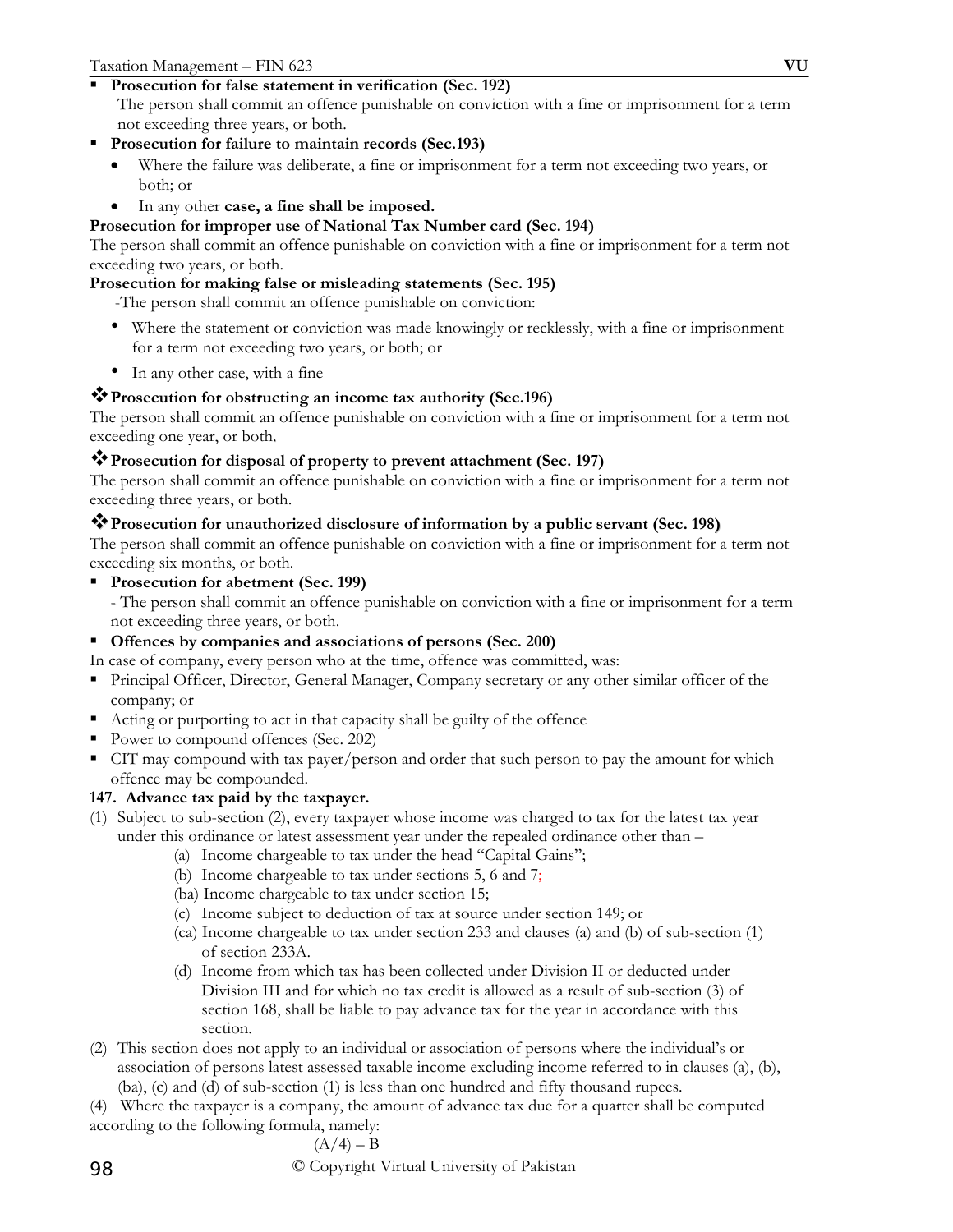### Where:

A is the tax assessed to the taxpayer for the latest tax year or latest assessment year under the repealed ordinance; and

B is the tax paid in the quarter for which a tax credit is allowed under section 168, other than tax deducted under section 149 or 155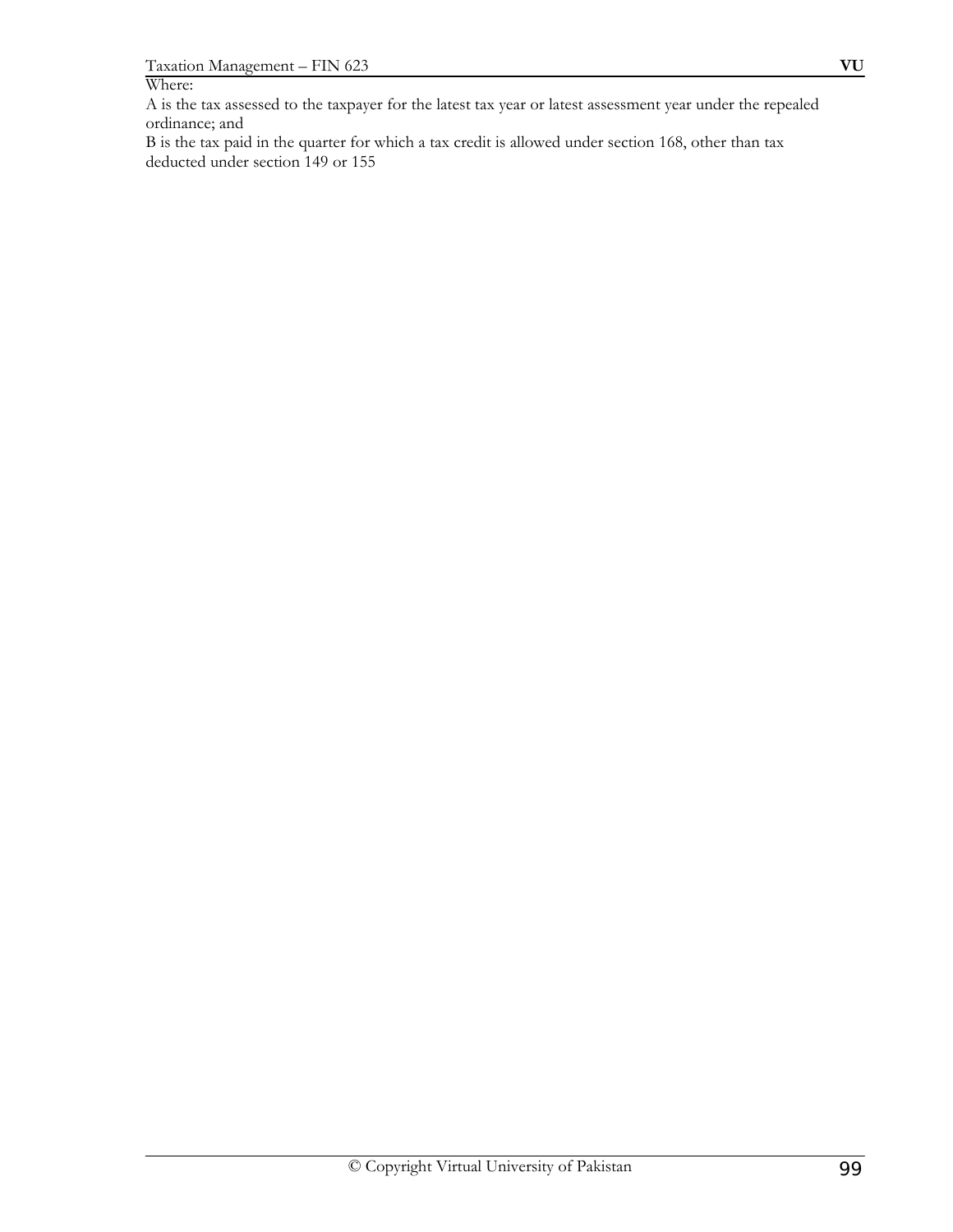# **LESSON 17.42**

## **APPEALS AND REFERENCES FEDERAL TAX OMBUDSMAN**

#### **Appeals**

#### **Appeal to the Commissioner (Appeals) (Sec.127) Provided:**

Amount of tax due under section 137 has been paid and

#### **Appeal shall be filed:**

- i) In prescribed form
- ii) Verification
- iii) Grounds of appeal
- iv) Prescribed fee
- v) Within 30 days of the date of service of the order against which appeal is filed

## **Prescribed Fee--In case of appeal against assessment order / notice**

- Lesser of Rs.1000 or
- 10% of tax assessed

# **In any other case:**

- Companies to pay rupees one thousand
- Others rupees two hundred only

## **Procedure in appeal (Sec.128)**

- CIT shall give notice of hearing to the appellant and to the commissioner.
- CIT, if satisfied may allow an appellant to file any new ground of appeal.
- CIT (Appeal) shall not admit any documentary material or evidence which was not produced before he commissioner unless the commissioner (Appeal) is satisfied that appellant was prevented by sufficient cause from producing such material or evidence before the commissioner.

## **Decision in Appeal (Sec.129)**

Commissioner of appeal may:

- Confirm, modify or annul assessment order.
- Order to be passed within three month of date of filing appeal, otherwise the relief sought by the appellant in the appeal shall be treated as having been given.

## **Appointment of the Appellate Tribunal (Sec. 130)**

- Appellant tribunal shall consist of a chair person, judicial members and accountant members as are appointed by the Federal Government.
- Qualification of a judicial member:
	- a) The person who has exercised the powers of a District Judge and is qualified to be a Judge of a High Court; or
	- b) Is or has been an advocate of a High Court and is qualified to be a Judge of a High Court.
- Qualification of an accountant member:
	- a) The person who is an officer of an income tax group equivalent in rank to that of a regional commissioner

## **Appeal to Appellate Tribunal (Sec. 131)**

Appeal shall be:

- In the prescribed form;
- Verified in the prescribed manner
- Accompanied by prescribed fee
- The prescribed fee shall be in case of appeal in relation to an assessment order lesser of:
	- **Two thousand five hundred rupees or 10% of the tax accessed or**
	- **In any other case-** 
		- **If appellant is an company, two thousand rupees; or**
		- **Where appellant is not a company, five hundred rupees**

Appeal to be filed within sixty days of the order of the commissioner (Appeals)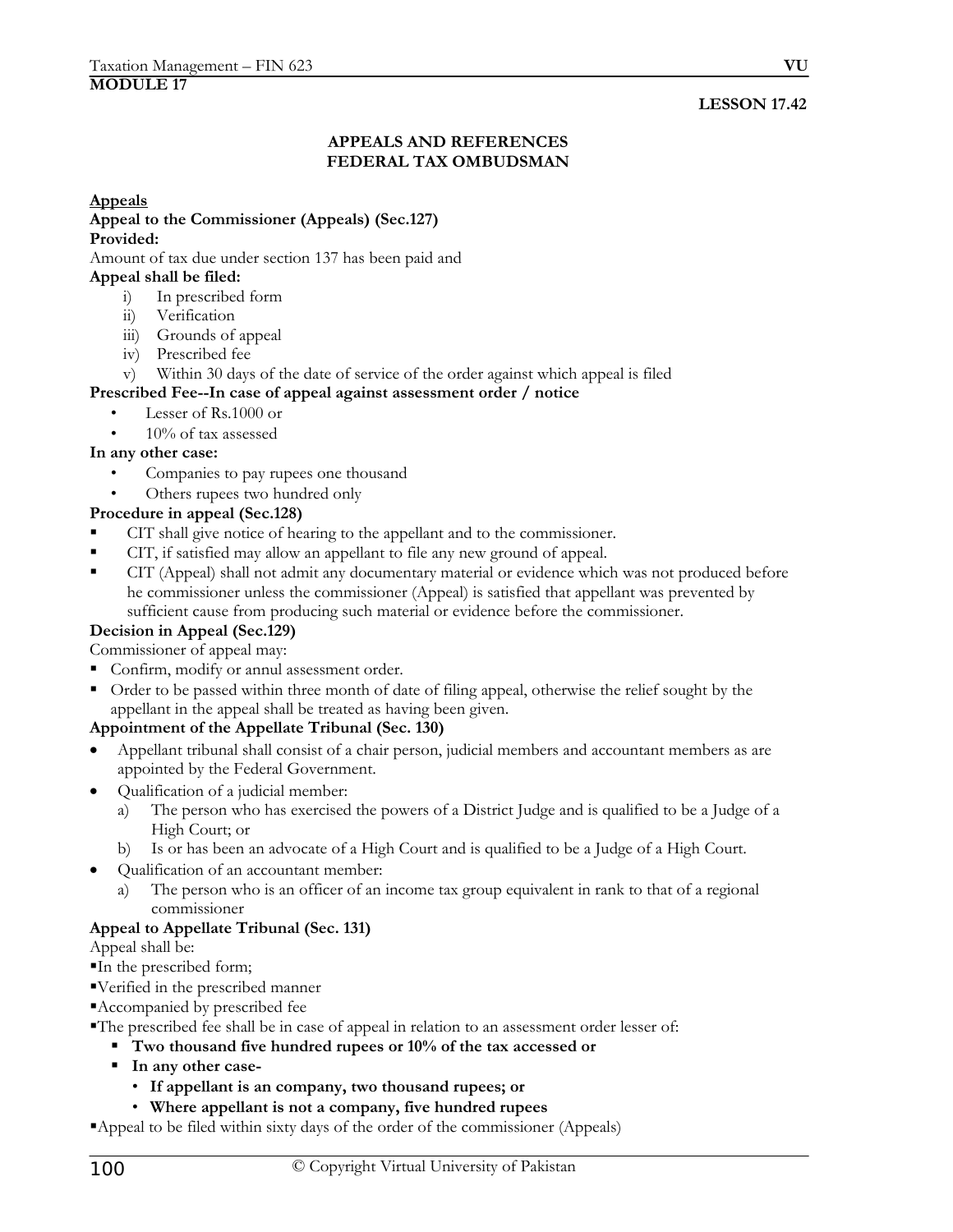- The appellate tribunal shall decide appeal within 6 months of its filing.
- The appellate tribunal shall communicate its order to the tax payer and the commissioner.

## **Reference to the High Court (Sec. 133) on a Question of Law**

- Reference to High Court may be filed within 90 days of the communication of the order of appellate tribunal.
- The aggrieved person or the commissioner may prefer an application, in the prescribed form along with a statement of the case, to the high court, stating any question of law arising out of such order.
- Division Bench of High Court to hear reference application.
- High court to deliver the judgment and copy is sent to Tribunal for giving effect to its judgment.
- Fee of rupees one hundred shall be paid by a person other than the commissioner.

## **Burden of proof in appeals (sec. 136) on Tax Payers:**

- In case of assessment order on the tax Payer, to the extent to which order does not correctly reflect tax payer's liability for the tax year; or
- In the case of any other decision that the decision is erroneous

## **Alternate Dispute Resolution**

- An aggrieved person may apply to CBR for the appointment of a committee for the resolution of any hardship or dispute in connection with any matter pending before an appellate authority
	- CBR shall appoint a committee for resolution of a dispute consisting of the following:
		- o An officer of an income tax
		- o Two persons from a panel comprising of Chartered accountants or cost accountants, Advocates, income tax practitioners, or reputable tax payers.
- The committee after conducting inquiry and
- Seeking expert opinion shall make recommendations in respect of the dispute, as it may deem fit.
- CBR may on recommendations of the committee, pass such order as it may deem appropriate.
- The order passed by CBR in the light of recommendation of the committee shall be submitted before that authority, tribunal or the court where the matter is subjudic for consideration and orders as deemed appropriate.
- If tax payer is not satisfied with the said order he may continue to pursue his remedy before the relevant Authority, Tribunal, or Court.

## **Federal Tax Ombudsman**

#### This office was established by the **"Establishment of the Office of the Federal Tax Ombudsman, Ordinance, 2000"**, promulgated by the president on 11/08/2000.

## **Object:**

"To diagnose, investigate, redress and rectify any injustice done to a person through mal-administration by functionaries administering tax laws".

## **The term "mal-administration" includes:**

- (i) A decision, process, recommendation, act of omission or commission which-
	- (a) is contrary to law, rules or regulations or is a departure from established practice or procedure, unless it is bona fide and for valid reasons;
	- (b) is perverse, arbitrary or unreasonable, unjust, biased, oppressive, or discriminatory;
	- (c) is based on irrelevant grounds; or
	- (d) involves the exercise of powers, or the failure or refusal to do so, for corrupt or improper motives, such as bribery, jobbery, favouritism, nepotism and administrative excesses;
- (ii) neglect, inattention, delay, incompetence, inefficiency and ineptitude, in the administration or discharge of duties and responsibilities;
- (iii) repeated notices, unnecessary attendance or prolonged hearings while deciding cases involving-
	- (a) assessment of income or wealth;
	- (b) determination of liability of tax or duty;
	- (c) classification or valuation of goods;
	- (d) settlement of claims or refund, rebate or duty drawback; or
	- (e) determination of fiscal and tax concessions or exemptions.
- (iv) wilful errors in the determination of refunds, rebates or duty drawbacks;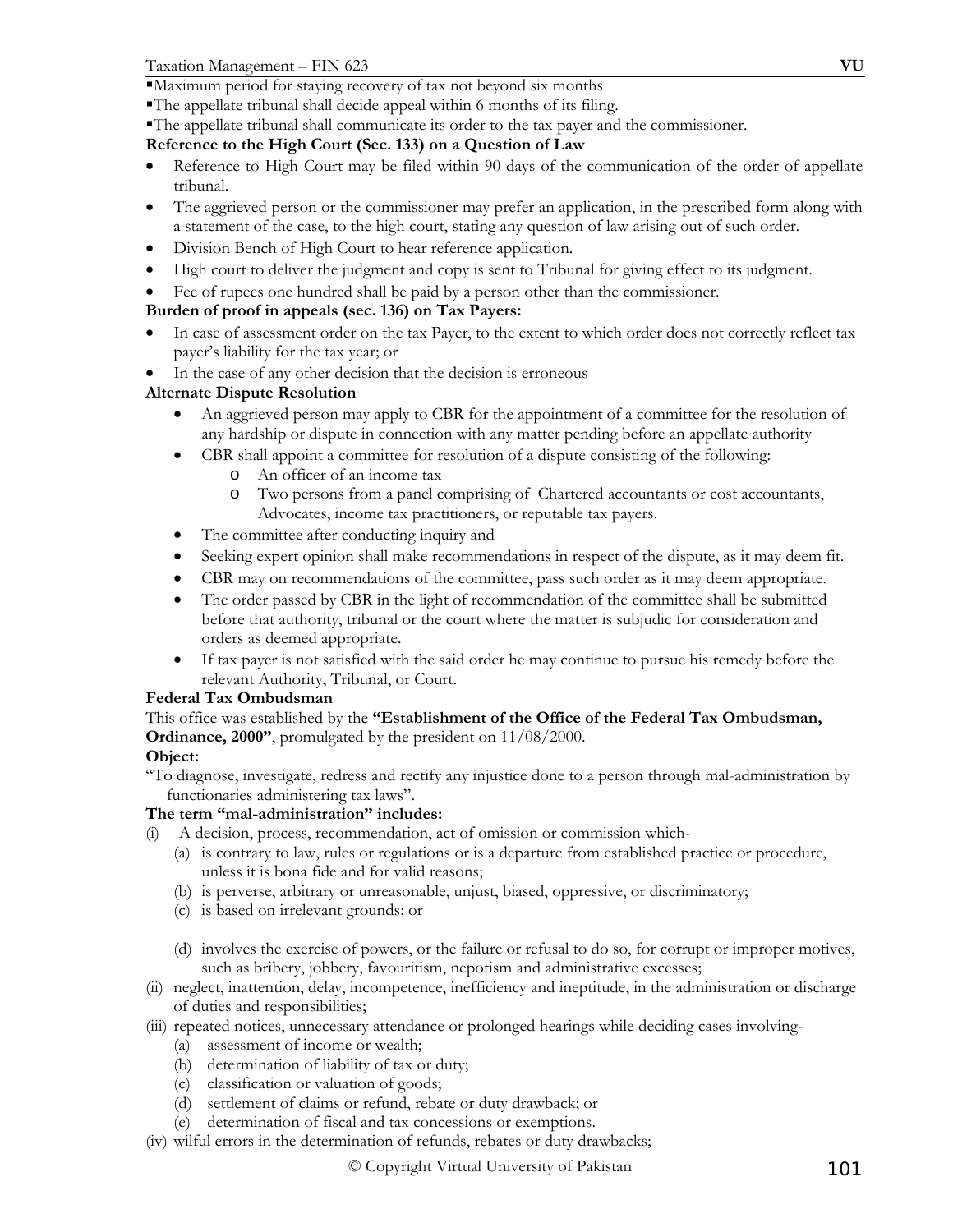- (vi) coercive methods of tax recovery in cases where default payment of tax or duty is not apparent from record; and
- (vii) avoidance of disciplinary action against an officer or official whose order of assessment or valuation is held by a competent appellate authority to be vindictive, capricious, biased or patently illegal

## **Characteristics:**

- (i) Independent from executive
	- All executive authorities throughout Pakistan shall act in aid of the Federal Tax Ombudsman.
- (ii) Easy accessibility to the complainant
- (iii) Impartiality and fairness
- (iv) Credibility of review process
- (v) Quick disposal
- (vi) Implementation of recommendation, decision or order of Federal Tax Ombudsman mandatory duty of Central Board of Revenue

# **Jurisdiction**

The jurisdiction of the Federal Tax Ombudsman (FTO) extends to all Federal Taxes and the Revenue Division being the administrative unit responsible for the conduct of the business of the Federal

## Government, its Offices and agencies.

# **Exercise of jurisdiction**

The jurisdiction can be exercised by the FTO:

- (i) On a complaint by an aggrieved party
- (ii) On a reference by the President
- (iii) On a reference by the Senate
- (iv) On reference by the National Assembly
- (v) On a motion of the Supreme Court in a proceeding pending before it
- (vi) On a motion of the High Court in a proceeding before it
- (vii)On his own motion

The jurisdiction cannot be exercised into matters, which are

- (g) Subjudic or
- (h) relate to assessment of income, wealth, duty, tax liability, classification or valuation of goods, interpretation of law rules and regulation in respect of which remedies of appeal reviews or revision are available under the law and
- (i) Service matter of the employees or Revenue Division

## **Procedure for approach:**

- Any aggrieved person can send his application/letter duly attested on solemn affirmation, written on a plain paper. Anonymous complaints are not entertained.
- Compliant should be filed not later than six months from the date complainant had notice of the matter. In special circumstances time can be extended by FTO.
- After scrutiny of complaint notice is issued to Central Board of Revenue (CBR) for reply. On receipt of reply hearing is fixed and mostly cases are disposed on in 60 days except those, which require recording of evidence or involve deeper investigation. Federal Tax Ombudsman makes Recommendation/Finding.

## **Implementation of Recommendation/Finding:**

Unlike similar statutes, this Ordinance provides:

- "It shall be the duty of the Revenue Division and Tax Employees to implement the findings made under Sections 11 and 12 within thirty days of such decision being communicated to the concerned Tax Employees".
- If the CBR fails to comply with the Recommendation/Findings within the specified time or does not give reason to the satisfaction of the Federal Tax Ombudsman it is treated as Defiance of Recommendation.

## **If there is a defiance of Recommendation by a Tax Employee;**

 The Federal Tax Ombudsman may refer the matter to the President who may in his discretion direct the Revenue Division to implement.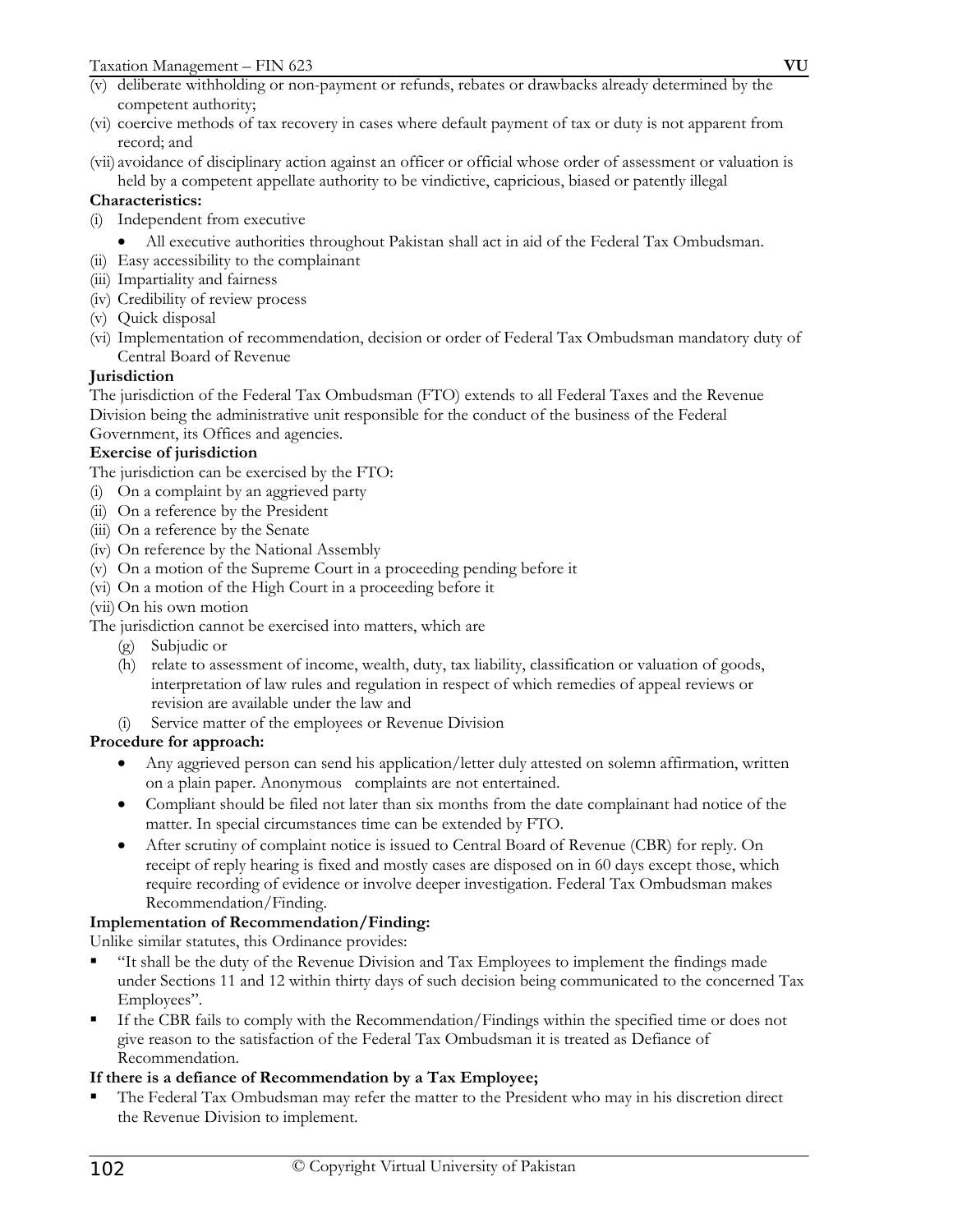Taxation Management – FIN 623 **VU**

- A report by the Federal Tax ombudsman shall become part of personal file or character roll of the Tax Employee, primarily responsible for defiance.
- Such Tax Employee shall be liable for contempt.
- The Federal Tax Ombudsman has the same powers as the Supreme Court has to punish any person for its contempt.

## **Reference**

Any person aggrieved by the finding/Recommendation of the Federal Tax Ombudsman can file representation to the President.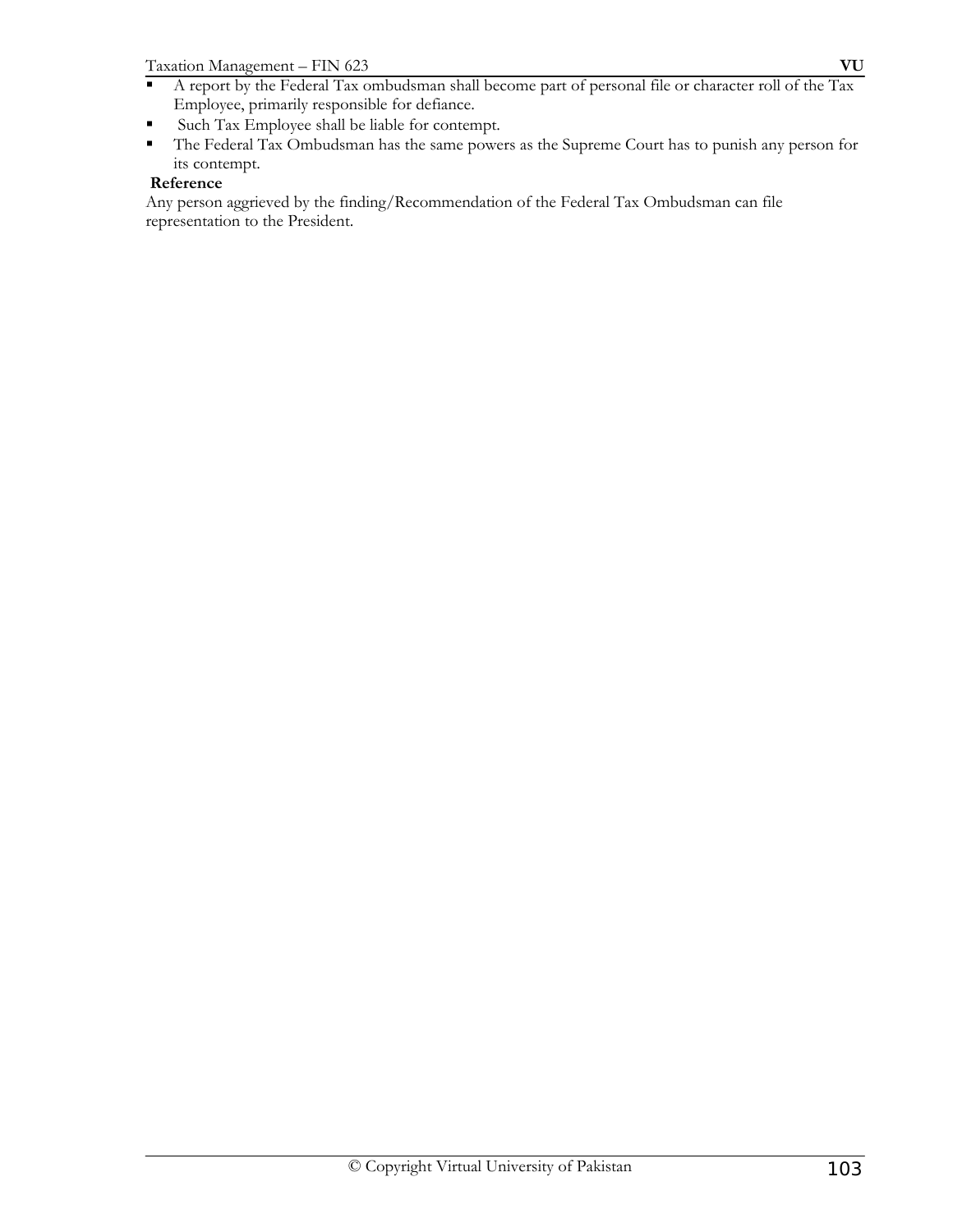## **MODULE 18**

## **LESSON 18.43**

## **SALES TAX**

## **Background:**

- At the time of independence of Pakistan, Sales Tax was a provincial subject and was in vogue in the provinces of Sind and Punjab.
- Sales tax was declared as federal subject in 1948 vide General Sales Tax Act, 1948.
- This levy was transferred to the domain of Central Government vide Sales Tax Act, 1951.
- Sales Tax Act, 1951 was replaced by Sales tax act, 1990 which is the sales tax law till date.

## **Sales Tax Act 1990:**

Basic philosophy of this Act is based on "VAT" type of tax.

## **What is Value Added Tax (VAT)?**

VAT is a specific turnover tax levied at each stage in the production and distribution process. VAT, ultimately has its incidence on the individual consuming the goods and availing the services. However, liability for VAT is on the supplier of goods and services. In this type of tax, VAT system of Tax Credit is available for all the intermediaries (suppliers of goods and services) and burden of tax lies on final consumer.

Preamble of the Act, states that it is an Act to consolidate and amend the law relating to levy of tax on:

- **Sale**
- **Importation**
- **Exportation**
- **Production**
- **Manufacture or**

# **Consumption of goods**

- **Features of Sales Tax** 
	- Indirect tax
	- Broad based
	- Elastic/ Flexible
	- Easy to collect
	- Potential for revenue generation

## **Definitions: 'Section 2'**

**"Appellate Tribunal"** means the Customs, Excise and Sales Tax Appellate Tribunal constituted under section 194 of the Customs Act;

**"Appropriate officer"** means an officer of Sales Tax authorized by the Board by notification in the official Gazette to perform certain functions under this Act;

**'arrears'** includes the un-paid amounts of tax, default surcharge, extra amount of tax, fines, penalties, fees or any other sums, however described, as have been assessed, adjudged or demanded under this Act,

**"associated persons"** means any two or more persons who are close relatives to each other or who are interconnected with each other in the following way, namely:--

- (i) if the persons, being companies or undertakings, are under common management or control or one is the subsidiary of the other;
- (ii) if a person who is the owner or partner or director of a company or undertaking, or who, directly or indirectly, holds or controls twenty per cent shares in such company or undertaking, is also the owner, partner or director of another company or undertaking, or, directly or indirectly, holds or controls twenty per cent shares in that company or undertaking;

**"Banking Company"** means a banking company as defined in the Banking Companies Ordinance, 1962 (LVII of 1962) and includes any body corporate which transacts the business of banking in Pakistan.

 **"Board"** means the Central Board of Revenue constituted under the Central Board of Revenue Act, 1924 (IV of 1924);

**"Collector"** means the Collector of Sales Tax appointed under section 30;

**"Common taxpayer identification number"** means the registration number or any other number allocated to a registered person;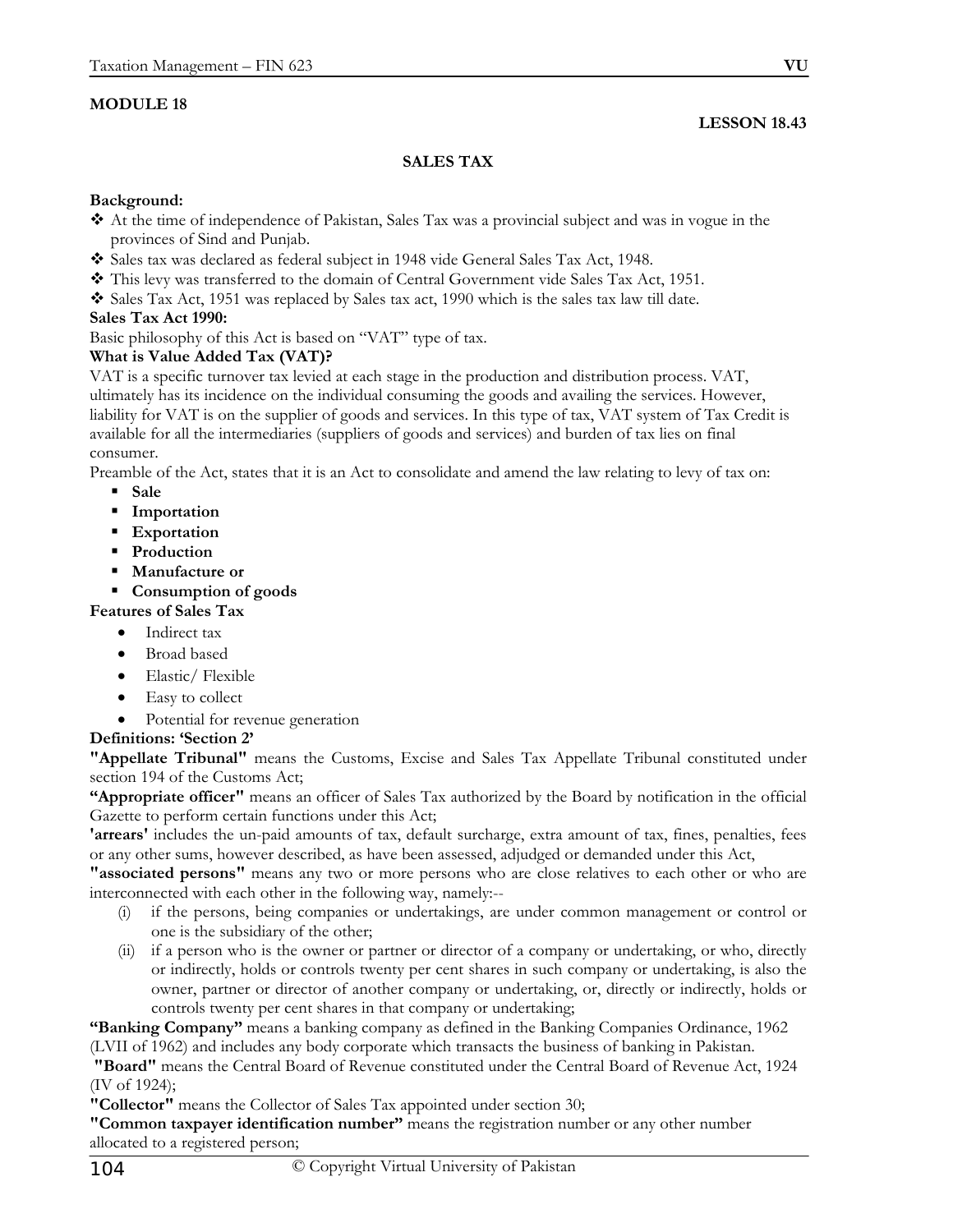Taxation Management – FIN 623 **VU**

**"Computerized system"** means any comprehensive information technology system to be used by the Board or any other office as may be notified by the Board, for carrying out the purposes of this Act; **"Customs Act"** means the Customs Act 1969 (IV of 1969), and where appropriate all rules and notifications made under that Act;

**(6A) 'defaulter'** means a person and, in the case of company or firm, every director, or partner of the company, or as the case may be, of the firm, of which he is a director or a partner or a proprietor and includes guarantors or successors, who fail to pay the arrears;

**(6B) "Default Surcharge"** means the surcharge payable by a defaulter at the rate specified in section 34 of this Act;";

**(7) "Distributor"** means a person appointed by a manufacturer, importer or any other person for a specified area to purchase goods from him for further supply and includes a person who in addition to being a distributor is also engaged in supply of goods as a wholesaler or a retailer;

**(8) "Document"** includes any electronic data, computer programs, computer tapes, computer disks, micro-films or any other medium for the storage of such data;

**(9) "due date",** in relation to the furnishing of a return under section 26 and section 26AA means the 15th day of the month following the end of the tax period, or such other date as the Federal Government may, by notification in the official Gazette, specify;

**(9A) "e-intermediary"** means a person appointed as e-intermediary under section 52A for filing of electronic returns and such other documents as may be prescribed by the Board from time to time, on behalf of a person registered under section 14;

**(10) "establishment"** means an undertaking, firm or company, whether incorporated or not, an association of persons or an individual;

**(11) "exempt supply"** means a supply which is exempt from tax under section 13;

**(12) "goods"** include every kind of movable property other than actionable claims, money, stocks, shares and securities;

**(13) "importer"** means any person who lawfully imports any goods into Pakistan;

- **(14) "input tax"**, in relation to a registered person, means the tax
	- (a) levied under this Act on the supply of goods received by that person;
	- (b) levied under this Act on goods imported, entered and cleared under section 79 or section 104 of the Customs Act, by that person;
	- (c) levied under the Sales Tax Act, 1990 of Pakistan as adapted in the State of Azad Jammu and Kashmir, on the supply of goods received by that person; and
	- (d) chargeable as duties of excise under section 3 of the Federal Excise Act, 2005, on such excisable goods as are mentioned in the Second Schedule thereto or such excisable services as the Federal Government may from time to time notify under section 7 thereof and on which such duties are charged, levied and paid as if it were a tax payable under section 3 of this Act.

**(15) "Local Sales Tax Office"** means the office of Superintendent of Sales Tax, or such other office as the Board may, by notification in the official Gazette, specify;

**(16) "Manufacture" or "produce"** includes -

- (a) any process in which an article singly or in combination with other articles, materials, components, is either converted into another distinct article or product or is so changed, transformed or reshaped that it becomes capable of being put to use differently or distinctly and includes any process incidental or ancillary to the completion of a manufactured product;
- (b) process of printing, publishing, lithography and engraving; and
- (c) process and operations of assembling, mixing, cutting, diluting, bottling, packaging, repacking or preparation of goods in any other manner;

**(17) "manufacturer"** or "producer" means a person who engages, whether exclusively or not, in the production or manufacture of goods whether or not the raw material of which the goods are produced or manufactured are owned by him; and shall include --

- (a) a person who by any process or operation assembles, mixes, cuts, dilutes, bottles, packages, repackages or prepares goods by any other manner;
- (b) an assignee or trustee in bankruptcy, liquidator, executor, or curator or any manufacturer or producer and any person who disposes of his assets in any fiduciary capacity; and
- (c) any person, firm or company which owns, holds, claims or uses any patent, proprietary or other right to goods being manufactured, whether in his or its name, or on his or its behalf, as the case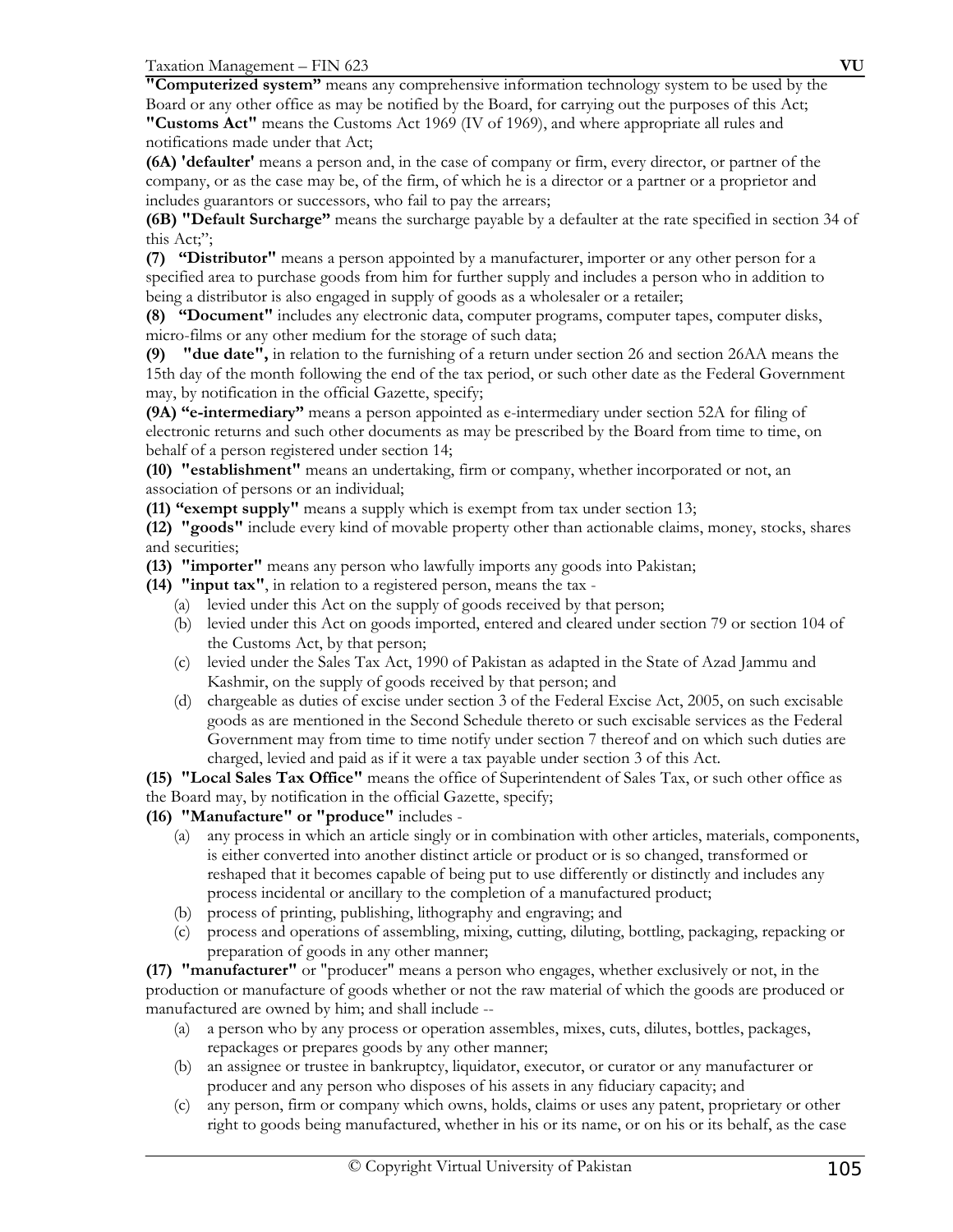may be, whether or not such person, firm or company sells, distributes, consigns or otherwise disposes of the goods:

• Provided that for the purpose of refund under this Act, only such person shall be treated as

manufacturer-cum-exporter who owns or has his own manufacturing facility to manufacture or produce the goods exported or to be exported;

**(18) "Officer of Sales Tax"** means an officer appointed under section 30,

**(19) "open market price"** means the consideration in money which that supply or a similar supply would generally fetch in an open market;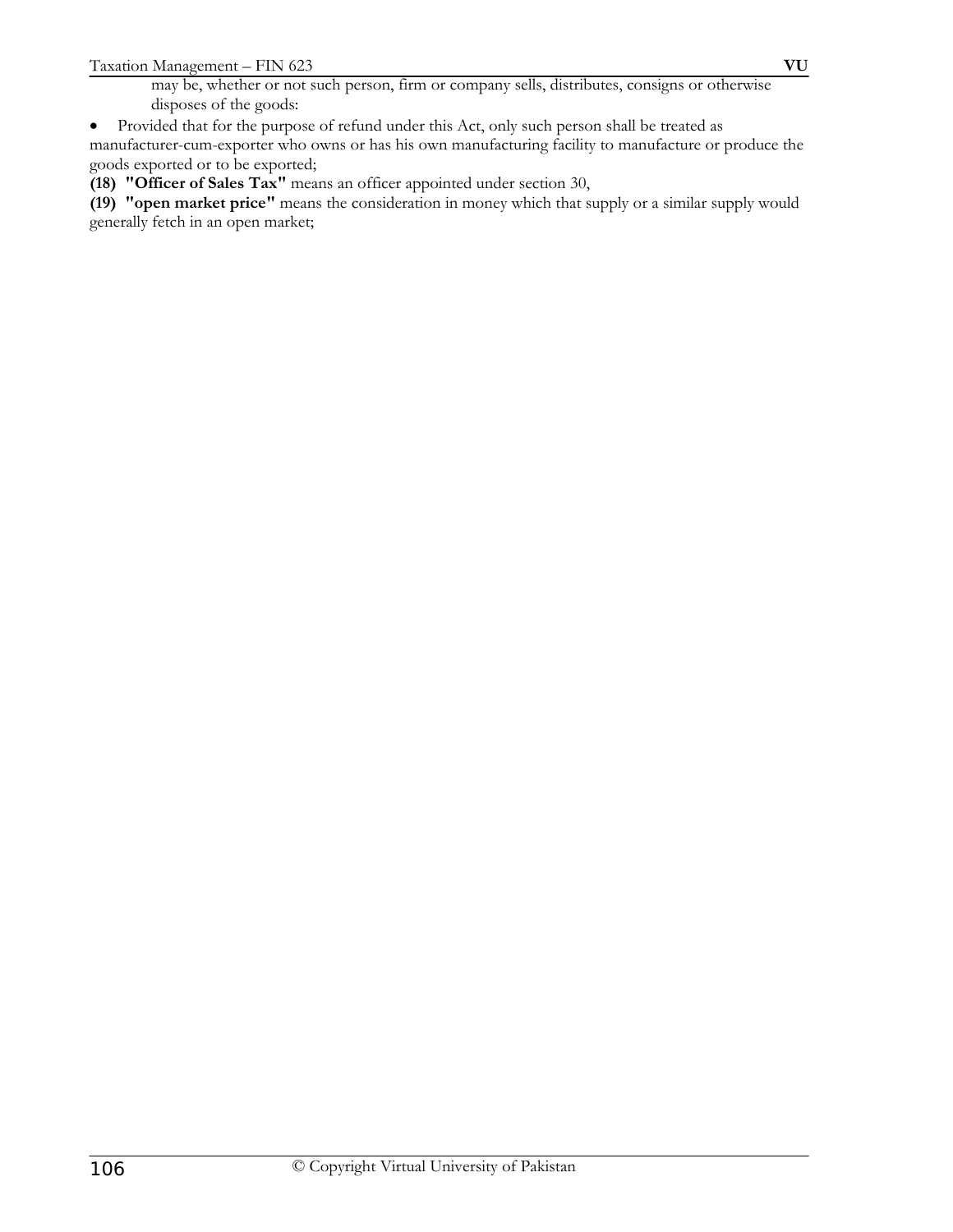## **LESSON 18.44**

# **SALES TAX**

**(20) "output tax"** in relation to any registered person means the tax charged under this Act in respect of a supply of goods made by that person and shall include duties of excise chargeable under section 3 of the Central Excises Act, 1944 (I of 1944) on such excisable goods or services as are notified by the Federal Government under the third proviso to sub-section (1) thereof and on which such duties are charged, levied and paid as if it were a tax payable under section 3 of this Act;

**(21) "Person"** includes a company, an association, a body of individuals whether incorporated or not, a public or local authority, a Provincial Government or the Federal Government;

**(22) "Prescribed"** means prescribed by rules made under this Act;

**(23) "registered office"** means the office or other place of business specified by the registered person in the application made by him for registration under this Act or through any subsequent application to the Collector;

**(24) "registration number"** means the number allocated to the registered person for the purpose of this Act;

**(25) "registered person"** means a person who is registered or is liable to be registered under this Act:

• Provided that a person liable to be registered but not registered under this Act and shall remain liable to further tax under sub-section (1A) of section 3 and shall not be entitled to any benefit available to a registered person under any of the provisions of this Act or the rules made there under;

**(27) "retail price",** with reference to the Third Schedule, means the price fixed by the manufacturer inclusive of all charges and taxes (other than sales tax) at which any particular brand or variety of any article should be sold to the general body of consumers or, if more than one such price is so fixed for the same brand or variety, the highest of such price,

**28) "retailer"** means a person, supplying goods to general public for the purpose of consumption:

• Provided that any person, who combines the business of import and retail or manufacture or production with retail, shall notify and advertise wholesale prices and retail prices separately, and declare the address of retail outlets, and his total turnover per annum shall be taken into account for the purposes of registration under section 14.

**(28A) "retail tax"** means tax levied under section 3AA;

**(29) "return"** means any return required to be furnished under Chapter V of this Act;

**(29A) "sales tax account"** means an account representing the double entry recording of sales tax transactions in the books of account;

**(30) "Schedule"** means a Schedule appended to this Act;

**(31) "similar supply",** in relation to the open market price of goods, means any other supply of goods which closely or substantially resemble the characteristics, quantity, components and materials of the aforementioned goods;

**(31A) "special audit"** means an audit conducted under section 32A;

**(32) "Special Judge"** means the Special Judge appointed under Section 185 of the Customs Act; **(33) "supply"** includes sale, lease or other disposition of goods in the course or carried out for consideration and also includes –

- (a) putting to private, business or non-business use of goods acquired, produced or manufactured in the course of business;
- (b) auction or disposal of goods to satisfy a debt owed by a person; and
- (c) possession of taxable goods held immediately before a person ceases to be a registered person:
- **Provided that the Federal Government, may by notification in the official Gazette, specify such other** transactions which shall or shall not constitute supply;

**(34) "tax"** means the sales tax, retail tax and includes default surcharge, or any other sum payable under any of the provisions of this Act or the rules made there under;

**(35) "taxable activity"** means any activity which is carried on by any person, whether or not for a pecuniary profit, and involves in whole or in part, the supply of goods or rendering of services on which sales tax has been levied under the respective ordinance and use of goods acquired for private purposes or for the manufacture of exempt goods without making supply to any other person, whether for any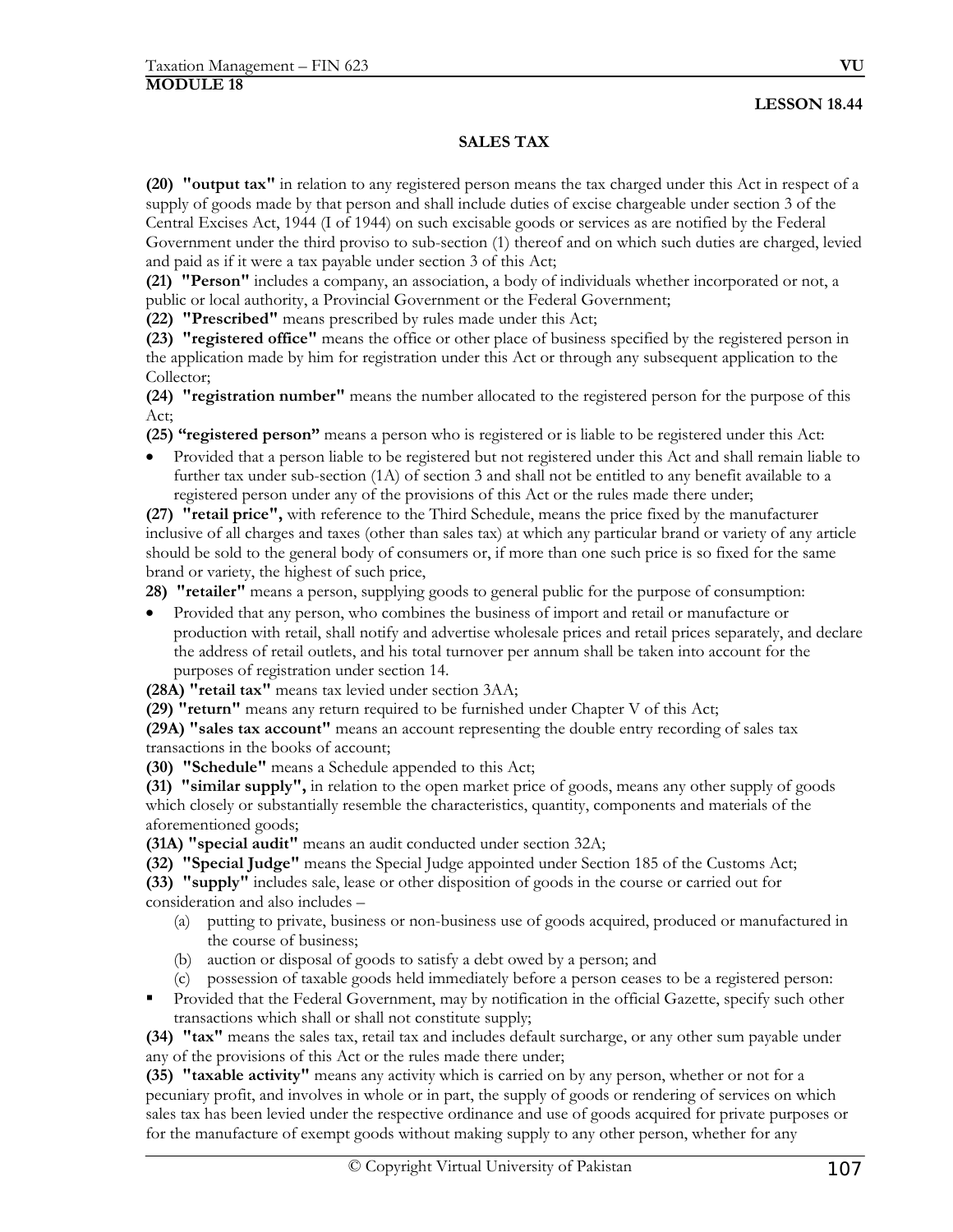consideration or otherwise, and includes any activity carried on in the form of a business, trade or manufacture;

**(36) "tax fraction"** means the amount worked out in accordance with the following formula:

$$
\begin{array}{c}\n a \\
100 + a\n\end{array}
$$

('a' is the rate of tax specified in section 3):

**(37) "Tax fraud"** means knowingly, dishonestly or fraudulently and without any lawful excuse (burden of proof of which excuse shall be upon the accused)

(i) doing of any act or causing to do any act; or

- (ii) omitting to take any action or causing the omission to take any action including the making of taxable supplies without getting registration under this Act; or
- (iii) falsifying the sales tax invoices;
- In contravention of duties or obligations imposed under this Act, rules or instructions issued there under with the intention of understating the tax liability or underpaying the tax liability or underpaying the tax liability for two consecutive tax periods for two consecutive tax periods or overstating the entitlement to tax credit or tax refund to cause loss of tax;

**(39) "taxable goods"** means all goods other than those which have been exempted under section 13;

**(40) "tax invoice"** means a document required to be issued under section 23;

**(41) "taxable supply"** means a supply of taxable goods made by an importer; manufacturer, wholesaler (including dealer), distributor or retailer other than a supply of goods which is exempt under section 13 and includes a supply of goods chargeable to tax at the rate of zero per cent under section 4;

**(43) "tax period"** means a period of one month or such other period as the Federal Government may, by notification in the official Gazette, specify;

**(44) "time of supply"** means a supply shall be deemed to have taken place at the earlier of the time of delivery of goods or the time when any payment is received by the supplier in respect of that supply:

- Provided that where any part payment is received
	- (a) for a supply in a tax period, it shall be accounted for in the return for that tax period; and
	- (b) in respect of an exempt supply, it shall be accounted for in the return for that tax period during which the exemption is withdrawn from such supply:
- Provided further that:
	- (a) where any goods are supplied by a registered person to an associated person and the goods are not to be removed, the time of supply shall be the time at which these goods are made available to the recipient; and
	- (b) where the goods are supplied under hire purchase agreement, the time of supply shall be the time at which the agreement is entered into;

## **(46) "Value of supply"** means;

(a) in respect of a taxable supply, the consideration in money including all Federal and Provincial duties and taxes, if any, which the supplier receives from the recipient for that supply but excluding the amount of tax:

Provided that:

- (i) in case the consideration for a supply is in kind or is partly in kind and partly in money, the value of the supply shall mean the open market price of the supply excluding the amount of tax;
- (ii) in case the supplier and recipient are associated persons and the supply is made for no consideration or for a consideration which is lower than the open market price, the value of supply shall mean the open market price of the supply excluding the amount of tax; and
- (iii) in case a taxable supply is made to a consumer from general public on installment basis on a price inclusive of mark up or surcharge rendering it higher than open market price, the value of supply shall mean the open market price of the supply excluding the amount of tax.
- (b) In case of trade discounts, the discounted price excluding the amount of tax,. provided the tax invoice shows the discounted price and the related tax and the discount allowed is in conformity with the normal business practices;
- (c) in case where for any special nature of transaction it is difficult to ascertain the value of a supply, the open market price;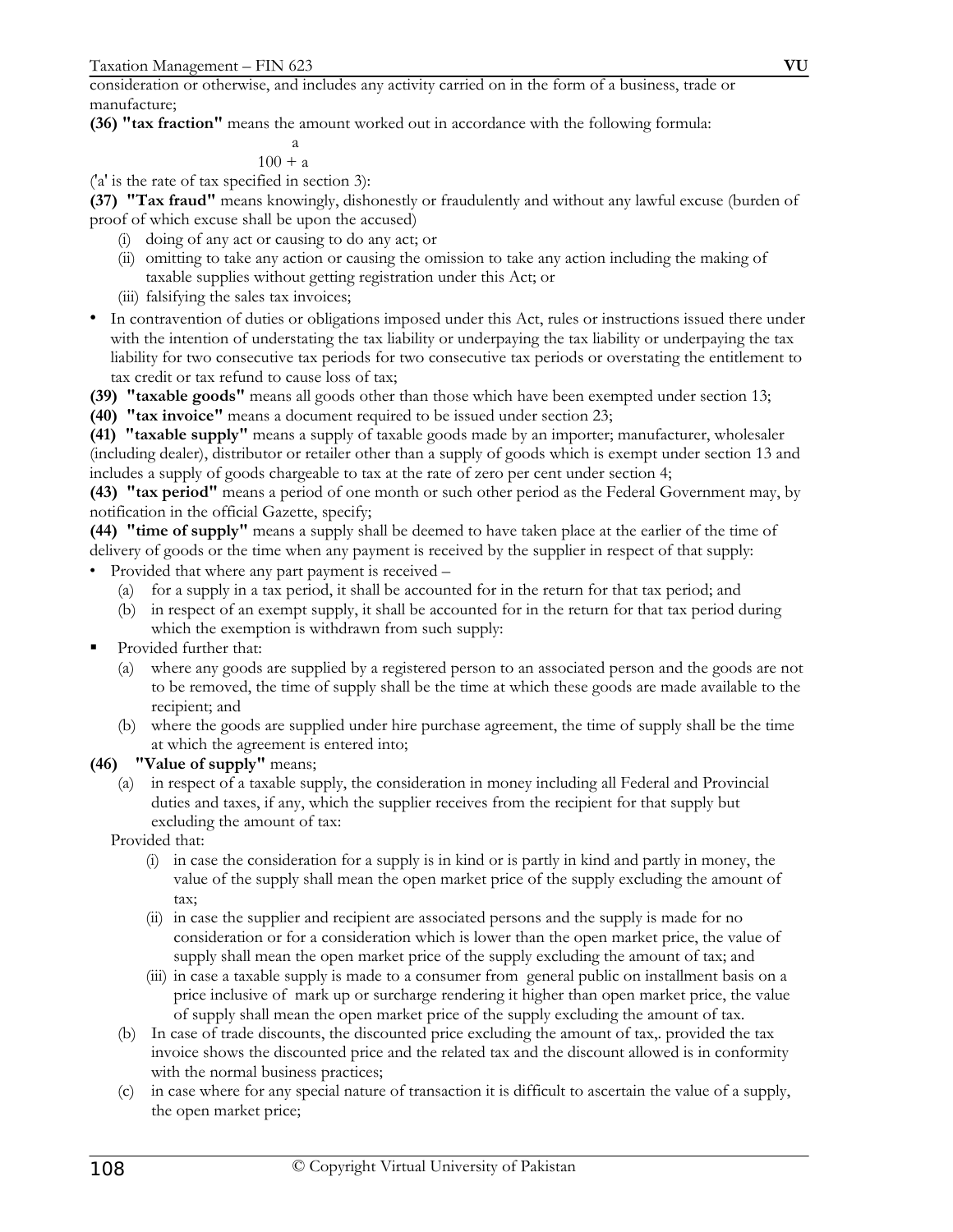- in case of imported goods, the value determined under section 25 of the Customs Act, including the amount of customs-duties and central excise duty levied hereon;
- (e) in case where there is sufficient reason to believe that the value of a supply has not been correctly declared in the invoice, the value determined by the Valuation Committee comprising representatives of trade and the Sales Tax Department constituted by the Collector ; and
- (f) in case the goods other than taxable goods are Supplied to a registered person for processing, the value of supply of such processed goods shall mean the price excluding the amount of sales tax which such goods will fetch on sale in the market;
	- Provided that, where the Central Board of Revenue deems it necessary, it may, by notification in the official Gazette, fix the value of any taxable supplies or class of supplies and for that purpose fix different values for different classes or description of same type of supplies:
	- Provided further that where the value at which the supply is made is higher than the value fixed by the Central Board of Revenue, the value of goods shall, unless otherwise directed by the Board, be value at which the supply is made;
- (g) in case of a taxable supply, with reference to retail tax, the price of taxable goods excluding the amount of retail tax, which a supplier will charge at the time of making taxable supply by him, or such other price as the Board may, by a notification in the Official Gazette, specify.

**(47) "wholesaler"** includes a dealer and means any person who carries on, whether regularly or otherwise, the business of buying and selling goods by wholesale or of supplying or distributing goods, directly or indirectly, by wholesale for cash or deferred payment or for commission or other valuable consideration or stores such goods belonging to others as an agent for the purpose of sale; and includes a person supplying taxable goods to a person and a person who in addition to making retail supplies is engaged in wholesale business;

**(48) "zero - rated supply"** means a taxable supply which is charged to tax at the rate of zero per cent under section 4

# **Scope of the Tax:**

Subject to this act, sales tax shall be charged, levied and paid at the rate of 15 % of the value of:

- taxable supplies made by a registered person in the course or furtherance or any taxable activity carried on by him;
- goods imported into Pakistan
- Taxable supplies specified in third schedule shall be charge to tax at the rate of 15% of the retail price.
- Liability to pay tax shall be:
	- In the case of supply of goods, of the person making the supply and
	- In the case of goods, imported into Pakistan, of the person importing the goods
- However federal Government may by notification specify the goods in respect of which the liability to pay tax shall be of the person receiving the supply

# **Retail Tax**

- Under section 3AA, the retailer shall pay retail tax at the rate specified in section 3.
- The retail tax shall be charged, collected and paid in such manner and at such higher or lower rate or rates as may be specified in the said notification.

# **Zero Rating Sec. 4**

- Notwithstanding the provisions of section 3, the following goods shall be charged to tax at the rate of zero per cent:
	- (a) goods exported, or the goods specified in the5th schedule
	- (b) supply of stores and provisions for consumption aboard a conveyance proceeding to a destination outside Pakistan as specified in section 24 of the Customs Act, 1969; and
	- (c) such other goods as the Federal Government may, by Notification specify:
- Levy and collection of tax on specified goods on value addition
- (1) Notwithstanding anything contained in this Act or the rules made there under, the Federal Government may specify, by notification in the official gazette, that sales tax chargeable on the supply of goods of such description or class shall, with such limitations or restrictions as may be prescribed, be levied and collected on the difference between the value of supply for which the goods are acquired and the value of supply for which the goods, either in the same state or on further manufacture, are supplied.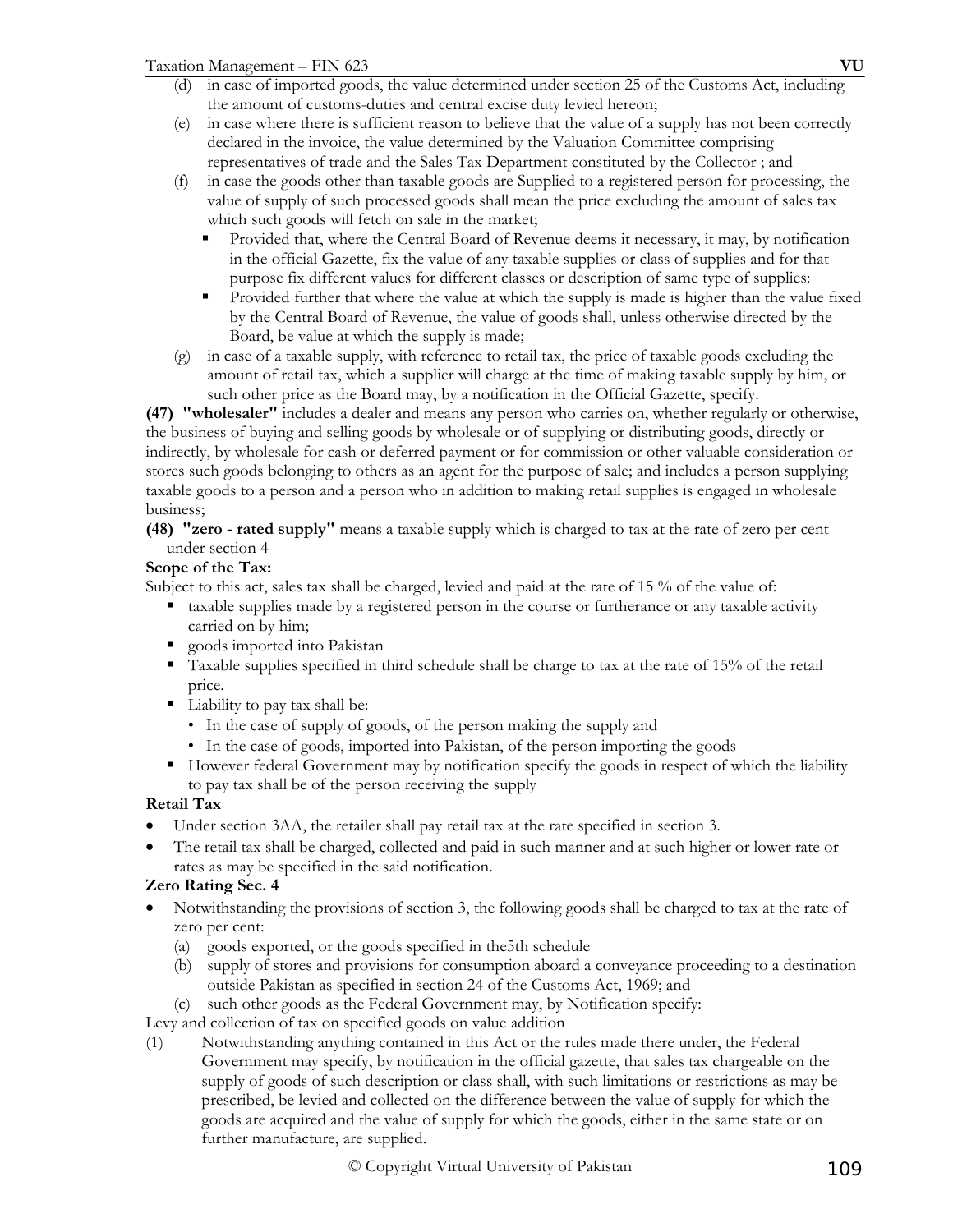- minimum value addition is declared. **Taxable Supplies**—defined in section 2 (41)
- **Supply**—defined in section 2 (33)
- **Taxable Goods**—defined in section 2 (39)
- **Exempt Supplies—defined in section 2 (11): means a supply which is exempt from tax under section** 13
- **Retailer**—defined in section 228
- **Registered person**—defined in section 225

# **Registration Section 14:**

- Persons required to get registration subject to sales tax rules
- Under this Act, registration will be required for such persons and be regulated in such manner and subject to rules as the Board may, by notification in the official Gazette, prescribe.

## **Requirement of registration:**

- (1) The following persons engaged in making of taxable supplies in Pakistan (including zero-rated supplies) in the course or furtherance of any taxable activity carried on by them, if not already registered, are required to be registered under this Act, namely:
	- (i) a manufacturer whose annual turnover from taxable supplies made in any period during the last twelve months ending any tax period exceeds two and half million rupees;
	- (ii) a retailer whose value of supplies in any period during the last twelve months ending any tax period exceeds twenty million rupees;
	- (iii) an importer; and
	- (iv) a wholesaler (including dealer) and distributor:
- Provided that buyers or importers of taxable plant and machinery who intend to make taxable supplies in due course and wish to claim any credit or refund of tax paid on the said plant and machinery shall also be required to be registered under this Act.

## **De-Registration, Black listing and Suspension of Registration Section 21**

- (1) The Board or any officer, authorized in this behalf, may subject to the rules, de-register a registered person or such class of registered persons not required to be registered under this Act.
- (2) Notwithstanding anything contained in this Act, in cases where the Collector is satisfied that a registered person is found to have issued fake invoices, or has otherwise committed tax fraud, he may blacklist such person or suspend his registration in accordance with such procedure as the Board may, by notification in the official Gazette, prescribe.

| <b>Value of Supplies</b> | Rate   | Sales tax | Sales tax  |  |
|--------------------------|--------|-----------|------------|--|
| 4,500,000                | $15\%$ |           | 675,000    |  |
| 1,000,000                | $15\%$ | (150,000) |            |  |
| 300,000                  | $15\%$ | (45,000)  |            |  |
|                          |        |           | (195,000)  |  |
|                          |        |           |            |  |
|                          |        |           | Rs.480,000 |  |
|                          |        |           |            |  |

### **Solution**: **Sales tax liability of M/S WW brothers**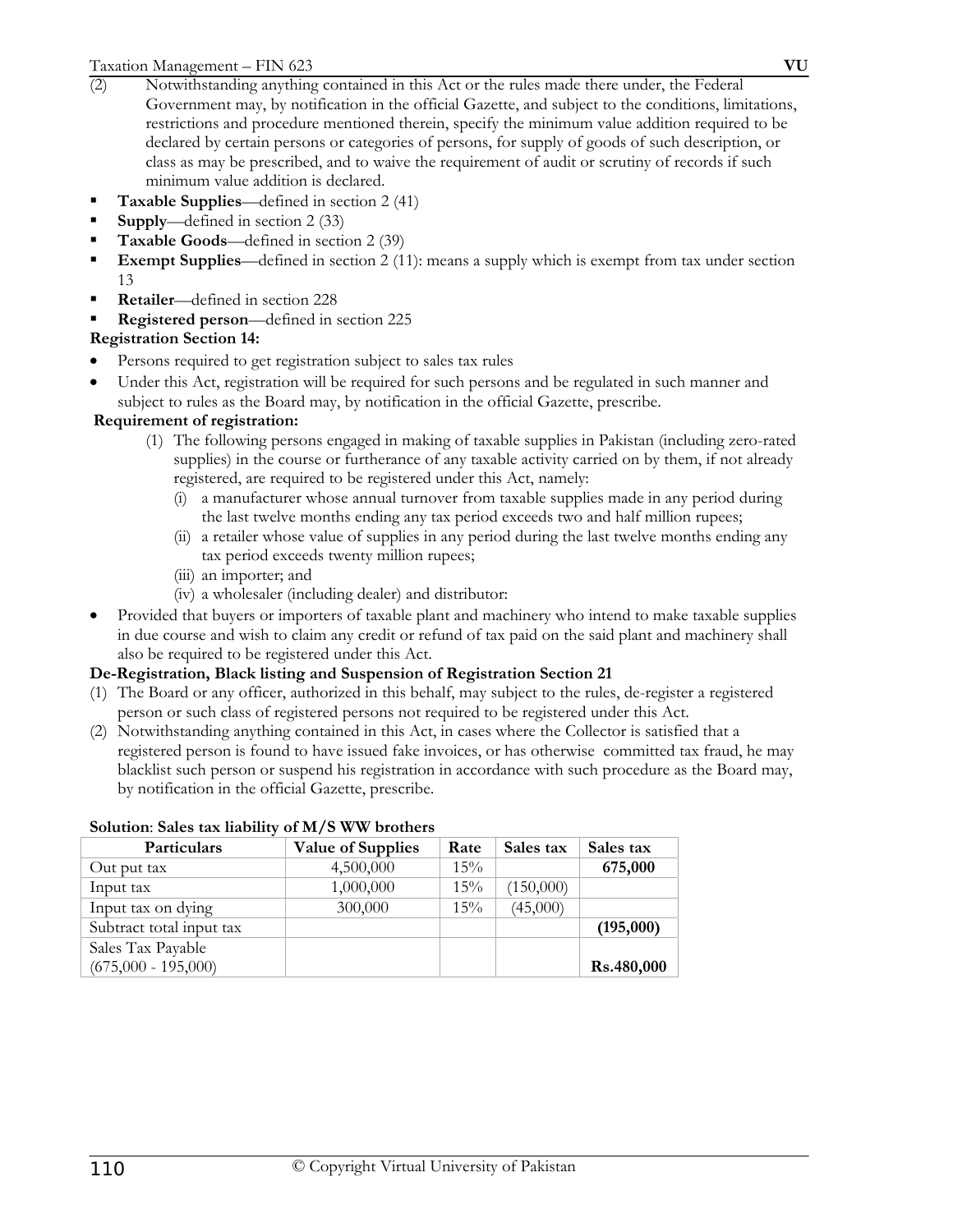## **LESSON 19.45**

## **SALES TAX RETURNS**

#### **Appointment of Officer of Sales Tax Sec 30**

- A collector of Sales Tax
- A Collector of Sales Tax (Appeals)
- An additional Collector of Sales Tax
- A Deputy Collector of Sales Tax
- An Assistant Collector of Sales Tax
- A Superintendent of Sales Tax
- An officer of sales tax with any other designation

## **Offences and Penalties**

| Offences                          | Penalties                                                                                    |
|-----------------------------------|----------------------------------------------------------------------------------------------|
| Any person fails to furnish       | Rs 5,000                                                                                     |
| a return within the due           |                                                                                              |
| Date.                             |                                                                                              |
| ❖ Any person who fails to         |                                                                                              |
| issue an invoice                  | Rs 5,000 or $3\%$<br>of the amount<br>of tax involved,<br>whichever is<br>higher             |
| ❖ A person who fails to deposit   |                                                                                              |
| the amount of tax due.            | Rs 10,000 or<br>$5%$ of the<br>amount of tax<br>involved,<br>whichever is<br>higher          |
| ❖ A person who fails to apply     |                                                                                              |
| for registration before           | Rs 10,000                                                                                    |
| making taxable supplies.          | <b>or</b><br>$5%$ of the<br>amount of tax<br>involved,<br>whichever is<br>higher             |
| ❖ A person who fails to maintain  |                                                                                              |
| records                           | Rs 10,000<br>$\alpha$ r<br>5% of the<br>amount of tax<br>involved,<br>whichever is<br>higher |
| ❖ A person who submits a false    |                                                                                              |
| or forged document to any officer |                                                                                              |
| of sales tax                      | Rs 25,000<br><b>or</b>                                                                       |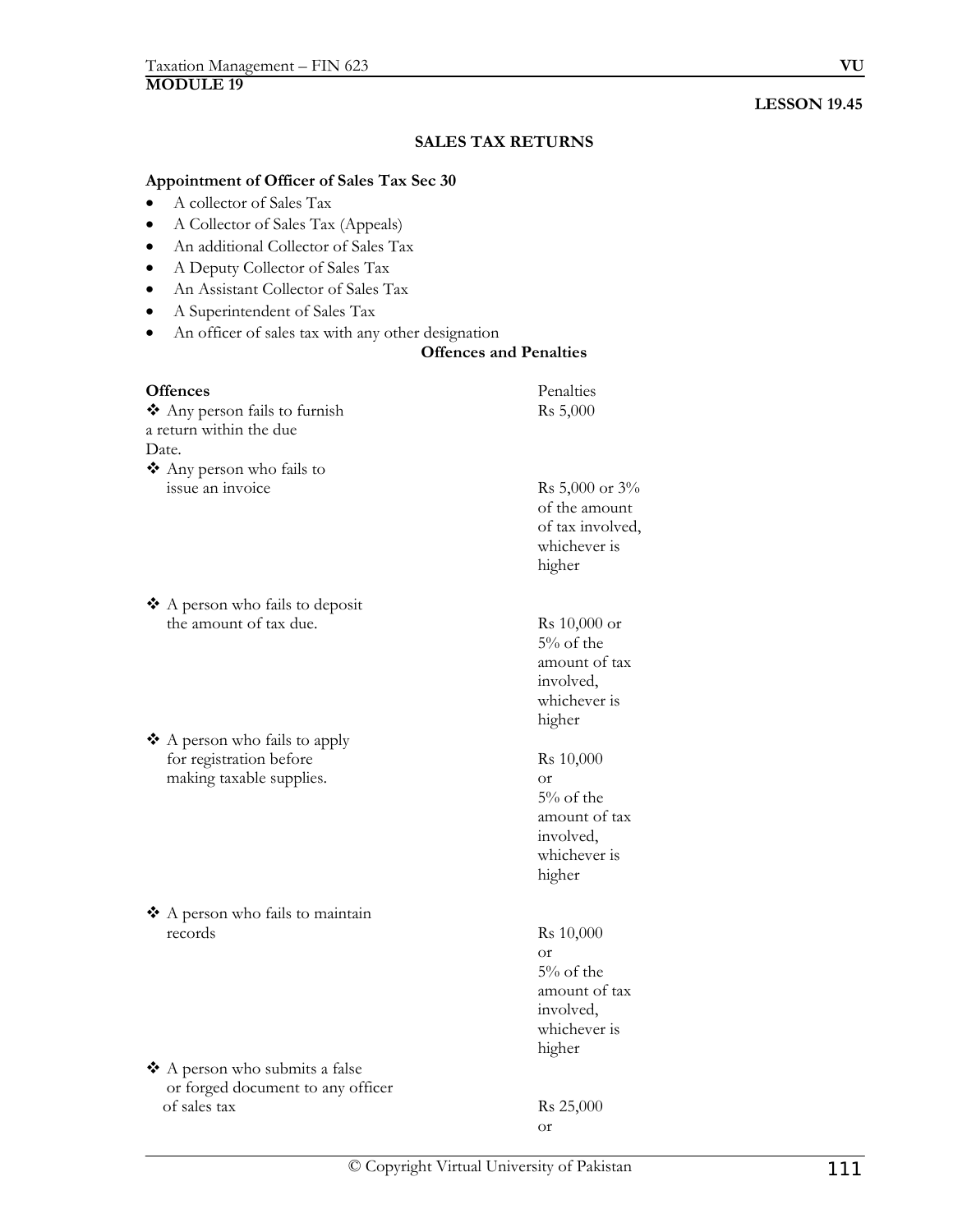100% of the amount of tax involved, whichever is higher

## **Appeals:**

• Powers of adjudication are vested in the following officers:

- Additional Collector Cases falling under sub-section (2) of section 11 and section 36 without any restriction as to the amount of tax involved or amount erroneously refunded.
- **Deputy Collector** 
	- (a) Cases falling under sub-section (1) of section 11
	- (b) Cases falling under sub-section (2) of section 11 and section 36 provided that the amount of tax involved or the amount erroneously refunded exceeds one million rupees, but does not exceed two and a half million rupees.
- **Assistant Collector**

 Cases falling under sub-section (2) of section 11 and section 36 provided that the amount of tax involved or the amount erroneously refunded exceeds ten thousand rupees, but does not exceed one million rupees.

**Superintendent** 

 Cases falling under sub-section (2) of section 11 and section 36 provided that the amount of tax involved or the amount erroneously refunded does not exceed ten thousand rupees.

- An officer of sales tax with any other designation
- Such cases as may be notified by the Board:

CBR and Collector may at its own motion call for and examine the record of any departmental proceedings. **Appeal to collector of Sales Tax (Appeals) Sec 45 b** 

Appeal may be filed by any person other than officer of sales tax within 30 days of the date of receipt of such decision or order against which appeals is proffered.

## **Appeals to Appellant Tribunal:**

- (1) Any person including an officer of Sales Tax not below the rank of an Additional Collector (words " the Sales Tax Department" substituted by Finance Act 2006), aggrieved by:
	- a. any order passed by the Collector under sub-section (4) of section 45A or (words inserted by Finance Act 2005.) the Collector of Sales Tax (Appeals) under section 45B; and
	- b. Any order passed by the Board or the Collector of Sales Tax under section 45A, may, within sixty days of the receipt of such decision or order, prefer appeal to the Appellate Tribunal.
- (2) The Appellate Tribunal may admit an appeal preferred after the period of limitation specified in subsection (1) if it is satisfied that there was sufficient cause for not presenting it within the specified period.
- (3) The appeal shall be accompanied by a fee of one thousand rupees paid in such manner as the Board may prescribe.
- (4) The Appellate Tribunal, after giving the parties to the appeal, an opportunity of being heard may pass such orders in relation to the matter before it as it thinks fit:
- Provided that when any such order amounts to an interim order staying the recovery of tax, such order shall cease to have effect on the expiration of a period of six months following the day on which it is made unless the case is finally decided, or the interim order is withdrawn by the Tribunal earlier:
- Provided further that such interim order or orders, as the case may be, shall cease to have effect on the expiration of a total period of six months following the day on which the first interim order is made, unless the case is finally decided, or the interim order is withdrawn by the Appellate Tribunal earlier.
- Order under this section shall be passed within six months of the filing of appeal.

## **Reference to High Court**

- (1) Within ninety days of the communication of the order of the Appellate Tribunal under sub-section (5) of section 46, the aggrieved person or any officer of Sales Tax not below the rank of an Additional Collector may prefer an application in the prescribed form along with a statement of the case to the High Court, stating any question of law arising out of such order.
- A reference to the high court under this section shall be heard by a bench of not less than two judges of the high court.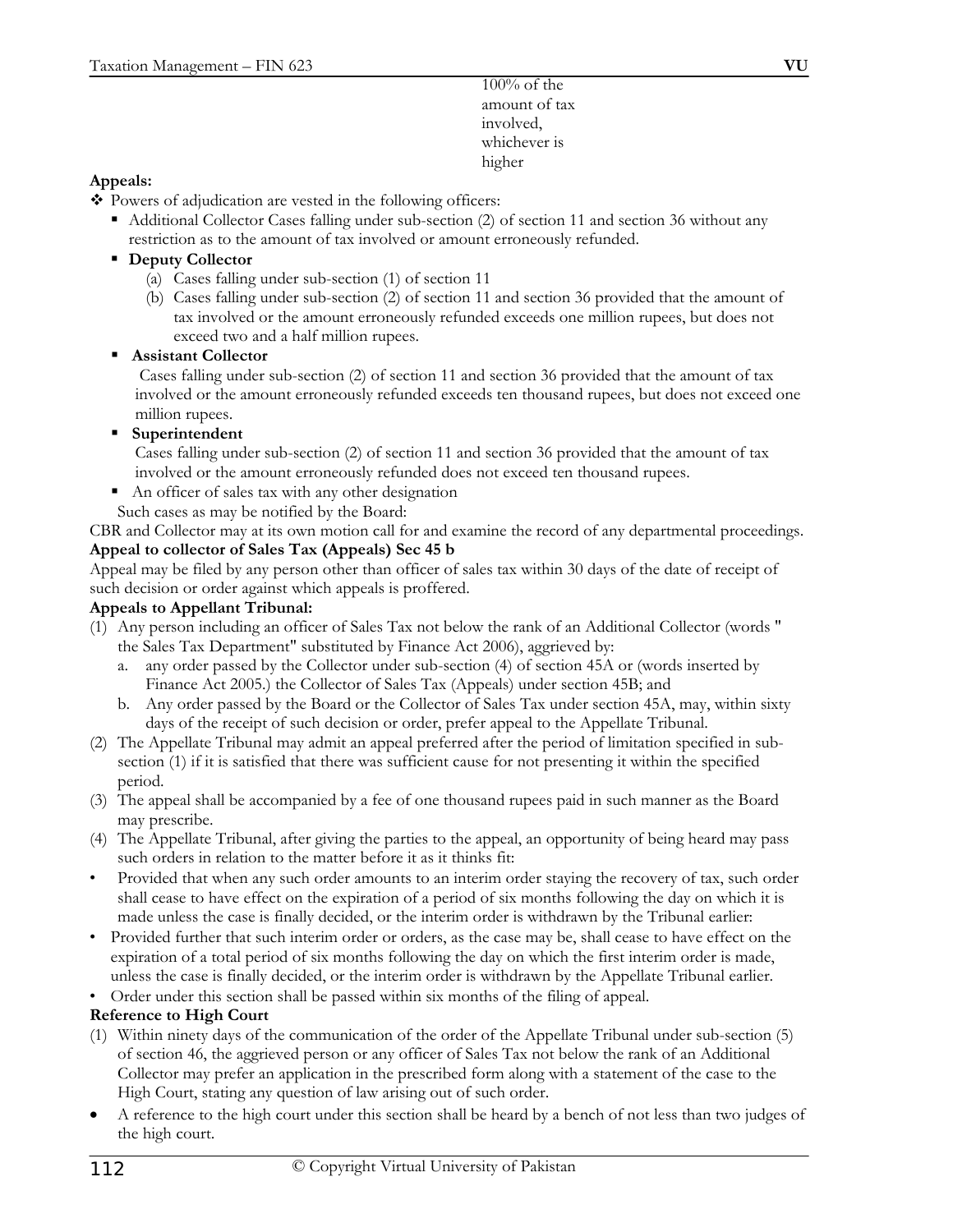## **CAPITAL VALUE TAX (CVT) PROCEDURE FOR LEVY & COLLECTION OF CAPITAL VALUE TAX CAPITAL VALUE TAX RECOVERY & REFUND RULES**

Capital Value Tax was levied with effect from 1st July, 1989 on the capital value of assets. This is payable by every individual, association of persons, firm or a company which acquires by purchase gift, exchange, relinquishment, surrender if rights by the owners (whether effected orally or by deed or obtained through court decree) except by inheritance an asset or a right to the use thereof for more than twenty years. An asset or a right to the use thereof for more than twenty years.

### **Levy of tax on Capital Value of certain assets:**

- Capital value tax shall be payable by
	- **Individual**
	- **Association of persons, firm or**
	- **A company which acquires by:** 
		- **Purchase**
		- **Gift**
		- **Exchange**
		- **Power of attorney**
		- **Surrender of rights**

### • **Relinquishment of rights by the owner**

- **Exceptions:** when capital assets acquired by:
	- **Inheritance**
	- Gift from spouse, Parents, Grand parents, a brother and a sister
	- An asset or a right to use thereof for more than 20 years
	- Capital value tax shall be payable at the rates specified in sub section of 2 of Section 7

### **Explanation of certain "Expressions"**

• **"association of persons"** and "firm" shall have the same meaning as contained in the Income Tax Ordinance, 1979 (XXXI of 1979); and

**"company"** shall have the same meaning as defined in the Income Tax Ordinance, 1979 (XXXI of 1979);

• **"development authority"** means an authority formed by or under any law for the purposes of development of an area and includes any authority, society, agency, trust, association or institution declared as development authority by the Central Board of Revenue by a notification in the official Gazette; and

**"registration authority"** means the person responsible for registering or attesting the transfer of the asset or of the right to use thereof for more than twenty years, and in the case of a development authority or a cooperative society, its principal officer.

- **"Urban area"** means area falling within the limits of:
	- The Islamabad Capital Territory;
	- A cantonment board; or
	- A municipal body;
	- In case of Karachi up to 40 kilometers from the outer limit of municipal or cantonment limits;
	- In case of Lahore and Faisalabad up to 30 kilometers from the outer limit of municipal or cantonment limits;
	- In other cases, up to 10 kilometers from the outer limits of municipal bodies or cantonment boards; and
	- Includes areas defined as such in the Urban Immovable Property Tax Act, 1958 and such areas as the Central Board of Revenue may, for time to time, by notification in the official Gazette specify.

#### **Capital Value Tax— Tax Rates Motor vehicles:**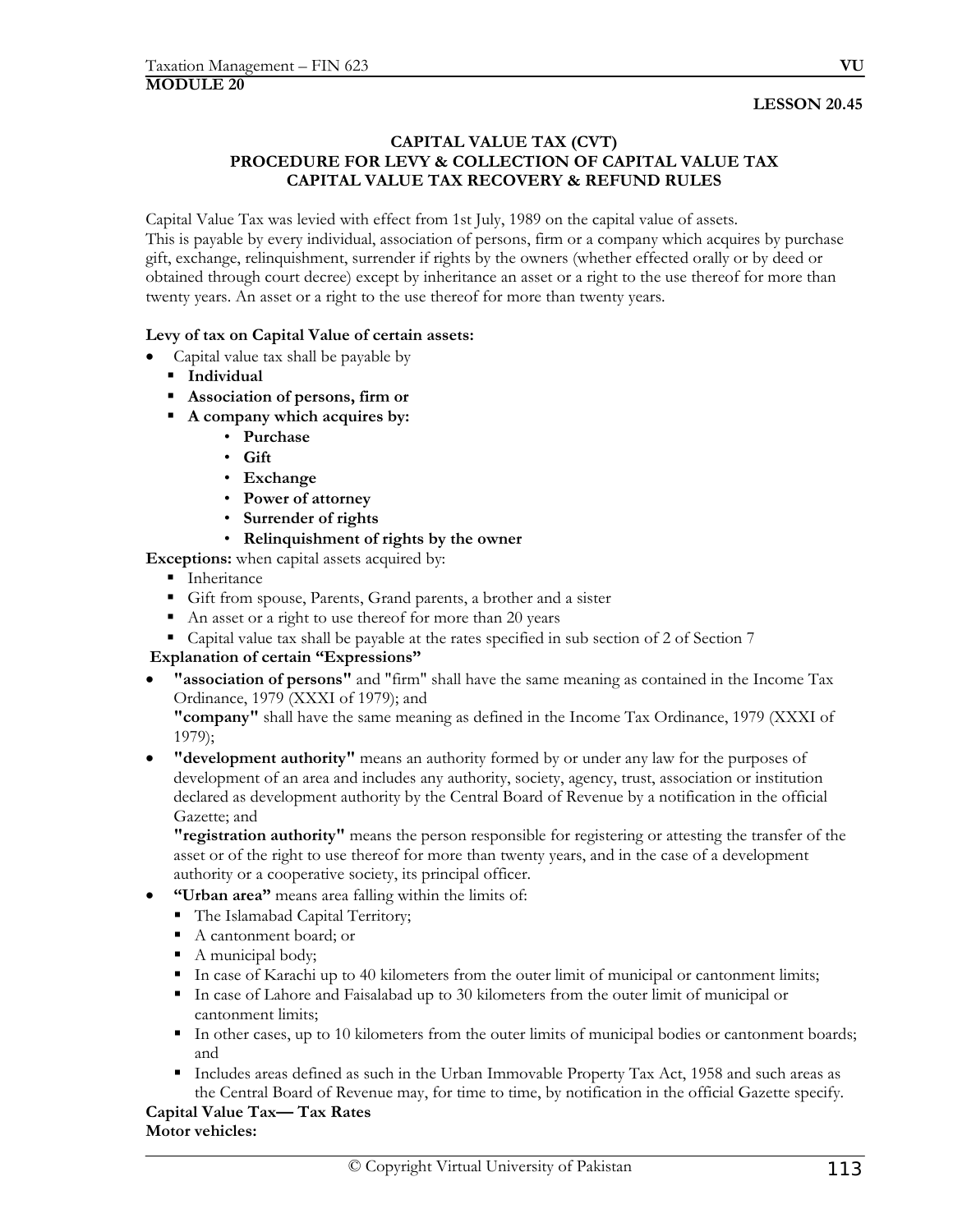Capital Value Tax shall be payable on purchase of motor vehicles, not previously used in Pakistan, at the following rates:

| Motor vehicle of an engine capacity                                       | <b>Tax Rates</b> |
|---------------------------------------------------------------------------|------------------|
| Not exceeding 800 cubic centimeters and three wheelers.                   | Nil              |
| Exceeding 800 cubic centimeters but not exceeding 1000 cubic centimeters  | $3.75\%$         |
| Exceeding 1000 cubic centimeters but not exceeding 1300 cubic centimeters | $5\%$            |
| Exceeding 1300 cubic centimeters but not exceeding 1600 cubic centimeters | $6.25\%$         |
| Exceeding 1600 cubic centimeters                                          | $7.5\%$          |

**Immovable property** (other than commercial property and residential flats), situated in urban areas, measuring at list one canal or 500 square yards whichever is less.

|                                                        | <b>Tax Rates</b>                           |
|--------------------------------------------------------|--------------------------------------------|
| (i) Where the value of immovable Property is recorded. | $2\%$ of the recorded value                |
| (ii) Where the value of immovable property is not      | Rs. 50 per square Yard of the landed area. |
| recorded.                                              |                                            |

Commercial immovable property of any size situated in urban area.

|                                                                                                                                                                                                                                                                                                                                             | <b>Tax Rates</b>                           |  |
|---------------------------------------------------------------------------------------------------------------------------------------------------------------------------------------------------------------------------------------------------------------------------------------------------------------------------------------------|--------------------------------------------|--|
| (i) Where the value of immovable Property is recorded.                                                                                                                                                                                                                                                                                      | $2\%$ of the recorded value                |  |
| (ii) Where the value of immovable property is not                                                                                                                                                                                                                                                                                           | Rs. 50 per square Yard of the landed area. |  |
| recorded.                                                                                                                                                                                                                                                                                                                                   |                                            |  |
| $\mathbf{D}$ $\mathbf{I}$ $\mathbf{I}$ $\mathbf{A}$ $\mathbf{I}$ $\mathbf{I}$ $\mathbf{I}$ $\mathbf{I}$ $\mathbf{I}$ $\mathbf{I}$ $\mathbf{I}$ $\mathbf{I}$ $\mathbf{I}$ $\mathbf{I}$ $\mathbf{I}$ $\mathbf{I}$ $\mathbf{I}$ $\mathbf{I}$ $\mathbf{I}$ $\mathbf{I}$ $\mathbf{I}$ $\mathbf{I}$ $\mathbf{I}$ $\mathbf{I}$ $\mathbf{$<br>1.500 |                                            |  |

**Residential flats** with covered areas measuring 1500 sq. feet and above.

| <b>Tax Rates</b>                                        |                                            |  |
|---------------------------------------------------------|--------------------------------------------|--|
| (i) Where the value of immovable Property is            | $2\%$ of the recorded value                |  |
| recorded.                                               |                                            |  |
| (ii) Where the value of immovable property is not       | Rs. 50 per square Yard of the landed area. |  |
| recorded.                                               |                                            |  |
| Description                                             | Rate of Tax                                |  |
| Purchase of modaraba certificates or shares of a listed | $0.02\%$ of the purchase value             |  |
| public company.                                         |                                            |  |
| Imported motor vehicle not plying for hire customs      | Landed cost a determined by                |  |
| authorities.                                            |                                            |  |
| Motor Vehicle Purchased from a manufacturer in          | The price paid by the Purchase.            |  |
| Pakistan.                                               |                                            |  |
| Others                                                  | As declared by the transferee.             |  |

- CVT to be collected by the person responsible for registering or attesting the transfer of the asset.
- In case of purchase of motor vehicle from a manufacturer in Pakistan, CVT shall be collected by the manufacturer before making the delivery of said vehicle.
- Collector of customs shall collect CVT in case of motor vehicle imported into Pakistan.
- Registered stock exchange in Pakistan shall collect CVT on the purchase value of Modaraba Certificates or shares of a public company from the resident persons.
- The proceeds of the tax collected shall be credited to the Federal Consolidated Funds under the head specified by the Federal Government.
- Where any person fails to collect or having collected fails to pay the capital value tax as required, he shall be personally liable to pay the tax along with additional tax at the rate of 15% per annum for the period for which such tax or part thereof remains unpaid.
- The Commissioner of Wealth Tax, on an application by the assessee, may revise any order made under this section.
- The Federal Government may, by notification in the official Gazette, exempt any person or class of persons or asset or class of assets from the Capital Value Tax.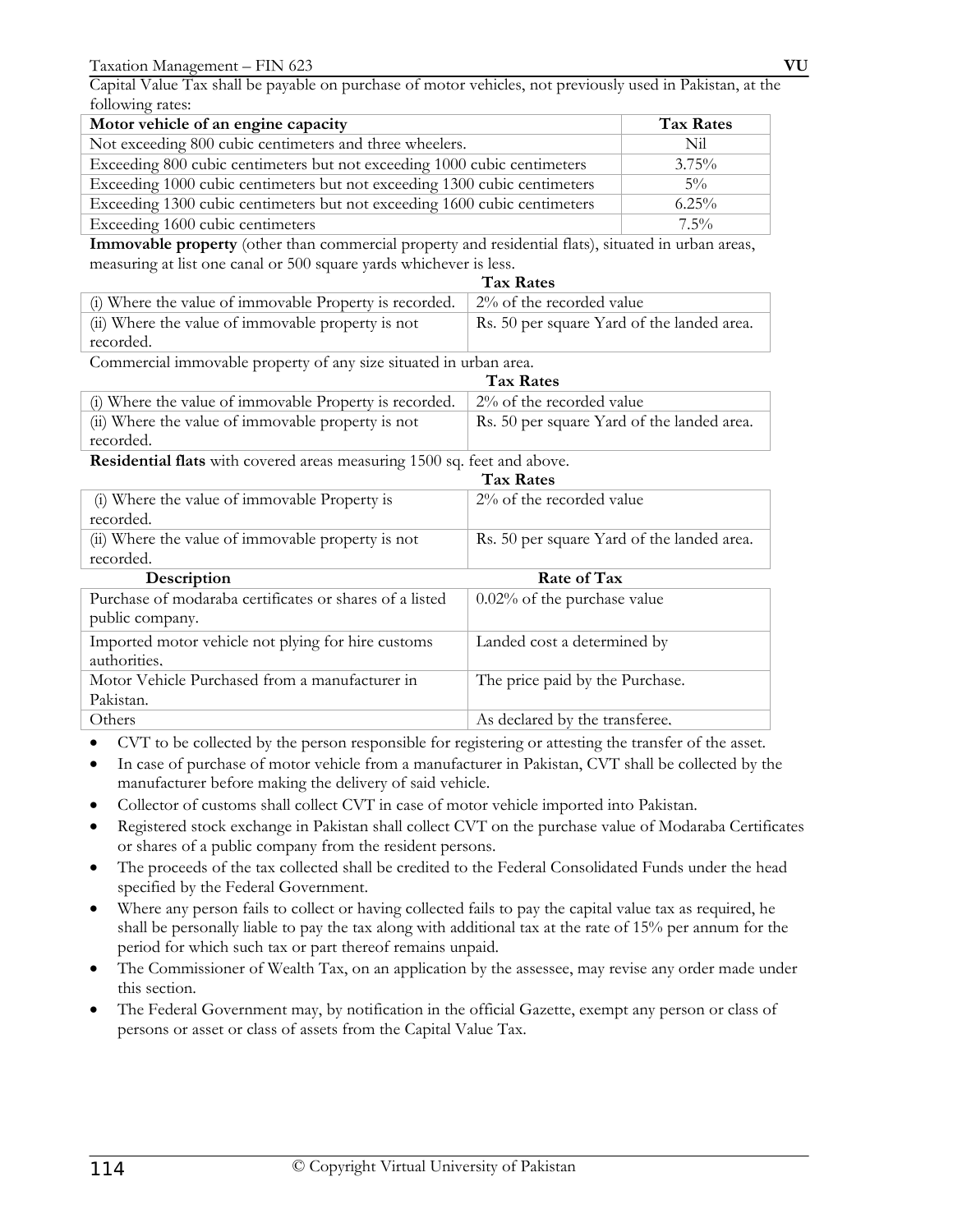## **Annexure First & Third Schedule THE FIRST SCHEDULE** Part I. Rates of Tax

| Division I:  | Rates of Tax for Individuals and Association of Persons   |
|--------------|-----------------------------------------------------------|
| Division IA: | <u>Rate of Tax on certain persons</u>                     |
| Division II: | <b>Rates of Tax for Companies</b>                         |
|              | Division III: Rate of Dividend Tax                        |
| Division IV: | <b>Rate of Tax on Certain Payments to Non-residents</b>   |
| Division V:  | Rate of Tax on Shipping or Air Transport Income of a Non- |
|              | resident Person                                           |
| Division VI: | <b>Rate of Tax on Income From Property</b>                |

**Part II. Rates of Advance Tax**

**Tax on Import of Goods**

**Part III. Deduction of Tax at Source**

| Division I:   | Profit on debt                             |
|---------------|--------------------------------------------|
| Division II:  | Payments to non-residents                  |
| Division III: | <b>Payments for Goods or Services</b>      |
| Division IV:  | <b>Exports</b>                             |
| Division V:   | <b>Income from Property</b>                |
|               | Division VI: Prizes and Winnings           |
|               | <b>Division VIA: Petroleum Products</b>    |
|               | Division VII: Petroleum Products [Omitted] |

**Part IV. Deduction or Collection of Advance Tax**

| Division I:          | Transfer of Funds [Omitted]    |
|----------------------|--------------------------------|
| <u>Division II:</u>  | <b>Brokerage Commission</b>    |
| <u>Division III:</u> | <b>Transport Business</b>      |
| Division IV:         | <b>Electricity Consumption</b> |
| <u>Division V:</u>   | Telephone users                |
| Division VI:         | Cash Withdrawal from a bank    |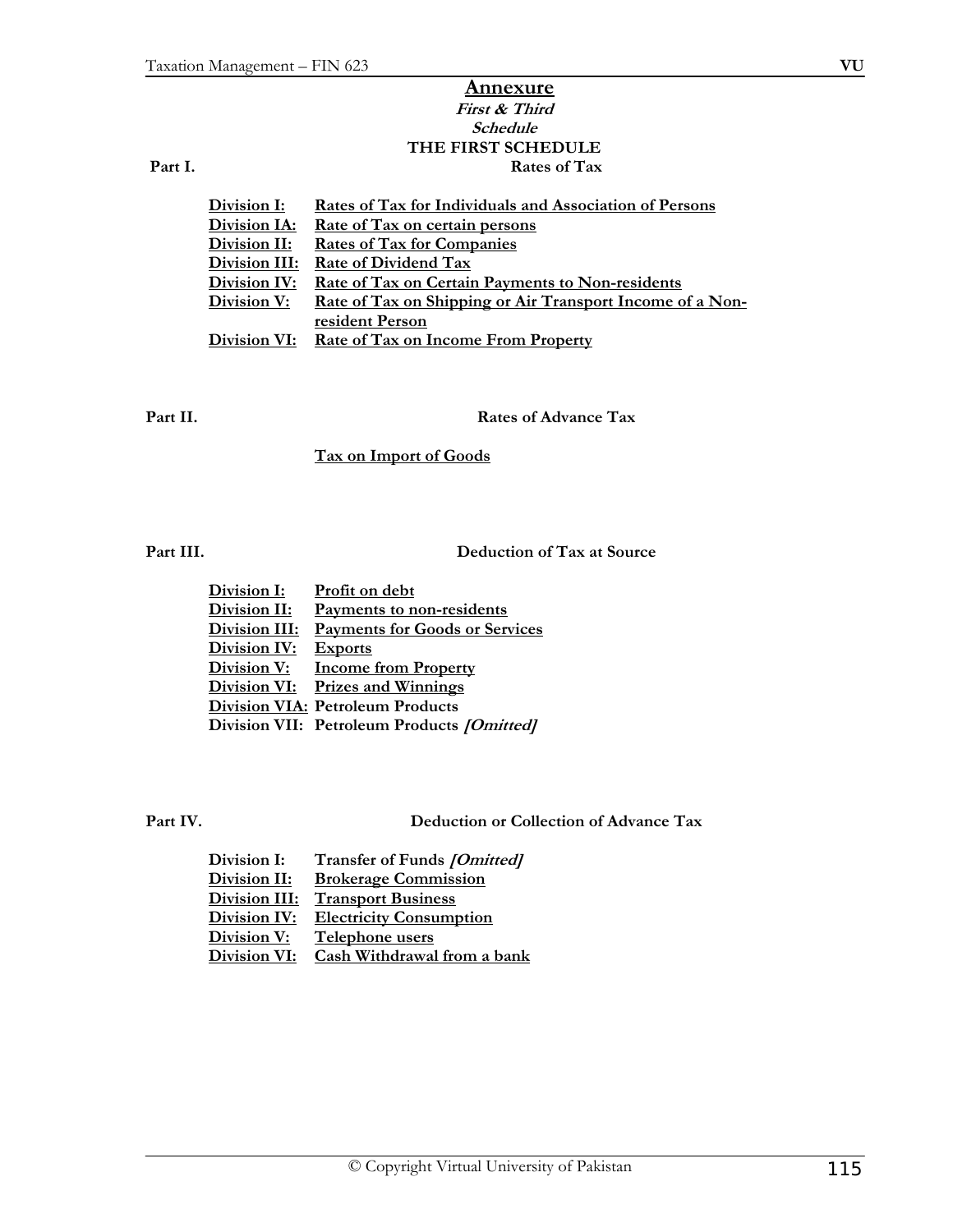# **PART I RATES OF TAX**

(See Chapter II)

## **Division I Rates of Tax for Individuals and Association of Persons**

1. Subject to clause (1A) the rates of tax imposed on the taxable income of every individual except a salaried taxpayer or association of persons to which sub-section (1) of section 92 applies shall be as set out in the following table, namely:

| IADLL<br>Rate of |                                                                                   |          |  |  |
|------------------|-----------------------------------------------------------------------------------|----------|--|--|
| S. No.           | Taxable income                                                                    |          |  |  |
|                  |                                                                                   |          |  |  |
| (1)              | (2)                                                                               | (3)      |  |  |
| $\mathbf{1}$     | Where the taxable income does not exceed Rs.100,000                               | $0\%$    |  |  |
| $\overline{2}$   | Where the taxable income exceeds Rs.100,000 but does not exceed<br>Rs.110,000     | 0.50%    |  |  |
| $\overline{3}$   | Where the taxable income exceeds Rs.110,000 but does not exceed<br>Rs.125,000     | $1.00\%$ |  |  |
| $\overline{4}$   | Where the taxable income exceeds Rs.125,000 but does not exceed<br>Rs.150,000     | $2.00\%$ |  |  |
| 5                | Where the taxable income exceeds Rs.150,000 but does not exceed<br>Rs.175,000     | $3.00\%$ |  |  |
| 6                | Where the taxable income exceeds Rs.175,000 but does not exceed<br>Rs.200,000     | $4.00\%$ |  |  |
| $\overline{7}$   | Where the taxable income exceeds Rs.200,000 but does not exceed<br>Rs.300,000     | $5.00\%$ |  |  |
| 8                | Where the taxable income exceeds Rs.300,000 but does not exceed<br>Rs.400,000     | 7.50%    |  |  |
| 9                | Where the taxable income exceeds Rs.400,000 but does not exceed<br>Rs.500,000     | 10.00%   |  |  |
| 10               | Where the taxable income exceeds Rs.500,000 but does not exceed<br>Rs.600,000     | 12.50%   |  |  |
| 11               | Where the taxable income exceeds Rs.600,000 but does not exceed<br>Rs.800,000     | 15.00%   |  |  |
| 12               | Where the taxable income exceeds Rs.800,000 but does not exceed<br>Rs.10,00,000   | 17.50%   |  |  |
| 13               | Where the taxable income exceeds Rs.10,00,000 but does not exceed<br>Rs.13,00,000 | 21.00%   |  |  |
| 14               | Where the taxable income exceeds Rs.13,00,000                                     | 25.00%   |  |  |

Provided that where income of a woman taxpayer is covered by this clause, no tax shall be charged if the taxable income does not exceed Rs.125,000/-.

## **TABLE**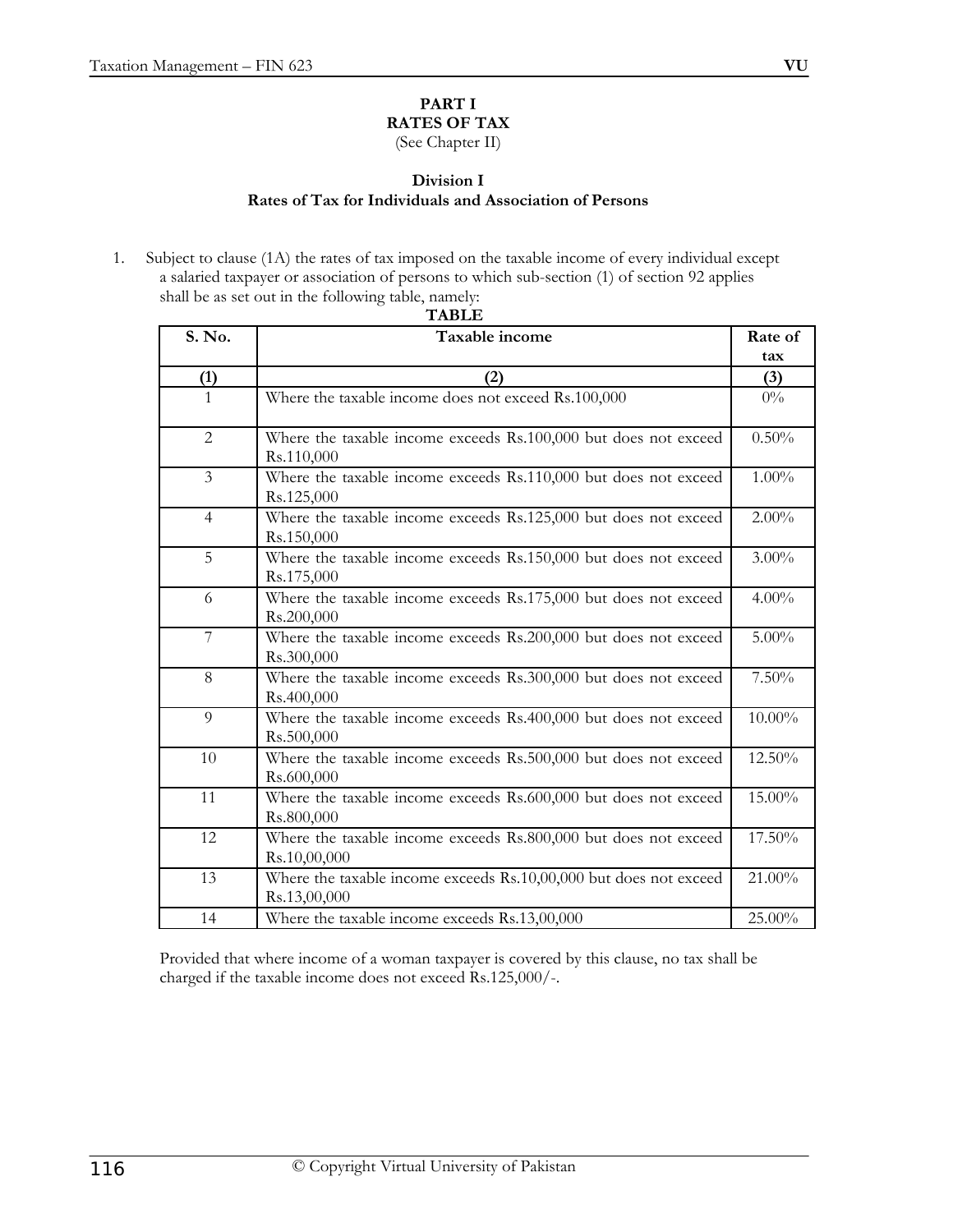| <b>TABLE</b>   |                                                                                                        |             |  |
|----------------|--------------------------------------------------------------------------------------------------------|-------------|--|
| S. No.         | Taxable income                                                                                         | Rate of tax |  |
| (1)            | (2)                                                                                                    | (3)         |  |
| $\mathbf{1}$   | Where the taxable income does not exceed Rs.150,000                                                    | $0\%$       |  |
| $\overline{2}$ | Where the taxable income exceeds Rs.150,000 but does not exceed<br>Rs.200,000                          | $0.25\%$    |  |
| $\mathfrak{Z}$ | Where the taxable income exceeds Rs.200,000 but does not exceed<br>Rs.250,000                          | 0.50%       |  |
| $\overline{4}$ | . Where the taxable income exceeds Rs.250,000 but does not exceed<br>Rs.300,000                        | 0.75%       |  |
| 5              | Where the taxable income exceeds Rs.300,000 but does not exceed<br>Rs.350,000                          | 1.50%       |  |
| 6              | Where the taxable income exceeds Rs.350,000 but does not exceed<br>Rs.400,000                          | 2.50%       |  |
| $\overline{7}$ | Where the taxable income exceeds Rs.400,000 but does not exceed<br>Rs.500,000                          | $3.50\%$    |  |
| 8              | Where the taxable income exceeds Rs.500,000 but does not exceed<br>Rs.600,000                          | 4.50%       |  |
| 9              | . Where the taxable income exceeds Rs.600,000 but does not exceed<br>Rs.700,000                        | $6.00\%$    |  |
| 10             | Where the taxable income exceeds Rs.700,000 but does not exceed<br>Rs.850,000                          | 7.50%       |  |
| 11             | Where the taxable income exceeds Rs.850,000 but does not exceed<br>Rs.950,000                          | $9.00\%$    |  |
| 12             | Where the taxable income exceeds Rs.950,000 but does not exceed<br>Rs.1,050,000                        | 10.00%      |  |
| 13             | Where the taxable income exceeds Rs.1,050,000 but does not exceed<br>Rs.1,200,000                      | 11.00%      |  |
| 14             | Where the taxable income exceeds Rs.1,200,000 but does not exceed<br>Rs.1,500,000                      | 12.50%      |  |
| 15             | Where the taxable income exceeds Rs.1,500,000 but does not exceed<br>Rs.1,700,000                      | 14.00%      |  |
| 16             | Where the taxable income exceeds $\overline{Rs.1,700,000}$ but does not exceed<br>Rs.2,000,000         | 15.00%      |  |
| 17             | Where the taxable income exceeds Rs.2,000,000 but does not exceed<br>Rs.3,150,000                      | 16.00%      |  |
| 18             | Where the taxable income exceeds Rs.3,150,000 but does not exceed<br>Rs.3,700,000,                     | 17.50%      |  |
| 19             | Where the taxable income exceeds $\overline{\text{Rs}.3,700,000}$ but does not exceed<br>Rs.4,450,000, | 18.50%      |  |
| $20\,$         | Where the taxable income exceeds Rs.4,450,000 but does not exceed<br>Rs.8,400,000,                     | 19.00%      |  |
| 21             | Where the taxable income exceeds Rs.8,400,000.                                                         | $20.00\%$   |  |

Provided that where income of a woman taxpayer is covered by this clause, no tax shall be charged if the taxable income does not exceed Rs.200,000/-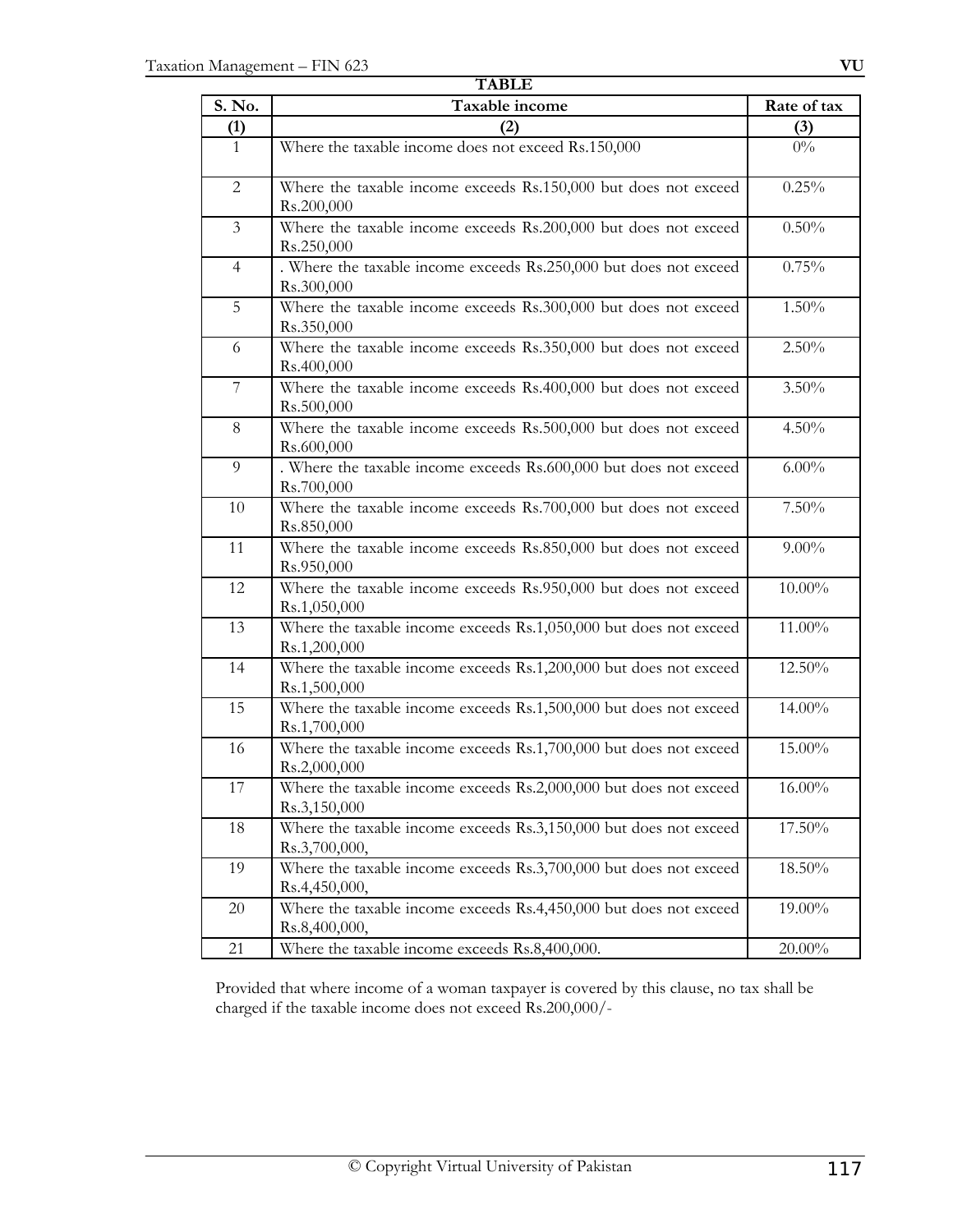#### **Division IA Rate of Tax on certain persons The rate of tax to be paid under sub- section (1) of section 113A shall be 0.75% of the turnover.**

#### **Division II Rates of Tax for Companies**

(i) The rates of tax imposed on the taxable income of a company shall be as set out in the following table, namely:

| <b>TABLE</b> |         |                      |                        |  |
|--------------|---------|----------------------|------------------------|--|
| Tax          | Banking | Public company other | Private company other  |  |
| Year         | company | than a banking       | than a banking company |  |
|              |         | company              |                        |  |
|              | 2)      |                      | ΄4                     |  |
| 2003         | 47%     | $35\%$               | 43%                    |  |
| 2004         | 44%     | 35%                  | 41%                    |  |
| 2005         | 41%     | 35%                  | 39%                    |  |
| 2006         | 38%     | 35%                  | 37%                    |  |
| 2007         | $35\%$  | 35%                  | 35%                    |  |

(ii) Where the taxpayer is a society or a cooperative society, the tax shall be payable at the rates applicable to the public company or an individual, whichever is beneficial to the taxpayer.

(iii) Where the taxpayer is a small company as defined in section 2, tax shall be payable at the rate of 20%

# **Division III**

## **Rate of Dividend Tax**

The rate of tax imposed under section 5 on dividend received from a company shall be –

- (a) in the case of dividend received by a public company or an insurance company, or any other resident company 5% of the gross amount of the dividend; or
- (b) in any other case, 10% of the gross amount of the dividend.

### **Division IV**

## **Rate of Tax on Certain Payments to Non-residents**

The rate of tax imposed under section 6 on payments to non-residents shall be 15% of the gross amount of the royalty or fee for technical services.

## **Division V**

## **Rate of Tax on Shipping or Air Transport Income of a Non-resident Person**

The rate of tax imposed under section 7 shall be:

- (a) in the case of shipping income, 8% of the gross amount received or receivable; or
- (b) in the case of air transport income, 3% of the gross amount received or receivable.

### **Division VI**

**Income from property:** the rate of tax to be paid under section 15 shall be 5% of the gross amount of rent chargeable to tax under that Section.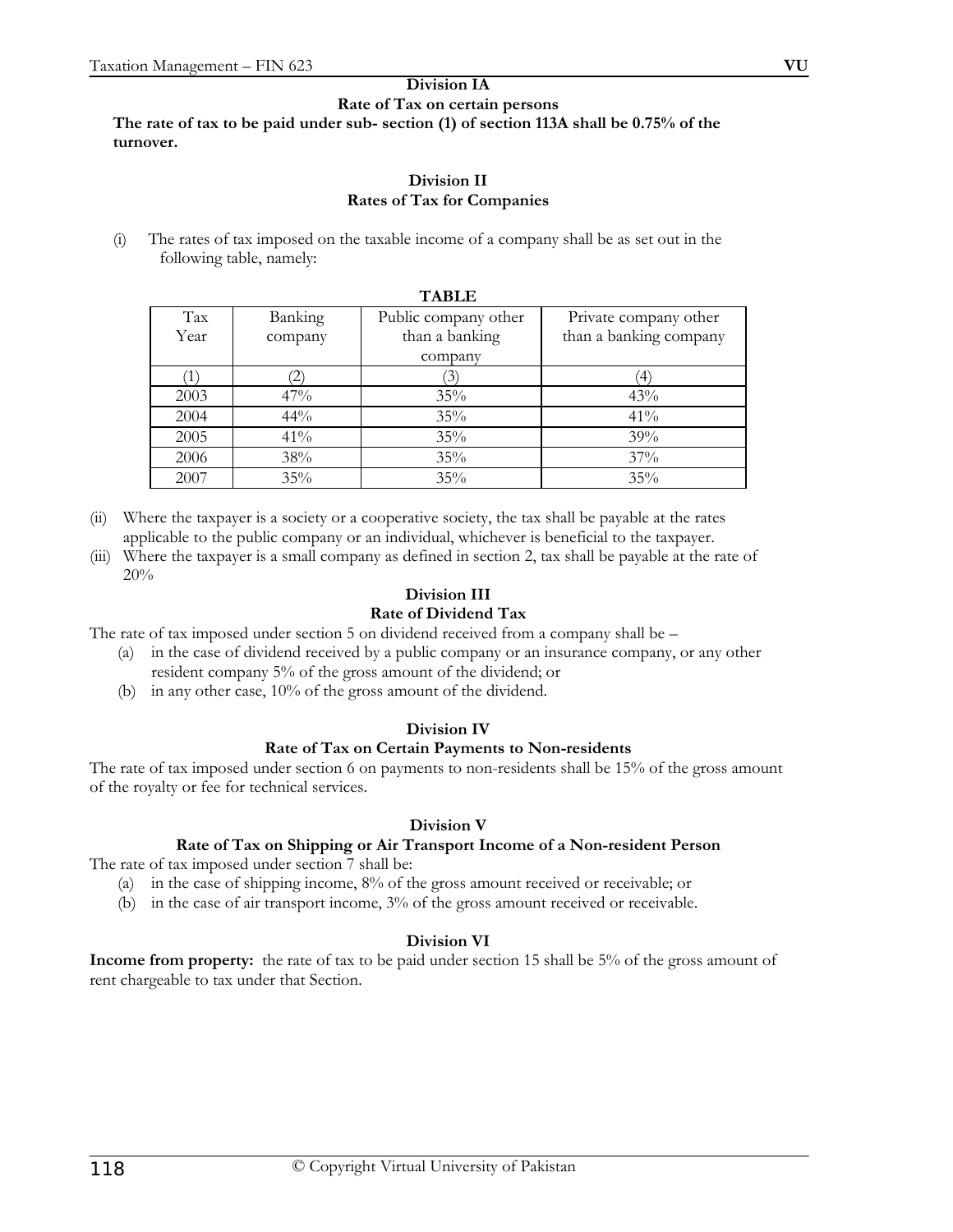#### **PART II RATES OF ADVANCE TAX**

#### (See Division II of Part V of Chapter X)

The rate of advance tax to be collected by the Collector of Customs under section 148 shall be 6% of the value of the goods.

#### **PART III**

### **DEDUCTION OF TAX AT SOURCE**

(See Division III of Part V of Chapter X)

## **Division I**

#### **Profit on debt**

The rate of tax to be deducted under section 151 shall be 10% of the yield or profit paid.

#### **Division II**

#### **Payments to non-residents**

- (1) The rate of tax to be deducted from a payment referred to in sub-section (1A) of section 152 shall be 6% of the gross amount payable.
- (2) The rate of tax to be deducted under sub-section (2) of section 152 shall be 30% of the gross amount paid.

Division II substituted by Finance Bill 2006. Before substitution it read as follows:

The rate of tax to be deducted under sub-section (2) of section 152 shall be 30% of the gross amount paid.

#### **Division III**

#### **Payments for Goods or Services**

- (1) The rate of tax to be deducted from a payment referred to in clause (a) of sub-section (1) of section 153 shall be:
	- a. In the case of the sale of rice, cotton seed or edible oils,1.5% of the gross amount payable; or
	- b. In the case of the sale of any other goods, 3.5% of the gross amount payable.
- (2) The rate of tax to be deducted from a payment referred to in clause (b) of sub-section (1) of section 153 shall be 6% of the gross amount payable.
- (3) the rate of tax to be deducted from a payment referred to in clause © of sub-section (1) of section 153 shall be 6% of the gross amount payable.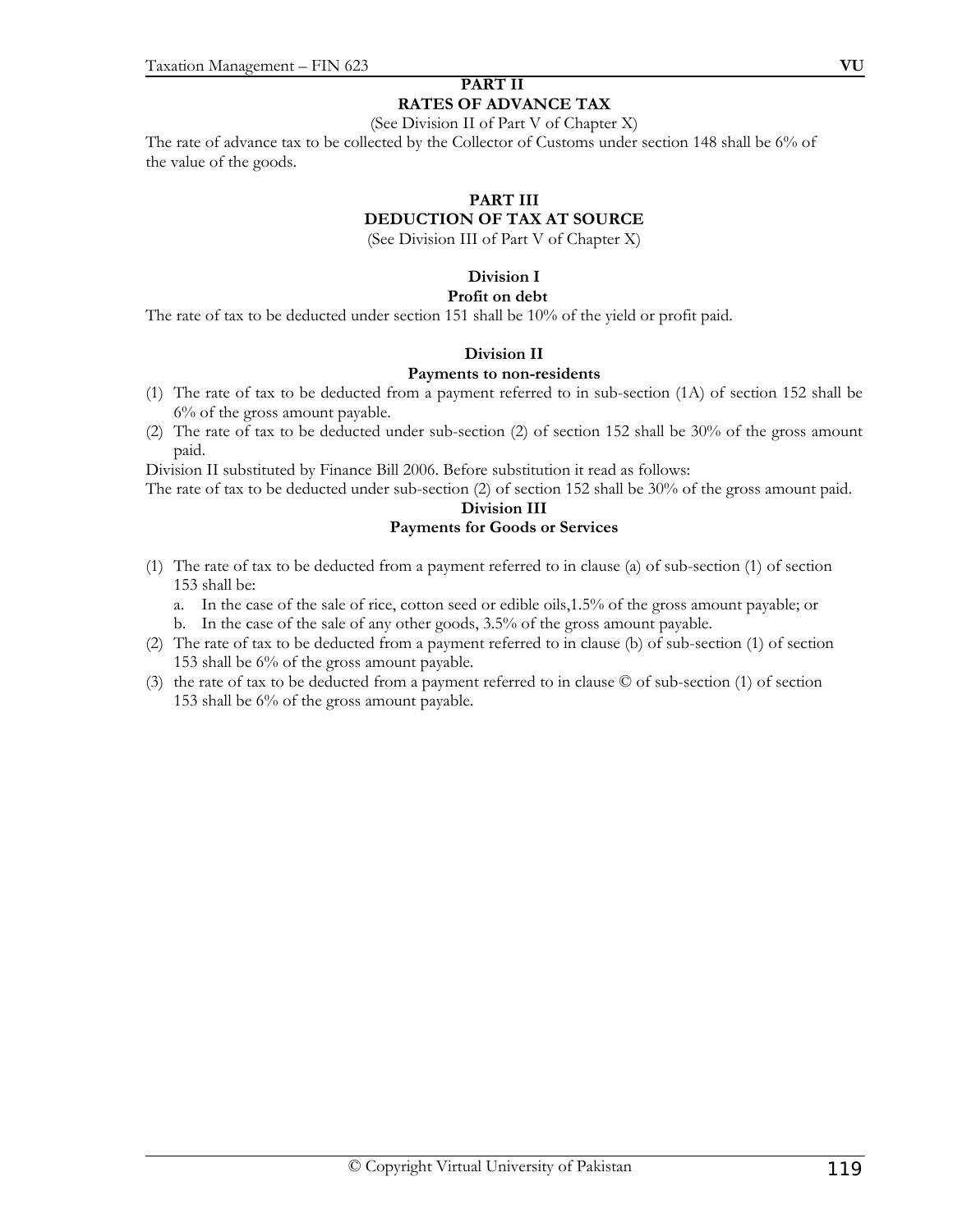### **Division IV Exports**

(1) The rate of tax to be deducted under sub-section  $(1A)$  of section 153 and sub-section  $(1)$ ,  $(3)$ ,  $(3A)$ or (3B) of section 154 shall be as set out in the following table, namely:

## **TABLE**

| S.       | Nature of goods exported.                                                                                  | Rate of deduction of tax.                                                              |
|----------|------------------------------------------------------------------------------------------------------------|----------------------------------------------------------------------------------------|
| No.      |                                                                                                            |                                                                                        |
|          | $\left( 2\right)$                                                                                          | (3)                                                                                    |
|          | Exports listed in Part I of the Seventh Schedule                                                           | $0.75\%$ of the proceeds of the<br>export                                              |
| 2.       | Exports listed in Part II of the Seventh Schedule                                                          | $1.0\%$ of the proceeds of the<br>export                                               |
| 3.<br>4. | Exports listed in Part III of the Seventh Schedule<br>Exports listed in Part IV of the Seventh<br>Schedule | $1.25\%$ of the proceeds of the<br>export<br>$1.50\%$ of the proceeds of the<br>export |

(2) The rate of tax to be deducted under sub-section (2) of section 154 shall be 5.

## **Division V Income from Property**

The rate of tax to be paid under section 15 shall be 5% of the gross amount of rent chargeable to tax under that section.

#### **Division VI Prizes and Winnings**

- (1) The rate of tax to be deducted under section 156 on a prize on prize bond shall be 10% of the gross amount paid.
- (2) The rate of tax to be deducted under section 156 on winnings from a raffle, lottery, prize on winning a quiz, prize offered by companies for promotion of sale, or cross-word puzzle shall be 20% of the gross amount paid.

#### **Division VIA Petroleum Products**

Rate of collection of tax under section 156 A shall be 10% of the amount of payment.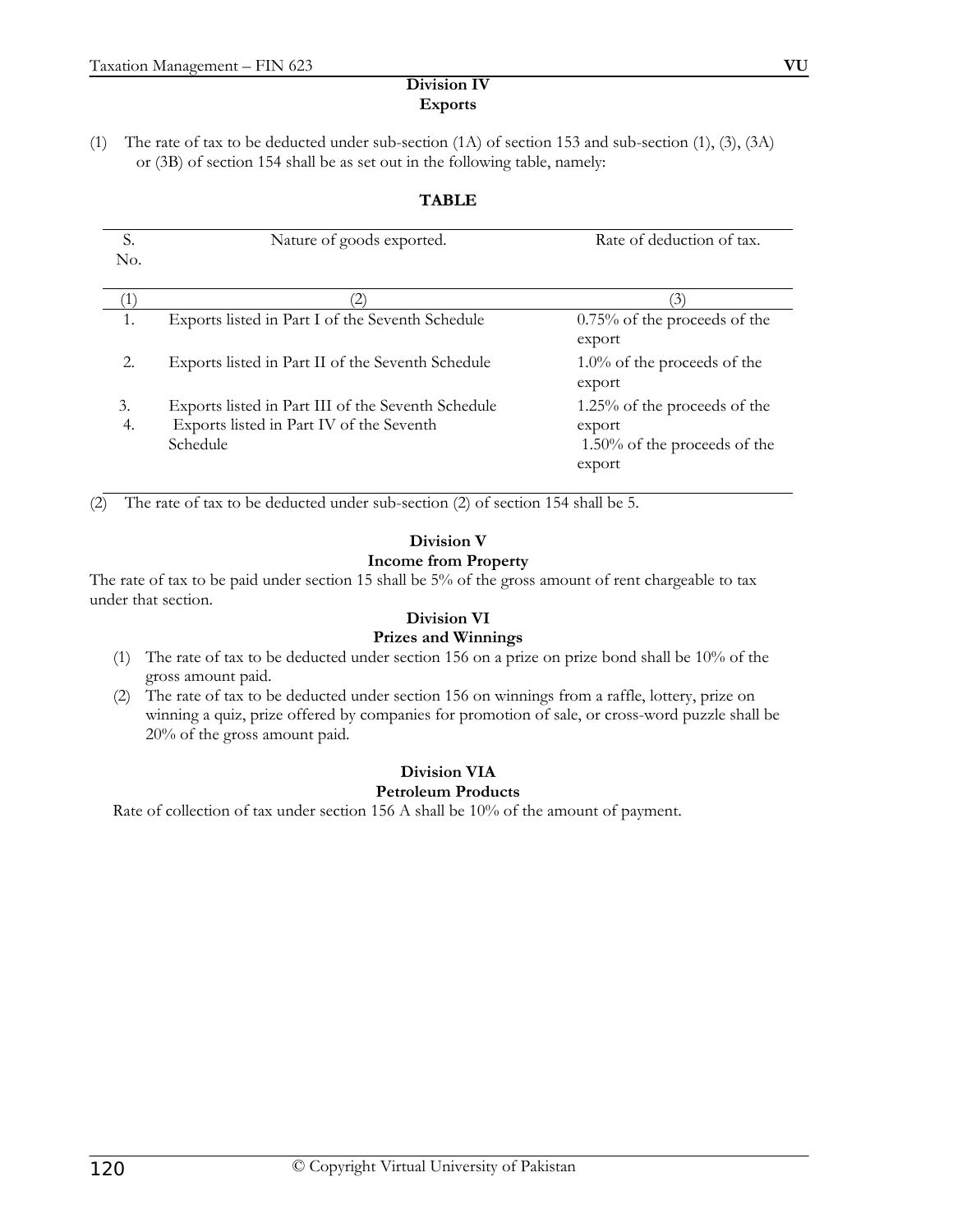#### **PART IV**

(See Chapter XII)

#### **DEDUCTION OR COLLECTION OF ADVANCE TAX**

#### **Division II Brokerage and Commission**

The rate of collection under sub-section (1) of section 233 shall be 10% of the amount of the payment.

## **Division III Transport Business**

Rates of collection of tax under section 234,

(1) In the case of goods transport vehicles with registered laden weight of:

| (a) | Less than 2030 kilograms.                                   | Rs. 1,200. |
|-----|-------------------------------------------------------------|------------|
| (b) | 2030 kilograms or more but less than 8120<br>kilograms.     | Rs. 7,200. |
| (c) | 8120 kilograms or more but less than 15000<br>kilograms.    | Rs.12,000. |
| (d) | 15000 kilograms or more but less than 30,000<br>kilograms.  | Rs.18,000. |
| (e) | 30,000 kilograms or more but less than 45,000<br>kilograms. | Rs.24,000. |
| (f) | 45,000 kilograms or more but less than 60,000<br>kilograms. | Rs.30,000. |
| (g) | 60,000 kilograms or more.                                   | Rs.36,000. |

(1A) In the case of goods transport vehicles with laden weight of 8120 Kg or more, advance tax after a period of ten years from the date of first registration of vehicle in Pakistan shall be collected at the rate of twelve hundred rupees per annum;

(2) In the case of passenger transport vehicles plying for hire with registered seating capacity of:

|     | (a) | Four or more persons but less than ten persons.   | Rs. 25 per<br>seat per<br>annum   |
|-----|-----|---------------------------------------------------|-----------------------------------|
|     | (b) | Ten or more persons but less than twenty persons. | Rs. 60 per<br>seat per<br>annum.  |
|     | (c) | Twenty persons ore more.                          | $Rs.100$ per<br>seat per<br>annum |
| (3) |     | Other private motor cars with engine capacity of: |                                   |

| (a) | 1000cc to 1199 cc.            | Rs. 500. |
|-----|-------------------------------|----------|
| (b) | 1200 <sub>cc</sub> to 1299cc. | Rs. 750. |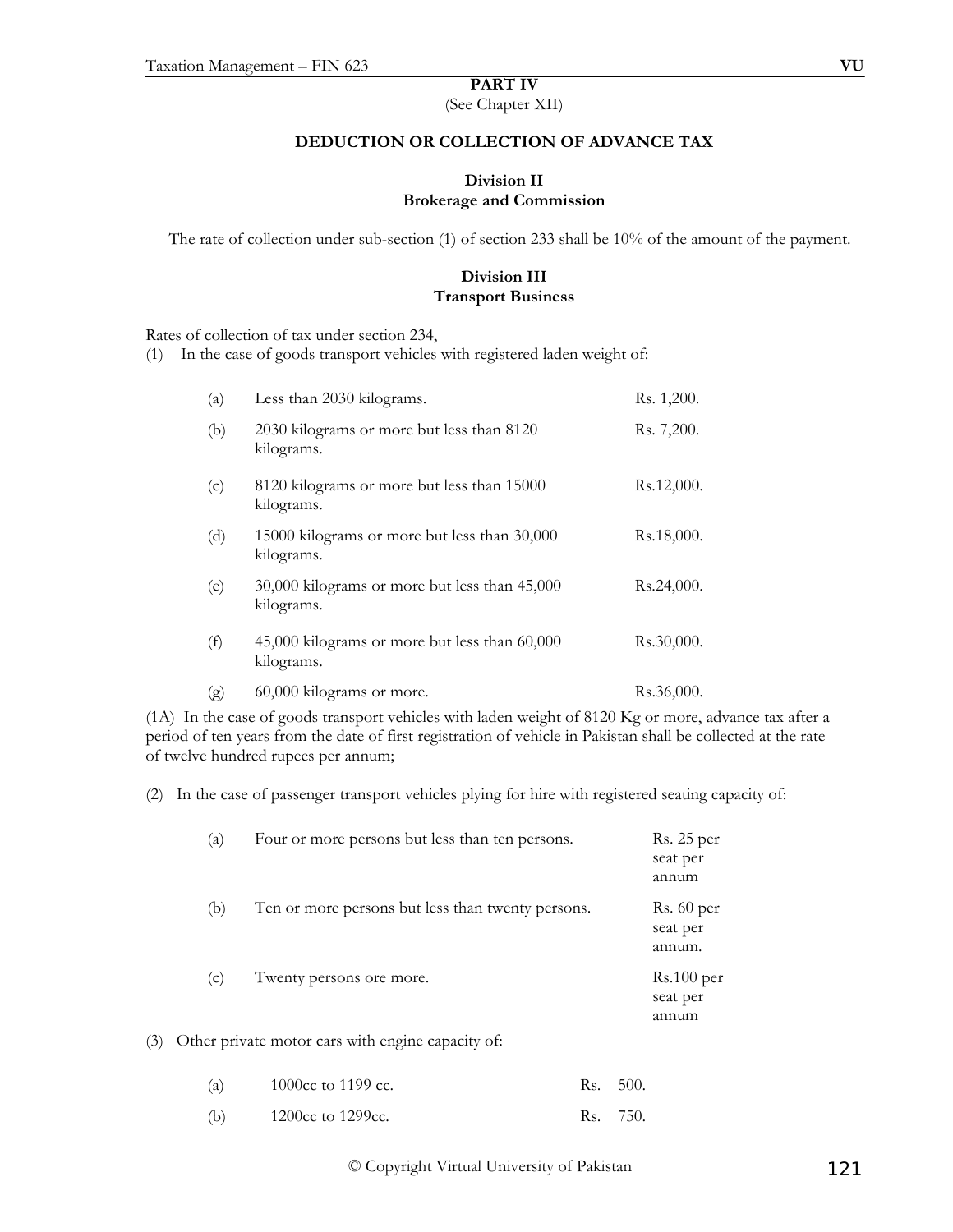## Taxation Management – FIN 623 **VU**

| (c)  | 1300cc to 1599cc. | Rs. 1,500  |
|------|-------------------|------------|
| (ca) | 1600cc to 1999cc. | Rs. 2,000  |
| (d)  | 2000cc and above. | Rs. 3,000. |

## **Division IV**

# **Electricity Consumption**

Rate of collection of tax under section 235 where the amount of electricity bill,-

| (a)        | does not exceed Rs. 400.                        | Rs. | 60   |
|------------|-------------------------------------------------|-----|------|
| (b)        | exceeds Rs. 400 but does not exceed Rs. 600     | Rs. | 80   |
| (c)        | exceeds Rs. 600 but does not exceed Rs. 800     | Rs. | 100  |
| (d)        | exceeds Rs. 800 but does not exceed Rs. 1000    | Rs. | 160  |
| (e)        | exceeds Rs. 1000 but does not exceed Rs. 1500   | Rs. | 300  |
| (f)        | exceeds Rs. 1500 but does not exceed Rs. 3000   | Rs. | 350  |
| (g)        | exceeds Rs. 3000 but does not exceed Rs. 4500   | Rs. | 450  |
| (h)        | exceeds Rs. 4500 but does not exceed Rs. 6000   | Rs. | 500  |
| (i)        | exceeds Rs. 6000 but does not exceed Rs. 10000  | Rs. | 650  |
| (j)        | exceeds Rs. 10000 but does not exceed Rs. 15000 | Rs. | 1000 |
| $\rm(k)$   | exceeds Rs. 15000 but does not exceed Rs. 20000 | Rs. | 1500 |
| $\left($ l | exceeds Rs. 20000                               | Rs. | 2000 |

### **Division V Telephone users**

| (a) | In the case of prepaid telephone cards             | $10\%$ of the<br>Amount of sale<br>Price of prepaid<br>Telephone card |
|-----|----------------------------------------------------|-----------------------------------------------------------------------|
| (b) | In the case of post-paid telephone bill            |                                                                       |
|     | -- Where the monthly bill exceed<br><b>Rs</b> 1000 | $10\%$ of the amount<br>of bill; and                                  |